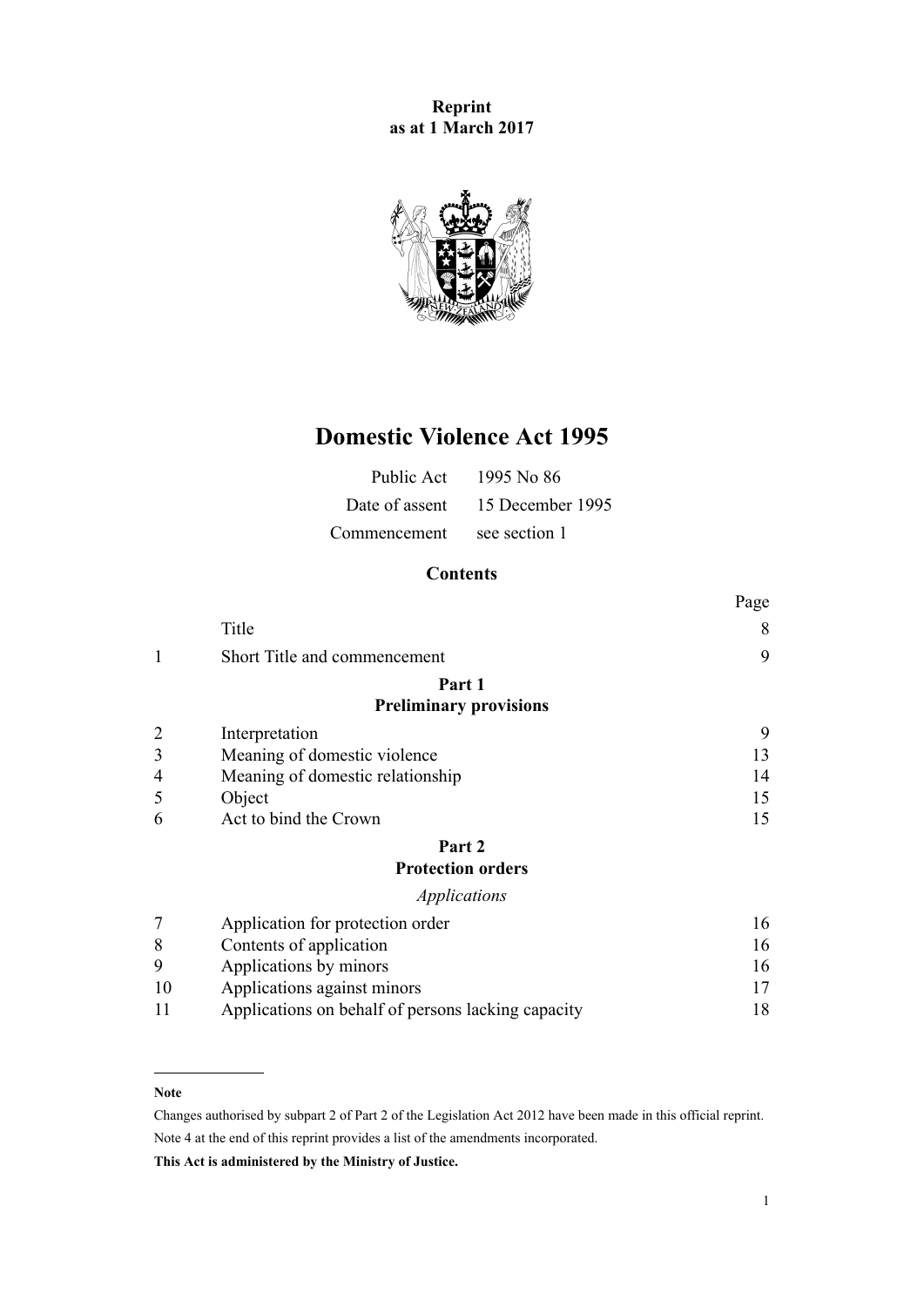|            | <b>Domestic Violence Act 1995</b>                                                                                  | Reprinted as at<br>1 March 2017 |
|------------|--------------------------------------------------------------------------------------------------------------------|---------------------------------|
| 12         | Applications on behalf of certain other persons                                                                    | 18                              |
| 13         | Application without notice for protection order                                                                    | 19                              |
|            | Scope of protection orders                                                                                         |                                 |
| 14         | Power to make protection order                                                                                     | 21                              |
| 15         | Existence of other proceedings not to preclude granting of<br>protection order                                     | 22                              |
| 16         | Protection of persons other than applicant                                                                         | 22                              |
| 17<br>18   | Protection from respondent's associates<br>Mutual orders                                                           | 23<br>23                        |
|            | Standard conditions of protection orders                                                                           |                                 |
| 19         | Standard conditions of protection order                                                                            | 24                              |
| 20         | Further provisions relating to standard condition prohibiting<br>contact                                           | 25                              |
|            | Standard condition relating to weapons                                                                             |                                 |
| 21         | Standard condition relating to weapons                                                                             | 26                              |
| 22         | Court may dispense with, modify, discharge, or re-impose standard<br>condition relating to weapons                 | 27                              |
| 23         | Further provisions relating to powers conferred by section 22                                                      | 29                              |
| 24         | Further provisions relating to effect of standard condition relating<br>to weapons                                 | 30                              |
| 25         | Retention, return, and disposal of surrendered weapons and<br>licences                                             | 31                              |
| 26         | Arms Act 1983 not affected                                                                                         | 32                              |
|            | Special conditions of protection orders                                                                            |                                 |
| 27         | Court may impose special conditions                                                                                | 33                              |
| 28         | Further provisions relating to certain special conditions                                                          | 33                              |
|            | Interim care and contact orders                                                                                    |                                 |
| 28B        | Interim orders in respect of child of applicant's family                                                           | 34                              |
| 28C<br>28D | Duration of interim order<br>Application for parenting order under Care of Children Act 2004<br>must be made       | 34<br>35                        |
|            | Programmes                                                                                                         |                                 |
|            | [Repealed]                                                                                                         |                                 |
| 29         | Programmes for protected persons [Repealed]                                                                        | 35                              |
| 30         | Commencement of section 29 [Repealed]                                                                              | 35                              |
| 31         | Joint programme sessions [Repealed]                                                                                | 35                              |
| 32         | Power to direct respondent or associated respondent to attend                                                      | 35                              |
| 33         | programme [Repealed]<br>Terms of direction that respondent or associated respondent attend<br>programme [Repealed] | 36                              |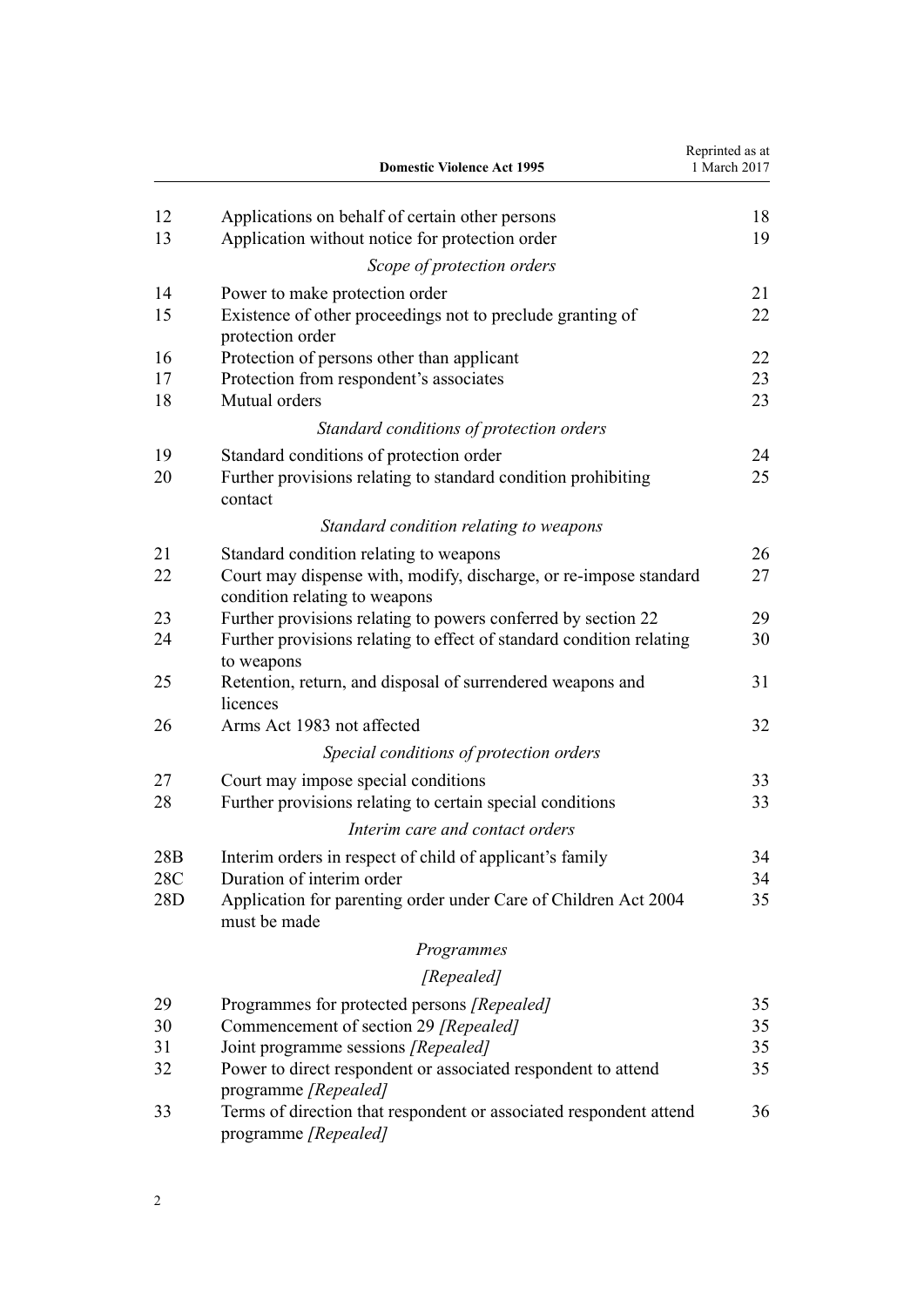|                 | Reprinted as at<br>1 March 2017<br><b>Domestic Violence Act 1995</b>                                         |    |
|-----------------|--------------------------------------------------------------------------------------------------------------|----|
| 34              | Registrar to notify programme provider to whom respondent or<br>associated respondent is referred [Repealed] | 36 |
| 35              | Programme provider to arrange meeting with respondent or<br>associated respondent [Repealed]                 | 36 |
| 36              | Direction to attend programme made on application without notice<br>[Repealed]                               | 36 |
| 37              | Court may confirm or discharge direction [Repealed]                                                          | 36 |
| 38              | Respondent or associated respondent excused from attending<br>[Repealed]                                     | 36 |
| 39              | Notice of absence from programme [Repealed]                                                                  | 36 |
| 40              | Notice of conclusion of programme [Repealed]                                                                 | 36 |
| 41              | Programme provider may request variation of direction [Repealed]                                             | 37 |
| 41A             | Powers of Registrar on receipt of notice under section 39 or 41<br>[Repealed]                                | 37 |
| 42              | Judge may call respondent or associated respondent before court<br>[Repealed]                                | 37 |
| 42A             | Respondent or associated respondent called before court<br>[Repealed]                                        | 37 |
| 43              | Confidentiality of information disclosed to programme provider<br>[Repealed]                                 | 37 |
| 44              | Programme providers' fees and expenses [Repealed]                                                            | 37 |
|                 | Duration, variation, and discharge of protection orders                                                      |    |
| 45              | Duration of protection order                                                                                 | 37 |
| 46              | Power to vary protection order                                                                               | 37 |
| 47              | Power to discharge protection order                                                                          | 38 |
| 48              | Variation or discharge on behalf of protected person                                                         | 39 |
|                 | Enforcement of protection orders                                                                             |    |
| 49              | Offence to breach protection order                                                                           | 39 |
| 49A             | Offence to fail to comply with direction [Repealed]                                                          | 40 |
| 50              | Power to arrest for breach of protection order                                                               | 40 |
| 51              | Release of person arrested [Repealed]                                                                        | 40 |
|                 | Part 2A                                                                                                      |    |
|                 | <b>Programmes</b>                                                                                            |    |
| 51A             | Interpretation                                                                                               | 40 |
|                 | Approval of service providers                                                                                |    |
| 51 <sub>B</sub> | Service providers                                                                                            | 41 |
|                 | Safety programmes                                                                                            |    |
| 51C             | Safety programmes for protected persons                                                                      | 42 |
|                 | Non-violence programmes                                                                                      |    |
| 51D             | Direction to attend assessment and non-violence programme                                                    | 43 |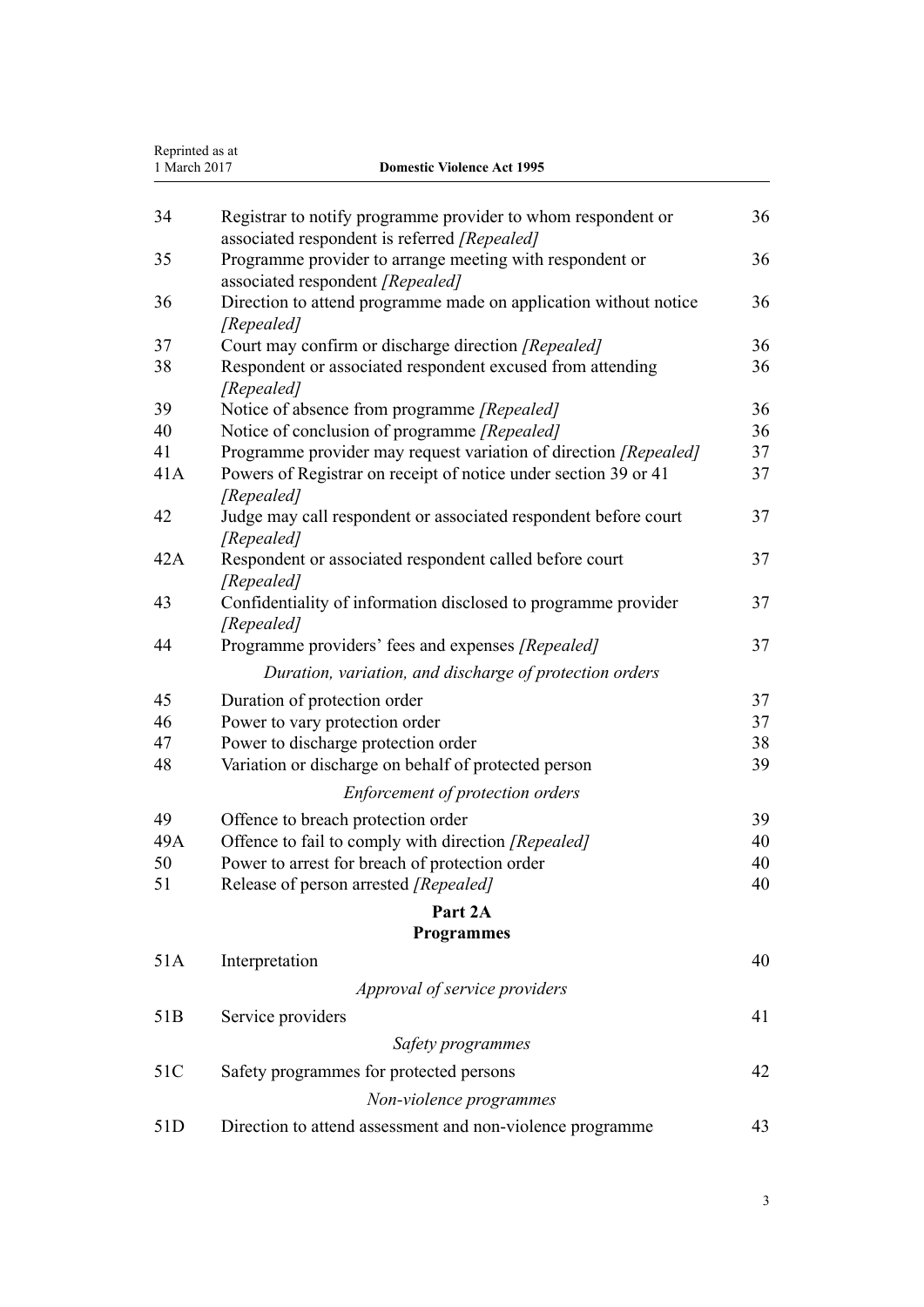|     | <b>Domestic Violence Act 1995</b>                                                              | Reprinted as at<br>1 March 2017 |
|-----|------------------------------------------------------------------------------------------------|---------------------------------|
| 51E | Direction to attend non-violence programme made on application<br>without notice               | 43                              |
| 51F | Court may confirm or discharge direction after considering<br>objection made under section 51E | 44                              |
| 51G | Referral of respondent to service provider                                                     | 44                              |
| 51H | Service provider to meet with respondent                                                       | 44                              |
| 51I | Service provider to notify Registrar about safety concerns                                     | 45                              |
| 51J | Referral to different service provider                                                         | 45                              |
| 51K | Judge may discharge direction to attend non-violence programme<br>in certain cases             | 45                              |
| 51L | Service provider and respondent to settle terms of attendance at<br>non-violence programme     | 46                              |
| 51M | Notice to be given to court if continued provision of non-violence<br>programme inappropriate  | 47                              |
|     | Non-compliance with direction to attend assessment and non-<br>violence programme              |                                 |
| 51N | Notice of non-compliance with direction                                                        | 47                              |
| 510 | Powers of Registrar on receipt of notice under section 51N                                     | 48                              |
| 51P | Judge may call respondent before court                                                         | 48                              |
| 51Q | Respondent called before court                                                                 | 48                              |
|     | Completion of non-violence programme                                                           |                                 |
| 51R | Notice of completion and outcome of non-violence programme                                     | 49                              |
|     | Confidentiality of information                                                                 |                                 |
| 51S | Confidentiality of information disclosed to service provider                                   | 49                              |
|     | <b>Enforcement of directions</b>                                                               |                                 |
| 51T | Offence to fail to comply with direction                                                       | 50                              |
|     | Part 3                                                                                         |                                 |
|     | <b>Orders relating to property</b>                                                             |                                 |
|     | Occupation orders                                                                              |                                 |
| 52  | Application for occupation order                                                               | 50                              |
| 53  | Power to make occupation order                                                                 | 51                              |
| 54  | Effect of occupation order                                                                     | 51                              |
| 55  | Power to vary or discharge occupation order                                                    | 52                              |
|     | Tenancy orders                                                                                 |                                 |
| 56  | Application for tenancy order                                                                  | 52                              |
| 57  | Power to make tenancy order                                                                    | 52                              |
| 58  | Effect of tenancy order                                                                        | 53                              |
| 59  | Power to discharge tenancy order and revest tenancy                                            | 53                              |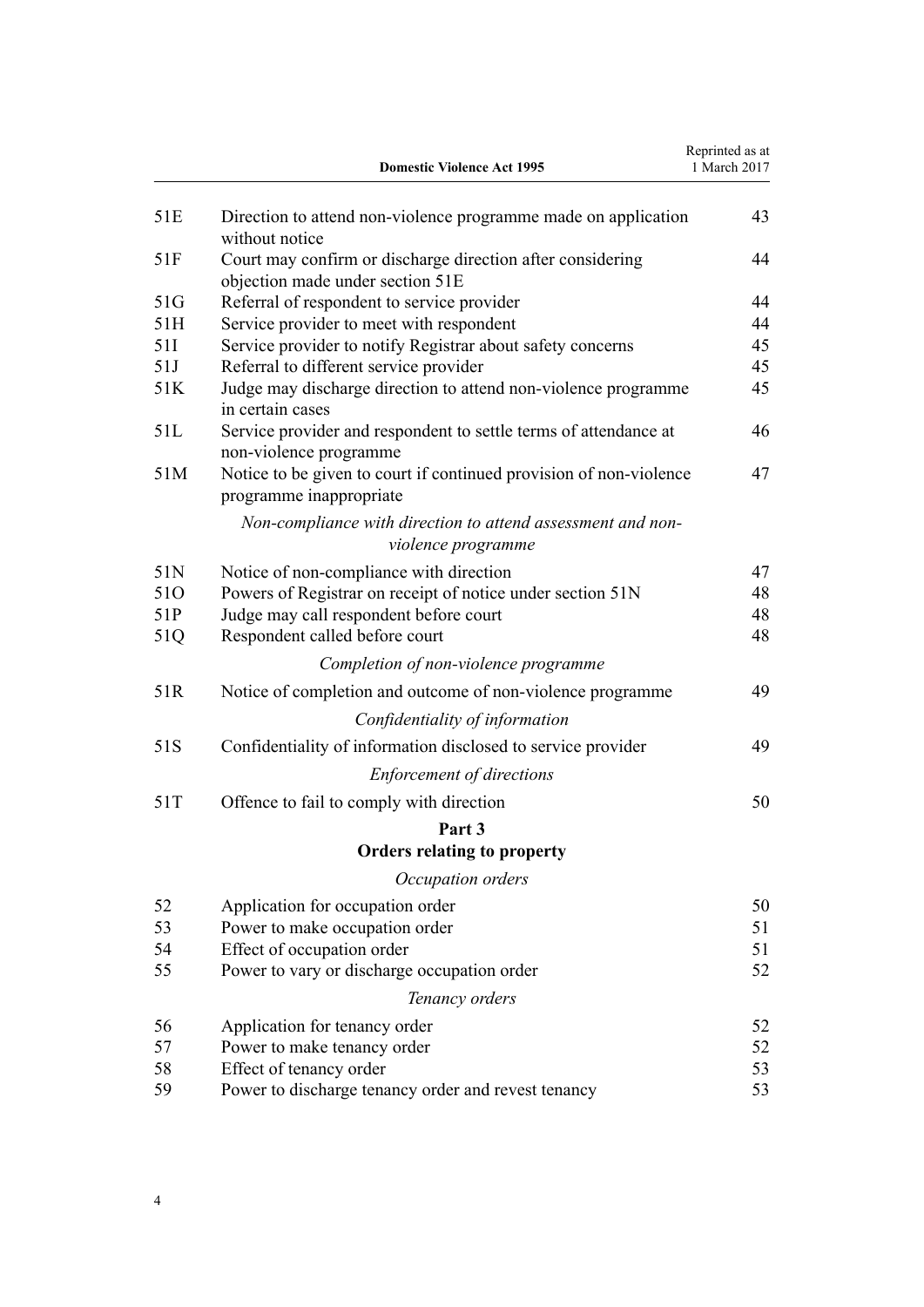| Reprinted as at<br>1 March 2017 | <b>Domestic Violence Act 1995</b>                                              |    |
|---------------------------------|--------------------------------------------------------------------------------|----|
|                                 | General provisions relating to occupation orders and tenancy<br>orders         |    |
| 60                              | Application without notice for occupation order or tenancy order               | 54 |
| 61                              | Procedure for occupation orders and tenancy orders                             | 55 |
|                                 | Ancillary furniture orders                                                     |    |
| 62                              | Application for ancillary furniture order                                      | 55 |
| 63                              | Power to make ancillary furniture order                                        | 56 |
| 64                              | Effect of ancillary furniture order                                            | 57 |
| 65                              | Power to vary or discharge ancillary furniture order                           | 57 |
|                                 | Furniture orders                                                               |    |
| 66                              | Application for furniture order                                                | 57 |
| 67                              | Power to make furniture order                                                  | 58 |
| 68                              | Effect of furniture order                                                      | 59 |
| 69                              | Power to vary or discharge furniture order                                     | 59 |
|                                 | Applications without notice for furniture orders                               |    |
| 70                              | Application without notice for ancillary furniture order or furniture<br>order | 59 |
|                                 | General provisions relating to property orders                                 |    |
| 71                              | Applications for property orders by minors                                     | 60 |
| 72                              | Applications for property orders against minors                                | 61 |
| 73                              | Applications for property orders on behalf of persons other than<br>children   | 61 |
| 74                              | Notice to persons with interest in property affected                           | 61 |
| 75                              | Protection of mortgagees, etc                                                  | 62 |
|                                 | Part 4                                                                         |    |
|                                 | Procedure                                                                      |    |
|                                 | Temporary orders                                                               |    |
| 76                              | Respondent to notify intention to appear                                       | 62 |
| 77                              | Procedure where respondent does not require hearing                            | 63 |
| 78                              | Court may require hearing before order becomes final                           | 63 |
| 79                              | Application of sections 76 to 78 to other affected persons                     | 64 |
| 79A                             | Review of contact arrangements                                                 | 64 |
| 80                              | Procedure where hearing required                                               | 65 |
| 80A                             | Temporary order discharged when made final order under section<br>80(1)        | 66 |
|                                 | General provisions                                                             |    |
| 81                              | Court may appoint lawyer                                                       | 66 |
| 82                              | Power of court to call witnesses                                               | 67 |
| 83                              | Conduct of proceedings                                                         | 68 |
| 84                              | Evidence [Repealed]                                                            | 69 |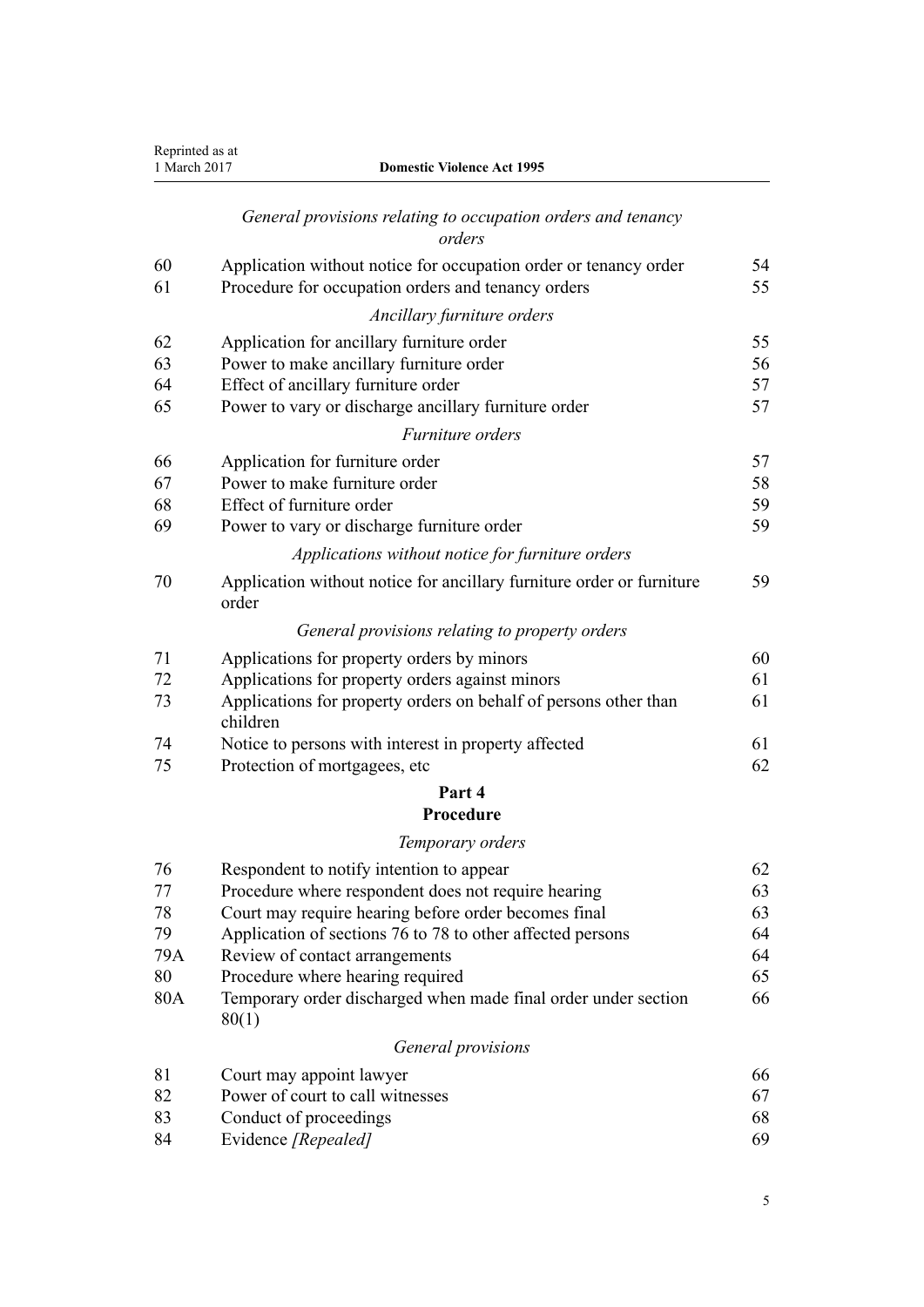|     | <b>Domestic Violence Act 1995</b>                                                   | Reprinted as at<br>1 March 2017 |
|-----|-------------------------------------------------------------------------------------|---------------------------------|
| 85  | Standard of proof                                                                   | 69                              |
| 86  | Orders by consent                                                                   | 69                              |
| 87  | <b>Explanation of orders</b>                                                        | 70                              |
| 88  | Copies of orders to be sent to Police                                               | 70                              |
| 89  | Information on service of certain orders to be communicated to<br>Police            | 71                              |
| 90  | Police to consider exercise of powers under Arms Act 1983                           | 71                              |
|     | Appeals                                                                             |                                 |
| 91  | Appeals to High Court                                                               | 72                              |
| 92  | Application of provisions relating to minors, etc.                                  | 72                              |
| 93  | Appeals to Court of Appeal                                                          | 73                              |
| 94  | Appeals to be heard as soon as practicable                                          | 73                              |
| 95  | Effect of appeal                                                                    | 73                              |
|     | Part 5                                                                              |                                 |
|     | Enforcement of protection orders overseas and foreign<br>protection orders          |                                 |
|     | <b>Enforcement of New Zealand orders overseas</b>                                   |                                 |
| 96  | Enforcement of New Zealand orders overseas                                          | 73                              |
|     | Enforcement of foreign protection orders                                            |                                 |
| 97  | Registration of foreign protection orders                                           | 74                              |
| 98  | Copies of registered foreign protection orders to be sent to Police                 | 75                              |
| 99  | Effect of registration                                                              | 75                              |
| 100 | Variation of registered foreign protection order                                    | 75                              |
| 101 | Registered foreign protection orders not to be enforced in certain<br>circumstances | 76                              |
| 102 | Evidence taken overseas                                                             | 76                              |
| 103 | Proof of documents                                                                  | 77                              |
| 104 | Depositions to be evidence                                                          | 77                              |
| 105 | Prescribed foreign countries                                                        | 77                              |
| 106 | Evidence of orders made in foreign country                                          | 77                              |
|     | Part 6                                                                              |                                 |
|     | Non-publication of information relating to protected person on<br>public registers  |                                 |
|     | Interpretation                                                                      |                                 |
| 107 | Interpretation                                                                      | 78                              |
|     | Applications for directions                                                         |                                 |
| 108 | Protected person may apply for direction that identifying                           | 78                              |
|     | information on public register not be publicly available                            |                                 |
| 109 | Agency to determine application                                                     | 79                              |
| 110 | Agency to notify applicant of decision                                              | 79                              |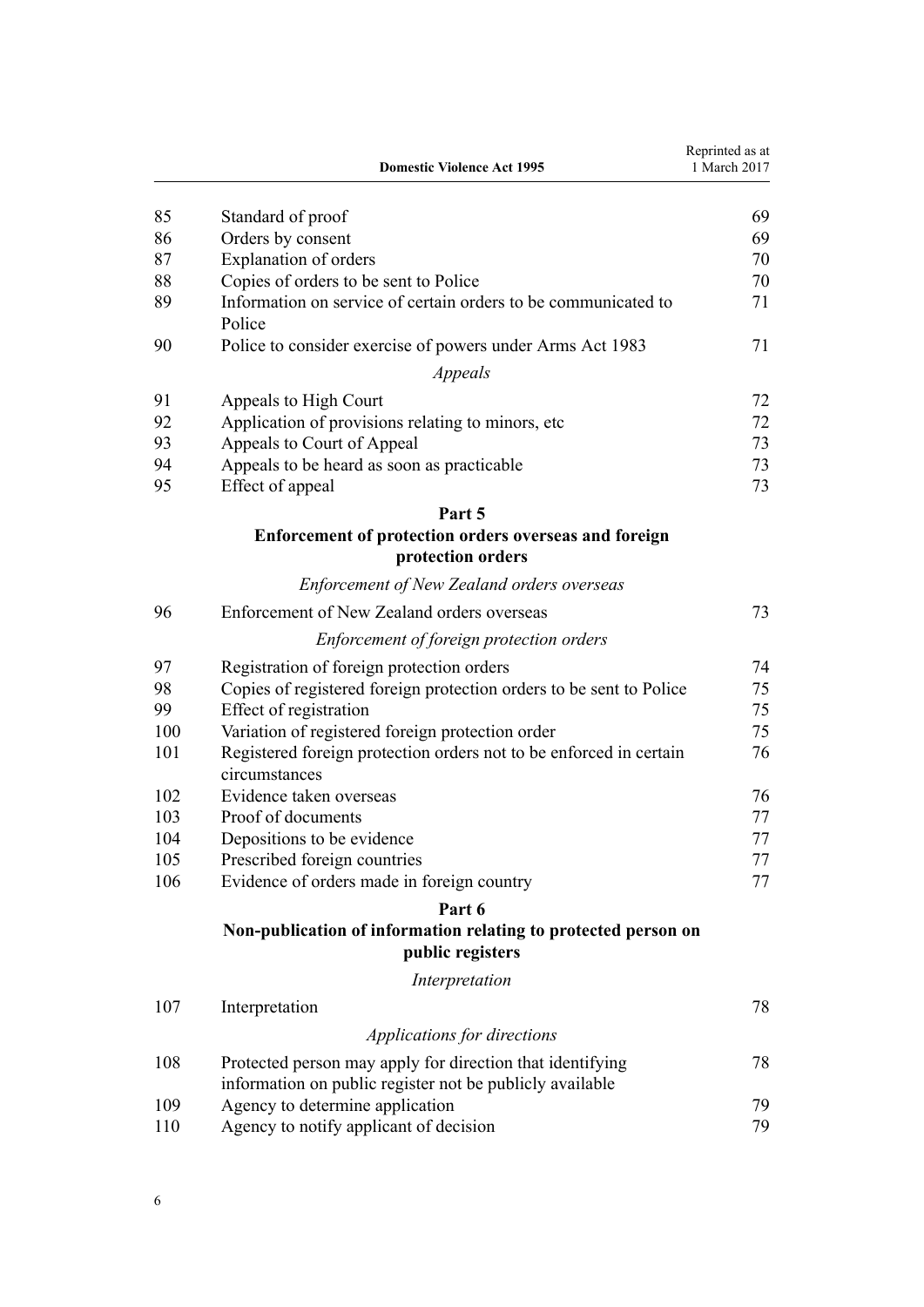| Reprinted as at<br>1 March 2017 | <b>Domestic Violence Act 1995</b>                                                     |          |
|---------------------------------|---------------------------------------------------------------------------------------|----------|
| 111                             | Information not to be disclosed pending determination of<br>application or complaint  | 79       |
|                                 | Effect of direction                                                                   |          |
| 112                             | <b>Effect of direction</b>                                                            | 79       |
| 113                             | Direction not applicable to relevant information subsequently<br>included in register | 80       |
|                                 | Duration of direction                                                                 |          |
| 114                             | Duration of direction                                                                 | 81       |
| 115                             | Registrar to notify agency of making or discharge of protection<br>order              | 82       |
|                                 | Disclosure of relevant information with consent                                       |          |
| 116                             | Disclosure of relevant information with consent of protected<br>person                | 82       |
|                                 | Other enactments not affected                                                         |          |
| 117                             | Other enactments not affected                                                         | 82       |
|                                 | <b>Complaints to Privacy Commissioner</b>                                             |          |
| 118                             | <b>Complaints to Privacy Commissioner</b>                                             | 83       |
| 119                             | Investigation of complaint                                                            | 83       |
| 120                             | Application of certain provisions of Privacy Act 1993                                 | 83       |
|                                 | Regulations                                                                           |          |
| 121                             | Regulations                                                                           | 84       |
|                                 | Codes of practice                                                                     |          |
| 122                             | Codes of practice                                                                     | 84       |
| 123                             | Application of certain provisions of Privacy Act 1993                                 | 85       |
| 124                             | Effect of code                                                                        | 85       |
|                                 | Part 6A                                                                               |          |
|                                 | <b>Police safety orders</b>                                                           |          |
| 124A                            | Interpretation                                                                        | 85       |
| 124B                            | Qualified constable may issue Police safety order                                     | 86       |
| 124C                            | Consent to issue of Police safety order not required                                  | 87       |
| 124D                            | Police safety order not to be issued against child                                    | 87       |
| 124E                            | Effect of Police safety order                                                         | 87       |
| 124F                            | Suspension of firearms licence on issue of Police safety order                        | 88       |
| 124G                            | Suspension of parenting orders, etc.                                                  | 88       |
| 124H<br>124I                    | Prompt service of Police safety order required                                        | 88       |
| 124J                            | Detention by constable<br>Police safety order to be explained                         | 88<br>89 |
| 124K                            | Duration of Police safety order                                                       | 89       |
| 124L                            | Contravention of Police safety order                                                  | 90       |
|                                 |                                                                                       |          |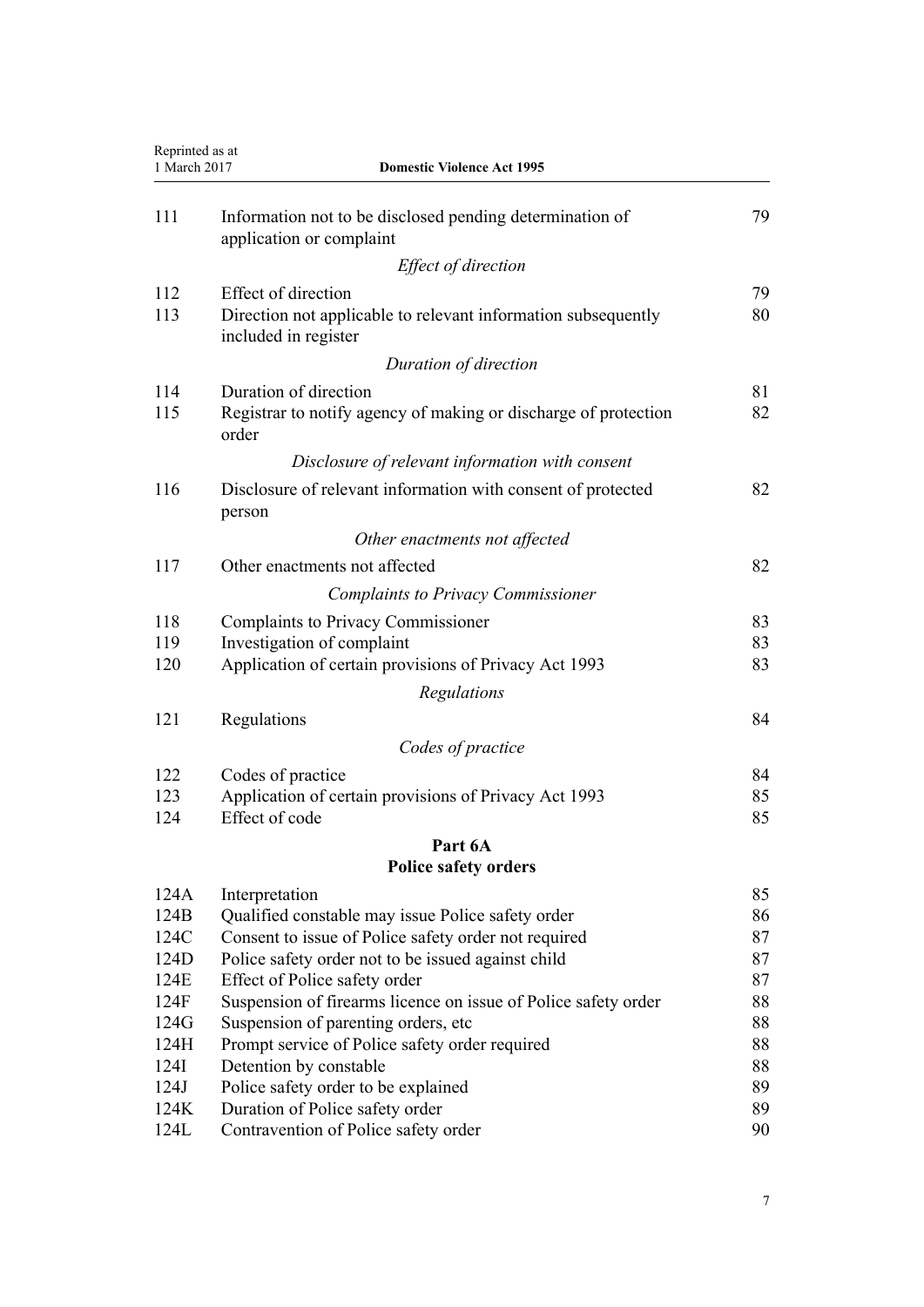<span id="page-7-0"></span>

|                  | <b>Domestic Violence Act 1995</b>                                                                                 | Reprinted as at<br>1 March 2017 |
|------------------|-------------------------------------------------------------------------------------------------------------------|---------------------------------|
| 124M             | Issue of summons where person cannot be brought before District<br>Court within 24 hours                          | 90                              |
| 124N             | Jurisdiction of District Court                                                                                    | 91                              |
| 124 <sub>O</sub> | Issue of warrant to arrest person who contravenes Police safety<br>order or fails to attend adjourned proceedings | 92                              |
| 124P             | Protection order to be issued and served                                                                          | 93                              |
| 124Q             | Protection order to be sent to Family Court                                                                       | 93                              |
| 124R             | Protection order treated as if made by Family Court                                                               | 94                              |
| 124S             | Police employees, etc, protected from proceedings                                                                 | 94                              |
|                  | Part 7                                                                                                            |                                 |
|                  | <b>Miscellaneous provisions</b>                                                                                   |                                 |
|                  | Restriction on publication                                                                                        |                                 |
| 125              | Restriction of publication of reports of proceedings                                                              | 94                              |
|                  | Rules and regulations                                                                                             |                                 |
| 126              | Rules of court                                                                                                    | 94                              |
| 127              | Regulations                                                                                                       | 96                              |
|                  | Saving                                                                                                            |                                 |
| 128              | Property (Relationships) Act 1976 not affected                                                                    | 97                              |
|                  | Repeals and consequential amendments                                                                              |                                 |
| 129              | Repeals                                                                                                           | 98                              |
| 130              | Amendments to Arms Act 1983                                                                                       | 98                              |
| 131              | Amendment to Children, Young Persons, and Their Families Act<br>1989                                              | 98                              |
| 132              | Amendment to Electoral Act 1993                                                                                   | 98                              |
|                  | Transitional provisions on enactment of this Act                                                                  |                                 |
| 133              | <b>Transitional provisions</b>                                                                                    | 98                              |
|                  | Transitional provisions applying on enactment of Domestic<br>Violence Amendment Act 2013                          |                                 |
| 134              | Programmes requested or directed before commencement of this<br>section                                           | 99                              |
| 135              | Referrals to programme providers before commencement of this<br>section                                           | 100                             |
| 136              | Programmes arranged or in progress before commencement of this<br>section                                         | 101                             |
| 137              | Proceedings commenced before commencement of this section but<br>not completed                                    | 101                             |
| 138              | Approval panel disestablished                                                                                     | 101                             |

# **An Act to provide greater protection from domestic violence**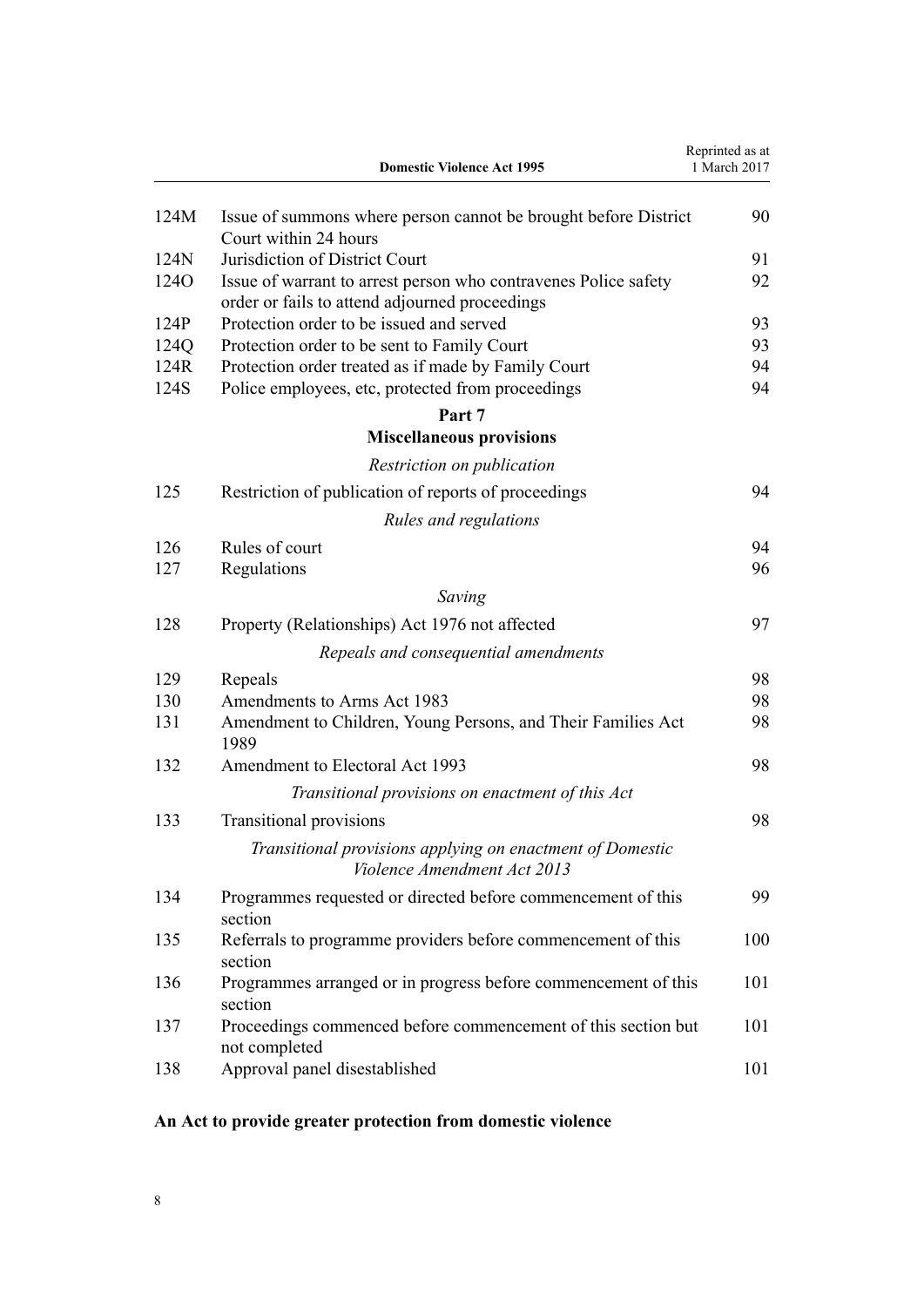#### <span id="page-8-0"></span>**1 Short Title and commencement**

- (1) This Act may be cited as the Domestic Violence Act 1995.
- (2) Except as provided in subsection (3) and [section 30](#page-34-0), this Act shall come into force on a date to be appointed by the Governor-General by Order in Council.
- (3) [Part 6](#page-77-0) shall come into force on a date to be appointed by the Governor-General by Order in Council; and 1 or more Orders in Council may be made appointing different dates for different provisions and for different purposes.

Section 1: this Act (but section 29 only to the extent that it authorises the provision of programmes to persons who are not children, and sections 108–120 only for the purposes of the public registers maintained under the public register provisions specified in this order) brought into force, on 1 July 1996, by the [Domestic Violence Act Commencement Order 1996](http://prd-lgnz-nlb.prd.pco.net.nz/pdflink.aspx?id=DLM212125) (SR 1996/142).

Section 1: sections 108–120 brought into force only for the purposes of the public registers maintained under the public register provisions specified in this order, on 15 December 1998, by the [Do](http://prd-lgnz-nlb.prd.pco.net.nz/pdflink.aspx?id=DLM264465)[mestic Violence Act Commencement Order 1998](http://prd-lgnz-nlb.prd.pco.net.nz/pdflink.aspx?id=DLM264465) (SR 1998/343).

# **Part 1**

# **Preliminary provisions**

## **2 Interpretation**

In this Act, unless the context otherwise requires,—

**ancillary furniture order** means an order made under [section 63;](#page-55-0) and includes a temporary order made under that section

#### **applicant** means—

- (a) a person who applies for an order under this Act on his or her own behalf:
- (b) the person on whose behalf an application for an order is made pursuant to [section 9](#page-15-0) or [section 11](#page-17-0) or [section 12](#page-17-0) or [section 73](#page-60-0)

**application without notice** means an application made without notice to the person or persons against whom the application is made

**associated respondent** means a person against whom a protection order applies by virtue of a direction made pursuant to [section 17](#page-22-0)

**child** means a person who is under the age of 17 years; but does not include a person who is or has been married or in a civil union or a de facto relationship

**child of the applicant's family** means a child who ordinarily or periodically resides with the applicant (whether or not the child is a child of the applicant and the respondent or of either of them)

**contact** has the meaning given to it by [section 8](http://prd-lgnz-nlb.prd.pco.net.nz/pdflink.aspx?id=DLM317244) of the Care of Children Act 2004

**country** includes any State, territory, province, or other part of a country

**court** means the Family Court or the District Court; and includes a Judge of any such court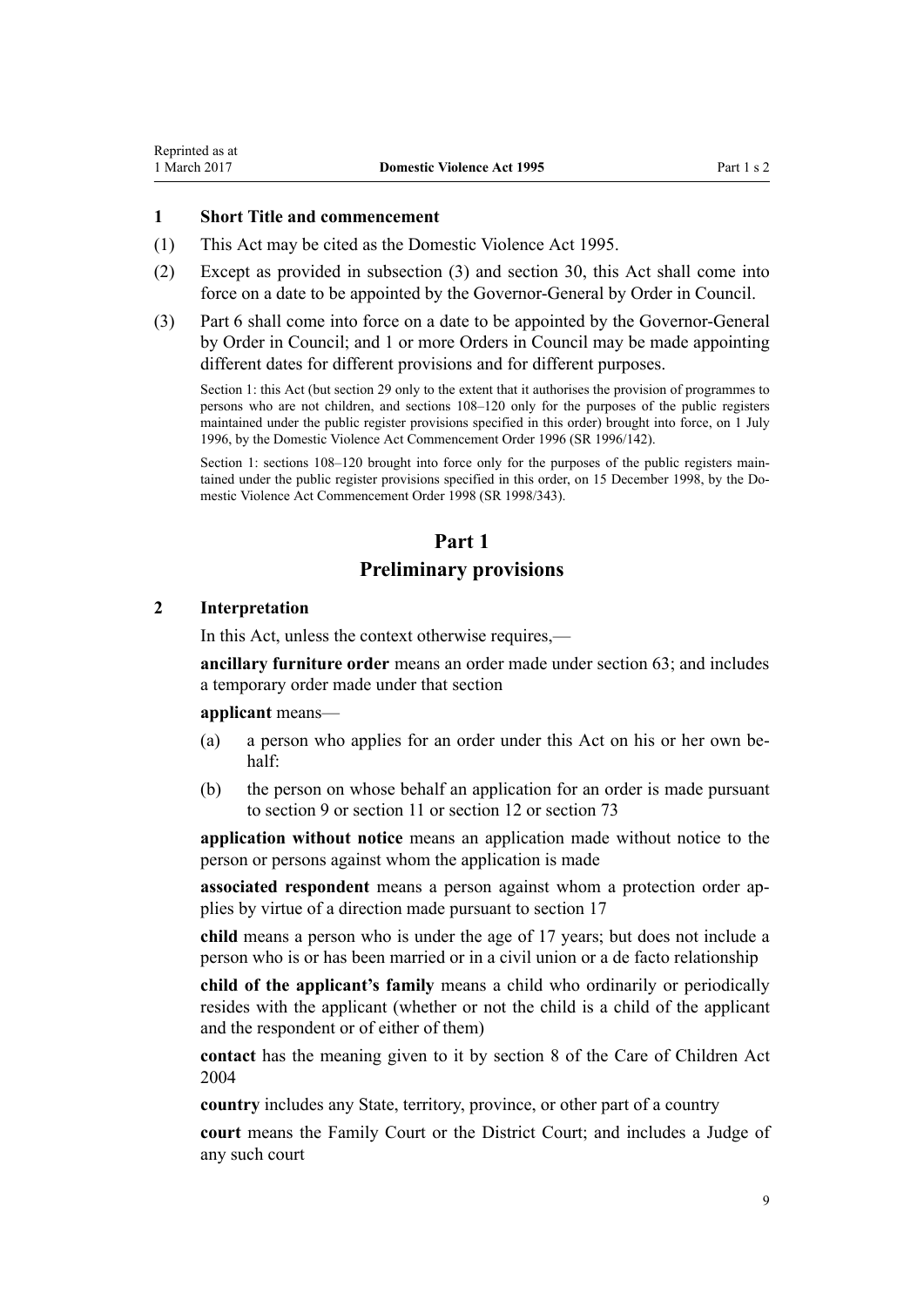**day-to-day care** has the meaning given to it by [section 8](http://prd-lgnz-nlb.prd.pco.net.nz/pdflink.aspx?id=DLM317244) of the Care of Children Act 2004

**domestic relationship** means one of the relationships set out in [section 4\(1\)](#page-13-0)

**domestic violence** has the meaning set out in [section 3](#page-12-0)

#### **dwellinghouse** includes—

- (a) any flat or town house, whether or not occupied pursuant to a licence to occupy within the meaning of [section 121A](http://prd-lgnz-nlb.prd.pco.net.nz/pdflink.aspx?id=DLM271049) of the Land Transfer Act  $1952$
- (b) any mobile home, caravan, or other means of shelter placed or erected upon any land and intended for occupation on that land

**encourage** includes to incite, counsel, or procure

**family member**, in relation to a person, means—

- (a) any other person who is or has been related to the person by blood or by or through marriage, a civil union, or a de facto relationship, or by adoption:
- (b) any other person who is a member of the person's whanau or other culturally recognised family group:
- (c) *[Repealed]*

**firearms licence** means a firearms licence issued under [section 24](http://prd-lgnz-nlb.prd.pco.net.nz/pdflink.aspx?id=DLM72923) of the Arms Act 1983

#### **foreign protection order**,—

- (a) means an order made by a court in a prescribed foreign country, being—
	- (i) an order to protect a person from behaviour by the person against whom the order is made, where, if the behaviour occurred in New Zealand, it would be behaviour in respect of which a protection order could be made under this Act; or
	- (ii) an order that varies, discharges, or is made in substitution for, such an order; but
- (b) does not include—
	- (i) an order made *ex parte*; or
	- (ii) an order of an interim nature; or
	- (iii) an order made by a court in a prescribed foreign country that varies, discharges, or is made in substitution for, a New Zealand order that is registered or is otherwise enforceable in that country

**furniture order** means an order made under [section 67;](#page-57-0) and includes a temporary order made under that section

**lawyer** has the meaning given to it by [section 6](http://prd-lgnz-nlb.prd.pco.net.nz/pdflink.aspx?id=DLM364948) of the Lawyers and Conveyancers Act 2006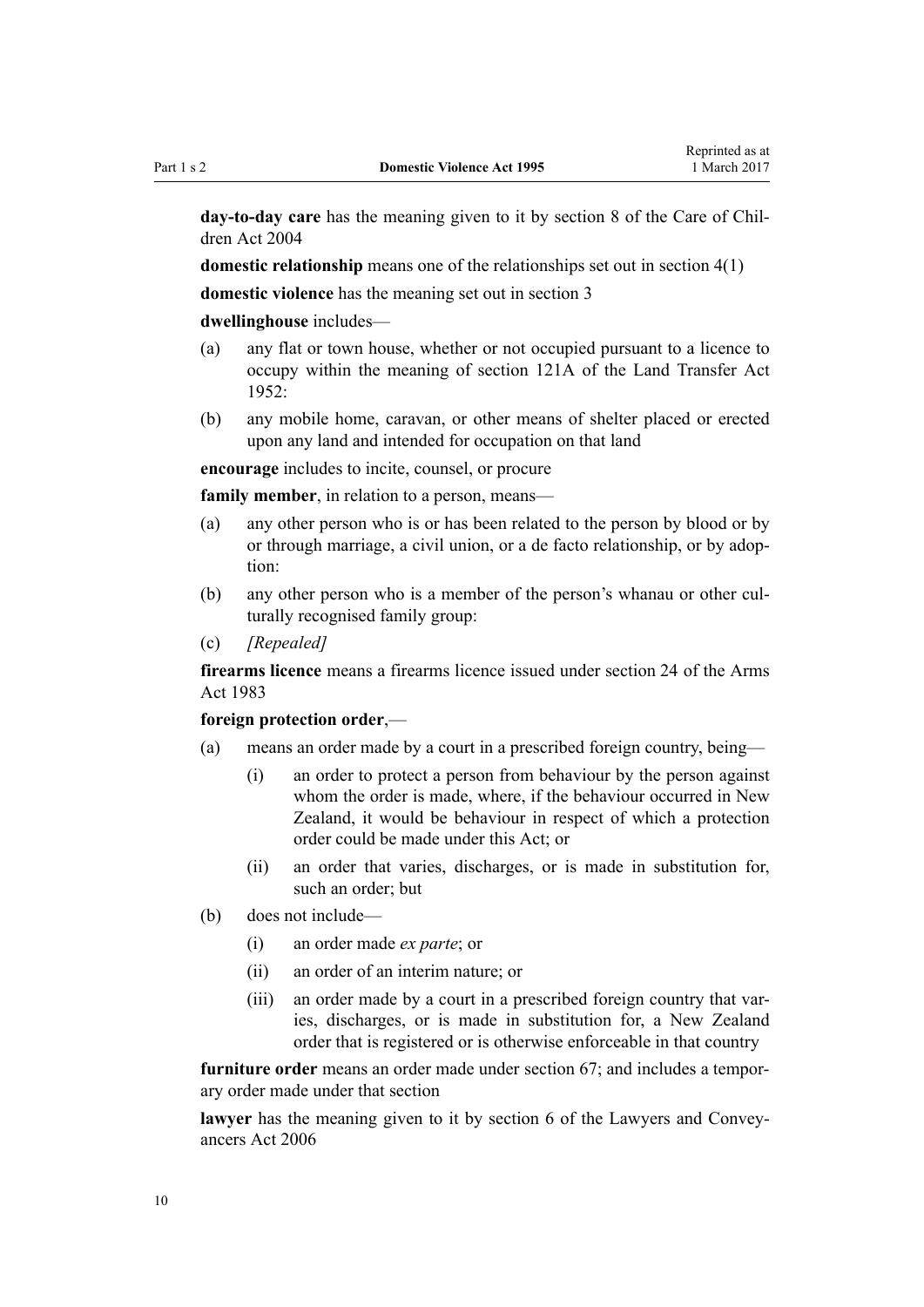**occupation order** means an order made under [section 53;](#page-50-0) and includes a temporary order made under that section

**parenting order** has the meaning given to it by [section 8](http://prd-lgnz-nlb.prd.pco.net.nz/pdflink.aspx?id=DLM317244) of the Care of Children Act 2004

**partner**, in the phrase "spouse or partner" and in related contexts, means, in relation to a person,—

- (a) the person's civil union partner; or
- (b) the person's de facto partner; or
- (c) any other person, in any case where those persons are the biological parents of the same person

**prescribed foreign country** means—

- (a) Australia; or
- (b) any state or territory of Australia; or
- (c) any other country outside New Zealand that is declared, by Order in Council made under [section 105](#page-76-0), to be a prescribed foreign country

**property**, in relation to a person, means property that—

- (a) the person owns; or
- (b) the person does not own but—
	- (i) uses or enjoys; or
	- (ii) is available for the person's use or enjoyment; or
	- (iii) is in the person's care or custody; or
	- (iv) is at the person's dwellinghouse

**protected person**, in relation to a protection order, means—

- (a) the person for whose protection the order is made:
- (b) any child of that person's family:
- (c) any person for whose benefit the order applies pursuant to a direction made under [section 16](#page-21-0)

**protection order** means an order made under [section 14;](#page-20-0) and includes a temporary order made under that section

**registered foreign protection order** means a foreign protection order that is registered in a court pursuant to [section 97](#page-73-0)

**Registrar** means the Registrar of a court; and includes a Deputy Registrar of a court

#### **representative**,—

(a) in relation to a minor aged 16 or under, means a guardian *ad litem* or next friend appointed, pursuant to rules of court, to take proceedings under this Act on behalf of that minor aged 16 or under: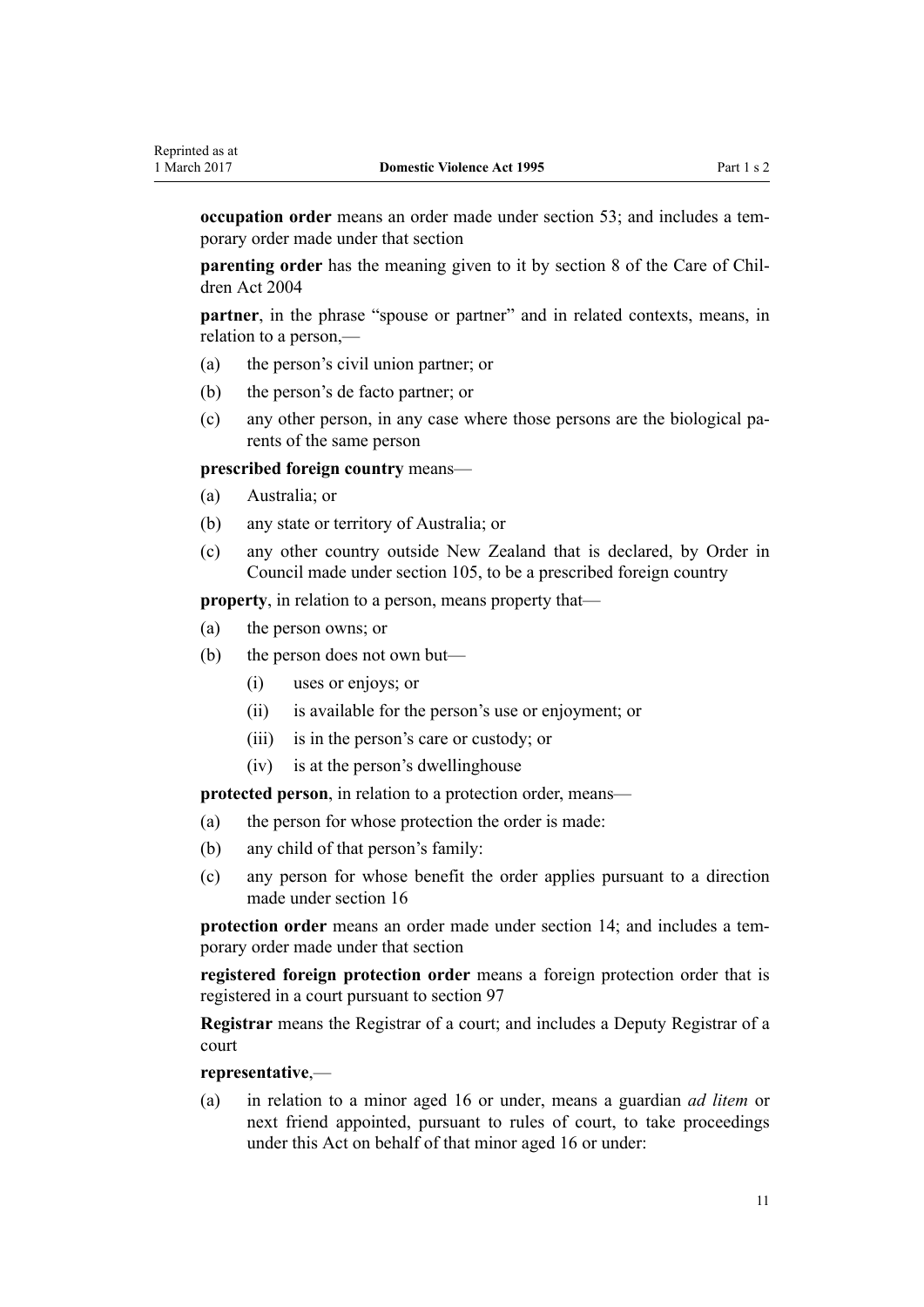- (b) in relation to a person to whom [section 11](#page-17-0) applies, means a guardian *ad litem* appointed, pursuant to rules of court, to take proceedings under this Act on behalf of that person:
- (c) in relation to a person to whom [section 12](#page-17-0) applies, means a guardian *ad litem* appointed, pursuant to that section, to take proceedings under this Act on behalf of that person

**respondent** means the person against whom an application has been made for an order under this Act; and includes a person (other than an associated respondent) against whom an order is made under this Act

**Secretary** means the chief executive of the Ministry of Justice

**special condition**, in relation to a protection order, means any condition of the order imposed pursuant to [section 27](#page-32-0)

**specified person** means a person for whose benefit a protection order applies pursuant to a direction made under [section 16](#page-21-0)

**standard condition relating to weapons** means the standard condition contained in [section 21](#page-25-0)

**temporary order** means an order of limited duration that is made on an application without notice

**tenancy order** means an order made under [section 57;](#page-51-0) and includes a temporary order made under that section

**tenant**, in relation to any dwellinghouse, includes any person—

- (a) whose tenancy of that dwellinghouse has expired or been determined; and
- (b) who is for the time being deemed, pursuant to any enactment or rule of law, to continue to be the tenant of the dwellinghouse;—

and **tenancy** has a corresponding meaning

**use domestic violence**, in relation to any person, means to engage in behaviour that amounts to domestic violence against that person

**weapon** means any firearm, airgun, pistol, restricted weapon, ammunition, or explosive, as those terms are defined in the [Arms Act 1983.](http://prd-lgnz-nlb.prd.pco.net.nz/pdflink.aspx?id=DLM72621)

Compare: 1982 No 120 [s 2](http://prd-lgnz-nlb.prd.pco.net.nz/pdflink.aspx?id=DLM81596)

Section 2 **approved agency**: repealed, on 1 October 2014, by [section 4\(2\)](http://prd-lgnz-nlb.prd.pco.net.nz/pdflink.aspx?id=DLM5615642) of the Domestic Violence Amendment Act 2013 (2013 No 77).

Section 2 **child**: amended, on 26 April 2005, by [section 7](http://prd-lgnz-nlb.prd.pco.net.nz/pdflink.aspx?id=DLM333795) of the Relationships (Statutory References) Act 2005 (2005 No 3).

Section 2 **contact**: inserted, on 31 March 2014, by [section 4\(1\)](http://prd-lgnz-nlb.prd.pco.net.nz/pdflink.aspx?id=DLM5615642) of the Domestic Violence Amendment Act 2013 (2013 No 77).

Section 2 **court**: amended, on 1 March 2017, by [section 261](http://prd-lgnz-nlb.prd.pco.net.nz/pdflink.aspx?id=DLM6942680) of the District Court Act 2016 (2016 No 49).

Section 2 **day-to-day care**: inserted, on 16 November 2011, by [section 5](http://prd-lgnz-nlb.prd.pco.net.nz/pdflink.aspx?id=DLM1955505) of the Domestic Violence Amendment Act 2011 (2011 No 58).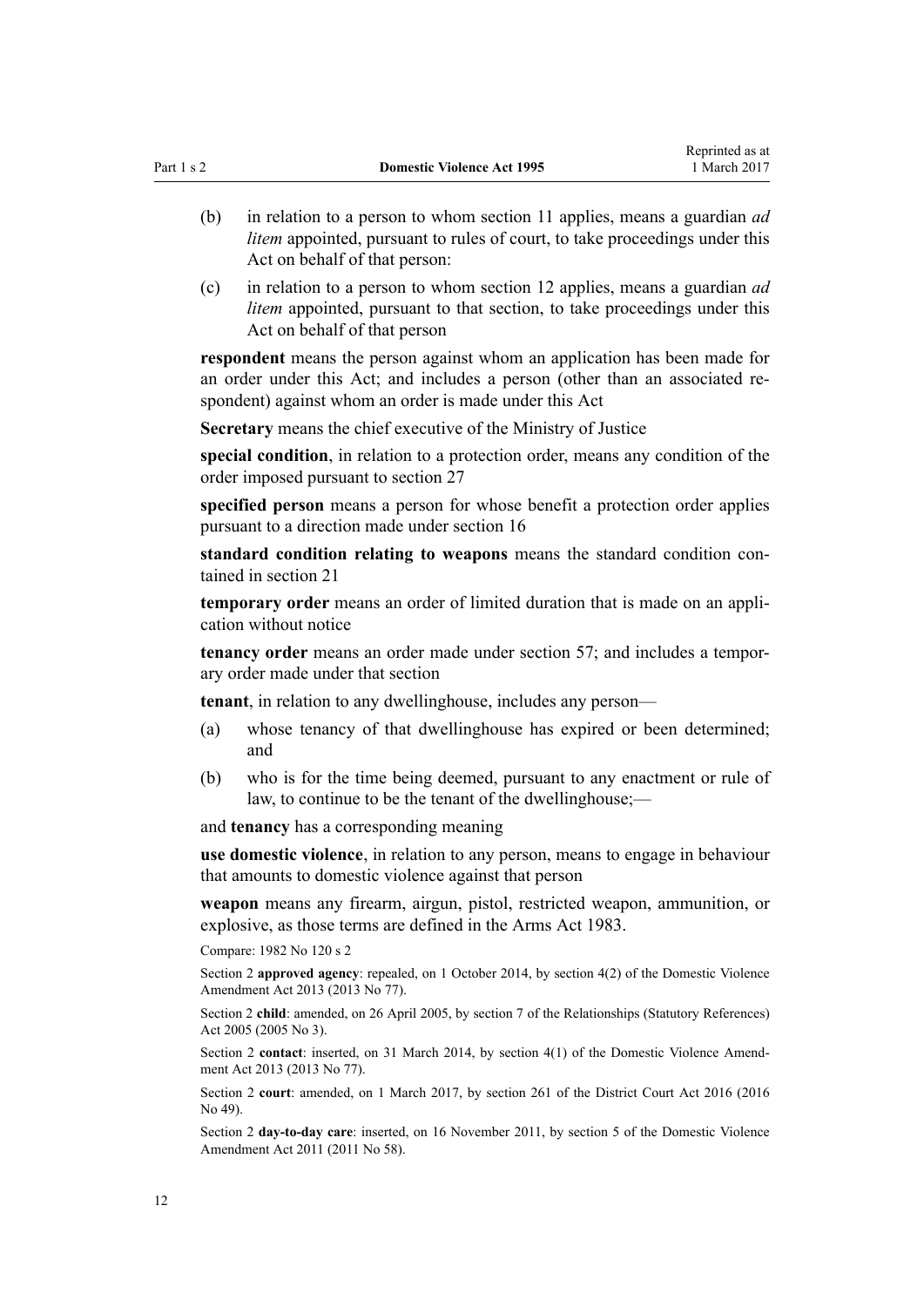<span id="page-12-0"></span>Section 2 **family member** paragraph (a): replaced, on 26 April 2005, by [section 7](http://prd-lgnz-nlb.prd.pco.net.nz/pdflink.aspx?id=DLM333795) of the Relationships (Statutory References) Act 2005 (2005 No 3).

Section 2 **family member** paragraph (c): repealed, on 26 April 2005, by [section 7](http://prd-lgnz-nlb.prd.pco.net.nz/pdflink.aspx?id=DLM333795) of the Relationships (Statutory References) Act 2005 (2005 No 3).

Section 2 **lawyer**: replaced, on 1 August 2008, by [section 348](http://prd-lgnz-nlb.prd.pco.net.nz/pdflink.aspx?id=DLM367849) of the Lawyers and Conveyancers Act 2006 (2006 No 1).

Section 2 **parenting order**: inserted, on 16 November 2011, by [section 5](http://prd-lgnz-nlb.prd.pco.net.nz/pdflink.aspx?id=DLM1955505) of the Domestic Violence Amendment Act 2011 (2011 No 58).

Section 2 **partner**: replaced, on 26 April 2005, by [section 7](http://prd-lgnz-nlb.prd.pco.net.nz/pdflink.aspx?id=DLM333795) of the Relationships (Statutory References) Act 2005 (2005 No 3).

Section 2 **programme**: repealed, on 1 October 2014, by [section 4\(2\)](http://prd-lgnz-nlb.prd.pco.net.nz/pdflink.aspx?id=DLM5615642) of the Domestic Violence Amendment Act 2013 (2013 No 77).

Section 2 **programme provider**: repealed, on 1 October 2014, by [section 4\(2\)](http://prd-lgnz-nlb.prd.pco.net.nz/pdflink.aspx?id=DLM5615642) of the Domestic Violence Amendment Act 2013 (2013 No 77).

Section 2 **representative** paragraph (a): amended, on 26 April 2005, by [section 7](http://prd-lgnz-nlb.prd.pco.net.nz/pdflink.aspx?id=DLM333795) of the Relationships (Statutory References) Act 2005 (2005 No 3).

Section 2 **Secretary**: amended, on 1 October 2003, pursuant to [section 14\(2\)](http://prd-lgnz-nlb.prd.pco.net.nz/pdflink.aspx?id=DLM201378) of the State Sector Amendment Act 2003 (2003 No 41).

# **3 Meaning of domestic violence**

(1) In this Act, **domestic violence**, in relation to any person, means violence against that person by any other person with whom that person is, or has been, in a domestic relationship.

#### (2) In this section, **violence** means—

- (a) physical abuse:
- (b) sexual abuse:
- (c) psychological abuse, including, but not limited to,—
	- (i) intimidation:
	- (ii) harassment:
	- (iii) damage to property:
	- (iv) threats of physical abuse, sexual abuse, or psychological abuse:
	- (iva) financial or economic abuse (for example, denying or limiting access to financial resources, or preventing or restricting employment opportunities or access to education):
	- (v) in relation to a child, abuse of the kind set out in subsection (3).
- (3) Without limiting subsection (2)(c), a person psychologically abuses a child if that person—
	- (a) causes or allows the child to see or hear the physical, sexual, or psychological abuse of a person with whom the child has a domestic relationship; or
	- (b) puts the child, or allows the child to be put, at real risk of seeing or hearing that abuse occurring;—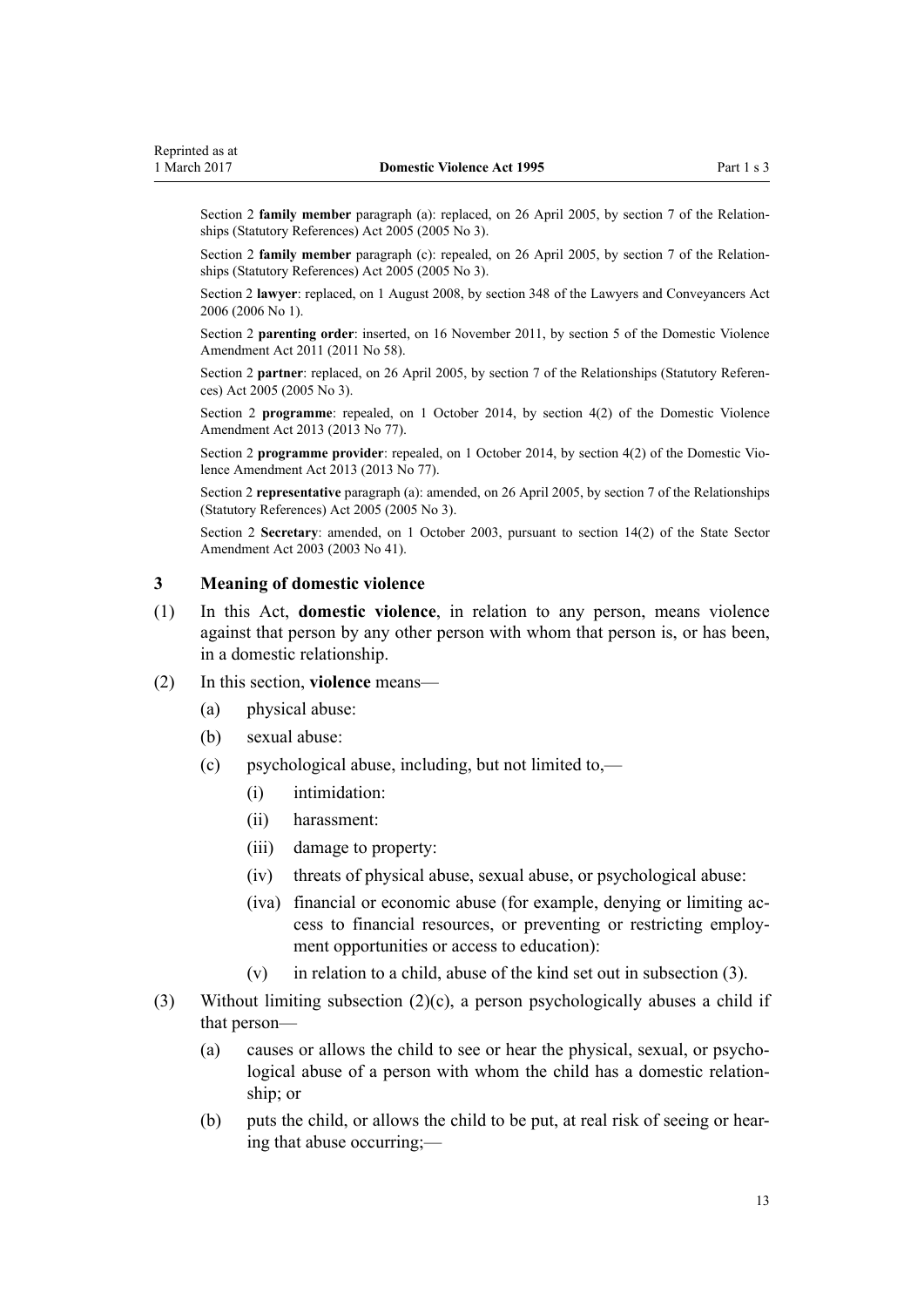<span id="page-13-0"></span>but the person who suffers that abuse is not regarded, for the purposes of this subsection, as having caused or allowed the child to see or hear the abuse, or, as the case may be, as having put the child, or allowed the child to be put, at risk of seeing or hearing the abuse.

- (4) Without limiting subsection (2),—
	- (a) a single act may amount to abuse for the purposes of that subsection:
	- (b) a number of acts that form part of a pattern of behaviour may amount to abuse for that purpose, even though some or all of those acts, when viewed in isolation, may appear to be minor or trivial.

(5) Behaviour may be psychological abuse for the purposes of subsection  $(2)(c)$ which does not involve actual or threatened physical or sexual abuse. Section  $3(2)(c)(iva)$ : inserted, on 25 September 2013, by [section 5](http://prd-lgnz-nlb.prd.pco.net.nz/pdflink.aspx?id=DLM5615651) of the Domestic Violence Amendment Act 2013 (2013 No 77).

# **4 Meaning of domestic relationship**

- (1) For the purposes of this Act, a person is in a **domestic relationship** with another person if the person—
	- (a) is a spouse or partner of the other person; or
	- (b) is a family member of the other person; or
	- (c) ordinarily shares a household with the other person; or
	- (d) has a close personal relationship with the other person.
- (2) For the purposes of subsection  $(1)(c)$ , a person is not regarded as sharing a household with another person by reason only of the fact that—
	- (a) the person has—
		- (i) a landlord-tenant relationship; or
		- (ii) an employer-employee relationship; or
		- (iii) an employee-employee relationship—

with that other person; and

- (b) they occupy a common dwellinghouse (whether or not other people also occupy that dwellinghouse).
- (3) For the purposes of subsection (1)(d), a person is not regarded as having a close personal relationship with another person by reason only of the fact that the person has—
	- (a) an employer-employee relationship; or
	- (b) an employee-employee relationship—

with that other person.

(4) Without limiting the matters to which a court may have regard in determining, for the purposes of subsection  $(1)(d)$ , whether a person has a close personal relationship with another person, the court must have regard to—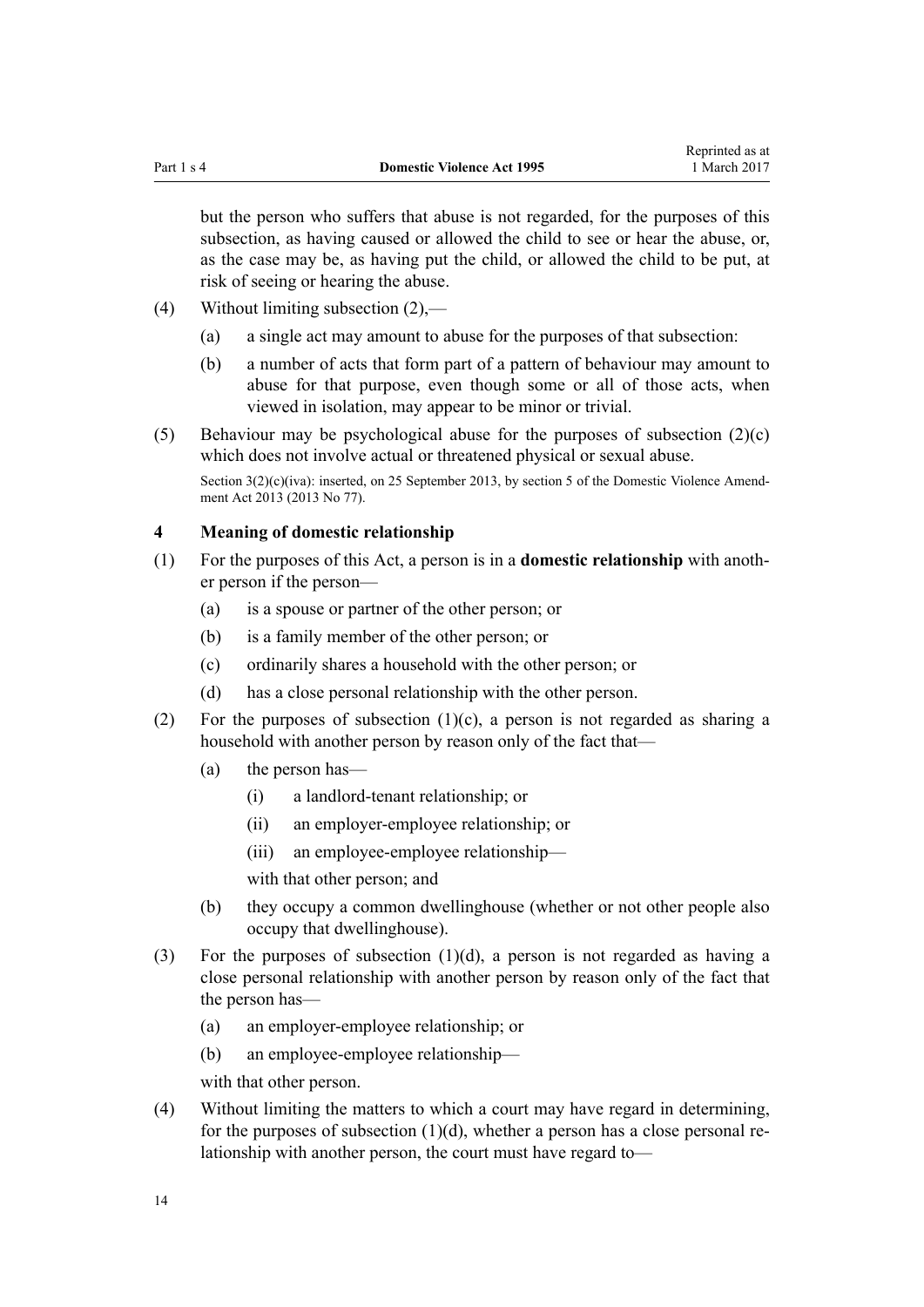- <span id="page-14-0"></span>(a) the nature and intensity of the relationship, and in particular—
	- (i) the amount of time the persons spend together:
	- (ii) the place or places where that time is ordinarily spent:
	- (iii) the manner in which that time is ordinarily spent;—

but it is not necessary for there to be a sexual relationship between the persons:

(b) the duration of the relationship.

Section 4(1)(a): amended, on 26 April 2005, by [section 7](http://prd-lgnz-nlb.prd.pco.net.nz/pdflink.aspx?id=DLM333795) of the Relationships (Statutory References) Act 2005 (2005 No 3).

# **5 Object**

- (1) The object of this Act is to reduce and prevent violence in domestic relationships by—
	- (a) recognising that domestic violence, in all its forms, is unacceptable behaviour; and
	- (b) ensuring that, where domestic violence occurs, there is effective legal protection for its victims.
- (2) This Act aims to achieve its object by—
	- (a) empowering the court to make certain orders to protect victims of domestic violence:
	- (b) ensuring that access to the court is as speedy, inexpensive, and simple as is consistent with justice:
	- (c) providing, for persons who are victims of domestic violence, appropriate safety programmes:
	- (d) requiring respondents and associated respondents to attend non-violence programmes that have the primary objective of stopping or preventing domestic violence:
	- (e) providing more effective sanctions and enforcement in the event that a protection order is breached.
- (3) Any court which, or any person who, exercises any power conferred by or under this Act must be guided in the exercise of that power by the object specified in subsection (1).

Section 5(2)(c): amended, on 1 October 2014, by [section 6\(1\)](http://prd-lgnz-nlb.prd.pco.net.nz/pdflink.aspx?id=DLM5615652) of the Domestic Violence Amendment Act 2013 (2013 No 77).

Section 5(2)(d): amended, on 1 October 2014, by [section 6\(2\)](http://prd-lgnz-nlb.prd.pco.net.nz/pdflink.aspx?id=DLM5615652) of the Domestic Violence Amendment Act 2013 (2013 No 77).

# **6 Act to bind the Crown**

This Act binds the Crown.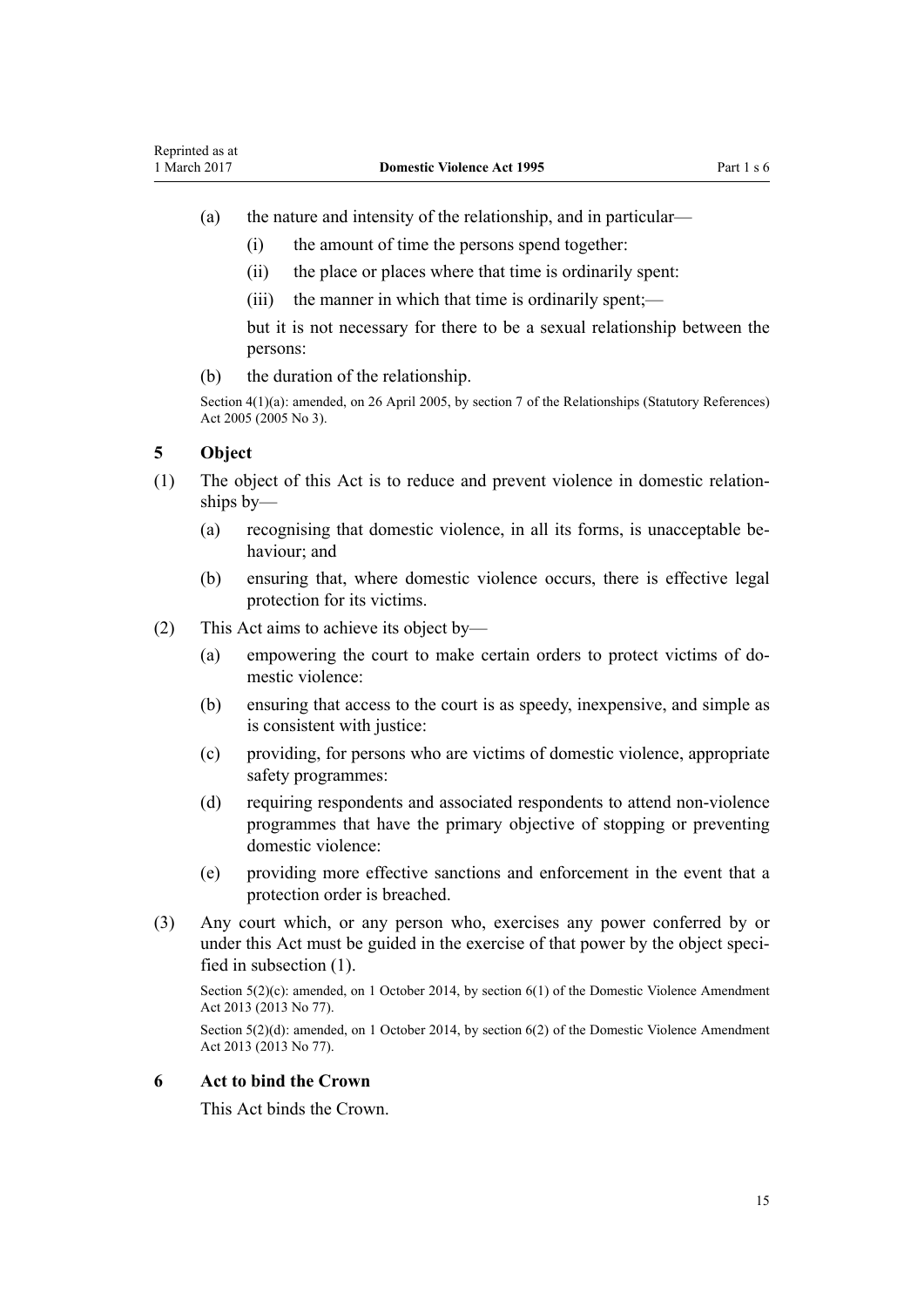# **Part 2**

# **Protection orders**

# *Applications*

#### <span id="page-15-0"></span>**7 Application for protection order**

- (1) A person who is or has been in a domestic relationship with another person may apply to the court for a protection order in respect of that other person.
- (2) Where the person who is eligible to apply for a protection order is under 16 years of age, the application must be made by a representative in accordance with section  $9(2)$ .
- (3) Where the person who is eligible to apply for a protection order is a person to whom [section 11](#page-17-0) applies, the application must be made by a representative in accordance with that section.
- (4) Where the person who is eligible to apply for a protection order is aged 16 years or older but is unable, in the circumstances specified in [section 12\(1\)\(b\)](#page-17-0), to make the application personally, an application may be made on that person's behalf by a representative appointed in accordance with section 12.

Section 7(2): amended, on 26 April 2005, by [section 7](http://prd-lgnz-nlb.prd.pco.net.nz/pdflink.aspx?id=DLM333795) of the Relationships (Statutory References) Act 2005 (2005 No 3).

Section 7(4): amended, on 26 April 2005, by [section 7](http://prd-lgnz-nlb.prd.pco.net.nz/pdflink.aspx?id=DLM333795) of the Relationships (Statutory References) Act 2005 (2005 No 3).

# **8 Contents of application**

Any application for a protection order may seek—

- (a) a direction under [section 16](#page-21-0) that the order apply for the benefit of a particular person with whom the applicant has a domestic relationship:
- (b) a direction under [section 17](#page-22-0) that the order apply against a particular person, being a person whom the respondent has encouraged to engage in behaviour that, if engaged in by the respondent, would amount to domestic violence against the applicant, a child of the applicant's family, or a person referred to in paragraph (a).

# **9 Applications by minors**

- (1) Subject to subsections (2), (2A), and (4), a minor may make an application for a protection order under this Act.
- (2) A minor under 16 years of age must make the application for a protection order by a representative pursuant to rules of court.
- (2A) Subject to [sections 11](#page-17-0) and [12,](#page-17-0) a minor aged 16 years may make an application either on his or her own behalf under subsection (4), or by a representative pursuant to rules of court.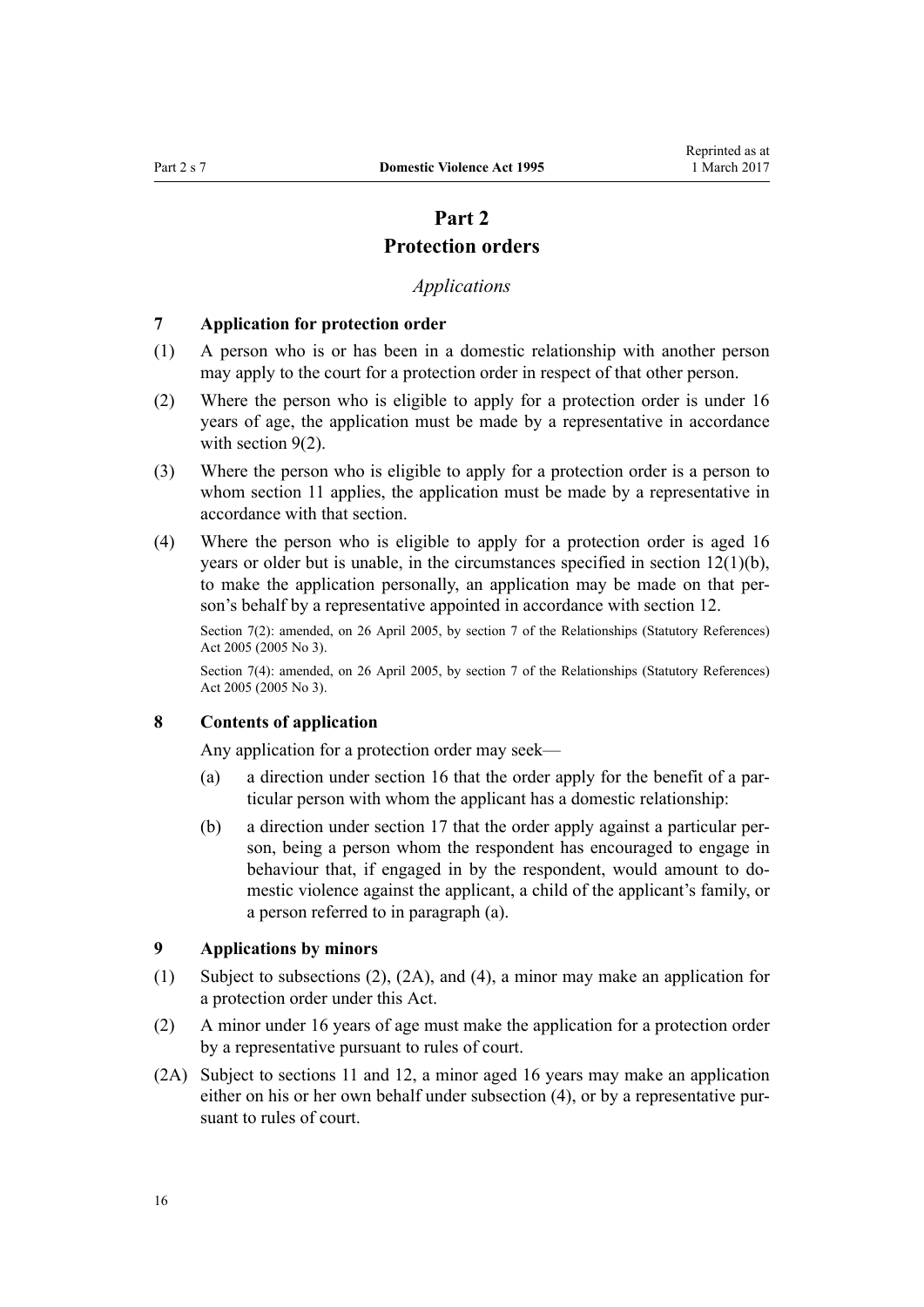- <span id="page-16-0"></span>(3) Nothing in subsection (2) or subsection (2A) prevents a minor under the age of 17 on whose behalf an application for a protection order is made by a representative from being heard in the proceedings; and where the minor expresses views on the need for and outcome of the proceedings, the court must take account of those views to the extent that it thinks fit, having regard to the age and maturity of the minor.
- (4) Subject to [sections 11](#page-17-0) and [12](#page-17-0), a minor—
	- (a) who is aged 17 years or over; and
	- (b) who wishes to apply for a protection order—

must make the application on his or her own behalf, without a next friend or guardian *ad litem*, and orders may be made on the application, and enforced, as if the minor were of full age.

Compare: 1980 No 94 [s 158](http://prd-lgnz-nlb.prd.pco.net.nz/pdflink.aspx?id=DLM41829)

Section 9(1): amended, on 26 April 2005, by [section 7](http://prd-lgnz-nlb.prd.pco.net.nz/pdflink.aspx?id=DLM333795) of the Relationships (Statutory References) Act 2005 (2005 No 3).

Section 9(2): amended, on 26 April 2005, by [section 7](http://prd-lgnz-nlb.prd.pco.net.nz/pdflink.aspx?id=DLM333795) of the Relationships (Statutory References) Act 2005 (2005 No 3).

Section 9(2A): inserted, on 26 April 2005, by [section 7](http://prd-lgnz-nlb.prd.pco.net.nz/pdflink.aspx?id=DLM333795) of the Relationships (Statutory References) Act 2005 (2005 No 3).

Section 9(3): amended, on 26 April 2005, by [section 7](http://prd-lgnz-nlb.prd.pco.net.nz/pdflink.aspx?id=DLM333795) of the Relationships (Statutory References) Act 2005 (2005 No 3).

Section 9(4)(a): replaced, on 26 April 2005, by [section 7](http://prd-lgnz-nlb.prd.pco.net.nz/pdflink.aspx?id=DLM333795) of the Relationships (Statutory References) Act 2005 (2005 No 3).

### **10 Applications against minors**

- (1) No application for a protection order may be made against a minor under the age of 17 years, unless the minor is or has been married or in a civil union or de facto relationship.
- (2) The court must not make a direction under [section 17](#page-22-0) that a protection order apply against a minor under the age of 17 years, unless the minor is or has been married or in a civil union or de facto relationship.
- (3) For the avoidance of doubt, it is hereby declared that—
	- (a) an application for a protection order may be made against a minor who is or has been married, or in a civil union or de facto relationship, or who has attained the age of 17 years, and orders may be made on the application, and enforced; and
	- (b) the court may make a direction under [section 17](#page-22-0) that a protection order apply against such a minor,—

as if the minor were of full age.

Section 10(1): amended, on 26 April 2005, by [section 7](http://prd-lgnz-nlb.prd.pco.net.nz/pdflink.aspx?id=DLM333795) of the Relationships (Statutory References) Act 2005 (2005 No 3).

Section 10(2): amended, on 26 April 2005, by [section 7](http://prd-lgnz-nlb.prd.pco.net.nz/pdflink.aspx?id=DLM333795) of the Relationships (Statutory References) Act 2005 (2005 No 3).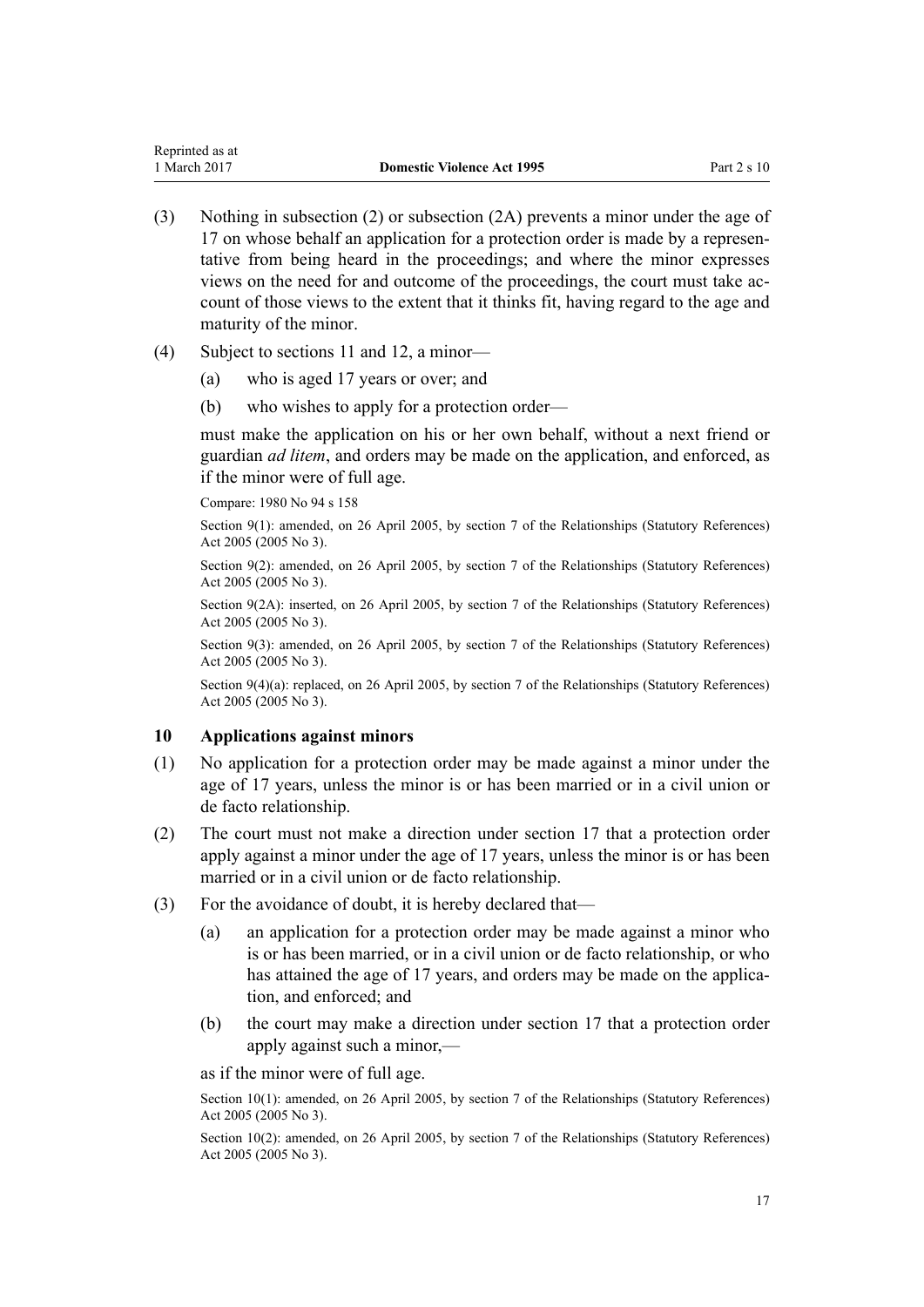<span id="page-17-0"></span>Section 10(3)(a): amended, on 26 April 2005, by [section 7](http://prd-lgnz-nlb.prd.pco.net.nz/pdflink.aspx?id=DLM333795) of the Relationships (Statutory References) Act 2005 (2005 No 3).

#### **11 Applications on behalf of persons lacking capacity**

- (1) This section applies to any person aged 16 years or over who—
	- (a) lacks, wholly or partly, the capacity to understand the nature, and to foresee the consequences, of decisions in respect of matters relating to his or her personal care and welfare; or
	- (b) has the capacity to understand the nature, and to foresee the consequences, of decisions in respect of matters relating to his or her personal care and welfare, but wholly lacks the capacity to communicate decisions in respect of such matters.
- (2) Where a person to whom this section applies is eligible to apply for a protection order, then, in any of the circumstances referred to in any of paragraphs (a) to (c), the application must be made, on that person's behalf, by a representative in accordance with rules of court:
	- (a) in any case where no one has power, under an appointment made under the [Protection of Personal and Property Rights Act 1988,](http://prd-lgnz-nlb.prd.pco.net.nz/pdflink.aspx?id=DLM126527) to make such an application on the first-mentioned person's behalf:
	- (b) even though a person has power, under such an appointment, to make such an application, in any case where the person so appointed has refused or failed to do so:
	- (c) in any case where the first-mentioned person is a minor who is not a child.
- (3) Notwithstanding anything in the [Protection of Personal and Property Rights](http://prd-lgnz-nlb.prd.pco.net.nz/pdflink.aspx?id=DLM126527) [Act 1988,](http://prd-lgnz-nlb.prd.pco.net.nz/pdflink.aspx?id=DLM126527) an application must not be made under that Act for an order under [section 10\(1\)\(i\)](http://prd-lgnz-nlb.prd.pco.net.nz/pdflink.aspx?id=DLM126583) of that Act solely for the purpose of the commencement of proceedings under this Act.

Section 11(1): amended, on 26 April 2005, by [section 7](http://prd-lgnz-nlb.prd.pco.net.nz/pdflink.aspx?id=DLM333795) of the Relationships (Statutory References) Act 2005 (2005 No 3).

# **12 Applications on behalf of certain other persons**

- (1) This section applies where—
	- (a) a person aged 16 years or over (other than a person to whom section 11 applies) is eligible to apply for a protection order; and
	- (b) that person is unable, whether by reason of physical incapacity or fear of harm or other sufficient cause, to make the application personally; and
	- (c) it is desirable that the protection order be sought on an application without notice.
- (2) Where this section applies, the court or a Registrar may, on an application without notice made by an adult person who is not under disability, appoint any adult person to be a representative of another person for the purpose of making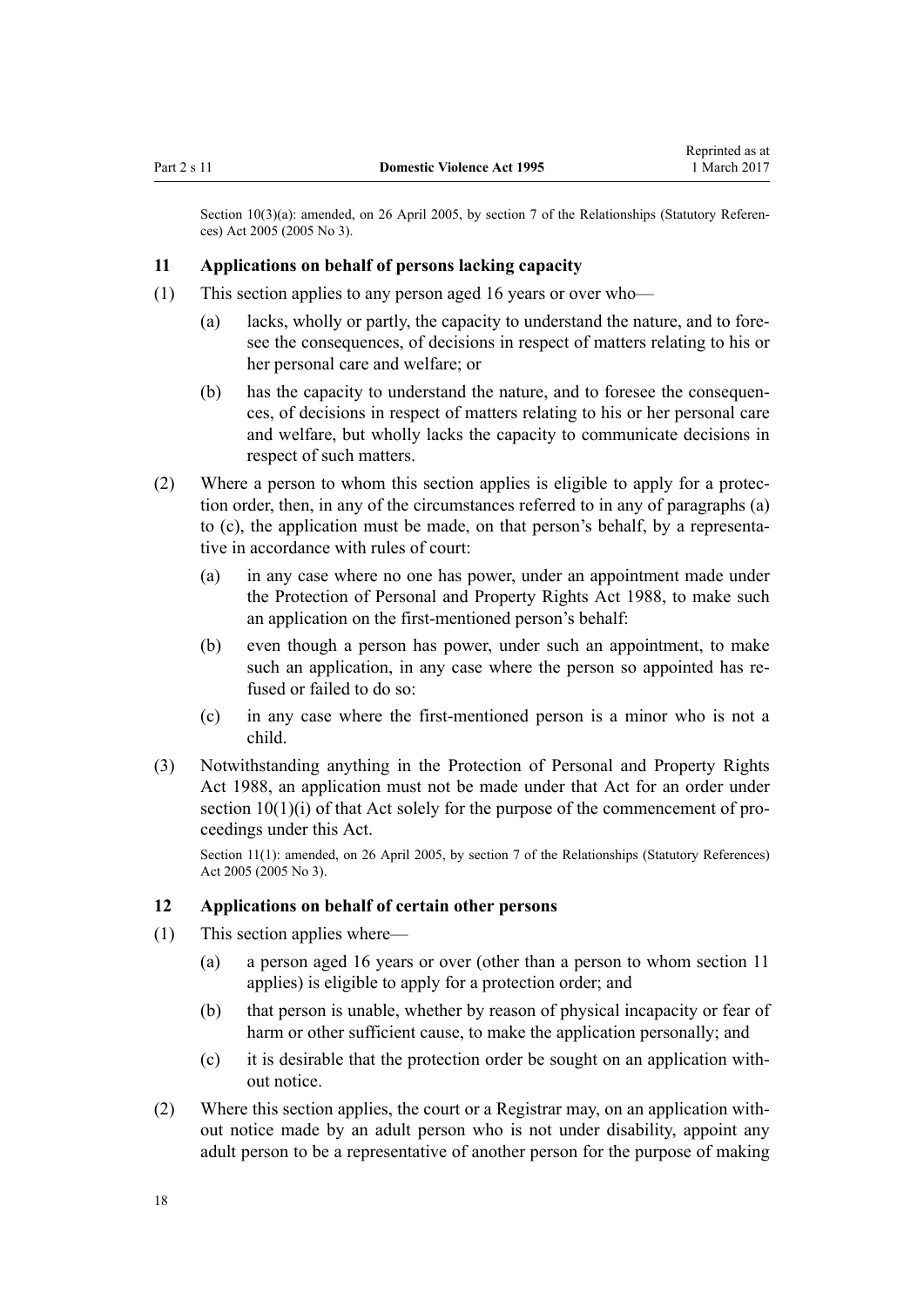<span id="page-18-0"></span>and prosecuting, on behalf of that other person, an application for a protection order.

- (3) Where an application for the appointment of a representative is made pursuant to subsection (2), the court or Registrar must make the appointment sought if the court or, as the case requires, the Registrar is satisfied,—
	- (a) that reasonable steps have been taken to ascertain the wishes of the person to whom the application relates in relation to the matter; and
	- (b) where the wishes of that person have been able to be ascertained,—
		- (i) that the person does not object to the appointment; or
		- (ii) that the person's objection is not freely made; and
	- (c) that it is in the best interests of the person to whom the application relates to make the appointment; and
	- (d) that the proposed appointee—
		- (i) consents in writing to the appointment; and
		- (ii) is not under disability; and
	- (e) that there is unlikely to be any conflict between the interests of the proposed appointee and the interests of the person in respect of whom the application is made.
- (4) The fact that an application for a protection order is made, on a person's behalf, by a representative appointed pursuant to this section does not prevent the person on whose behalf the application is made from being heard in the proceedings.
- (5) Without limiting subsection (3)(b), where—
	- (a) a representative appointed pursuant to this section applies, on another person's behalf, for a protection order; and
	- (b) at any time before the application is determined, the other person objects to the continuation of the proceedings,—

then, unless the court is satisfied that the objection is not freely made, no further steps may be taken in the proceedings.

Section 12(1)(a): amended, on 26 April 2005, by [section 7](http://prd-lgnz-nlb.prd.pco.net.nz/pdflink.aspx?id=DLM333795) of the Relationships (Statutory References) Act 2005 (2005 No 3).

#### **13 Application without notice for protection order**

- (1) A protection order may be made on an application without notice if the court is satisfied that the delay that would be caused by proceeding on notice would or might entail—
	- (a) a risk of harm; or
	- (b) undue hardship—

to the applicant or a child of the applicant's family, or both.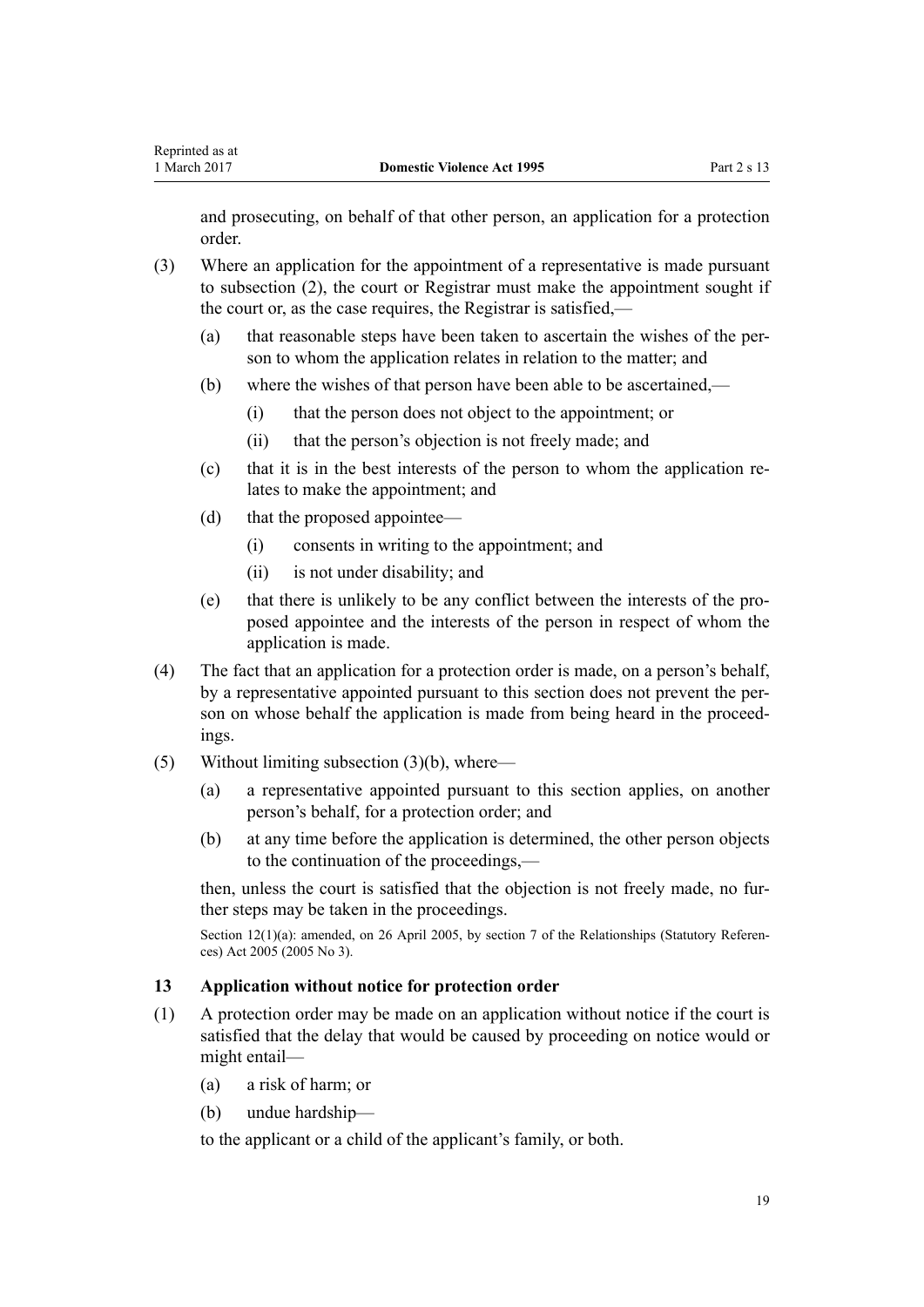- (2) Without limiting the matters to which the court may have regard when determining whether to grant a protection order on an application without notice, the court must have regard to—
	- (a) the perception of the applicant or a child of the applicant's family, or both, of the nature and seriousness of the respondent's behaviour; and
	- (b) the effect of that behaviour on the applicant or a child of the applicant's family, or both.
- (3) A protection order made on an application without notice is a temporary order that, subject to [sections 76 to 80](#page-61-0), and unless it is sooner discharged, becomes final by operation of law 3 months after the date on which it is made.
- (4) Where a protection order is made on an application without notice, the respondent may,—
	- (a) notify the court, in accordance with [section 76](#page-61-0), that he or she wishes to be heard on whether a final order should be substituted for the temporary protection order:
	- (b) apply pursuant to [section 22](#page-26-0) for the modification or discharge of the standard condition relating to weapons:
	- (c) apply pursuant to [section 46](#page-36-0) for a variation or discharge of any special conditions of the protection order:
	- (d) apply pursuant to [section 47](#page-37-0) for the protection order to be discharged:
	- (e) where a direction is made under [section 51D,](#page-42-0) in respect of the respondent, notify the court, in accordance with [section 51E](#page-42-0), that he or she objects to the direction.
- (5) Where a protection order is made on an application without notice and, pursuant to [section 17,](#page-22-0) the court directs that the order applies against another person, that associated respondent may,—
	- (a) notify the court, in accordance with [section 76](#page-61-0) (as applied by [section](#page-63-0) [79\)](#page-63-0), that he or she wishes to be heard on whether a final order should be substituted for the temporary protection order, in so far as the order relates to him or her:
	- (b) apply pursuant to [section 22](#page-26-0) for the modification or discharge of the standard condition relating to weapons, in so far as the standard condition relates to him or her:
	- (c) apply pursuant to [section 46](#page-36-0) for a variation or discharge of any special condition of the protection order, in so far as the special condition relates to him or her:
	- (d) apply pursuant to [section 47](#page-37-0) for the protection order to be discharged, in so far as the order relates to him or her: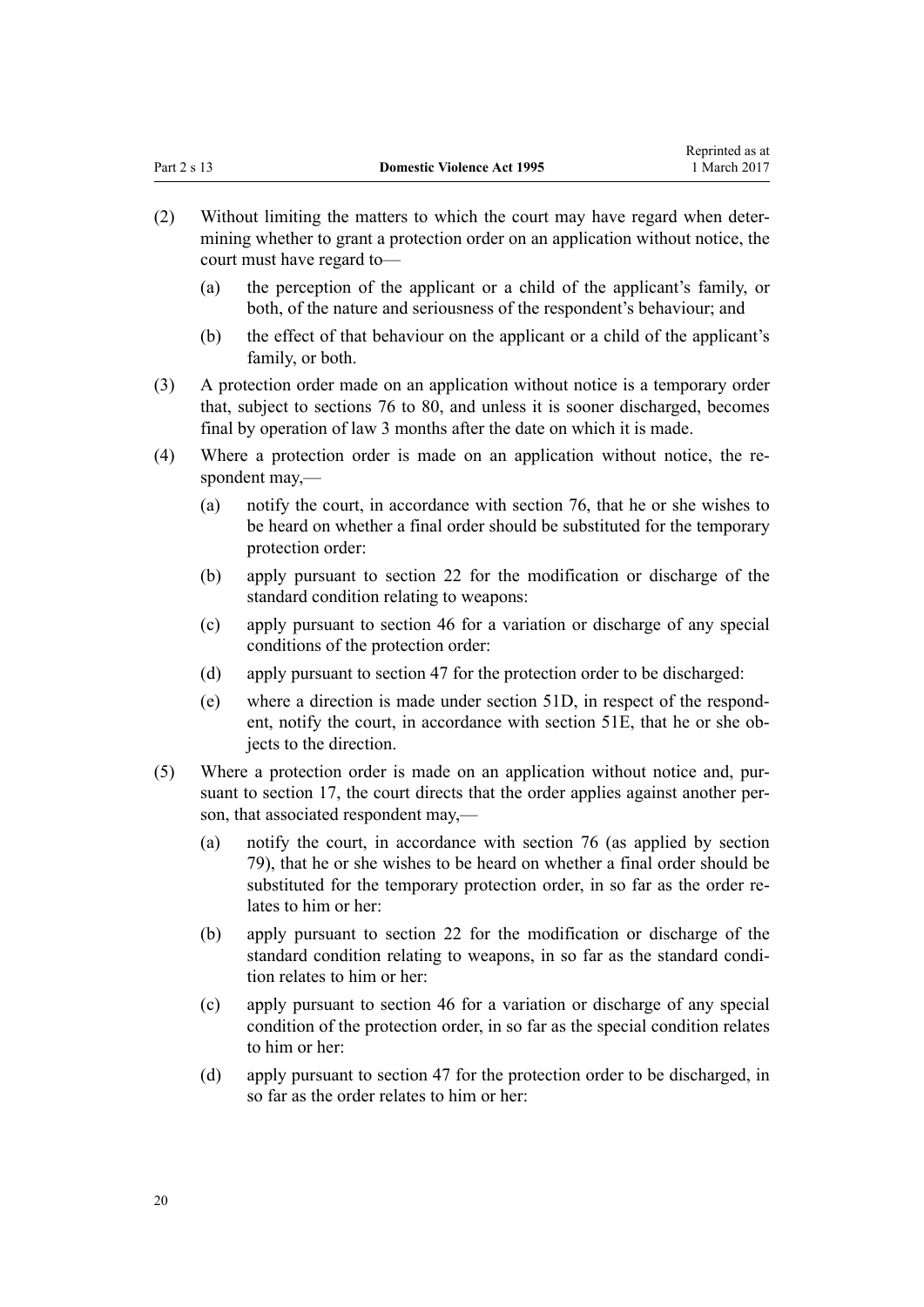(e) where a direction is made under [section 51D,](#page-42-0) in respect of the associated respondent, notify the court, in accordance with [section 51E,](#page-42-0) that he or she objects to the direction.

Compare: 1982 No 120 s 5

<span id="page-20-0"></span>Reprinted as at

Section 13(4)(e): replaced, on 1 October 2014, by [section 7\(1\)](http://prd-lgnz-nlb.prd.pco.net.nz/pdflink.aspx?id=DLM5615653) of the Domestic Violence Amendment Act 2013 (2013 No 77).

Section 13(5)(e): replaced, on 1 October 2014, by [section 7\(2\)](http://prd-lgnz-nlb.prd.pco.net.nz/pdflink.aspx?id=DLM5615653) of the Domestic Violence Amendment Act 2013 (2013 No 77).

# *Scope of protection orders*

#### **14 Power to make protection order**

- (1) The court may make a protection order if it is satisfied that—
	- (a) the respondent is using, or has used, domestic violence against the applicant, or a child of the applicant's family, or both; and
	- (b) the making of an order is necessary for the protection of the applicant, or a child of the applicant's family, or both.
- (2) For the purposes of subsection  $(1)(a)$ , a respondent who encourages another person to engage in behaviour that, if engaged in by the respondent, would amount to domestic violence against the applicant, or a child of the applicant's family, or both, is regarded as having engaged in that behaviour personally.
- (3) Without limiting [section 3\(4\)\(b\)](#page-12-0) or the matters that the court may consider in determining, for the purposes of subsection (1)(b) of this section, whether the making of an order is necessary for the protection of the applicant, or a child of the applicant's family, or both, where some or all of the behaviour in respect of which the application is made appears to be minor or trivial when viewed in isolation, or appears unlikely to recur, the court must nevertheless consider whether the behaviour forms part of a pattern of behaviour in respect of which the applicant, or a child of the applicant's family, or both, need protection.
- (4) For the avoidance of doubt, an order may be made under subsection (1) where the need for protection arises from the risk of domestic violence of a different type from the behaviour found to have occurred for the purposes of paragraph (a) of that subsection.
- (5) Without limiting the matters that the court may consider when determining whether to make a protection order, the court must have regard to—
	- (a) the perception of the applicant, or a child of the applicant's family, or both, of the nature and seriousness of the behaviour in respect of which the application is made; and
	- (b) the effect of that behaviour on the applicant, or a child of the applicant's family, or both.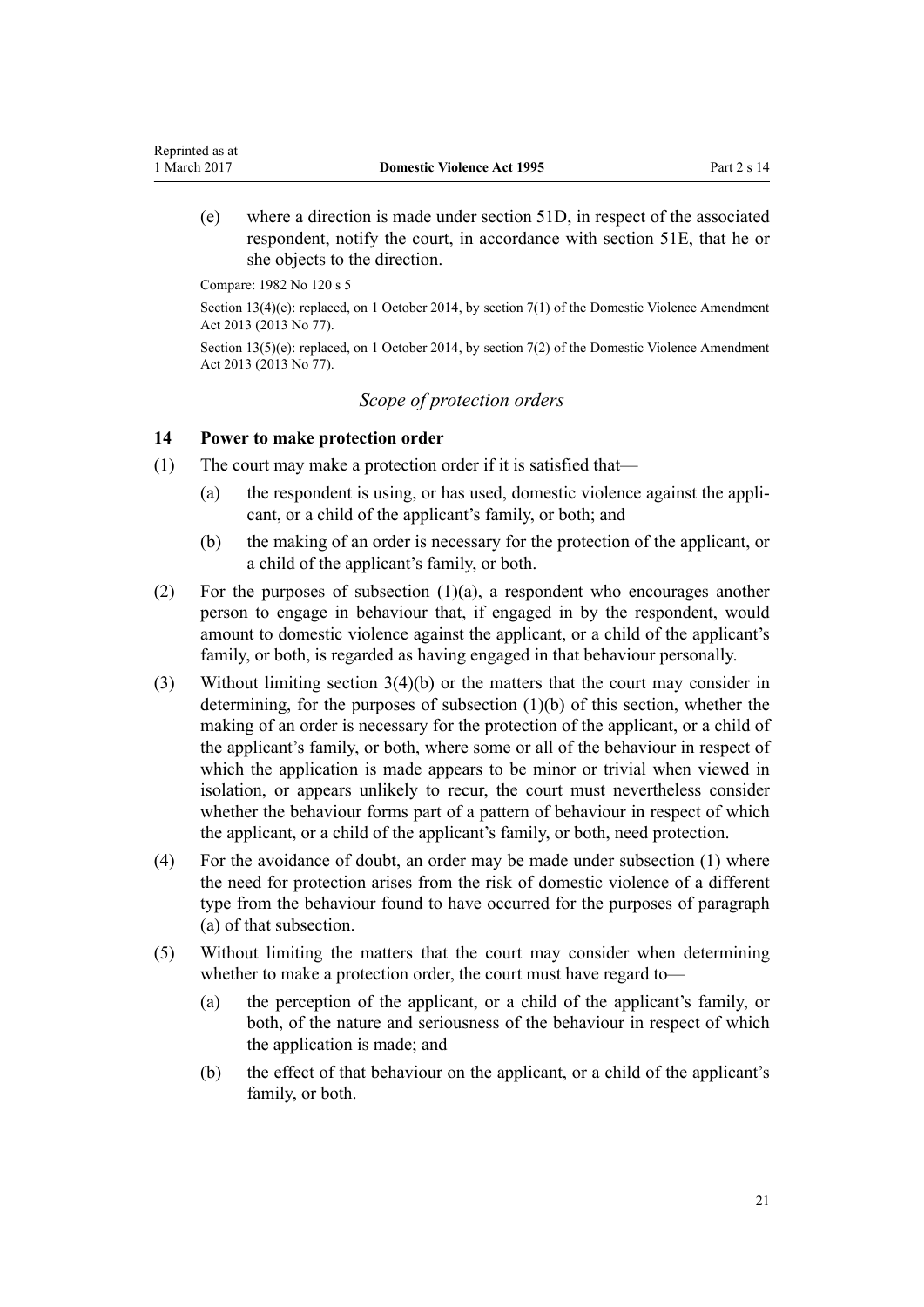# <span id="page-21-0"></span>**15 Existence of other proceedings not to preclude granting of protection order**

A court must not decline to make a protection order merely because of the existence of other proceedings (including, but not limited to, proceedings relating to the role of providing day-to-day care for, or contact with, or custody of a minor) between or relating to the parties, whether or not those proceedings also relate to any other person.

Section 15: amended, on 1 July 2005, by [section 151](http://prd-lgnz-nlb.prd.pco.net.nz/pdflink.aspx?id=DLM317988) of the Care of Children Act 2004 (2004 No 90).

# **16 Protection of persons other than applicant**

- (1) Where the court makes a protection order, that order applies for the benefit of any child of the applicant's family.
- (1A) A protection order continues to apply for the benefit of a child of the applicant's family until—
	- (a) the child ceases to be a child of the applicant's family; or
	- (b) the order sooner lapses or is discharged.
- (1B) If a child of the applicant's family having attained the age of 17 years continues to ordinarily or periodically reside with the applicant (an **adult child**), a protection order continues to apply for the benefit of the adult child until—
	- (a) the adult child ceases to ordinarily or periodically reside with the applicant; or
	- (b) the order sooner lapses or is discharged.
- (2) Subject to subsection (3), where the court makes a protection order, it may direct that the order also apply for the benefit of a particular person with whom the applicant has a domestic relationship.
- (3) No direction may be made pursuant to subsection (2) in respect of a person unless the court is satisfied that—
	- (a) the respondent is engaging, or has engaged, in behaviour that, if the respondent and the person were or, as the case may be, had been in a domestic relationship, would amount to domestic violence against the person; and
	- (b) the respondent's behaviour towards the person is due, in whole or in part, to the applicant's domestic relationship with the person; and
	- (c) the making of a direction under this section is necessary for the protection of the person; and
	- (d) where practicable, the person consents to the direction being made.
- (4) Subsections (2) to (5) of [section 14](#page-20-0) apply, with the necessary modifications, in respect of an application for a direction pursuant to subsection (2) of this section.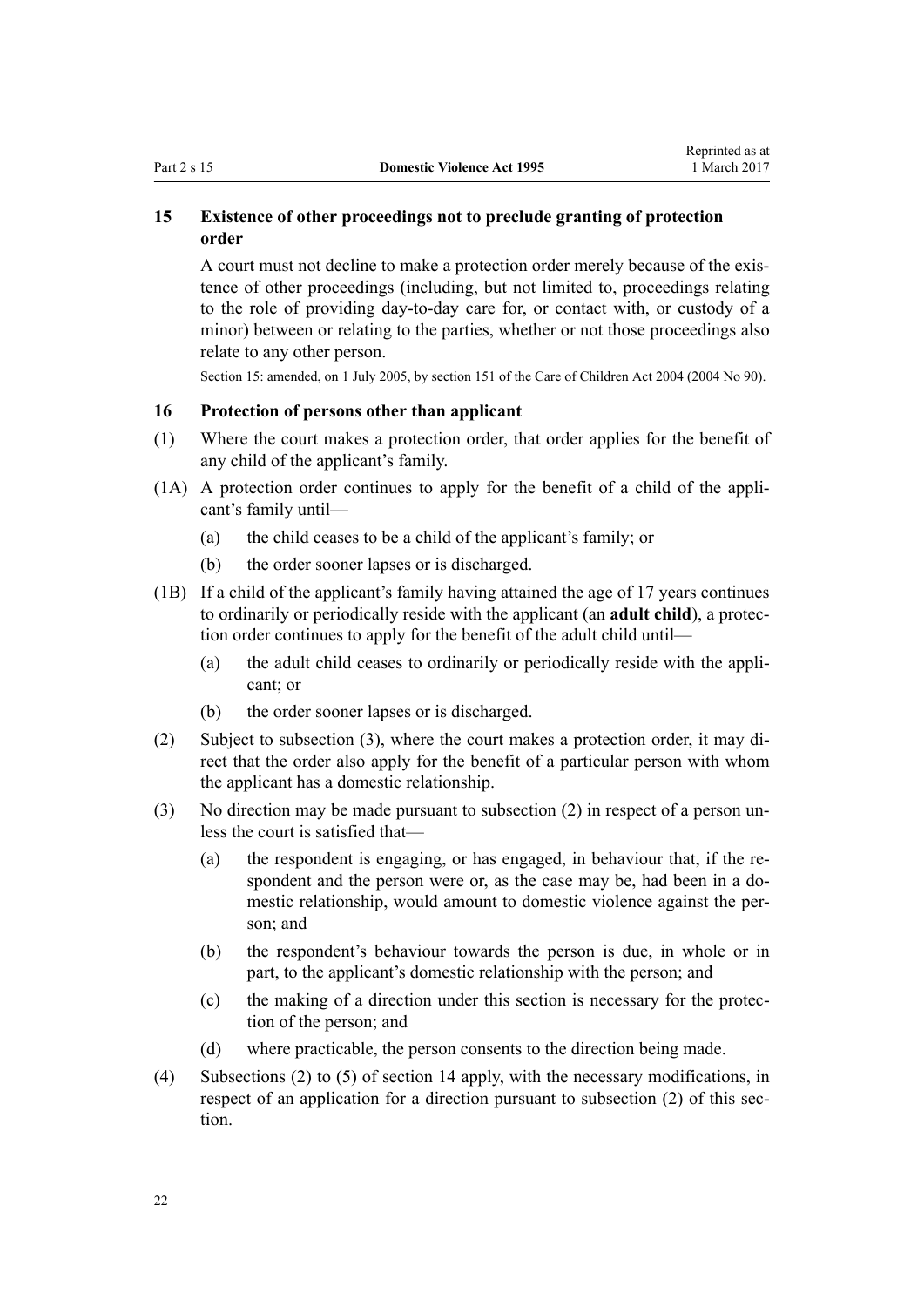- <span id="page-22-0"></span>(5) If the applicant dies at any time after a protection order is made for the protection of the applicant, then, notwithstanding the death of the applicant, the order (if it has not sooner lapsed or been discharged) continues to apply for the benefit of—
	- (a) a child who at the time of the applicant's death was a child of the applicant's family, until that child attains the age of 17 years; and
	- (b) a person in respect of whom a direction has been made under subsection (2), until the order lapses or is discharged.
- (6) Subsections (1A), (1B), and (5) apply in respect of a protection order regardless of whether the protection order is made before or after the commencement of those subsections.

Section 16(1A): inserted, on 16 November 2011, by [section 6\(1\)](http://prd-lgnz-nlb.prd.pco.net.nz/pdflink.aspx?id=DLM1955515) of the Domestic Violence Amendment Act 2011 (2011 No 58).

Section 16(1B): inserted, on 16 November 2011, by [section 6\(1\)](http://prd-lgnz-nlb.prd.pco.net.nz/pdflink.aspx?id=DLM1955515) of the Domestic Violence Amendment Act 2011 (2011 No 58).

Section 16(5): inserted, on 16 November 2011, by [section 6\(2\)](http://prd-lgnz-nlb.prd.pco.net.nz/pdflink.aspx?id=DLM1955515) of the Domestic Violence Amendment Act 2011 (2011 No 58).

Section 16(6): inserted, on 16 November 2011, by [section 6\(2\)](http://prd-lgnz-nlb.prd.pco.net.nz/pdflink.aspx?id=DLM1955515) of the Domestic Violence Amendment Act 2011 (2011 No 58).

# **17 Protection from respondent's associates**

- (1) Subject to subsection (2), where the court makes a protection order against the respondent, the court may also direct that the order apply against a person whom the respondent is encouraging, or has encouraged, to engage in behaviour against a protected person, where that behaviour, if engaged in by the respondent, would amount to domestic violence.
- (2) No direction may be made under subsection (1) in respect of a person unless the court is satisfied that—
	- (a) the person is engaging, or has engaged, in behaviour against a protected person, where that behaviour, if engaged in by the respondent, would amount to domestic violence; and
	- (b) the making of a direction under this section is necessary for the protection of the protected person.
- (3) A direction may be made pursuant to subsection (1) whether the behaviour against a protected person was engaged in before or after the person became a protected person.
- (4) Subsections (2) to (5) of [section 14](#page-20-0) apply, with the necessary modifications, in respect of an application for a direction pursuant to subsection (1) of this section.

## **18 Mutual orders**

Where the court grants an application for a protection order, it must not also make a protection order in favour of the respondent unless the respondent has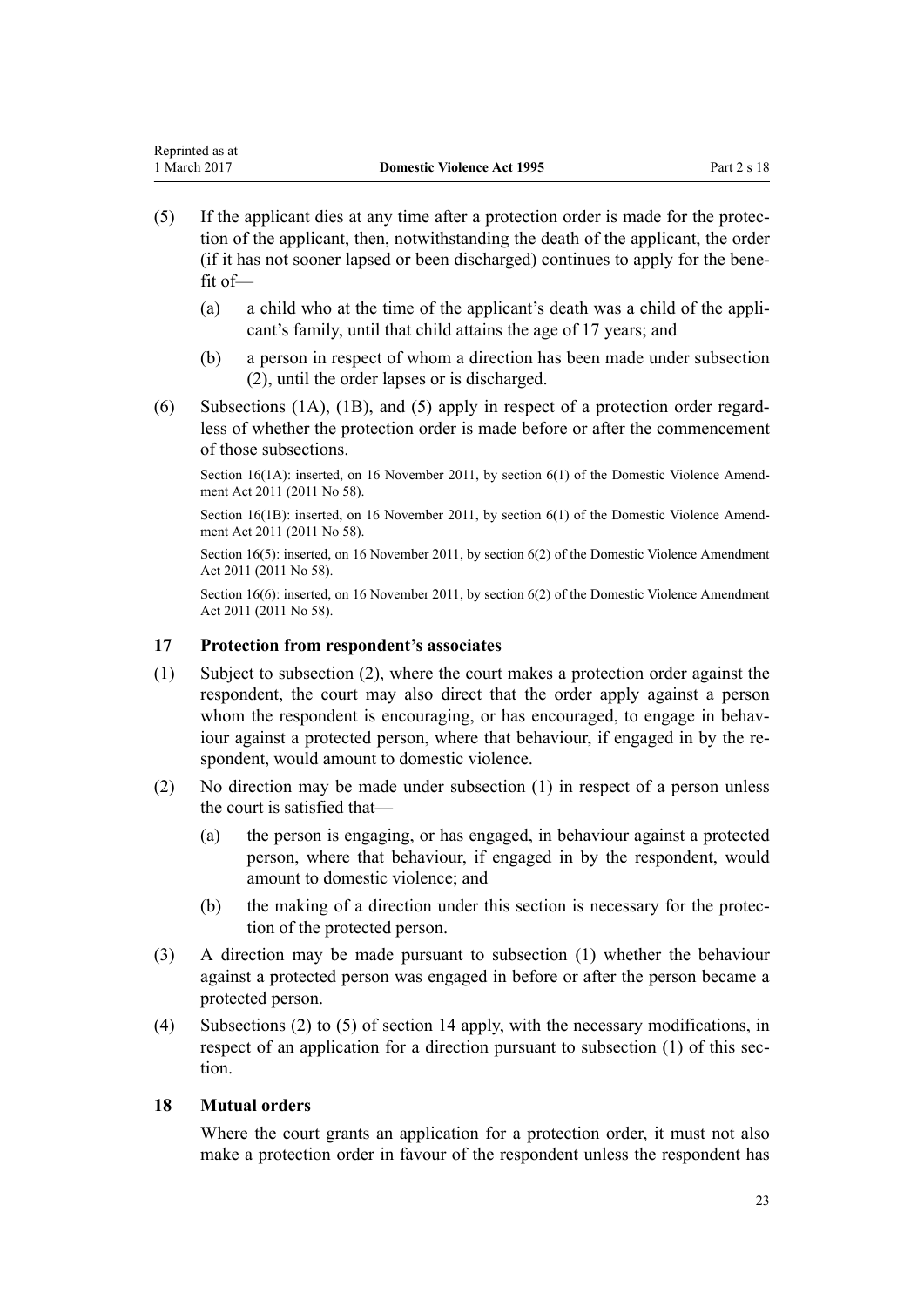<span id="page-23-0"></span>made an application for a protection order and the court has determined that application in accordance with this Act.

### *Standard conditions of protection orders*

#### **19 Standard conditions of protection order**

- (1) It is a condition of every protection order that the respondent must not—
	- (a) physically or sexually abuse the protected person; or
	- (b) threaten to physically or sexually abuse the protected person; or
	- (c) damage, or threaten to damage, property of the protected person; or
	- (d) engage, or threaten to engage, in other behaviour, including intimidation or harassment, which amounts to psychological abuse of the protected person; or
	- (e) encourage any person to engage in behaviour against a protected person, where the behaviour, if engaged in by the respondent, would be prohibited by the order.
- (2) Without limiting subsection (1), but subject to [section 20,](#page-24-0) it is a condition of every protection order that at any time other than when the protected person and the respondent are, with the express consent of the protected person, living in the same dwellinghouse, the respondent must not,—
	- (a) watch, loiter near, or prevent or hinder access to or from, the protected person's place of residence, business, employment, educational institution, or any other place that the protected person visits often; or
	- (b) follow the protected person about or stop or accost the protected person in any place; or
	- (c) without the protected person's express consent, enter or remain on any land or building occupied by the protected person; or
	- (d) where the protected person is present on any land or building, enter or remain on that land or building in circumstances that constitute a trespass; or
	- (e) make any other contact with the protected person (whether by telephone, electronic message, correspondence, or otherwise), except such contact—
		- (i) as is reasonably necessary in any emergency; or
		- (ii) as is permitted under any order or written agreement relating to the role of providing day-to-day care for, or contact with, or custody of any minor; or
		- (iii) as is permitted under any special condition of the protection order; or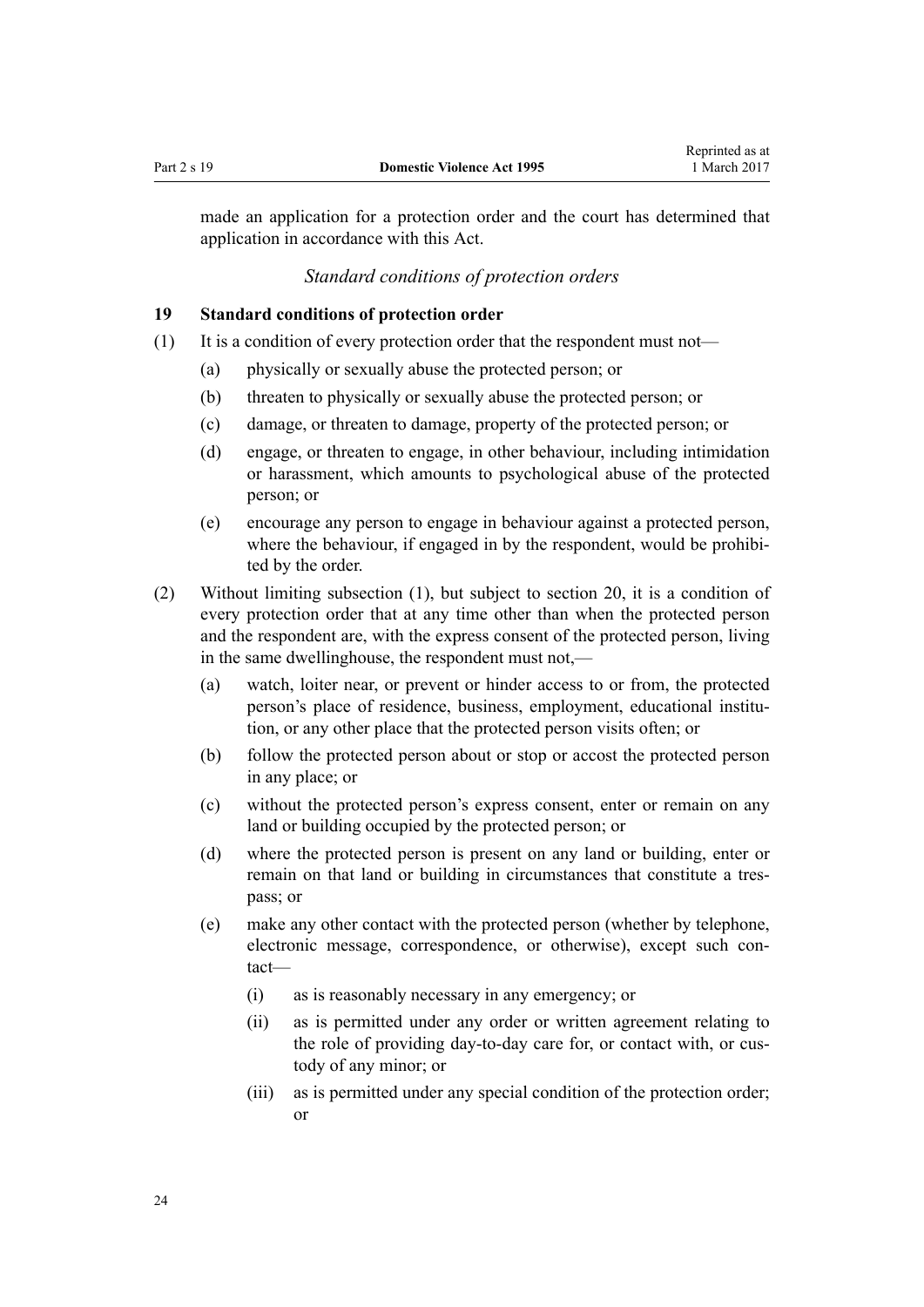- <span id="page-24-0"></span>(iv) as is necessary for the purposes of attending a family group conference within the meaning of [section 2](http://prd-lgnz-nlb.prd.pco.net.nz/pdflink.aspx?id=DLM147094) of the Children, Young Persons, and Their Families Act 1989; or
- (v) as is necessary for the purposes of attending a settlement conference convened under [section 46Q](http://prd-lgnz-nlb.prd.pco.net.nz/pdflink.aspx?id=DLM6027393) of the Care of Children Act 2004.
- (3) Where, pursuant to a direction made under [section 17,](#page-22-0) a protection order applies against an associated respondent, the provisions of this section apply, with all necessary modifications, in respect of the associated respondent.
- (4) References in subsection (2) of this section to the express consent of a protected person include the express consent of a person (other than the respondent or, as the case may be, the associated respondent) who is specified, in a special condition of the protection order imposed pursuant to [section 27\(3\),](#page-32-0) as a person who is entitled to consent, on the protected person's behalf, in relation to the matter, and to withdraw such consent.

Compare: 1982 No 120 ss 7, 16

Section 19(2)(e): amended, on 28 October 2009, by [section 4](http://prd-lgnz-nlb.prd.pco.net.nz/pdflink.aspx?id=DLM2181002) of the Domestic Violence Amendment Act 2009 (2009 No 43).

Section 19(2)(e)(ii): amended, on 1 July 2005, by [section 151](http://prd-lgnz-nlb.prd.pco.net.nz/pdflink.aspx?id=DLM317988) of the Care of Children Act 2004 (2004) No 90).

Section  $19(2)(e)(iv)$ : amended, on 31 March 2014, by [section 8\(1\)](http://prd-lgnz-nlb.prd.pco.net.nz/pdflink.aspx?id=DLM5615654) of the Domestic Violence Amendment Act 2013 (2013 No 77).

Section 19(2)(e)(v): inserted, on 31 March 2014, by [section 8\(2\)](http://prd-lgnz-nlb.prd.pco.net.nz/pdflink.aspx?id=DLM5615654) of the Domestic Violence Amendment Act 2013 (2013 No 77).

### **20 Further provisions relating to standard condition prohibiting contact**

- (1) The standard condition contained in [section 19\(2\)](#page-23-0) (in this section referred to as the non-contact condition) has effect except while the protected person and the respondent are, with the express consent of the protected person, living in the same dwellinghouse.
- (2) The non-contact condition is automatically suspended for any period during which the protected person and the respondent, with the express consent of the protected person, live in the same dwellinghouse.
- (3) Where the non-contact condition is suspended in accordance with subsection (2), and the protected person subsequently withdraws his or her consent to the respondent living in the same dwellinghouse, then (unless the protection order has been sooner discharged) the non-contact condition automatically revives.
- (4) The non-contact condition—
	- (a) may become suspended in accordance with subsection (2) on 1 or more occasions:
	- (b) may revive in accordance with subsection (3) on 1 or more occasions.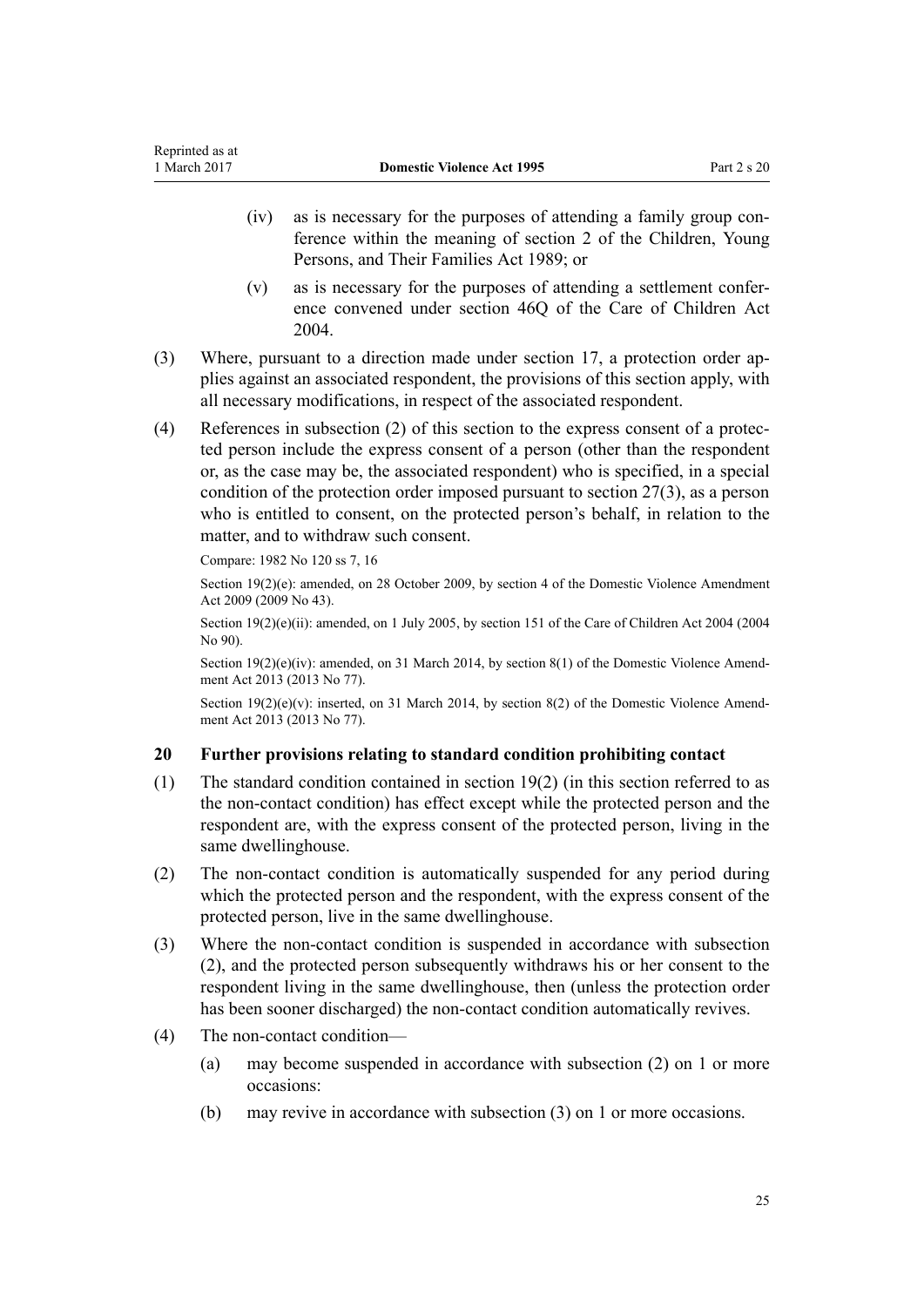- <span id="page-25-0"></span>(5) Where, pursuant to a direction made under [section 17,](#page-22-0) a protection order applies against an associated respondent, the provisions of this section apply, with all necessary modifications, in respect of the associated respondent.
- (6) References in this section to the consent of a protected person, or to the withdrawal of a protected person's consent, include, as the case requires,—
	- (a) the consent of a person (other than the respondent or, as the case may be, the associated respondent) who is specified, in a special condition of the protection order imposed pursuant to [section 27\(3\),](#page-32-0) as a person who is entitled to consent, on the protected person's behalf, in relation to the matter:
	- (b) the withdrawal of consent by such a person.

# *Standard condition relating to weapons*

# **21 Standard condition relating to weapons**

- (1) Subject to [section 22](#page-26-0), it is a condition of every protection order—
	- (a) that the respondent must not possess, or have under his or her control, any weapon; and
	- (b) that the respondent must not hold a firearms licence; and
	- (c) that the respondent must,—
		- (i) as soon as practicable after the service on him or her of a copy of the protection order, but in any case no later than 24 hours after such service; and
		- (ii) on demand made, at any time, by any constable,—

surrender to a constable—

- (iii) any weapon in the respondent's possession or under the respondent's control, whether or not any such weapon is lawfully in the respondent's possession or under the respondent's control; and
- (iv) any firearms licence held by the respondent.
- (2) Subject to [section 22](#page-26-0), on the making of a protection order,—
	- (a) where the protection order is a temporary order, any firearms licence held by the respondent is deemed to be suspended:
	- (b) where the protection order is a final order, any firearms licence held by the respondent is deemed to be revoked.
- (3) The respondent does not fail to comply with the standard condition contained in subsection (1) merely by having in his or her possession, or having under his or her control, any weapon or any firearms licence, where,—
	- (a) in the case of a weapon, the weapon was in his or her possession, or under his or her control, immediately before the making of the protection order; and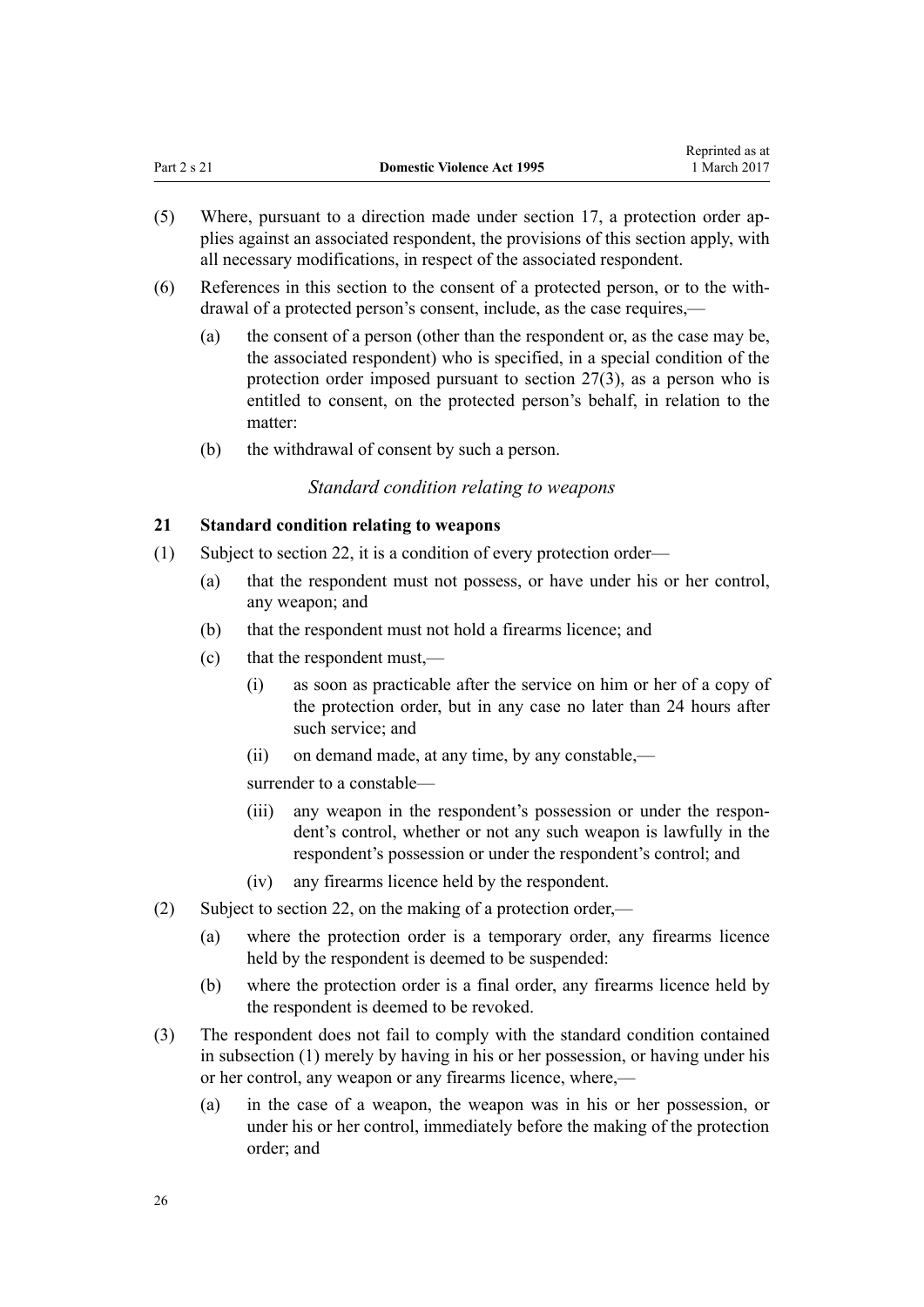- <span id="page-26-0"></span>(b) in the case of a weapon or a firearms licence, the weapon or licence is in his or her possession, or under his or her control, during the period necessary to comply with the terms of that standard condition that relate to the surrender of the weapon or licence.
- (4) Subject to section 22, where, pursuant to that section, a protection order is varied so as to include the standard condition relating to weapons,—
	- (a) the reference in subsection  $(1)(c)(i)$  to service of a copy of the protection order is to be read as a reference to service of a copy of the order by which the standard condition is so included:
	- (b) the references in subsections (2) and  $(3)(a)$  to the making of a protection order are to be read as references to the making of the order by which the standard condition is so included,—

and the provisions of this Act apply accordingly with all necessary modifications.

(5) Subject to section 22, where, pursuant to a direction made under [section 17](#page-22-0), a protection order applies against an associated respondent, the provisions of this section apply, with all necessary modifications, in respect of the associated respondent.

Section 21(1)(c): amended, on 1 October 2008, pursuant to [section 116\(a\)\(ii\)](http://prd-lgnz-nlb.prd.pco.net.nz/pdflink.aspx?id=DLM1102349) of the Policing Act 2008 (2008 No 72).

Section 21(1)(c)(ii): amended, on 1 October 2008, pursuant to [section 116\(a\)\(ii\)](http://prd-lgnz-nlb.prd.pco.net.nz/pdflink.aspx?id=DLM1102349) of the Policing Act 2008 (2008 No 72).

# **22 Court may dispense with, modify, discharge, or re-impose standard condition relating to weapons**

- $(1)$  Where,—
	- (a) the court makes a final protection order on an application on notice; or
	- (b) pursuant to section  $80(1)$ , the court—
		- (i) discharges a temporary protection order and makes a final protection order in its place; or
		- (ii) confirms a temporary protection order to the extent that it has not already become final,—

the court may, subject to [section 23,](#page-28-0)—

- (c) direct that the standard condition relating to weapons is not to be a condition of the protection order; or
- (d) modify the terms of that standard condition.
- (2) Subject to [section 23](#page-28-0), the court may, if it thinks fit, on the application of the applicant or the respondent, vary a protection order,—
	- (a) where the standard condition relating to weapons is not a condition of the protection order, by directing that the standard condition relating to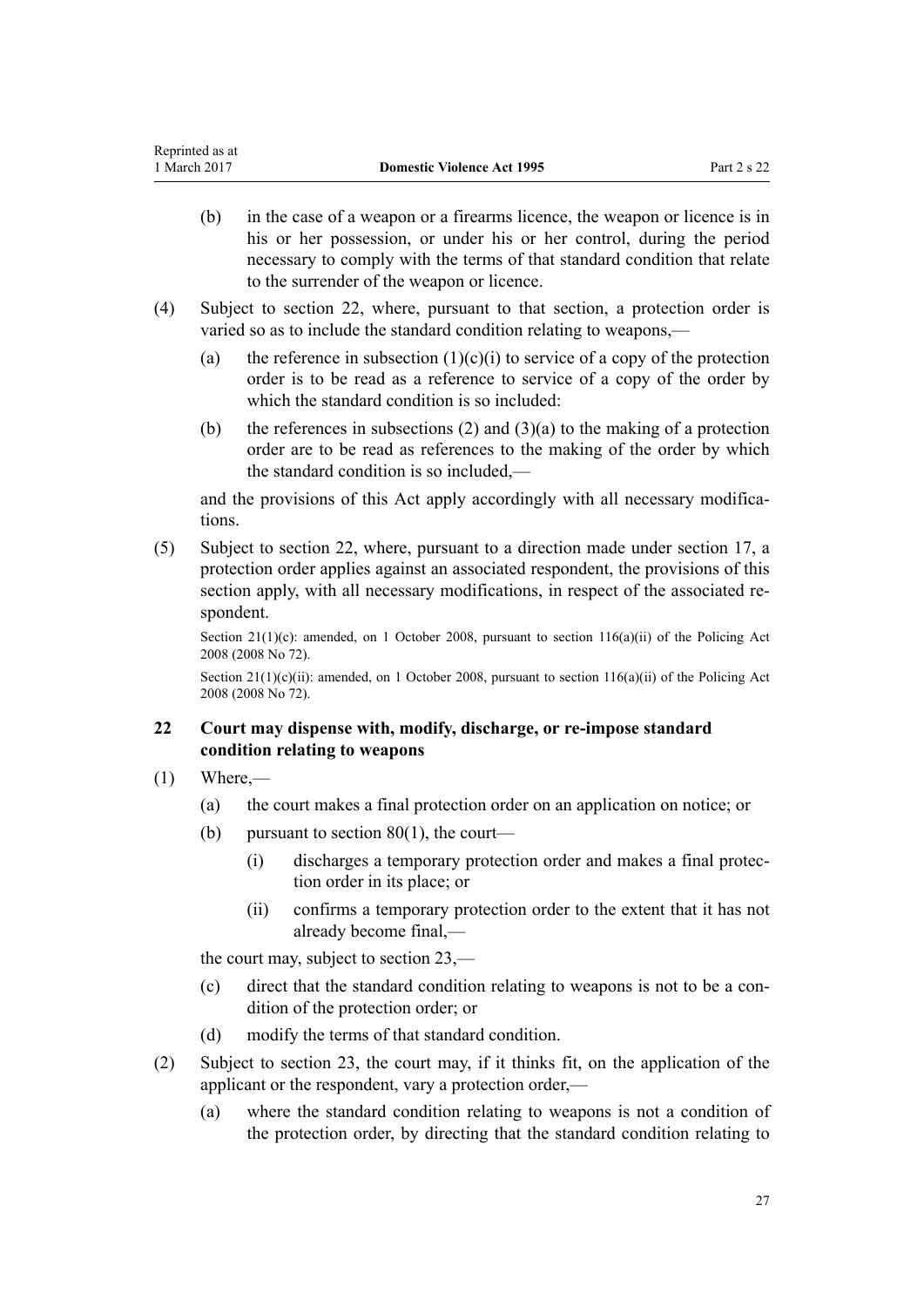weapons (whether with or without modification) is to be a condition of the protection order:

- (b) where the standard condition relating to weapons is a condition of the protection order (whether with or without modification), by—
	- (i) discharging the standard condition relating to weapons:
	- (ii) modifying the terms of that standard condition.
- (3) Subject to [section 23,](#page-28-0) where a protection order applies against an associated respondent, the court may, on the application of the applicant or the associated respondent, vary the protection order, in so far as it relates to the associated respondent,—
	- (a) where the standard condition relating to weapons is not a condition of the protection order, by directing that the standard condition relating to weapons (whether with or without modification) is to be a condition of the protection order:
	- (b) where the standard condition relating to weapons is a condition of the protection order (whether with or without modification), by—
		- (i) discharging the standard condition relating to weapons:
		- (ii) modifying the terms of that standard condition.
- (4) For the avoidance of doubt (but without limiting subsection (3)), it is hereby declared that a court may—
	- (a) direct that the standard condition relating to weapons—
		- (i) is not to be a condition of a protection order, in so far as the protection order relates to the respondent; but
		- (ii) is to be a condition of a protection order (whether with or without modification), in so far as the protection order relates to the associated respondent:
	- (b) discharge the standard condition relating to weapons in so far as the condition relates to the respondent, but not in so far as the condition relates to the associated respondent.
- (5) Where an application is made under subsection (2) or subsection (3) in respect of a temporary protection order, the Registrar must assign a hearing date, which must be—
	- (a) as soon as practicable; and
	- (b) unless there are special circumstances, in no case later than 42 days after the application is made.
- (6) [Sections 9](#page-15-0), [11](#page-17-0), and [12](#page-17-0), so far as applicable and with the necessary modifications, apply in relation to—
	- (a) any application under this section, on behalf of a protected person, for—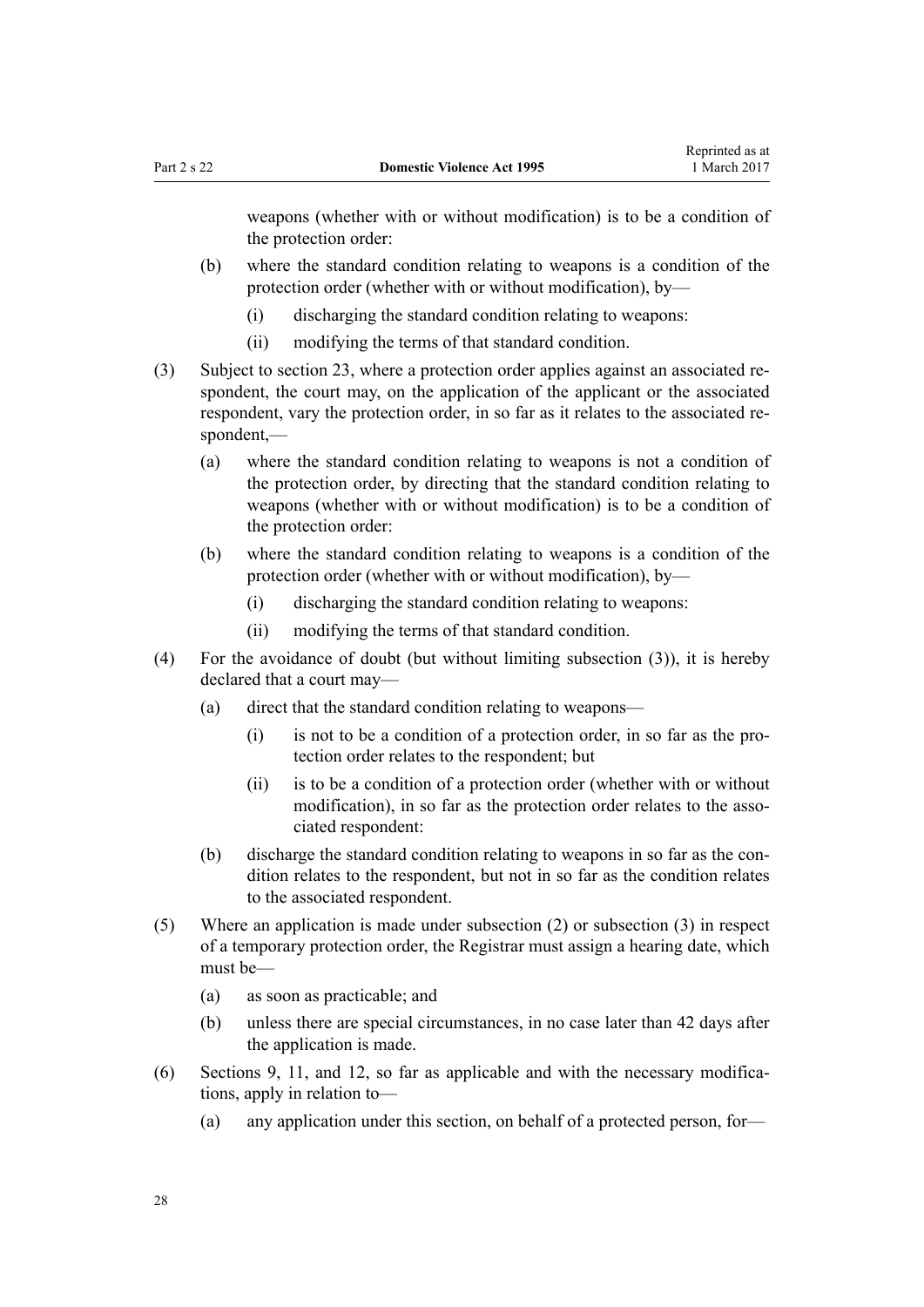- <span id="page-28-0"></span>(i) a direction that the standard condition relating to weapons be a condition of a protection order; or
- (ii) the modification or discharge of the standard condition relating to weapons; and
- (b) the defending, on behalf of a protected person, of any such application made by the respondent or the associated respondent—

as they apply in relation to the making of an application for a protection order.

# **23 Further provisions relating to powers conferred by section 22**

- (1) A court must not exercise the power conferred by [section 22](#page-26-0)
	- (a) to direct that the standard condition relating to weapons is not to be a condition of a protection order; or
	- (b) to discharge the standard condition relating to weapons—

unless the court is satisfied that the standard condition relating to weapons is not necessary for the protection of the persons for whose benefit the protection order applies from further domestic violence.

- (2) Subject to subsection (3), a court may only exercise the power conferred by [section 22](#page-26-0) to modify the terms of the standard condition relating to weapons in the following ways:
	- (a) to permit a person to whom the standard condition applies to have in his or her possession, or have under his or her control, a specified weapon, or weapons of a specified class, either unconditionally or subject to such conditions as the court thinks fit:
	- (b) where necessary, to permit such a person to hold a firearms licence:
	- (c) in any case where the terms of the standard condition have already been modified so as to make them less onerous than the terms set out in [sec](#page-25-0)[tion 21,](#page-25-0) by reinstating (whether in whole or in part) those terms as so set out.
- (3) A court may exercise the power conferred by [section 22](#page-26-0) to modify the terms of the standard condition relating to weapons in any of the ways set out in paragraph (a) or paragraph (b) of subsection (2) of this section only if the court is satisfied—
	- (a) that the standard condition relating to weapons, in the terms set out in [section 21](#page-25-0), is not necessary for the protection of the persons for whose benefit the protection order applies from further domestic violence; and
	- (b) that the standard condition relating to weapons, in the terms proposed, will sufficiently protect those persons from further domestic violence.
- (4) In determining whether or not to exercise any of the powers conferred by [sec](#page-26-0)[tion 22](#page-26-0),—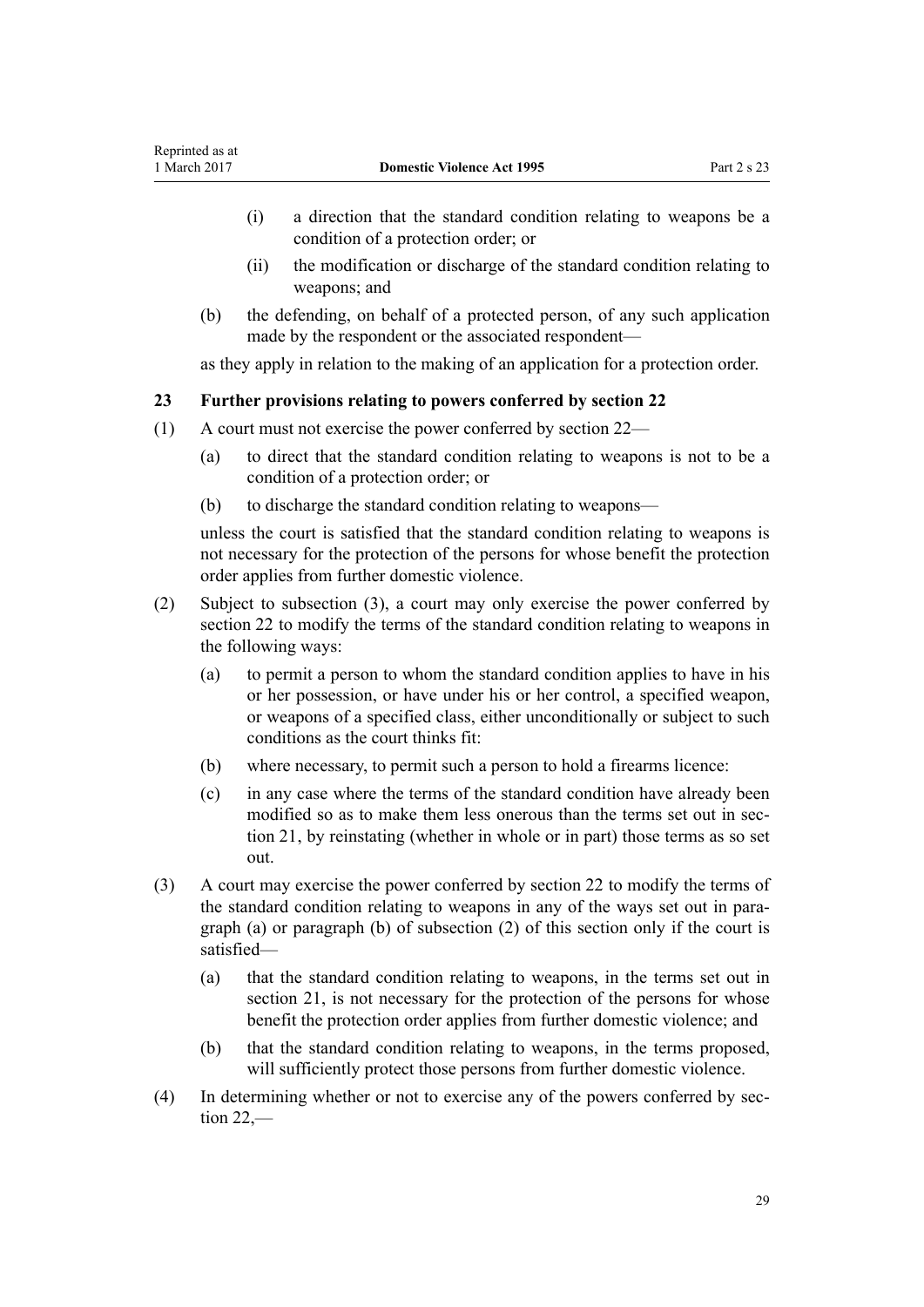| (a) | the need to protect those persons for whose benefit the protection order |
|-----|--------------------------------------------------------------------------|
|     | applies from further domestic violence is the paramount consideration;   |
|     | and                                                                      |

<span id="page-29-0"></span>Part 2 s 24 **Domestic Violence Act 1995**

- (b) without limiting paragraph (a), the court must, so far as is practicable, have regard to the following matters:
	- (i) whether the persons for whose benefit the protection order applies consent to the exercise of the power in the manner proposed:

Reprinted as at 1 March 2017

- (ii) with respect to any domestic violence that is relevant in relation to the exercise of the power, the nature and seriousness of that domestic violence, and how recently that domestic violence occurred:
- (iii) the effect that the terms of the standard condition relating to weapons is having, or will have, on the persons to whom the condition applies, or will apply, if the powers are not exercised in the manner proposed:
- (iv) such other matters as the court considers relevant.
- (5) Where the terms of the standard condition relating to weapons are modified pursuant to [section 22](#page-26-0), the terms of that standard condition (as set out in [sec](#page-25-0)[tion 21](#page-25-0)) apply subject to the terms of that modification, and the provisions of this Act apply accordingly.
- (6) The fact that—
	- (a) the standard condition relating to weapons has been discharged pursuant to [section 22;](#page-26-0) or
	- (b) the terms of the standard condition relating to weapons have been modified pursuant to that section—

does not oblige any Police employee to issue a firearms licence to any person to whom that standard condition applied or, as the case requires, applies.

Section 23(6): amended, on 1 October 2008, by [section 130\(1\)](http://prd-lgnz-nlb.prd.pco.net.nz/pdflink.aspx?id=DLM1102383) of the Policing Act 2008 (2008) No 72).

# **24 Further provisions relating to effect of standard condition relating to weapons**

- (1) Where—
	- (a) a temporary protection order becomes a final order in accordance with section  $77(1)$ ; and
	- (b) at the time the order becomes final, any firearms licence held by the respondent or an associated respondent is suspended pursuant to [section](#page-25-0)  $21(2)$ ,—

that firearms licence is deemed to be revoked.

(2) Where a person's firearms licence is suspended pursuant to section  $21(2)$ ,—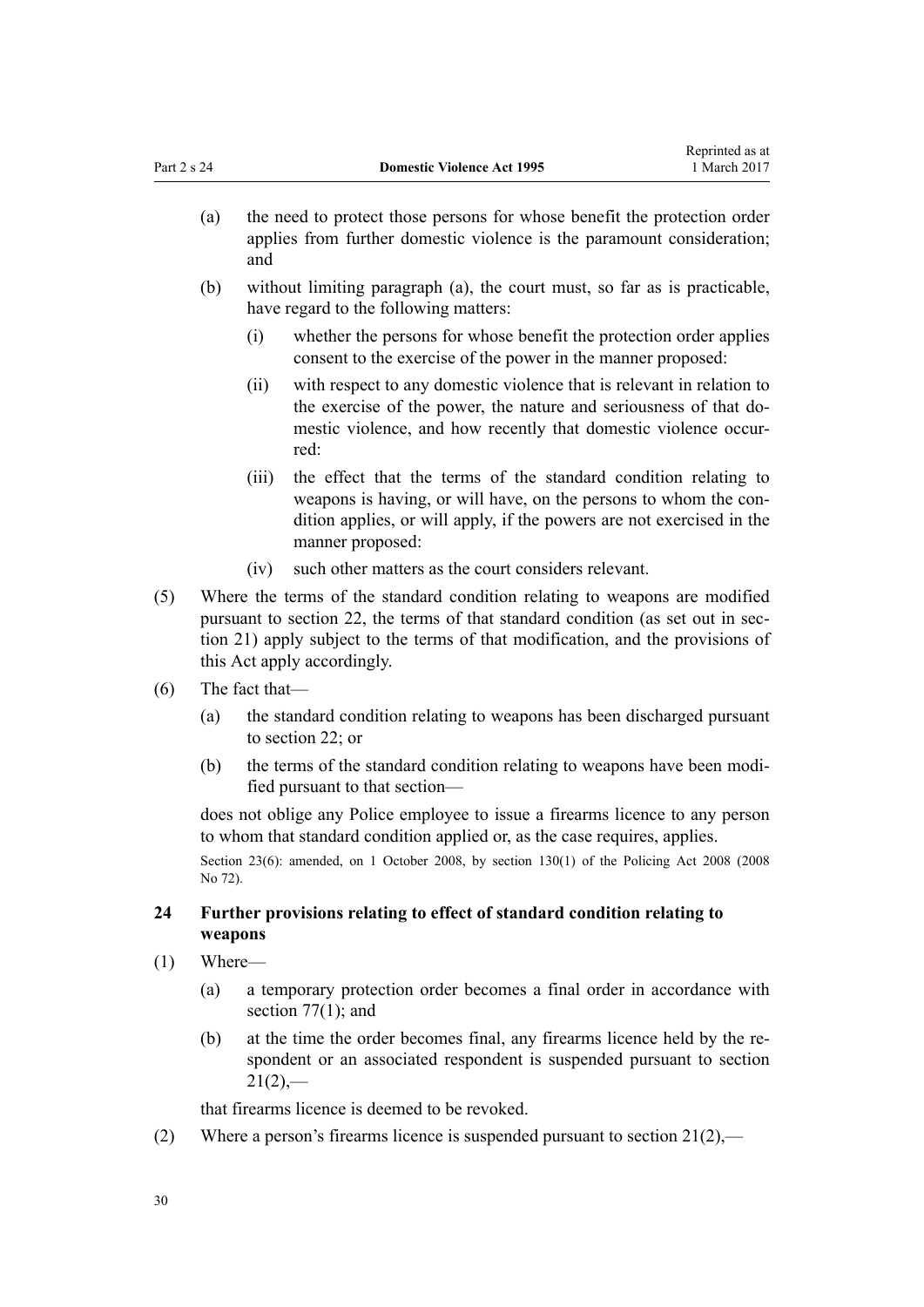- <span id="page-30-0"></span>(a) that person is deemed, for all purposes, not to be the holder of a firearms licence during the period of the suspension; but
- (b) immediately on that suspension ceasing to be in force, then, except where the firearms licence is revoked (whether pursuant to subsection (1) or otherwise) or ceases to be in force, that firearms licence revives.
- (3) Where, pursuant to subsection (1) or [section 21](#page-25-0) of this Act, a firearms licence is revoked or deemed to be revoked, that revocation has effect as if the firearms licence had been revoked pursuant to [section 27](http://prd-lgnz-nlb.prd.pco.net.nz/pdflink.aspx?id=DLM72928) of the Arms Act 1983, except that nothing in this subsection—
	- (a) limits the terms of the standard condition relating to weapons; or
	- (b) confers on any person any right to appeal to any court, other than under [section 91](#page-71-0), against the revocation of that firearms licence.

# **25 Retention, return, and disposal of surrendered weapons and licences**

- (1) Where a person to whom the standard condition relating to weapons applies surrenders any weapon to a constable pursuant to [section 21](#page-25-0), the following provisions apply:
	- (a) in any case where the person's firearms licence is suspended by virtue of section  $21(2)$ ,
		- (i) subject to subparagraph (ii), to paragraphs (b) and (c), and to [sec](#page-26-0)[tion 22,](#page-26-0) the Police must detain the weapon for the period of the suspension, and, except where the weapon may lawfully be retained pursuant to any other enactment, must return the weapon to the person as soon as practicable after that suspension ceases to be in force:
		- (ii) subject to paragraph (c), the person whose firearms licence is suspended may, at any time during the period of the suspension, if the weapon is owned by him or her, sell or otherwise dispose of the weapon to a person approved for the purpose by a constable, and in any such case the weapon must be delivered to that other person:
	- (b) in any case where the person's firearms licence is revoked by virtue of section  $21(2)$  or section  $24(1)$  of this Act, then, subject to paragraph (c) of this subsection, subsections (2) to (4) of [section 28](http://prd-lgnz-nlb.prd.pco.net.nz/pdflink.aspx?id=DLM72932) of the Arms Act 1983 apply, with all necessary modifications, as if the weapon were a firearm that had been delivered to a constable pursuant to section 28 of the Arms Act 1983:
	- (c) if, at the time of the surrender of the weapon, the person was not lawfully entitled to possess the weapon (disregarding, for that purpose, the effect of the standard condition relating to weapons), the weapon is deemed to have been seized and detained pursuant to the [Arms Act](http://prd-lgnz-nlb.prd.pco.net.nz/pdflink.aspx?id=DLM72621)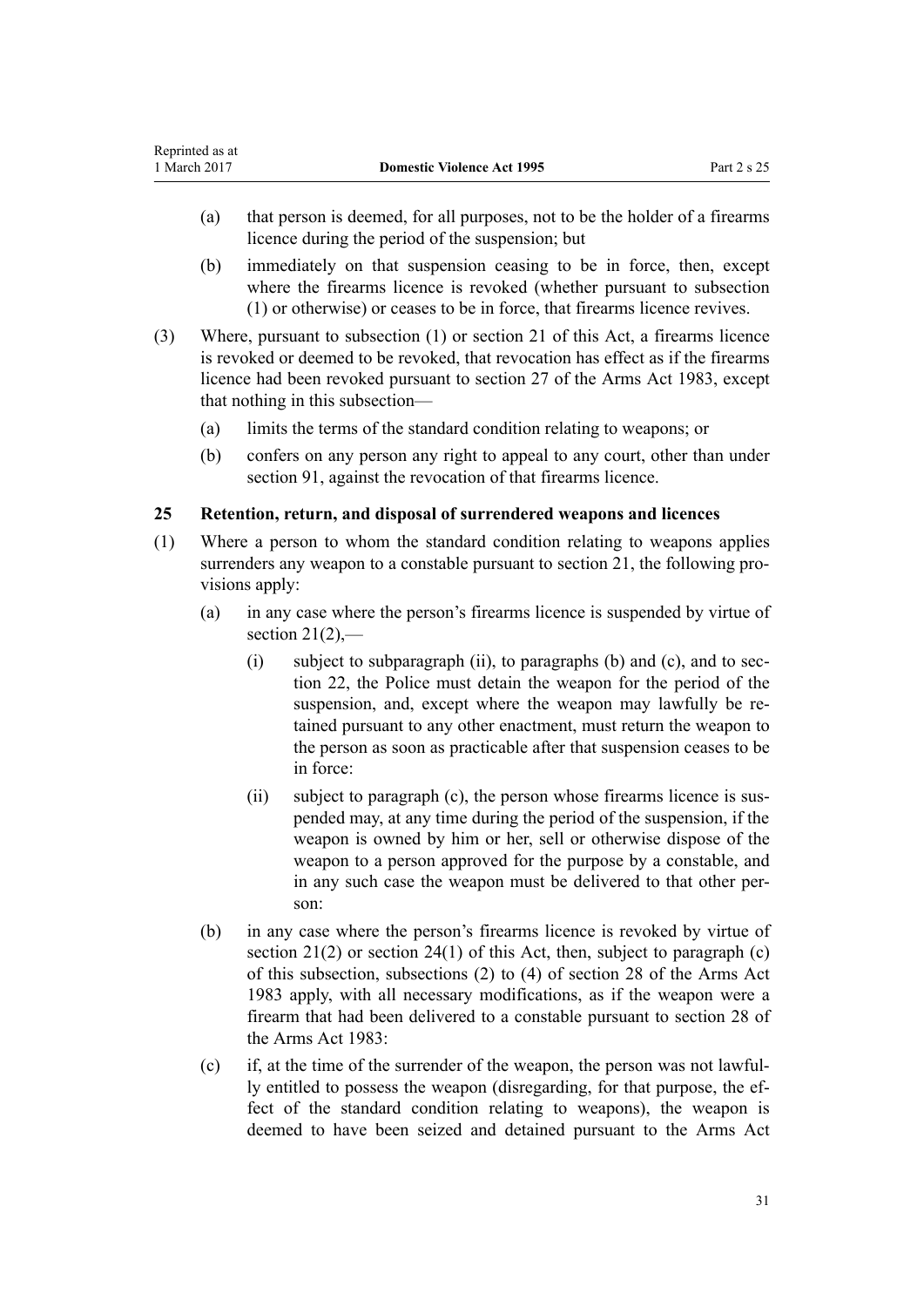<span id="page-31-0"></span>[1983](http://prd-lgnz-nlb.prd.pco.net.nz/pdflink.aspx?id=DLM72621), and the provisions of [sections 65](http://prd-lgnz-nlb.prd.pco.net.nz/pdflink.aspx?id=DLM73326) and [70](http://prd-lgnz-nlb.prd.pco.net.nz/pdflink.aspx?id=DLM73358) of that Act apply accordingly:

- (d) in any other case,—
	- (i) subject to subparagraph (ii), to paragraph (c), and to [section 22](#page-26-0), the Police must detain the weapon for the period during which the standard condition relating to weapons remains in force, and, except where the weapon may lawfully be retained pursuant to any other enactment, must return the weapon to the person as soon as practicable after the standard condition relating to weapons ceases to be in force:
	- (ii) subject to paragraph (c), the person may, at any time during the period during which the standard condition relating to weapons remains in force, if the weapon is owned by him or her, sell or otherwise dispose of the weapon to a person approved for the purpose by a constable, and in any such case the weapon must be delivered to that other person.
- (2) Where a person's firearms licence is suspended pursuant to subsection (2) of [section 21,](#page-25-0) and that person surrenders that licence to a constable pursuant to that section, the Police must detain that licence for the period of the suspension, and, except where the licence is revoked or ceases to be in force, or may lawfully be retained pursuant to any other enactment, must return the licence to the person as soon as practicable after that suspension ceases to be in force.

Section 25(1): amended, on 1 October 2008, pursuant to section  $116(a)(ii)$  of the Policing Act 2008 (2008 No 72).

Section  $25(1)(a)(ii)$ : amended, on 1 October 2008, pursuant to section  $116(a)(ii)$  of the Policing Act 2008 (2008 No 72).

Section 25(1)(b): amended, on 1 October 2008, pursuant to section  $116(a)(ii)$  of the Policing Act 2008 (2008 No 72).

Section  $25(1)(d)(ii)$ : amended, on 1 October 2008, pursuant to section  $116(a)(ii)$  of the Policing Act 2008 (2008 No 72).

Section 25(2): amended, on 1 October 2008, pursuant to [section 116\(a\)\(ii\)](http://prd-lgnz-nlb.prd.pco.net.nz/pdflink.aspx?id=DLM1102349) of the Policing Act 2008 (2008 No 72).

#### **26 Arms Act 1983 not affected**

- (1) Nothing in any of [sections 21 to 25](#page-25-0) of this Act limits or affects any provision of the [Arms Act 1983](http://prd-lgnz-nlb.prd.pco.net.nz/pdflink.aspx?id=DLM72621) that authorises or permits—
	- (a) the revocation of any firearms licence; or
	- (b) the seizure of any weapon.
- (2) Where—
	- (a) a person's firearms licence is suspended pursuant to [section 21\(2\);](#page-25-0) and
	- (b) during the period of that suspension, that firearms licence is revoked pursuant to the [Arms Act 1983](http://prd-lgnz-nlb.prd.pco.net.nz/pdflink.aspx?id=DLM72621),—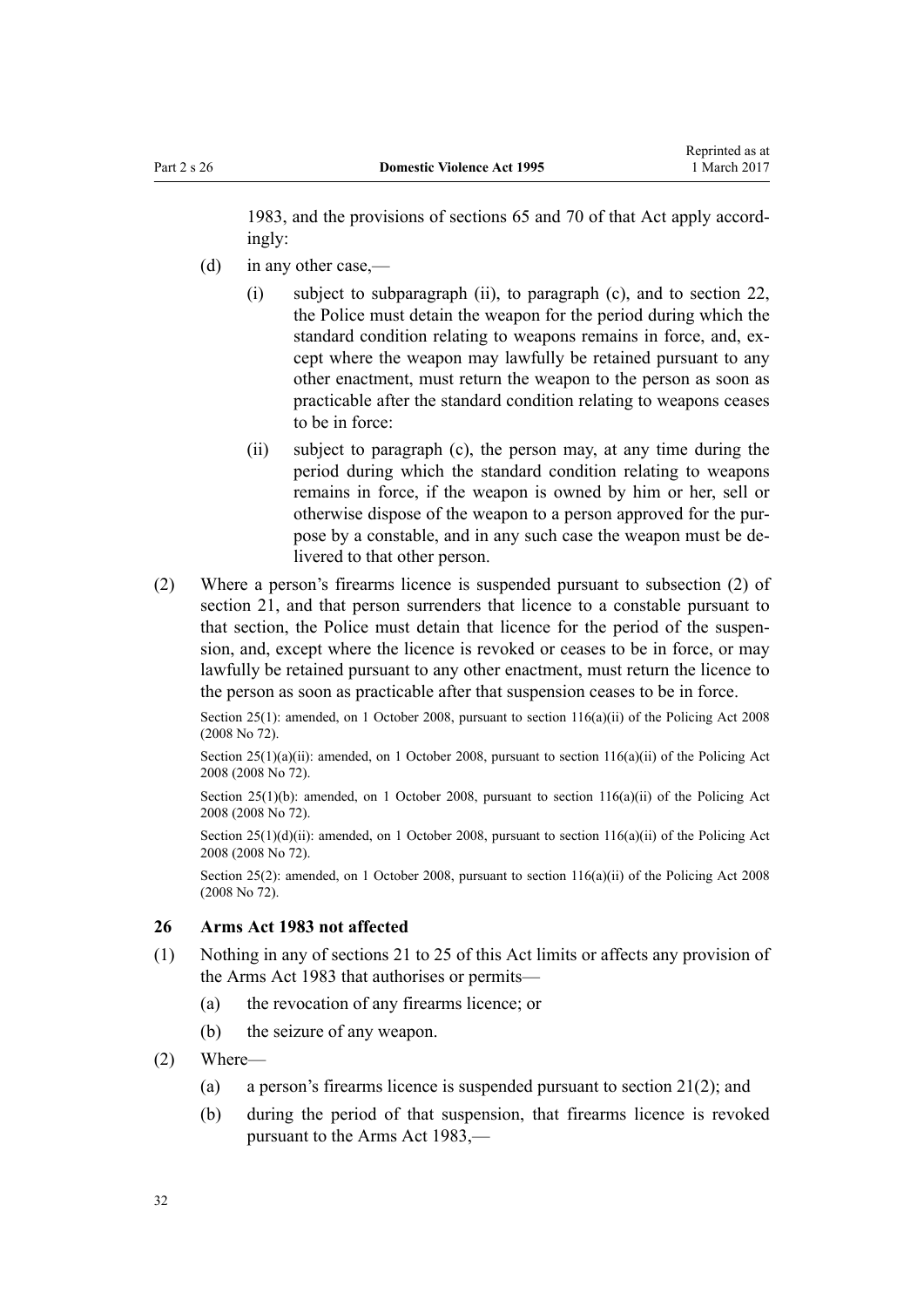<span id="page-32-0"></span>that suspension ceases to be in force.

# *Special conditions of protection orders*

#### **27 Court may impose special conditions**

- (1) Where the court makes a protection order, it may impose any conditions that are reasonably necessary, in the opinion of the court, to protect the protected person from further domestic violence by the respondent, or the associated respondent, or both.
- (2) Without limiting subsection (1), a condition imposed under subsection (1) may relate to—
	- (a) the manner in which arrangements for access to a child are to be implemented:
	- (b) the manner and circumstances in which the respondent or the associated respondent, or both, may make contact with the protected person.
- (3) Without limiting subsection (1), the court may impose, as a condition of a protection order, a condition specifying a person who, for the purposes of [sections](#page-23-0) [19\(2\)](#page-23-0), [20](#page-24-0), and 28, is entitled—
	- (a) to consent on behalf of the protected person; and
	- (b) to withdraw such consent.
- (4) Where the court imposes a condition under this section, it may specify the period during which the condition is to have effect.
- (5) In the absence of a direction under subsection (4), and subject to section 28, a special condition has effect for the duration of the protection order, unless sooner varied or discharged.

# **28 Further provisions relating to certain special conditions**

- (1) This section applies to any special condition of a protection order, where the special condition is inconsistent with the protected person and the respondent living in the same dwellinghouse.
- (2) Subject to sections 27(4) and [46,](#page-36-0) a special condition to which this section applies has effect except while the protected person and the respondent are, with the express consent of the protected person, living in the same dwellinghouse.
- (3) A special condition to which this section applies is automatically suspended for any period during which the protected person and the respondent, with the express consent of the protected person, live in the same dwellinghouse.
- (4) Where a special condition to which this section applies is suspended in accordance with subsection (3), and the protected person subsequently withdraws his or her consent to the respondent living in the same dwellinghouse, then (unless the protection order has been sooner discharged, and subject to sections 27(4) and [46](#page-36-0)) the special condition automatically revives.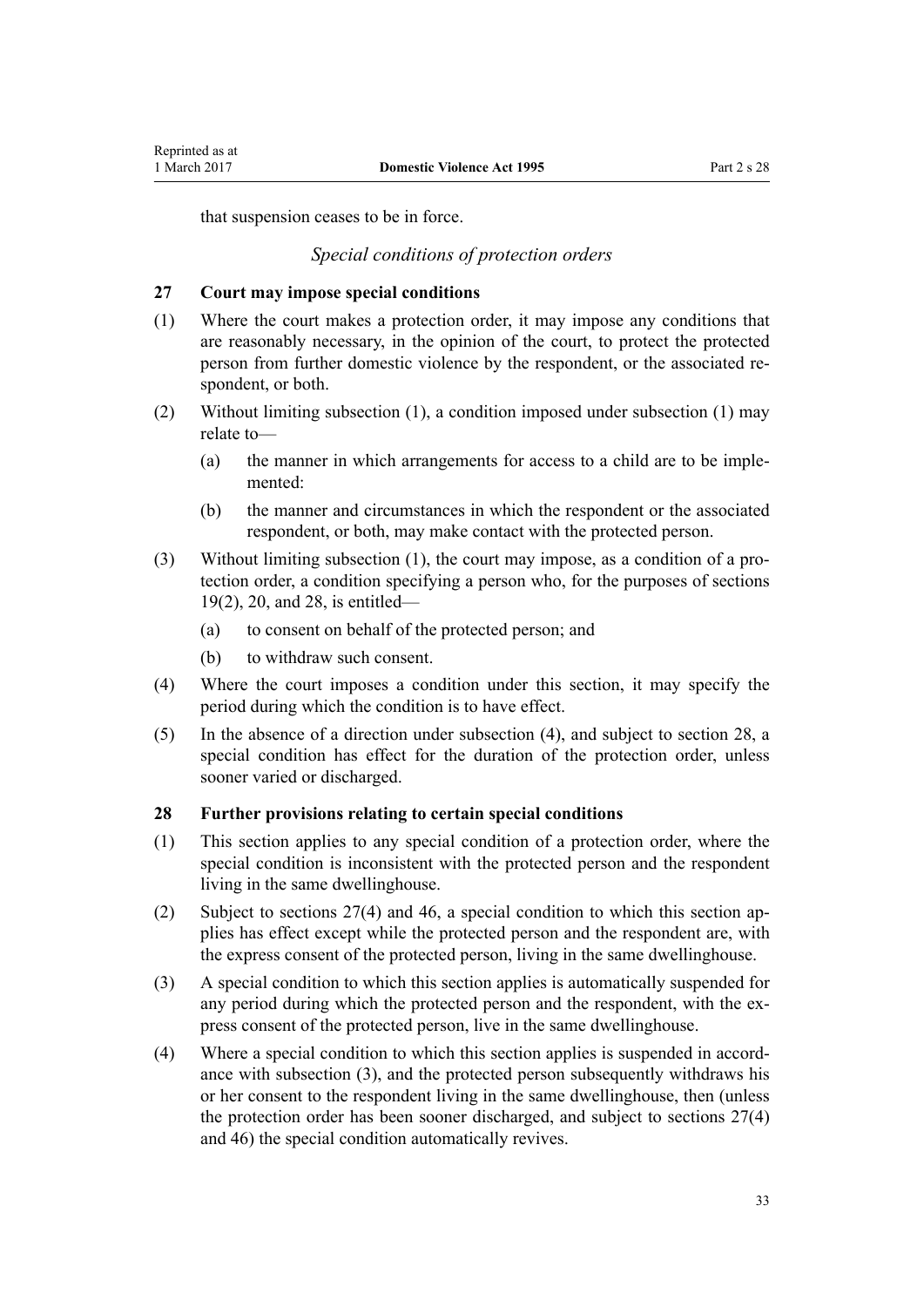- <span id="page-33-0"></span>(5) A special condition to which this section applies—
	- (a) may become suspended in accordance with subsection (3) on 1 or more occasions:
	- (b) may revive in accordance with subsection (4) on 1 or more occasions.
- (6) Where, pursuant to a direction made under [section 17,](#page-22-0) a protection order applies against an associated respondent, the provisions of this section apply, with all necessary modifications, in respect of the associated respondent.
- (7) References in this section to the consent of a protected person, or to the withdrawal of a protected person's consent, include, as the case requires,—
	- (a) the consent of a person (other than the respondent or, as the case may be, the associated respondent) who is specified, in a special condition of the protection order imposed pursuant to [section 27\(3\),](#page-32-0) as a person who is entitled to consent, on the protected person's behalf, in relation to the matter:
	- (b) the withdrawal of consent by such a person.

#### *Interim care and contact orders*

Heading: inserted, on 16 November 2011, by [section 7](http://prd-lgnz-nlb.prd.pco.net.nz/pdflink.aspx?id=DLM1955516) of the Domestic Violence Amendment Act 2011 (2011 No 58).

#### **28B Interim orders in respect of child of applicant's family**

- (1) This section applies when—
	- (a) an application has been made to the Family Court for a protection order; and
	- (b) there is a child of the applicant's family.
- (2) The Family Court may make 1 or more of the following orders if it considers the order or orders are necessary to protect the welfare and best interests of the child concerned:
	- (a) an interim order or orders about the role of providing day-to-day care for, or about contact with, a child of the applicant's family:
	- (b) any interim order or orders varying any order of the kind referred to in paragraph (a).
- (3) An order must not be made under subsection (2) in respect of a child of the applicant's family of or over the age of 16 years unless there are special circumstances.

Section 28B: inserted, on 16 November 2011, by [section 7](http://prd-lgnz-nlb.prd.pco.net.nz/pdflink.aspx?id=DLM1955516) of the Domestic Violence Amendment Act 2011 (2011 No 58).

#### **28C Duration of interim order**

An interim order made under section 28B ceases to have effect (if it has not ceased to have effect sooner) on the earlier of—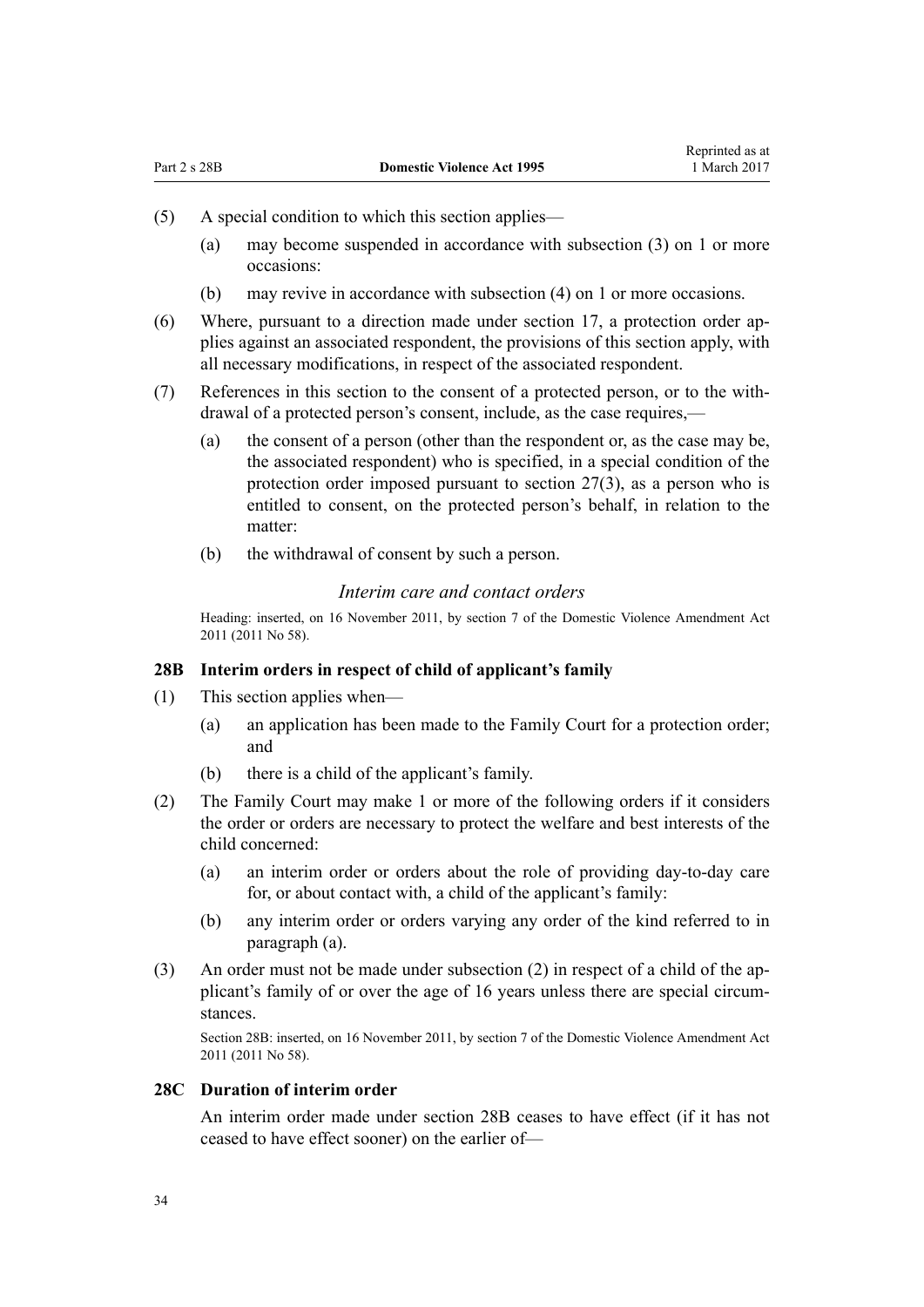- <span id="page-34-0"></span>(a) the date that is 1 year after the day on which the order is made; or
- (b) the date that the child attains the age of 16 years, unless the Family Court in special circumstances orders otherwise on or after making the order.

Section 28C: inserted, on 16 November 2011, by [section 7](http://prd-lgnz-nlb.prd.pco.net.nz/pdflink.aspx?id=DLM1955516) of the Domestic Violence Amendment Act 2011 (2011 No 58).

# **28D Application for parenting order under Care of Children Act 2004 must be made**

- (1) Where 1 or more interim orders have been made under [section 28B](#page-33-0), a party in whose favour an order has been made must as soon as possible (if that party has not already done so) make an application under the [Care of Children Act](http://prd-lgnz-nlb.prd.pco.net.nz/pdflink.aspx?id=DLM317232) [2004](http://prd-lgnz-nlb.prd.pco.net.nz/pdflink.aspx?id=DLM317232) for a parenting order.
- (2) For the purposes of section  $16(1)$  of the Legal Services Act 2000, proceedings that relate to, or arise out of, an application for a protection order under [Part 2](#page-15-0) of the Domestic Violence Act 1995 include proceedings commenced pursuant to an application referred to in subsection (1).

Section 28D: inserted, on 16 November 2011, by [section 7](http://prd-lgnz-nlb.prd.pco.net.nz/pdflink.aspx?id=DLM1955516) of the Domestic Violence Amendment Act 2011 (2011 No 58).

# *Programmes*

# *[Repealed]*

Heading: repealed, on 1 October 2014, by [section 9](http://prd-lgnz-nlb.prd.pco.net.nz/pdflink.aspx?id=DLM5615655) of the Domestic Violence Amendment Act 2013 (2013 No 77).

#### **29 Programmes for protected persons**

#### *[Repealed]*

Section 29: repealed, on 1 October 2014, by [section 9](http://prd-lgnz-nlb.prd.pco.net.nz/pdflink.aspx?id=DLM5615655) of the Domestic Violence Amendment Act 2013 (2013 No 77).

#### **30 Commencement of section 29**

#### *[Repealed]*

Section 30: repealed, on 1 October 2014, by [section 9](http://prd-lgnz-nlb.prd.pco.net.nz/pdflink.aspx?id=DLM5615655) of the Domestic Violence Amendment Act 2013 (2013 No 77).

#### **31 Joint programme sessions**

#### *[Repealed]*

Section 31: repealed, on 1 October 2014, by [section 9](http://prd-lgnz-nlb.prd.pco.net.nz/pdflink.aspx?id=DLM5615655) of the Domestic Violence Amendment Act 2013 (2013 No 77).

# **32 Power to direct respondent or associated respondent to attend programme**

# *[Repealed]*

Section 32: repealed, on 1 October 2014, by [section 9](http://prd-lgnz-nlb.prd.pco.net.nz/pdflink.aspx?id=DLM5615655) of the Domestic Violence Amendment Act 2013 (2013 No 77).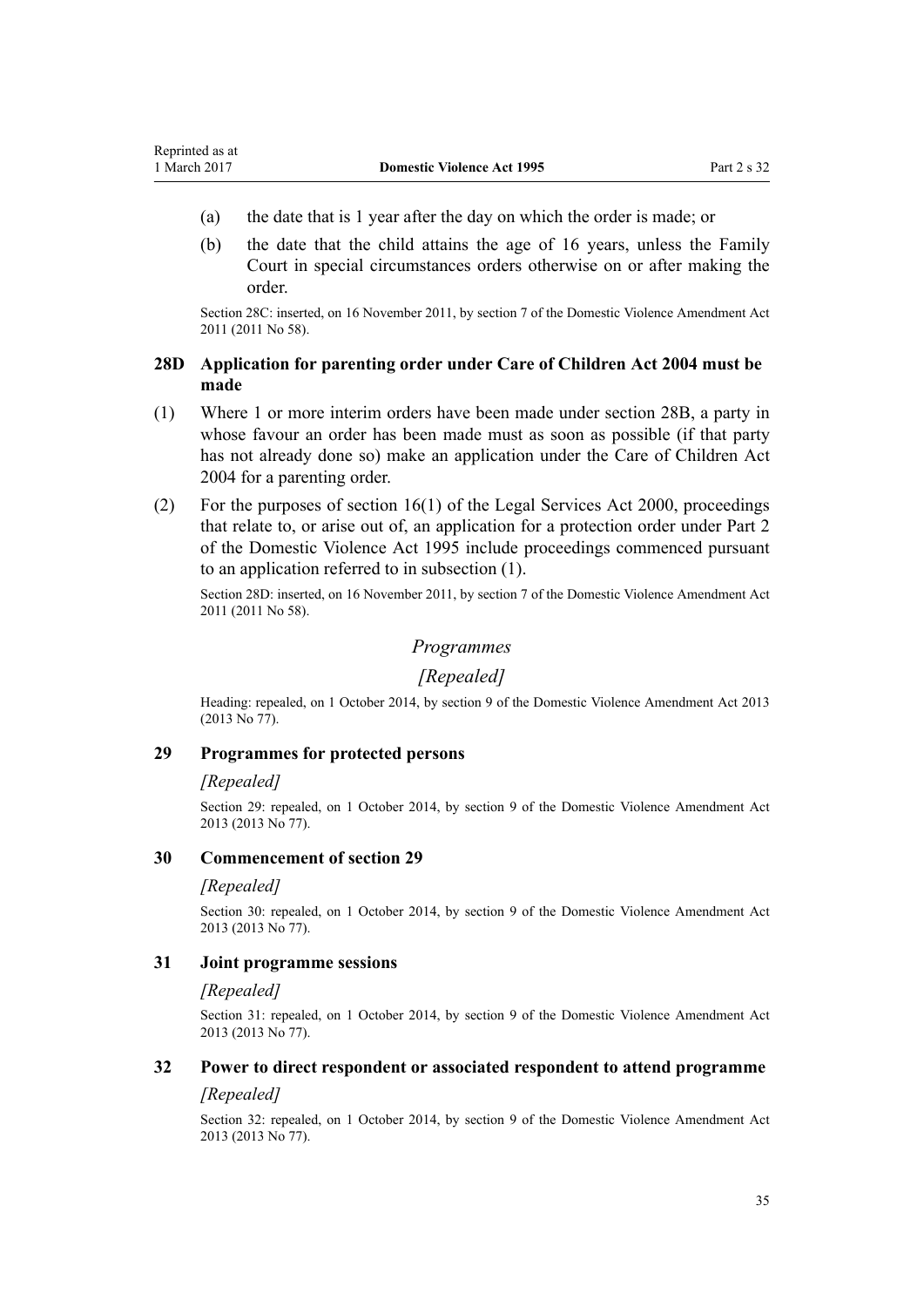# <span id="page-35-0"></span>**33 Terms of direction that respondent or associated respondent attend programme**

# *[Repealed]*

Section 33: repealed, on 1 October 2014, by [section 9](http://prd-lgnz-nlb.prd.pco.net.nz/pdflink.aspx?id=DLM5615655) of the Domestic Violence Amendment Act 2013 (2013 No 77).

# **34 Registrar to notify programme provider to whom respondent or associated respondent is referred**

#### *[Repealed]*

Section 34: repealed, on 1 October 2014, by [section 9](http://prd-lgnz-nlb.prd.pco.net.nz/pdflink.aspx?id=DLM5615655) of the Domestic Violence Amendment Act 2013 (2013 No 77).

# **35 Programme provider to arrange meeting with respondent or associated respondent**

#### *[Repealed]*

Section 35: repealed, on 1 October 2014, by [section 9](http://prd-lgnz-nlb.prd.pco.net.nz/pdflink.aspx?id=DLM5615655) of the Domestic Violence Amendment Act 2013 (2013 No 77).

### **36 Direction to attend programme made on application without notice**

#### *[Repealed]*

Section 36: repealed, on 1 October 2014, by [section 9](http://prd-lgnz-nlb.prd.pco.net.nz/pdflink.aspx?id=DLM5615655) of the Domestic Violence Amendment Act 2013 (2013 No 77).

#### **37 Court may confirm or discharge direction**

#### *[Repealed]*

Section 37: repealed, on 1 October 2014, by [section 9](http://prd-lgnz-nlb.prd.pco.net.nz/pdflink.aspx?id=DLM5615655) of the Domestic Violence Amendment Act 2013 (2013 No 77).

#### **38 Respondent or associated respondent excused from attending**

#### *[Repealed]*

Section 38: repealed, on 1 October 2014, by [section 9](http://prd-lgnz-nlb.prd.pco.net.nz/pdflink.aspx?id=DLM5615655) of the Domestic Violence Amendment Act 2013 (2013 No 77).

#### **39 Notice of absence from programme**

#### *[Repealed]*

Section 39: repealed, on 1 October 2014, by [section 9](http://prd-lgnz-nlb.prd.pco.net.nz/pdflink.aspx?id=DLM5615655) of the Domestic Violence Amendment Act 2013 (2013 No 77).

#### **40 Notice of conclusion of programme**

#### *[Repealed]*

Section 40: repealed, on 1 October 2014, by [section 9](http://prd-lgnz-nlb.prd.pco.net.nz/pdflink.aspx?id=DLM5615655) of the Domestic Violence Amendment Act 2013 (2013 No 77).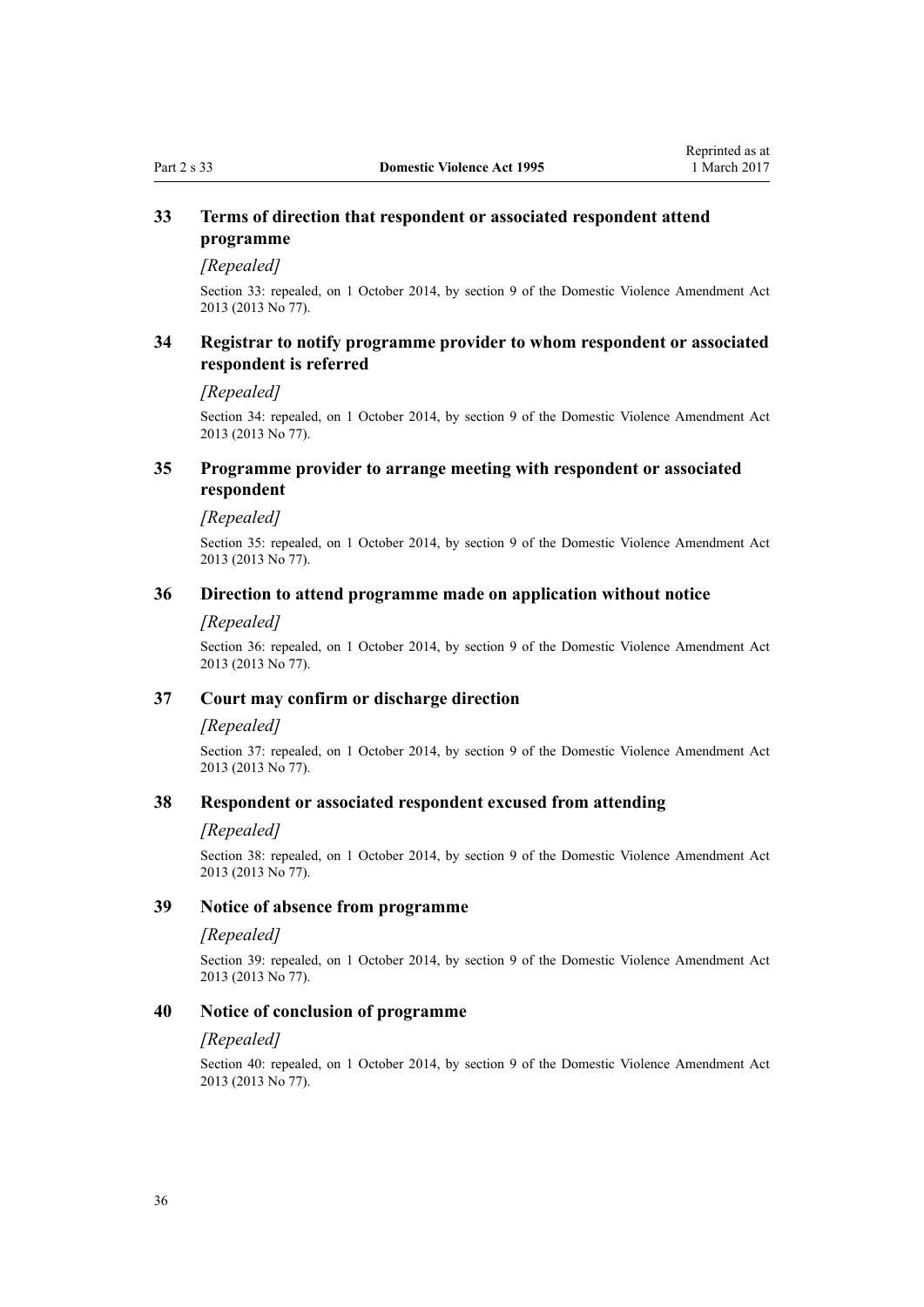### **41 Programme provider may request variation of direction**

#### *[Repealed]*

Section 41: repealed, on 1 October 2014, by [section 9](http://prd-lgnz-nlb.prd.pco.net.nz/pdflink.aspx?id=DLM5615655) of the Domestic Violence Amendment Act 2013 (2013 No 77).

#### **41A Powers of Registrar on receipt of notice under section 39 or 41**

#### *[Repealed]*

Section 41A: repealed, on 1 October 2014, by [section 9](http://prd-lgnz-nlb.prd.pco.net.nz/pdflink.aspx?id=DLM5615655) of the Domestic Violence Amendment Act 2013 (2013 No 77).

### **42 Judge may call respondent or associated respondent before court**

#### *[Repealed]*

Section 42: repealed, on 1 October 2014, by [section 9](http://prd-lgnz-nlb.prd.pco.net.nz/pdflink.aspx?id=DLM5615655) of the Domestic Violence Amendment Act 2013 (2013 No 77).

#### **42A Respondent or associated respondent called before court**

#### *[Repealed]*

Section 42A: repealed, on 1 October 2014, by [section 9](http://prd-lgnz-nlb.prd.pco.net.nz/pdflink.aspx?id=DLM5615655) of the Domestic Violence Amendment Act 2013 (2013 No 77).

#### **43 Confidentiality of information disclosed to programme provider**

#### *[Repealed]*

Section 43: repealed, on 1 October 2014, by [section 9](http://prd-lgnz-nlb.prd.pco.net.nz/pdflink.aspx?id=DLM5615655) of the Domestic Violence Amendment Act 2013 (2013 No 77).

#### **44 Programme providers' fees and expenses**

#### *[Repealed]*

Section 44: repealed, on 1 October 2014, by [section 9](http://prd-lgnz-nlb.prd.pco.net.nz/pdflink.aspx?id=DLM5615655) of the Domestic Violence Amendment Act 2013 (2013 No 77).

## *Duration, variation, and discharge of protection orders*

#### **45 Duration of protection order**

- (1) A temporary protection order continues in force until—
	- (a) the order becomes a final order in accordance with [section 77\(1\);](#page-62-0) or
	- (b) the order lapses pursuant to [section 77\(4\);](#page-62-0) or
	- (c) the order is discharged pursuant to [section 80.](#page-64-0)
- (2) A final protection order continues in force until it is discharged pursuant to [sec](#page-37-0)[tion 47](#page-37-0).

#### **46 Power to vary protection order**

- (1) The court may, if it thinks fit, on the application of the applicant or the respondent, vary a protection order—
	- (a) by varying or discharging any special condition of the protection order: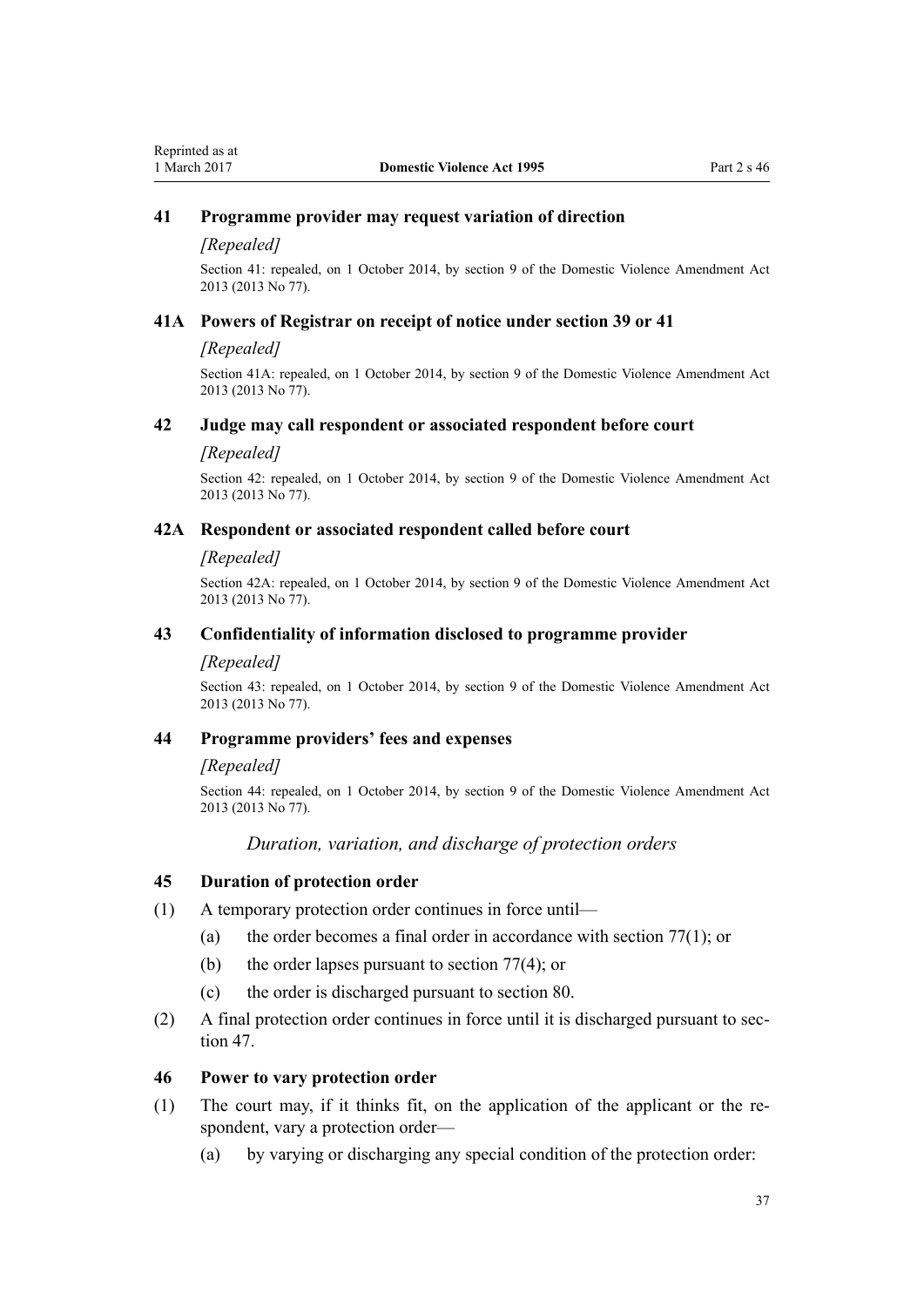- <span id="page-37-0"></span>(b) by imposing any special condition:
- (c) by varying or discharging a direction made pursuant to [section 51D](#page-42-0):
- (d) by making a direction pursuant to [section 51D](#page-42-0).
- (2) Where a protection order applies against an associated respondent, the court may, if it thinks fit, on the application of the applicant or the associated respondent, vary the protection order, in so far as it relates to the associated respondent,—
	- (a) by varying or discharging any special condition of the protection order:
	- (b) by imposing any special condition:
	- (c) by varying or discharging a direction made pursuant to [section 51D](#page-42-0):
	- (d) by making a direction pursuant to [section 51D](#page-42-0).
- (3) The court may, if it thinks fit, on the application of the applicant, vary a protection order—
	- (a) by directing, pursuant to [section 16\(2\)](#page-21-0), that the protection order also apply for the benefit of a particular person:
	- (b) by directing, pursuant to [section 17](#page-22-0), that the protection order apply against a particular person.
- (4) The court may, if it thinks fit, on the application of a specified person (other than a child), vary a protection order—
	- (a) by varying or discharging any special condition of the protection order, in so far as the special condition relates to the specified person:
	- (b) by imposing a special condition that relates to that specified person.
- (5) Where an application is made under this section in respect of a temporary protection order, the Registrar must assign a hearing date, which must be—
	- (a) as soon as practicable; and
	- (b) unless there are special circumstances, in no case later than 42 days after the application is made.

Section  $46(1)(c)$ : amended, on 1 October 2014, by [section 10\(1\)](http://prd-lgnz-nlb.prd.pco.net.nz/pdflink.aspx?id=DLM5615656) of the Domestic Violence Amendment Act 2013 (2013 No 77).

Section 46(1)(d): amended, on 1 October 2014, by [section 10\(1\)](http://prd-lgnz-nlb.prd.pco.net.nz/pdflink.aspx?id=DLM5615656) of the Domestic Violence Amendment Act 2013 (2013 No 77).

Section  $46(2)(c)$ : amended, on 1 October 2014, by [section 10\(2\)](http://prd-lgnz-nlb.prd.pco.net.nz/pdflink.aspx?id=DLM5615656) of the Domestic Violence Amendment Act 2013 (2013 No 77).

Section  $46(2)(d)$ : amended, on 1 October 2014, by [section 10\(2\)](http://prd-lgnz-nlb.prd.pco.net.nz/pdflink.aspx?id=DLM5615656) of the Domestic Violence Amendment Act 2013 (2013 No 77).

#### **47 Power to discharge protection order**

(1) The court may, if it thinks fit, on the application of the applicant or the respondent, discharge a protection order.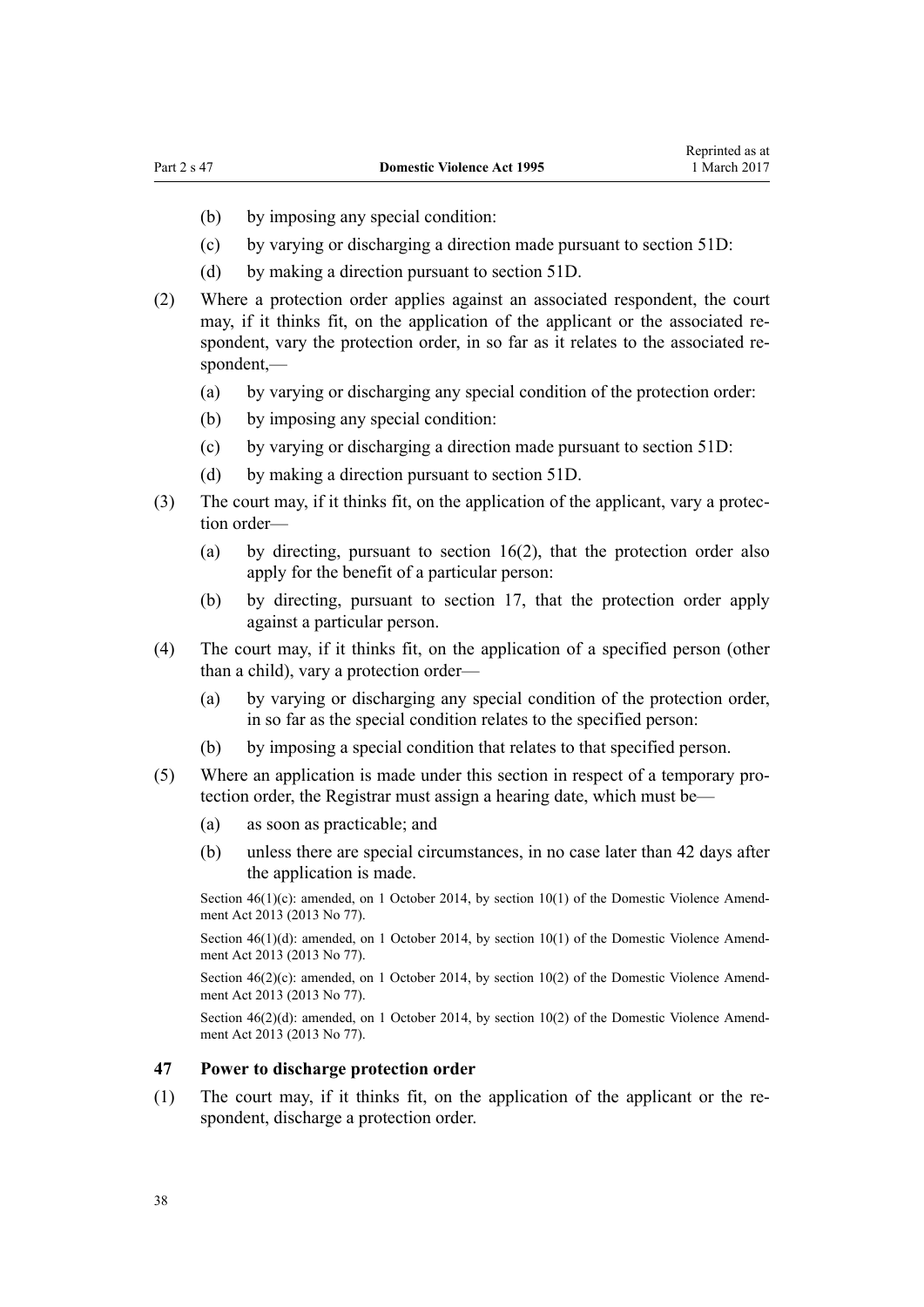- (2) On an application under subsection (1), the court may discharge a protection order even though the order—
	- (a) applies for the benefit of a specified person pursuant to a direction made under [section 16\(2\);](#page-21-0) or
	- (b) applies against an associated respondent pursuant to a direction made under [section 17](#page-22-0).
- (3) Where a protection order to which subsection (2) relates is discharged, the order ceases to have effect for the benefit of the specified person or, as the case requires, against the associated respondent, as if that person had applied for and been granted a discharge of the order pursuant to subsection (4).
- (4) Where a protection order—
	- (a) applies for the benefit of a specified person pursuant to a direction made under [section 16\(2\);](#page-21-0) or
	- (b) applies against an associated respondent pursuant to a direction made under [section 17](#page-22-0),—

the specified person or, as the case may be, the associated respondent may apply for the order to be discharged in so far as it relates to him or her.

- (5) On an application under subsection (4), the court may, if it thinks fit, discharge a protection order in so far as it relates to that specified person or, as the case may be, that associated respondent.
- (6) Where an application is made under this section in respect of a temporary protection order, the Registrar must assign a hearing date, which must be—
	- (a) as soon as practicable; and
	- (b) unless there are special circumstances, in no case later than 42 days after the application is made.

Compare: 1982 No 120 s 8

## **48 Variation or discharge on behalf of protected person**

[Sections 9](#page-15-0), [11](#page-17-0), and [12](#page-17-0), so far as applicable and with the necessary modifications, apply in relation to—

- (a) any application, on behalf of a protected person, for the variation or discharge of a protection order under this Act; and
- (b) the defending, on behalf of a protected person, of any such application made by the respondent or the associated respondent—

as they apply in relation to the making of an application for a protection order.

## *Enforcement of protection orders*

### **49 Offence to breach protection order**

(1) Every person commits an offence who breaches a protection order by—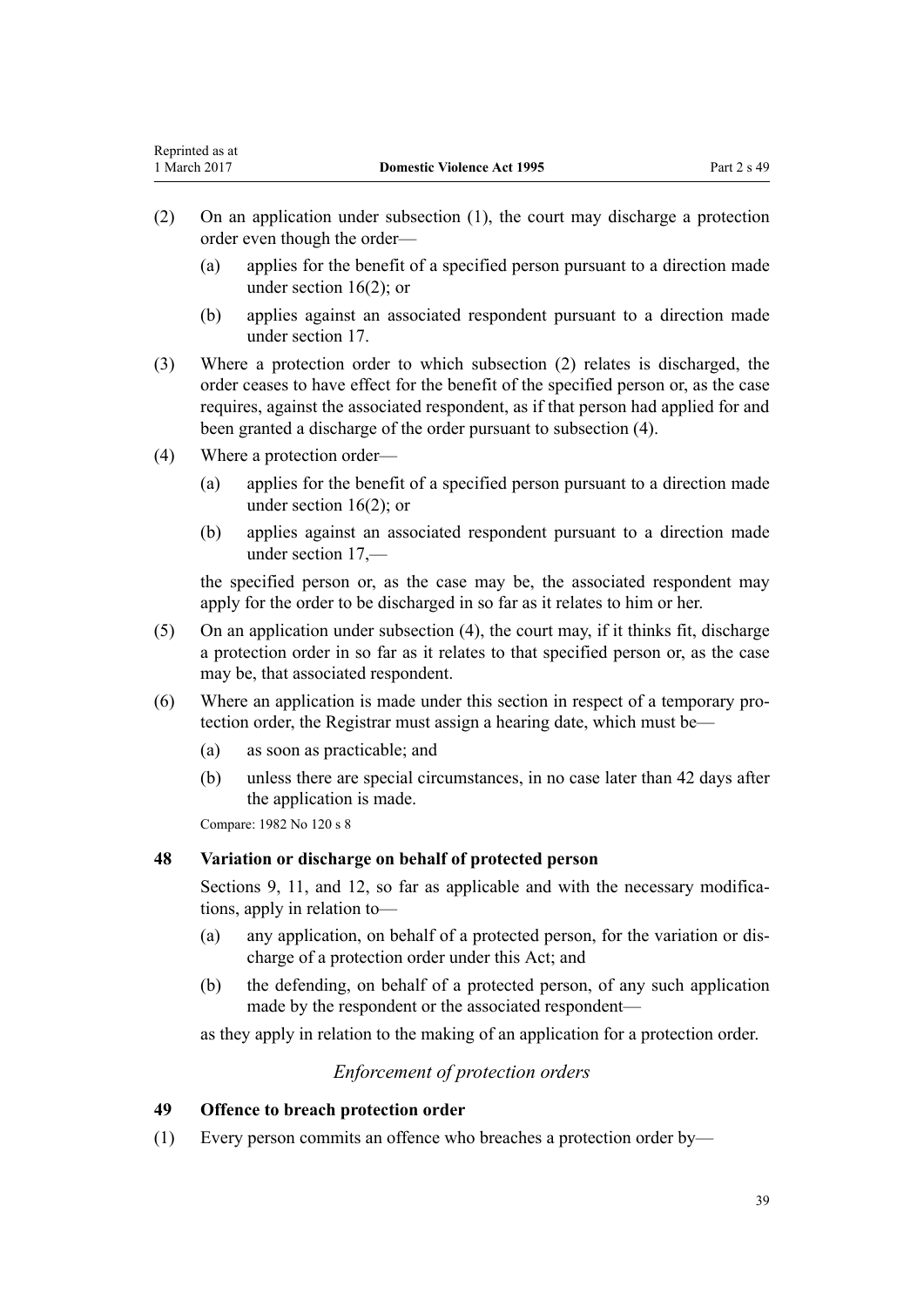- (a) doing any act in contravention of the protection order; or
- (b) failing to comply with any condition of the protection order.
- (2) It is a defence in a prosecution for an offence under subsection (1) if the defendant proves that he or she had a reasonable excuse for breaching the protection order.
- (3) Every person who is convicted of an offence against this section is liable to imprisonment for a term not exceeding 3 years.
- (4) To avoid doubt, a failure to comply with a direction made under [section 51D](#page-42-0) is not a breach of a protection order under subsection (1)(b).

Section 49: replaced, on 28 October 2009, by [section 7\(1\)](http://prd-lgnz-nlb.prd.pco.net.nz/pdflink.aspx?id=DLM1774213) of the Domestic Violence Amendment Act 2009 (2009 No 43).

Section 49(3): amended, on 25 September 2013, by [section 11\(1\)](http://prd-lgnz-nlb.prd.pco.net.nz/pdflink.aspx?id=DLM5615657) of the Domestic Violence Amendment Act 2013 (2013 No 77).

Section 49(3): amended, on 1 July 2013, by [section 413](http://prd-lgnz-nlb.prd.pco.net.nz/pdflink.aspx?id=DLM3360714) of the Criminal Procedure Act 2011 (2011 No 81).

Section 49(4): amended, on 1 October 2014, by [section 11\(2\)](http://prd-lgnz-nlb.prd.pco.net.nz/pdflink.aspx?id=DLM5615657) of the Domestic Violence Amendment Act 2013 (2013 No 77).

#### **49A Offence to fail to comply with direction**

#### *[Repealed]*

Section 49A: repealed, on 1 October 2014, by [section 12](http://prd-lgnz-nlb.prd.pco.net.nz/pdflink.aspx?id=DLM5615658) of the Domestic Violence Amendment Act 2013 (2013 No 77).

## **50 Power to arrest for breach of protection order**

Where a protection order is in force, any constable may arrest, without warrant, any person who the constable has good cause to suspect has—

- (a) contravened the protection order; or
- (b) failed to comply with any condition of the protection order.

Section 50: replaced, on 28 October 2009, by [section 8](http://prd-lgnz-nlb.prd.pco.net.nz/pdflink.aspx?id=DLM1774216) of the Domestic Violence Amendment Act 2009 (2009 No 43).

### **51 Release of person arrested**

#### *[Repealed]*

Section 51: repealed, on 1 January 2001, by [section 74\(2\)](http://prd-lgnz-nlb.prd.pco.net.nz/pdflink.aspx?id=DLM69643) of the Bail Act 2000 (2000 No 38).

## **Part 2A**

#### **Programmes**

Part 2A: inserted, on 25 September 2013, by [section 13](http://prd-lgnz-nlb.prd.pco.net.nz/pdflink.aspx?id=DLM5615659) of the Domestic Violence Amendment Act 2013 (2013 No 77).

### **51A Interpretation**

In this Part, unless the context otherwise requires,—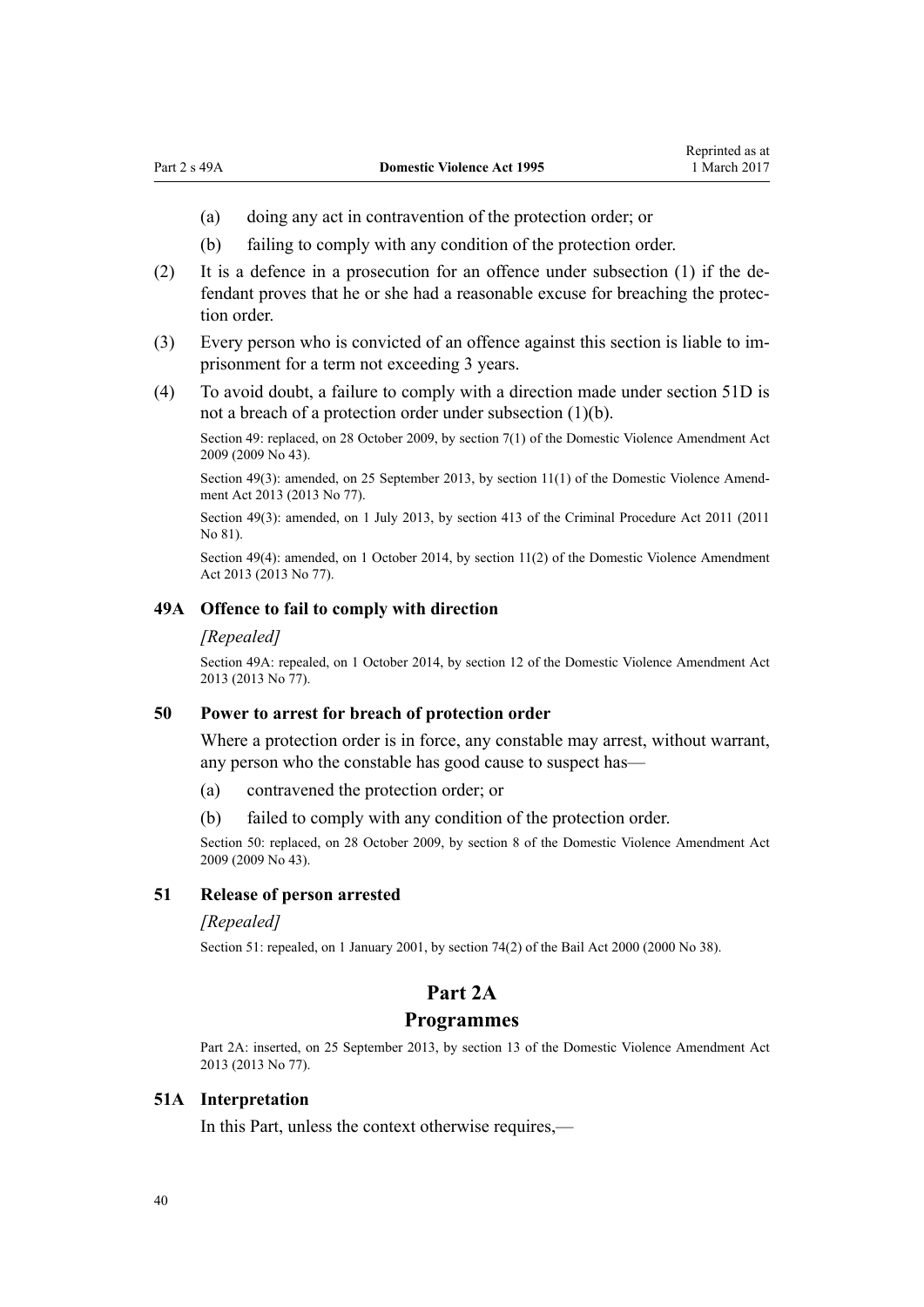**approval** means an approval of a service provider under section 51B that has not been suspended or cancelled

**assessment**, in relation to a respondent, means an assessment of the respondent undertaken by a service provider to determine—

- (a) the extent to which the respondent poses a safety risk to any person or the public; and
- (b) what, if any, non-violence programme is the most appropriate for the respondent to attend

**non-violence programme** means a programme that—

- (a) is provided by a service provider; and
- (b) is provided to a respondent; and
- (c) has the primary objective of stopping or preventing domestic violence on the part of the respondent

**programmes** means—

- (a) safety programmes; and
- (b) non-violence programmes

**respondent** means the person against whom an application has been made for an order under this Act, and includes an associated respondent

**safety programme** means a programme that—

- (a) is provided by a service provider; and
- (b) is provided to a protected person; and
- (c) has the primary objective of promoting (whether by education, information, support, or otherwise) the protection of the protected person from domestic violence

**service provider** means a person or an organisation that has been granted an approval to do either or both of the following:

- (a) undertake assessments:
- (b) provide programmes.

Section 51A: inserted, on 25 September 2013, by [section 13](http://prd-lgnz-nlb.prd.pco.net.nz/pdflink.aspx?id=DLM5615659) of the Domestic Violence Amendment Act 2013 (2013 No 77).

### *Approval of service providers*

Heading: inserted, on 25 September 2013, by [section 13](http://prd-lgnz-nlb.prd.pco.net.nz/pdflink.aspx?id=DLM5615659) of the Domestic Violence Amendment Act 2013 (2013 No 77).

#### **51B Service providers**

(1) The Secretary may decide to grant, suspend, or cancel an approval of a person or an organisation as a service provider.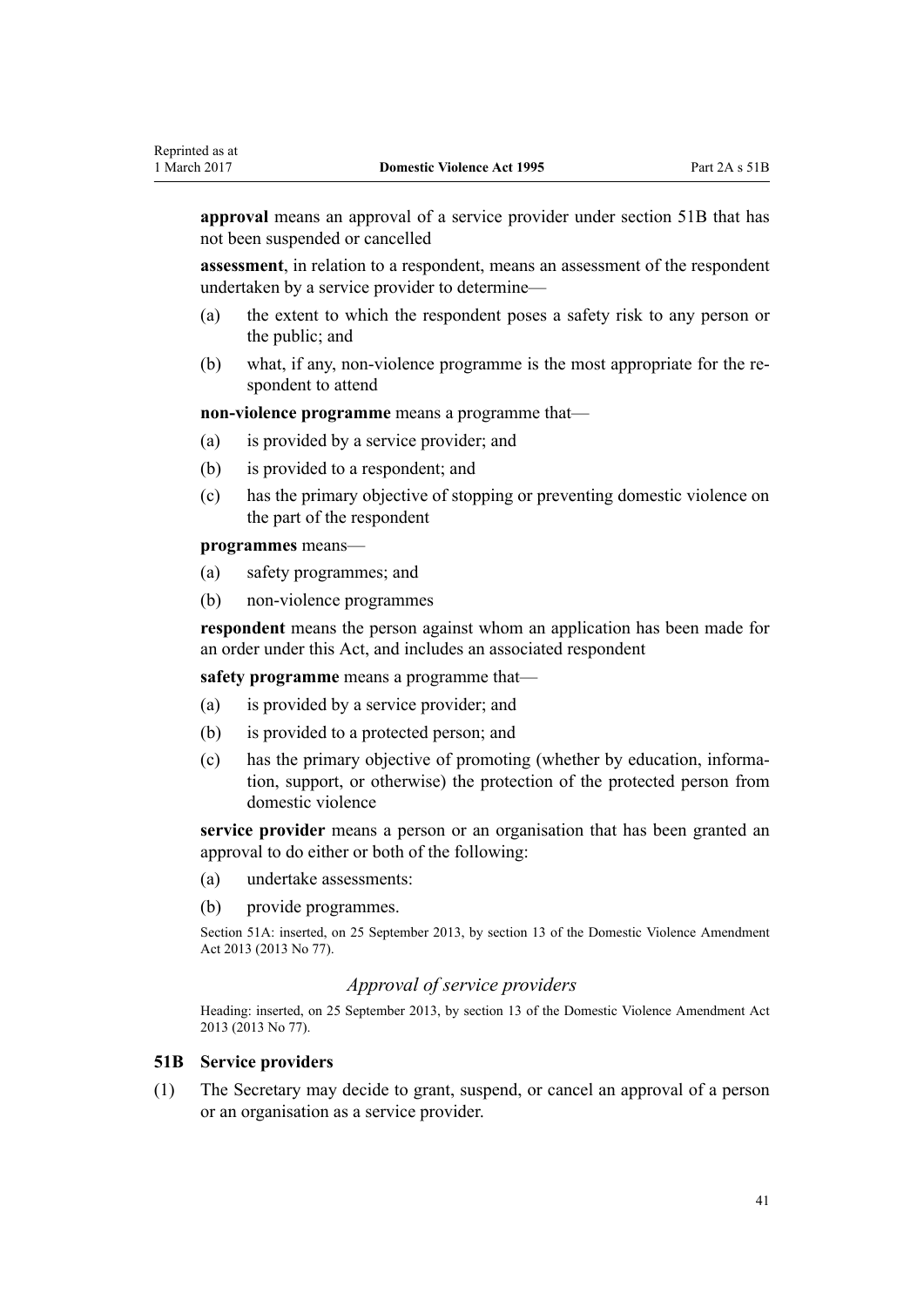- (2) A person or an organisation seeking an approval under subsection (1) must follow the process (if any) prescribed by regulations made under section  $127(a)(i)$ .
- (3) In deciding whether to grant, suspend, or cancel an approval under subsection (1), the Secretary must apply the criteria (if any) prescribed by regulations made under [section 127\(a\)\(ii\).](#page-95-0)
- (4) The Secretary must publish on an Internet site maintained by or on behalf of the Ministry of Justice a list of service providers.

Section 51B: inserted, on 25 September 2013, by [section 13](http://prd-lgnz-nlb.prd.pco.net.nz/pdflink.aspx?id=DLM5615659) of the Domestic Violence Amendment Act 2013 (2013 No 77).

#### *Safety programmes*

Heading: inserted, on 1 October 2014, by [section 13](http://prd-lgnz-nlb.prd.pco.net.nz/pdflink.aspx?id=DLM5615659) of the Domestic Violence Amendment Act 2013 (2013 No 77).

#### **51C Safety programmes for protected persons**

- (1) Where the court makes a protection order,—
	- (a) the applicant, or the applicant's representative, may request the Registrar to authorise the provision of a safety programme to all or any of the following persons:
		- (i) the applicant:
		- (ii) a child of the applicant's family:
		- (iii) a specified person; and
	- (b) a specified person (other than a child) may request the Registrar to authorise the provision of a safety programme to that specified person if no request has been made under paragraph (a)(iii).
- (2) Where, at the time the protection order is made, the applicant has not made a request pursuant to this section, and the applicant is not legally represented, the Judge or the Registrar must cause the applicant to be informed of the applicant's right to make such a request.
- (3) A request may be made under subsection (1) at any time while the protection order remains in force.
- (4) Where a request is made to a Registrar under subsection (1), the Registrar must arrange for the matter to be referred to a service provider without delay.
- (5) The number of safety programme sessions to be provided to a protected person by a service provider to whom a referral has been made under subsection (4) is to be determined by the Registrar following discussion with the service provider.
- (6) Every lawyer acting for an applicant for a protection order must—
	- (a) ensure that the applicant is aware of the applicant's right to make a request under this section; and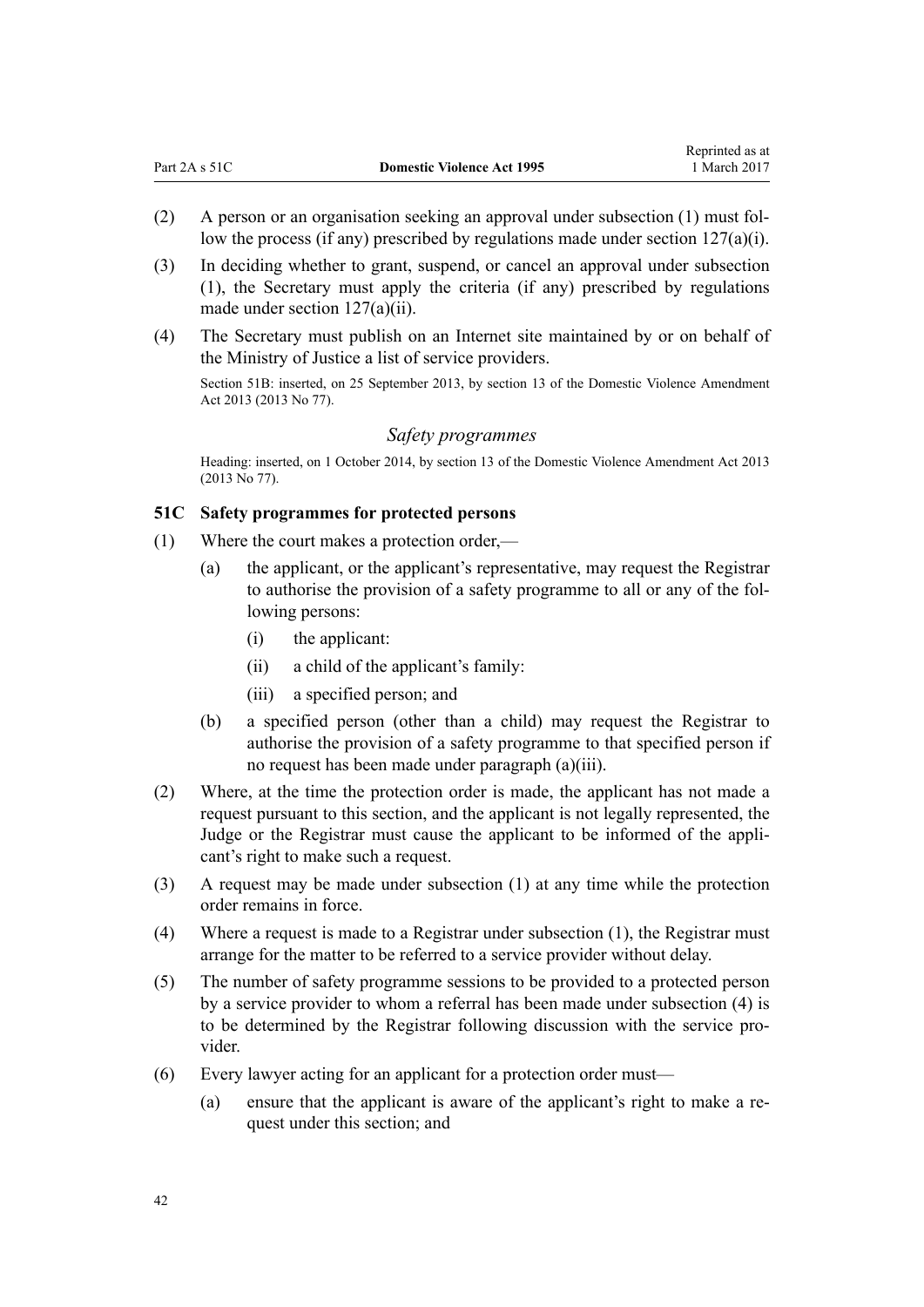<span id="page-42-0"></span>(b) where the applicant wishes to exercise that right, take such further steps as the lawyer considers necessary to enable the applicant to do so.

Section 51C: inserted, on 1 October 2014, by [section 13](http://prd-lgnz-nlb.prd.pco.net.nz/pdflink.aspx?id=DLM5615659) of the Domestic Violence Amendment Act 2013 (2013 No 77).

#### *Non-violence programmes*

Heading: inserted, on 1 October 2014, by [section 13](http://prd-lgnz-nlb.prd.pco.net.nz/pdflink.aspx?id=DLM5615659) of the Domestic Violence Amendment Act 2013 (2013 No 77).

### **51D Direction to attend assessment and non-violence programme**

- (1) On making a protection order, the court must direct the respondent to—
	- (a) undertake an assessment; and
	- (b) attend a non-violence programme.
- (2) The court need not make a direction under subsection (1) if—
	- (a) there is no service provider available; or
	- (b) the court considers that there is any other good reason for not making a direction.

Section 51D: inserted, on 1 October 2014, by [section 13](http://prd-lgnz-nlb.prd.pco.net.nz/pdflink.aspx?id=DLM5615659) of the Domestic Violence Amendment Act 2013 (2013 No 77).

### **51E Direction to attend non-violence programme made on application without notice**

- (1) This section applies where the court makes a direction under section 51D on an application made without notice.
- (2) Where this section applies,—
	- (a) the direction does not take effect until 10 working days after a copy of the direction is served on the respondent; and
	- (b) the respondent may, within those 10 working days, notify the court that he or she objects to the direction.
- (3) Where the respondent notifies the court, in accordance with subsection (2)(b), that he or she objects to the direction,—
	- (a) the Registrar must, if the respondent wishes to be heard, assign a hearing date, which must be—
		- (i) as soon as practicable; and
		- (ii) unless there are special circumstances, in no case later than 42 days after receipt of the notice of objection; and
	- (b) the direction is suspended from the date on which the court receives the notice of objection until the court, after considering the respondent's objection, confirms (whether with or without variation) or discharges the direction.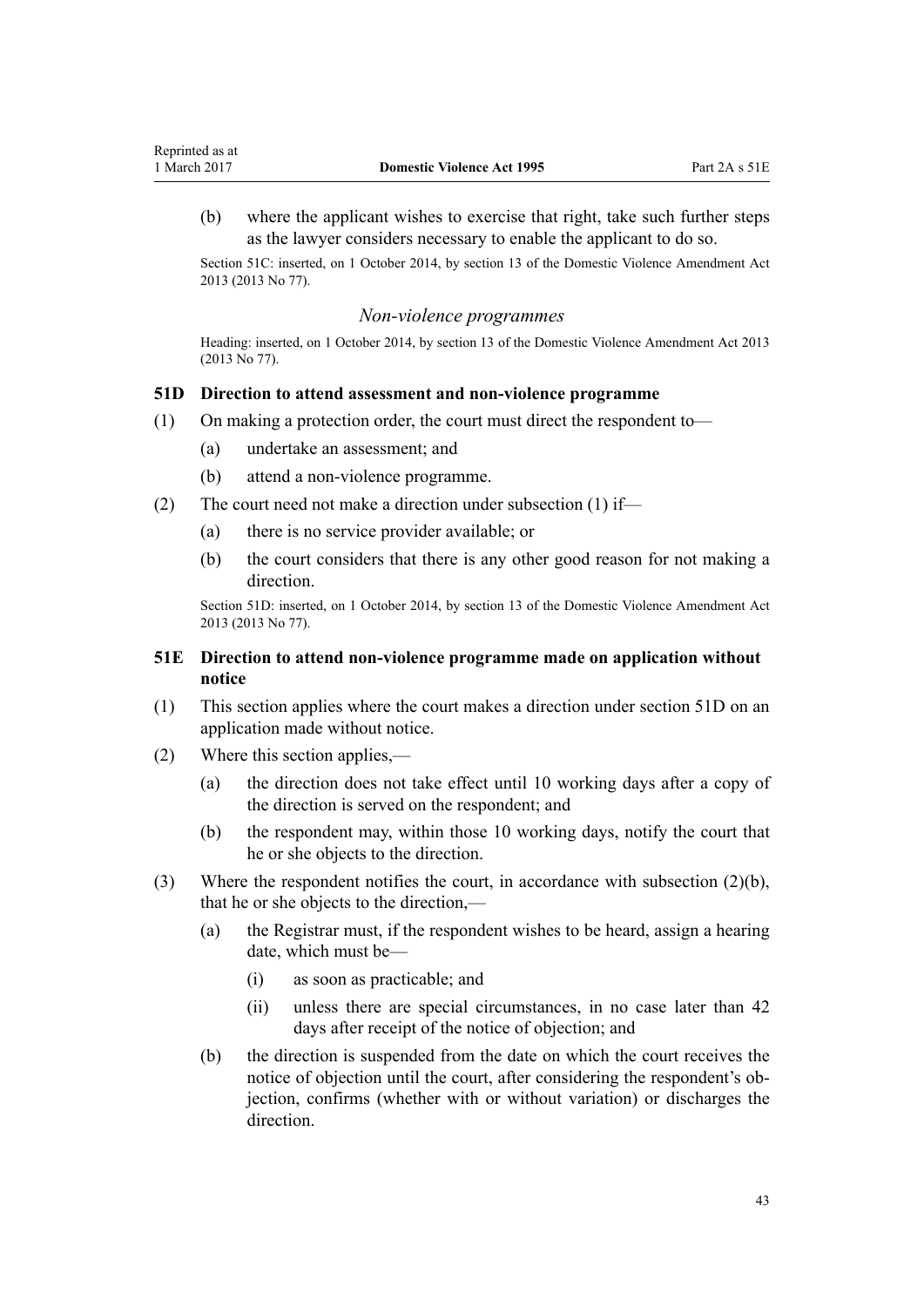<span id="page-43-0"></span>(4) Nothing in this section or section 51F gives the court power to review any order or decision other than the direction to which the notice relates, but nothing in this section limits [section 76](#page-61-0) or [79](#page-63-0).

Section 51E: inserted, on 1 October 2014, by [section 13](http://prd-lgnz-nlb.prd.pco.net.nz/pdflink.aspx?id=DLM5615659) of the Domestic Violence Amendment Act 2013 (2013 No 77).

### **51F Court may confirm or discharge direction after considering objection made under section 51E**

- (1) After considering an objection, made under [section 51E](#page-42-0), to a direction, the court may—
	- (a) confirm the direction; or
	- (b) vary the direction; or
	- (c) discharge the direction.
- (2) Where, pursuant to subsection (1), the court confirms or varies a direction, then, if the respondent is before the court, the Judge must warn the respondent that non-compliance with the direction is an offence punishable by imprisonment.
- (3) Failure to give the warning required by subsection (2) does not affect the validity of the direction confirmed or varied.

Section 51F: inserted, on 1 October 2014, by [section 13](http://prd-lgnz-nlb.prd.pco.net.nz/pdflink.aspx?id=DLM5615659) of the Domestic Violence Amendment Act 2013 (2013 No 77).

#### **51G Referral of respondent to service provider**

- (1) After the court has made a direction under [section 51D,](#page-42-0) the Registrar must, without delay,—
	- (a) arrange for the respondent to be referred to a service provider; and
	- (b) notify the service provider of the direction made under [section 51D.](#page-42-0)
- (2) This section is subject to [section 51E.](#page-42-0)

Section 51G: inserted, on 1 October 2014, by [section 13](http://prd-lgnz-nlb.prd.pco.net.nz/pdflink.aspx?id=DLM5615659) of the Domestic Violence Amendment Act 2013 (2013 No 77).

#### **51H Service provider to meet with respondent**

As soon as possible after receiving a notification under section 51G, the service provider must arrange to meet with the respondent to—

- (a) undertake an assessment of the respondent; and
- (b) determine whether there is an appropriate non-violence programme for the respondent to attend.

Section 51H: inserted, on 1 October 2014, by [section 13](http://prd-lgnz-nlb.prd.pco.net.nz/pdflink.aspx?id=DLM5615659) of the Domestic Violence Amendment Act 2013 (2013 No 77).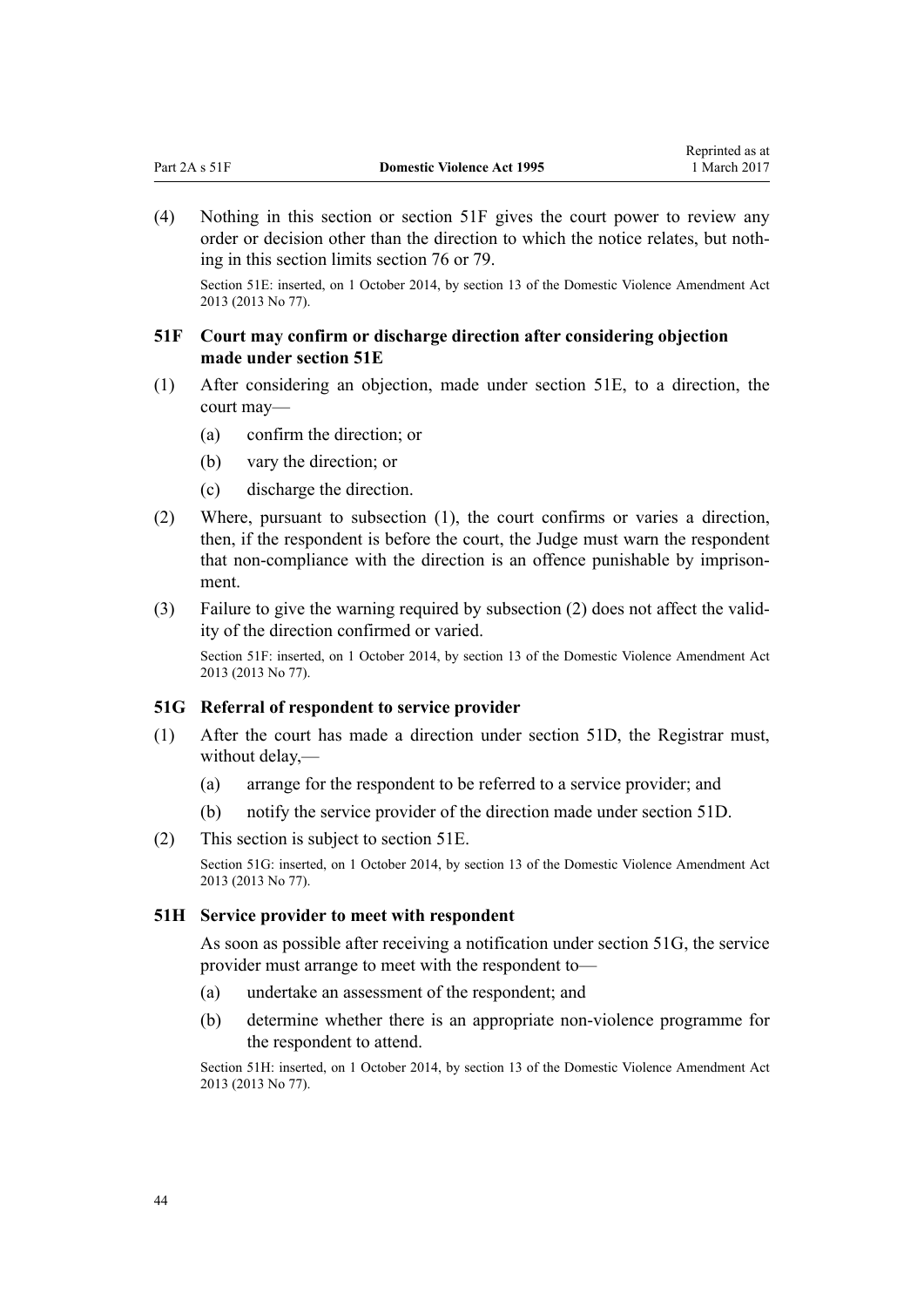## <span id="page-44-0"></span>**51I Service provider to notify Registrar about safety concerns**

- (1) This section applies if a service provider has concerns about the safety of a protected person—
	- (a) after undertaking an assessment of the respondent; or
	- (b) during the provision of a non-violence programme to a respondent.
- (2) The service provider must, without delay, notify the Registrar of those concerns.
- (3) On receiving a notification under subsection (2), the Registrar must—
	- (a) forward a copy of the notification to a Judge; and
	- (b) arrange for the protected person to be advised of the service provider's concerns.
- (4) On receiving a copy of a notification under subsection (3)(a), the Judge may make such orders or directions as the Judge thinks fit in the circumstances. Section 51I: inserted, on 1 October 2014, by [section 13](http://prd-lgnz-nlb.prd.pco.net.nz/pdflink.aspx?id=DLM5615659) of the Domestic Violence Amendment Act 2013 (2013 No 77).

### **51J Referral to different service provider**

- (1) This section applies if a service provider, after undertaking an assessment of the respondent,—
	- (a) determines that there is an appropriate non-violence programme for the respondent to attend; but
	- (b) is not able to provide that programme to the respondent.
- (2) The service provider must—
	- (a) notify the Registrar; and
	- (b) send to the Registrar the following information:
		- (i) the result of the assessment of the respondent undertaken by the service provider; and
		- (ii) any other information relating to the respondent that is held by the service provider.
- (3) After receiving a notification under subsection (2)(a) and the information referred to in subsection (2)(b), the Registrar must make a new referral under [section 51G](#page-43-0) to a service provider that is able to provide an appropriate programme to the respondent.

Section 51J: inserted, on 1 October 2014, by [section 13](http://prd-lgnz-nlb.prd.pco.net.nz/pdflink.aspx?id=DLM5615659) of the Domestic Violence Amendment Act 2013 (2013 No 77).

## **51K Judge may discharge direction to attend non-violence programme in certain cases**

(1) This section applies if a service provider, after undertaking an assessment of a respondent, determines that—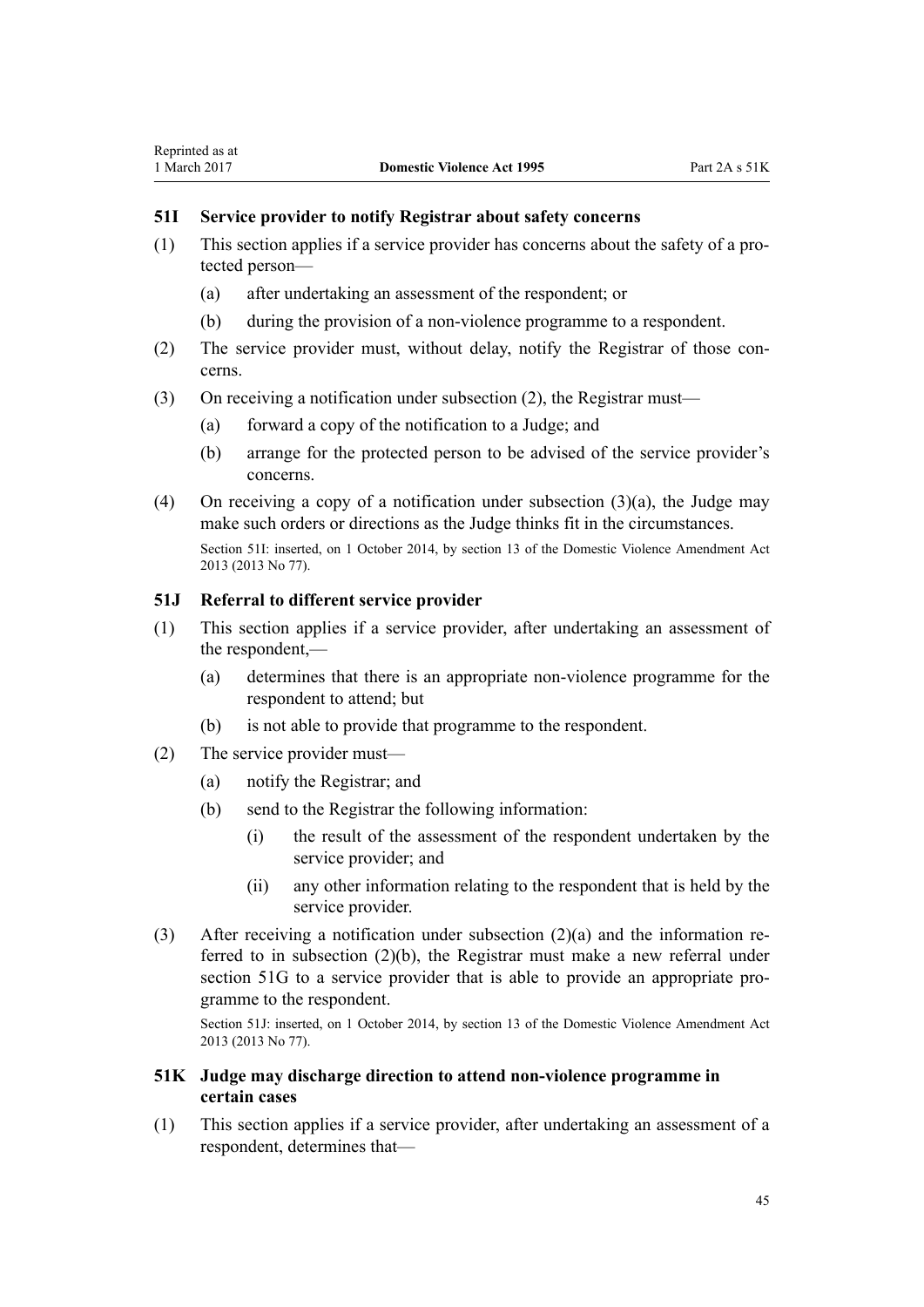- <span id="page-45-0"></span>(a) there is an appropriate non-violence programme for the respondent to attend but that—
	- (i) the respondent's attendance at the programme should be delayed to enable other matters to first be addressed; or
	- (ii) it would not be appropriate for the respondent to attend the programme; or
- (b) there is not an appropriate non-violence programme for the respondent to attend.
- (2) The service provider must notify the Registrar, and the Registrar must bring the matter to the attention of a Judge.
- (3) When a matter is brought to the attention of a Judge under subsection (2), the Judge must—
	- (a) discharge the direction made under section  $51D(1)(b)$ ; and
	- (b) make such other orders or directions as the Judge thinks fit in the circumstances.

Section 51K: inserted, on 1 October 2014, by [section 13](http://prd-lgnz-nlb.prd.pco.net.nz/pdflink.aspx?id=DLM5615659) of the Domestic Violence Amendment Act 2013 (2013 No 77).

## **51L Service provider and respondent to settle terms of attendance at nonviolence programme**

- (1) Before providing a non-violence programme to a respondent, the service provider must settle in writing with the respondent the terms of attendance, which must include—
	- (a) the number of programme sessions that the respondent must attend; and
	- (b) the place, date, and time of the first programme session, and all subsequent sessions, that the respondent must attend.
- (2) The service provider must provide to the Registrar a copy of the terms of attendance that the service provider has settled with the respondent.
- (3) If a service provider is not able to settle with a respondent the terms of attendance, the service provider must notify the Registrar.
- (4) On receipt of a notice under subsection (3), the Registrar must—
	- (a) settle the terms of attendance with the respondent and the service provider; or
	- (b) bring the matter to the attention of a Judge.
- (5) When a matter is brought to the attention of a Judge under subsection (4)(b), the Judge may make such further directions as the Judge thinks fit in the circumstances.

Section 51L: inserted, on 1 October 2014, by [section 13](http://prd-lgnz-nlb.prd.pco.net.nz/pdflink.aspx?id=DLM5615659) of the Domestic Violence Amendment Act 2013 (2013 No 77).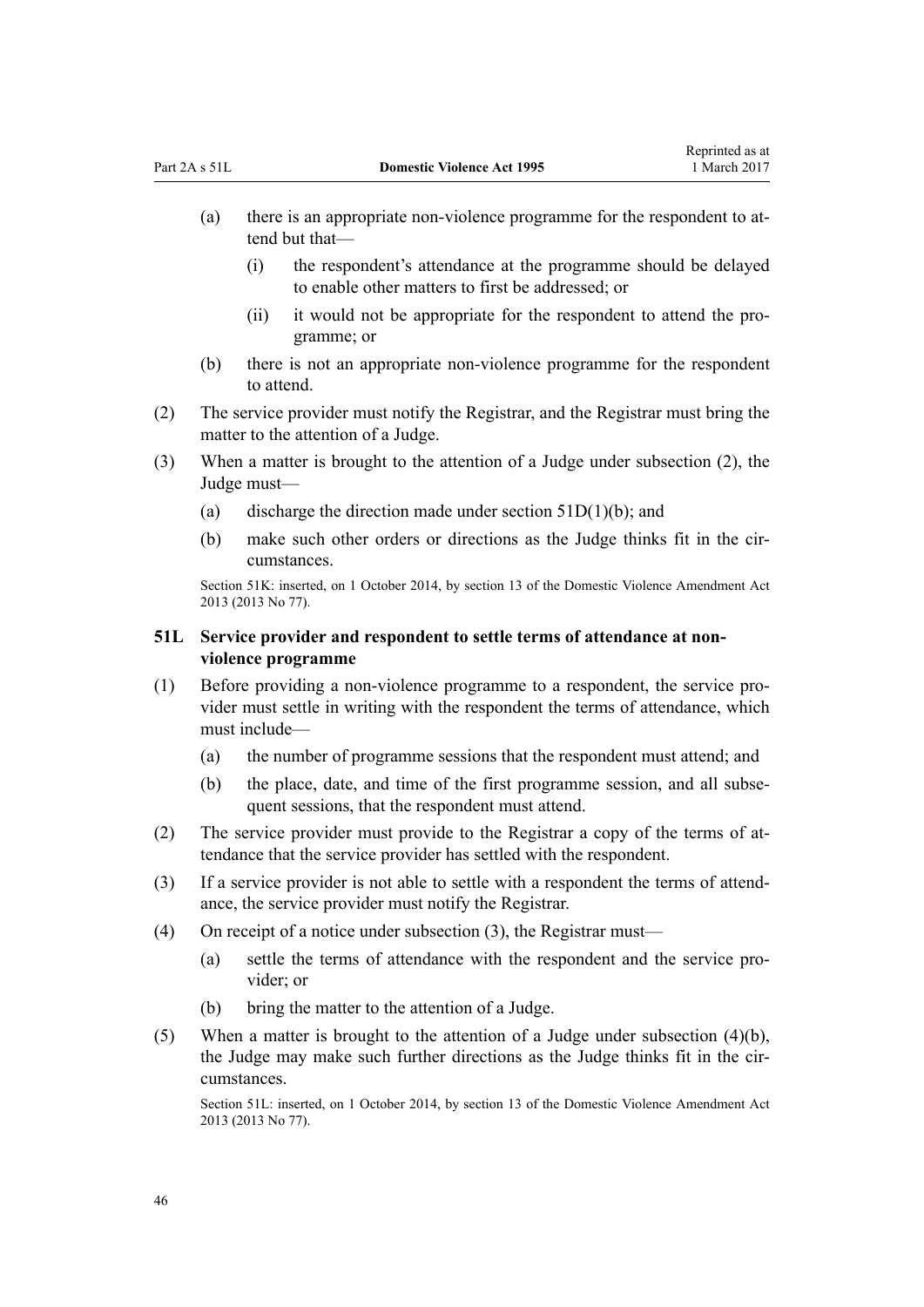### <span id="page-46-0"></span>**51M Notice to be given to court if continued provision of non-violence programme inappropriate**

- (1) Subsection (2) applies if at any time during the provision of a non-violence programme the service provider considers that—
	- (a) it is no longer appropriate or practicable for the service provider to provide the programme to the respondent; or
	- (b) the respondent is not participating fully in the programme, and that this is significantly affecting the respondent's ability to benefit fully from the programme.
- (2) The service provider must—
	- (a) notify the Registrar; and
	- (b) send to the Registrar all information relating to the respondent that is held by the service provider.
- (3) After receiving a notification under subsection (2)(a) and the information referred to in subsection (2)(b), the Registrar must—
	- (a) make a new referral under [section 51G](#page-43-0) to a different service provider; or
	- (b) bring the matter to the attention of a Judge.
- (4) When a matter is brought to the attention of a Judge under subsection (3)(b), the Judge may make such other orders or directions as the Judge thinks fit in the circumstances.

Section 51M: inserted, on 1 October 2014, by [section 13](http://prd-lgnz-nlb.prd.pco.net.nz/pdflink.aspx?id=DLM5615659) of the Domestic Violence Amendment Act 2013 (2013 No 77).

*Non-compliance with direction to attend assessment and non-violence programme*

Heading: inserted, on 1 October 2014, by [section 13](http://prd-lgnz-nlb.prd.pco.net.nz/pdflink.aspx?id=DLM5615659) of the Domestic Violence Amendment Act 2013 (2013 No 77).

### **51N Notice of non-compliance with direction**

- (1) This section applies if the court makes a direction under [section 51D](#page-42-0) and the respondent fails to do either or both of the following:
	- (a) undertake an assessment with the service provider to whom notice of the direction has been given under [section 51G](#page-43-0):
	- (b) attend a non-violence programme in accordance with terms of attendance settled under [section 51L](#page-45-0).
- (2) The service provider must give written notice to the Registrar of the respondent's failure.
- (3) Notice under subsection (2) must be given within 7 days of the respondent's failure.

Section 51N: inserted, on 1 October 2014, by [section 13](http://prd-lgnz-nlb.prd.pco.net.nz/pdflink.aspx?id=DLM5615659) of the Domestic Violence Amendment Act 2013 (2013 No 77).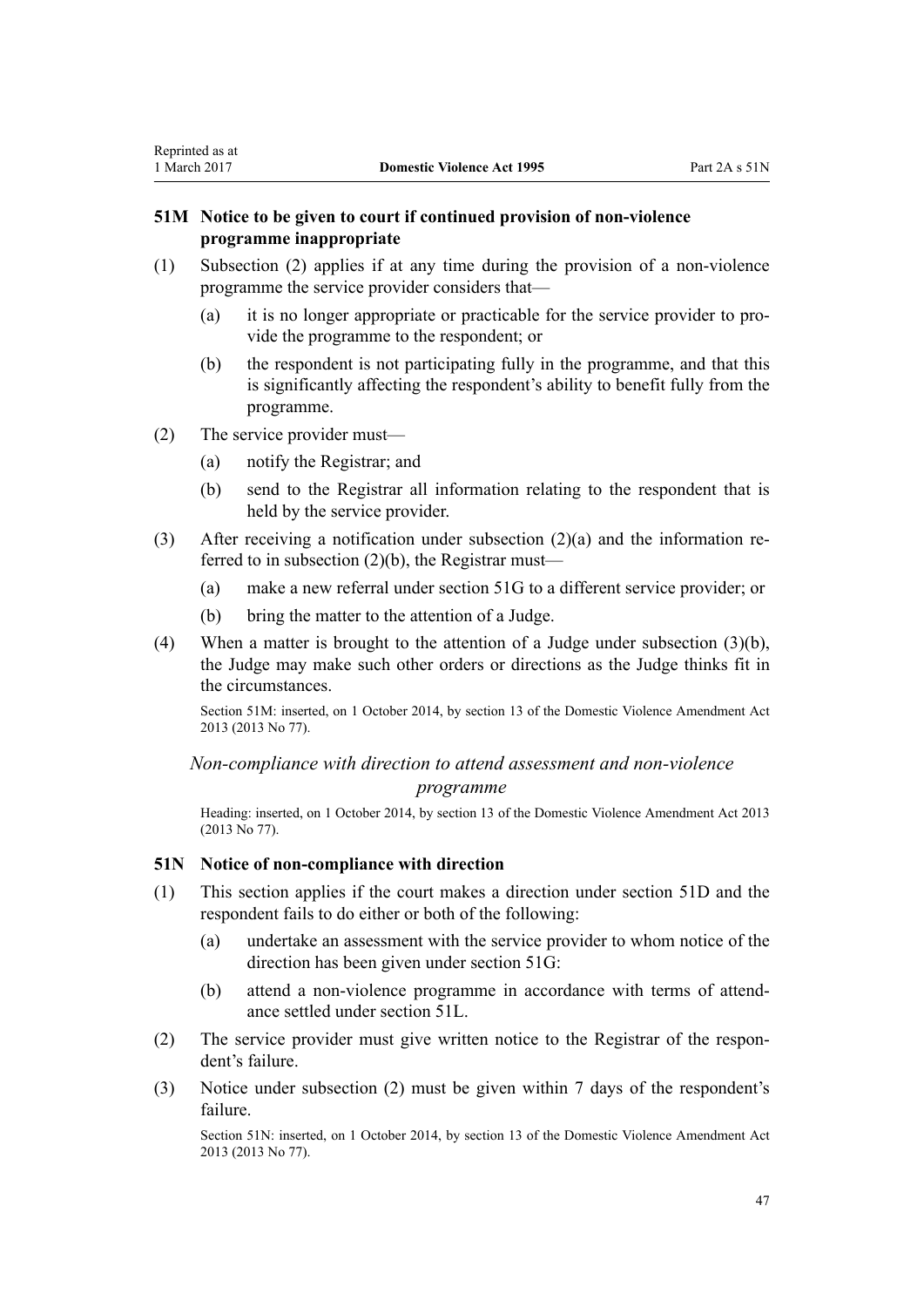### <span id="page-47-0"></span>**51O Powers of Registrar on receipt of notice under section 51N**

- (1) On receiving a notice under [section 51N](#page-46-0), the Registrar must, without delay,—
	- (a) exercise the powers under [section 82,](#page-66-0) as if he or she were the court referred to in that section, to call the respondent before the court; or
	- (b) bring the matter to the attention of a Judge so that the Judge may consider whether to exercise the power conferred by section 51P in relation to the respondent.
- (2) If the Registrar exercises the powers under [section 82](#page-66-0) in the manner allowed by subsection (1)(a), then, subject to any regulations made under this Act, section 82 applies so far as applicable and with the necessary modifications as if the respondent were a witness in proceedings.

Section 51O: inserted, on 1 October 2014, by [section 13](http://prd-lgnz-nlb.prd.pco.net.nz/pdflink.aspx?id=DLM5615659) of the Domestic Violence Amendment Act 2013 (2013 No 77).

#### **51P Judge may call respondent before court**

- (1) If, under section 51O(1)(b), a Registrar brings a matter to the attention of a Judge, subsection (2) applies.
- (2) A Judge may exercise the powers under [section 82](#page-66-0) to call the respondent before the court.
- (3) If a Judge exercises the powers under [section 82](#page-66-0), that section applies, so far as applicable and with all necessary modifications, as if the respondent were a witness in proceedings.

Section 51P: inserted, on 1 October 2014, by [section 13](http://prd-lgnz-nlb.prd.pco.net.nz/pdflink.aspx?id=DLM5615659) of the Domestic Violence Amendment Act 2013 (2013 No 77).

### **51Q Respondent called before court**

- (1) If a respondent appears before the court under section  $51O(1)(a)$  or  $51P(2)$ , the court may, after hearing from the respondent, confirm, vary, or discharge the direction or change the terms of attendance.
- (2) If the court confirms or varies a direction under subsection (1), the Judge must warn the respondent that non-compliance with the direction is an offence punishable by imprisonment.
- (3) Failure to give the warning required by subsection (2) does not affect the validity of the direction confirmed or varied.

Section 51Q: inserted, on 1 October 2014, by [section 13](http://prd-lgnz-nlb.prd.pco.net.nz/pdflink.aspx?id=DLM5615659) of the Domestic Violence Amendment Act 2013 (2013 No 77).

#### *Completion of non-violence programme*

Heading: inserted, on 1 October 2014, by [section 13](http://prd-lgnz-nlb.prd.pco.net.nz/pdflink.aspx?id=DLM5615659) of the Domestic Violence Amendment Act 2013 (2013 No 77).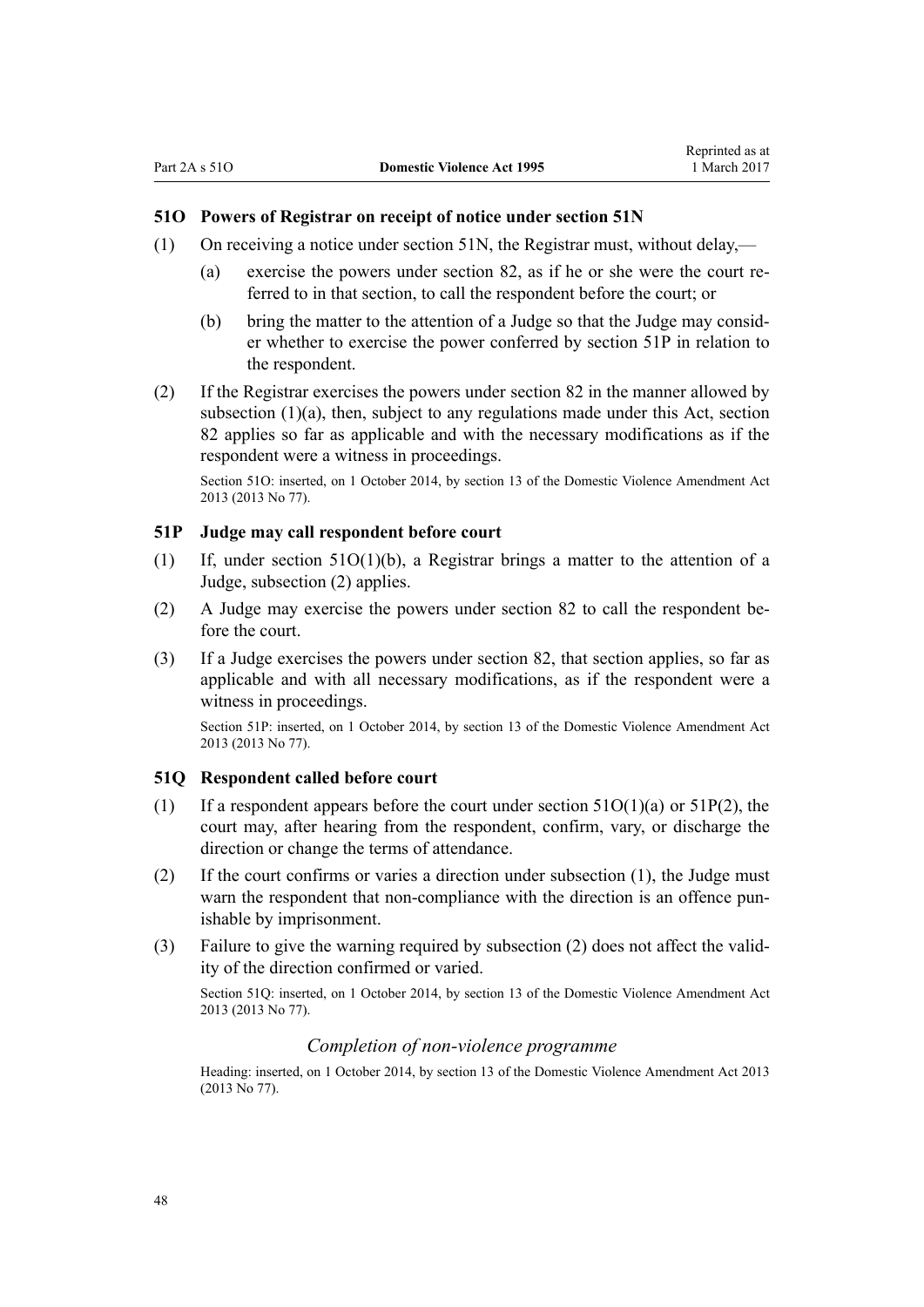### **51R Notice of completion and outcome of non-violence programme**

- (1) When a respondent has completed a non-violence programme, the service provider must, without delay, provide to the Registrar a report that—
	- (a) states whether, in the opinion of the service provider, the respondent has achieved the objectives of the non-violence programme; and
	- (b) advises of any concerns that the service provider has about the safety of any protected person.
- (2) On receiving a report under subsection (1), the Registrar must—
	- (a) forward a copy of that report to a Judge; and
	- (b) arrange for the protected person to be notified—
		- (i) that the respondent has completed a non-violence programme; and
		- (ii) that a report has been provided by the service provider of that non-violence programme under subsection (1); and
		- (iii) of any concerns that the service provider has about the safety of the protected person advised in that report.
- (3) On receiving a copy of a report under subsection (2)(a), the Judge may make such orders or directions as the Judge thinks fit in the circumstances.

Section 51R: inserted, on 1 October 2014, by [section 13](http://prd-lgnz-nlb.prd.pco.net.nz/pdflink.aspx?id=DLM5615659) of the Domestic Violence Amendment Act 2013 (2013 No 77).

### *Confidentiality of information*

Heading: inserted, on 1 October 2014, by [section 13](http://prd-lgnz-nlb.prd.pco.net.nz/pdflink.aspx?id=DLM5615659) of the Domestic Violence Amendment Act 2013 (2013 No 77).

### **51S Confidentiality of information disclosed to service provider**

- (1) In this section, unless the context otherwise requires, **information** includes any statement or admission.
- (2) Information received by a service provider in the course of providing a programme may not—
	- (a) be disclosed to any other person; or
	- (b) be admitted as evidence in any court or before any person acting judicially.
- (3) However, nothing in subsection (2) prohibits the disclosure of information received by a service provider in the course of providing a programme if that disclosure is made—
	- (a) for the purpose of giving a notification to a Registrar under—
		- $(i)$  [section 51I\(2\)](#page-44-0):
		- $(ii)$  [section 51J\(2\)](#page-44-0):
		- (iii) section  $51K(2)$ :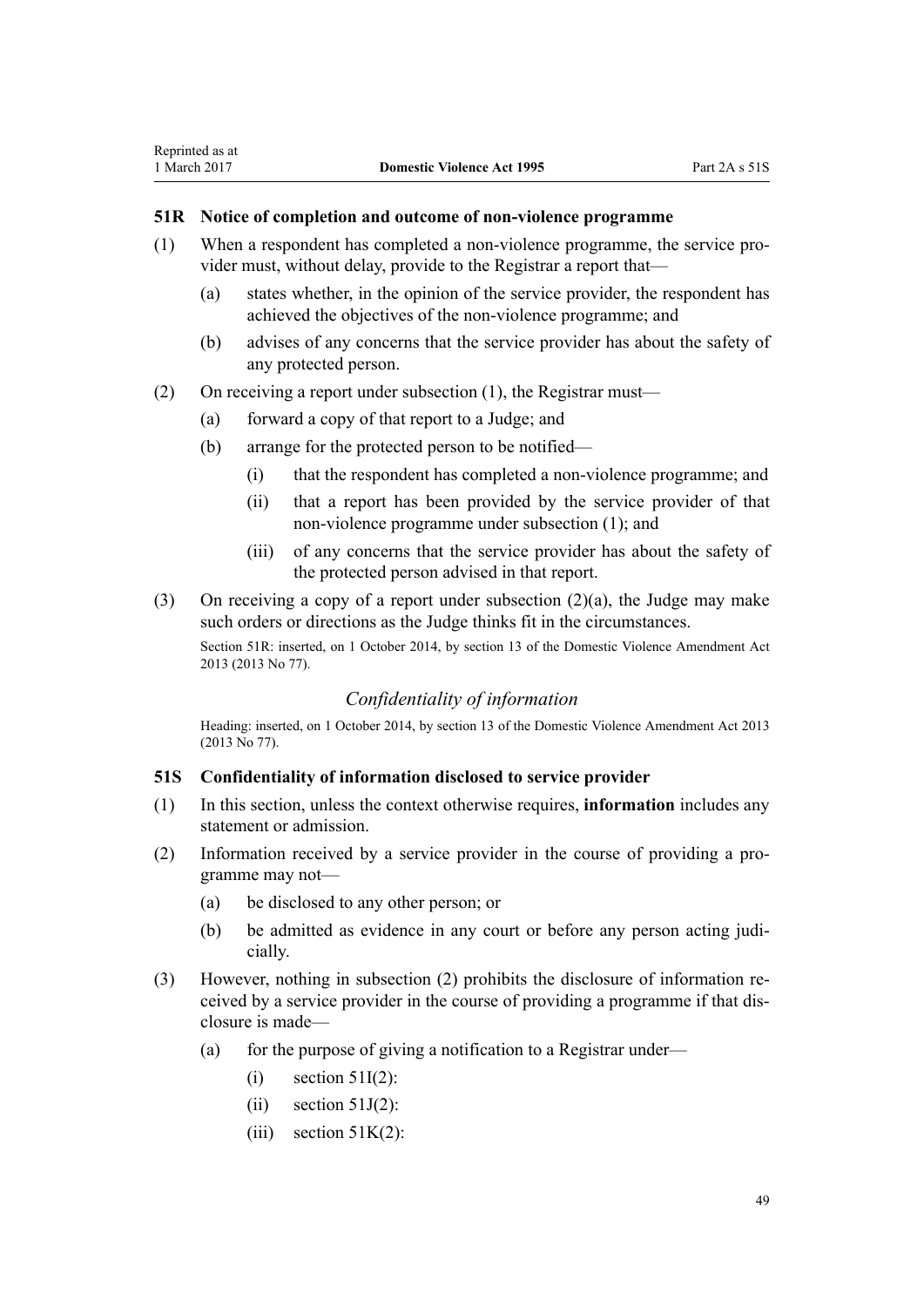- <span id="page-49-0"></span> $(iv)$  [section 51L\(3\):](#page-45-0)
- (v) section  $51M(2)$ :
- (b) for the purpose of a Registrar making a referral under—
	- $(i)$  [section 51J\(3\)](#page-44-0):
	- (ii) section  $51M(3)(a)$ :
- (c) for the purpose of any proceedings under—
	- (i) [section 51O](#page-47-0):
	- (ii) [section 51P:](#page-47-0)
- (d) for the purposes of investigating or prosecuting—
	- (i) an offence against section 51T; or
	- (ii) an offence committed or alleged to have been committed during the provision of a programme:
- (e) in circumstances in which the service provider believes, on reasonable grounds, that the disclosure is necessary to prevent or lessen a serious threat to public safety or the safety of any person:
- (f) with the authority of the person who disclosed the information to the service provider.

Section 51S: inserted, on 1 October 2014, by [section 13](http://prd-lgnz-nlb.prd.pco.net.nz/pdflink.aspx?id=DLM5615659) of the Domestic Violence Amendment Act 2013 (2013 No 77).

## *Enforcement of directions*

Heading: inserted, on 1 October 2014, by [section 13](http://prd-lgnz-nlb.prd.pco.net.nz/pdflink.aspx?id=DLM5615659) of the Domestic Violence Amendment Act 2013 (2013 No 77).

#### **51T Offence to fail to comply with direction**

A respondent who fails, without reasonable excuse, to comply with a direction made under [section 51D](#page-42-0) commits an offence and is liable on conviction to—

- (a) a fine not exceeding \$5,000; or
- (b) a term of imprisonment not exceeding 6 months.

Section 51T: inserted, on 1 October 2014, by [section 13](http://prd-lgnz-nlb.prd.pco.net.nz/pdflink.aspx?id=DLM5615659) of the Domestic Violence Amendment Act 2013 (2013 No 77).

# **Part 3 Orders relating to property**

## *Occupation orders*

#### **52 Application for occupation order**

Any person aged 16 years or over who is or has been in a domestic relationship with another person may apply for an order granting the applicant the right to live in a dwellinghouse which, at the time the order is made, either party to the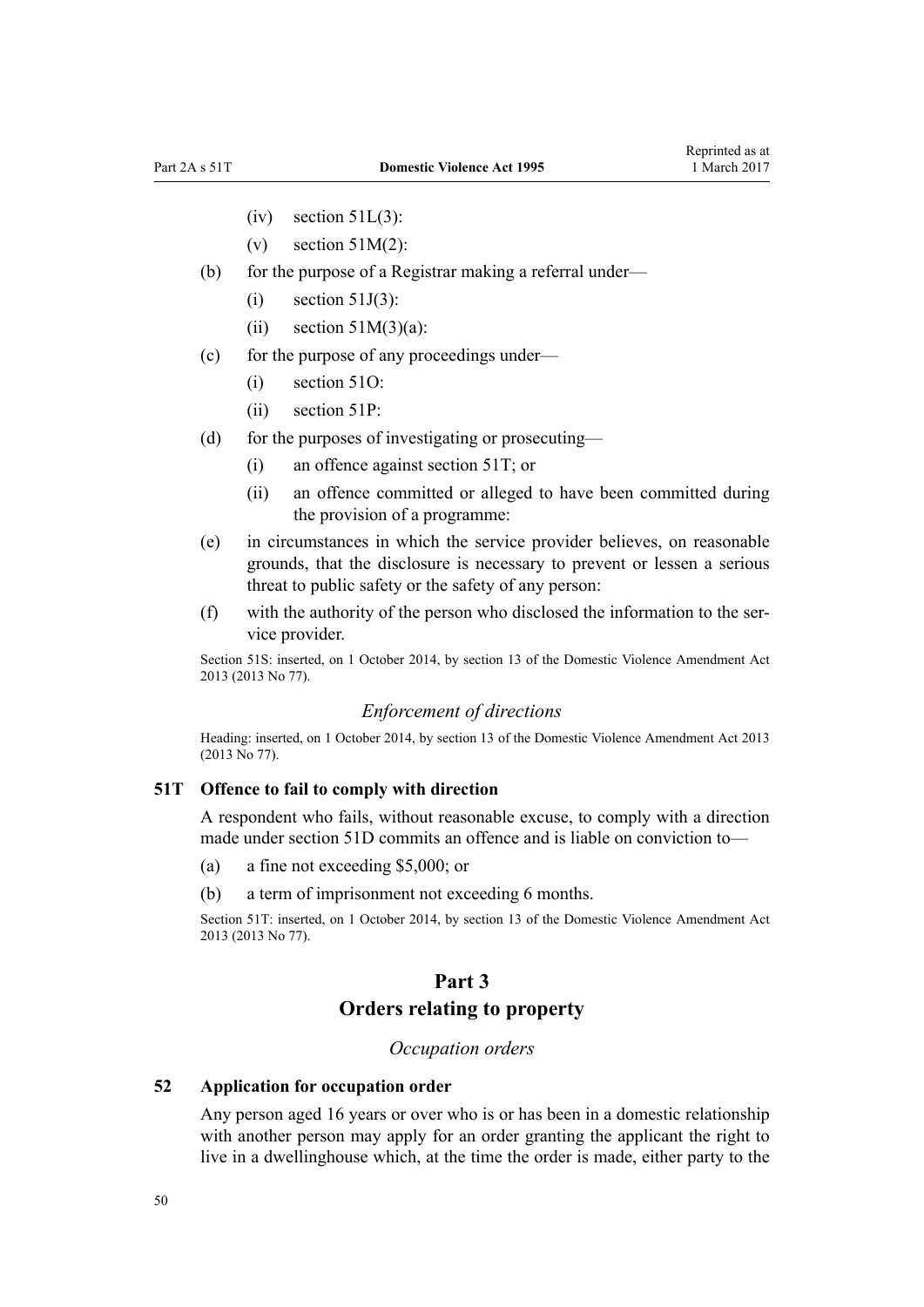<span id="page-50-0"></span>proceedings owns or in which either has a legal interest (including, but not limited to, a tenancy).

Compare: 1982 No 120 s 19

Section 52: amended, on 26 April 2005, by [section 7](http://prd-lgnz-nlb.prd.pco.net.nz/pdflink.aspx?id=DLM333795) of the Relationships (Statutory References) Act 2005 (2005 No 3).

### **53 Power to make occupation order**

- (1) Subject to [section 74](#page-60-0) of this Act and to subsection (2), on hearing an application for an occupation order, the court may, notwithstanding anything in the [Property \(Relationships\) Act 1976,](http://prd-lgnz-nlb.prd.pco.net.nz/pdflink.aspx?id=DLM440944) make an order granting to the applicant the right to personally occupy a specified dwellinghouse.
- (2) The court may make an order under subsection (1) only if it is satisfied that the order—
	- (a) is necessary for the protection of the applicant; or
	- (b) is in the best interests of a child of the applicant's family.
- (3) An order may be made under this section in respect of a dwellinghouse whether or not—
	- (a) the parties have ever lived in the same dwellinghouse, whether in the dwellinghouse to which the order relates or any other dwellinghouse; or
	- (b) either party lives in the dwellinghouse at the time the order is made.
- (4) In determining whether to make an order under this section, the court must have regard to the reasonable accommodation needs of all persons who may be affected by the order.
- (5) An order made under this section may be—
	- (a) for such period or periods; and
	- (b) on such terms and conditions relating to the occupation of the dwellinghouse to which the order relates,—

as the court thinks fit.

Compare: 1982 No 120 s 21

Section 53(1): amended, on 1 February 2002, by [section 64\(2\)](http://prd-lgnz-nlb.prd.pco.net.nz/pdflink.aspx?id=DLM87570) of the Property (Relationships) Amendment Act 2001 (2001 No 5).

### **54 Effect of occupation order**

- (1) The person in whose favour an occupation order is made is entitled, to the exclusion of the person against whom the order is made, to personally occupy the dwellinghouse to which the order relates, together with any land, buildings, or improvements appurtenant to that dwellinghouse which are used, or ordinarily would be used, for the purposes of a household.
- (2) An occupation order is enforceable as if it were an order for the recovery of land made pursuant to [section 79\(2\)\(c\)](http://prd-lgnz-nlb.prd.pco.net.nz/pdflink.aspx?id=DLM6942376) of the District Court Act 2016. Compare: 1982 No 120 s 22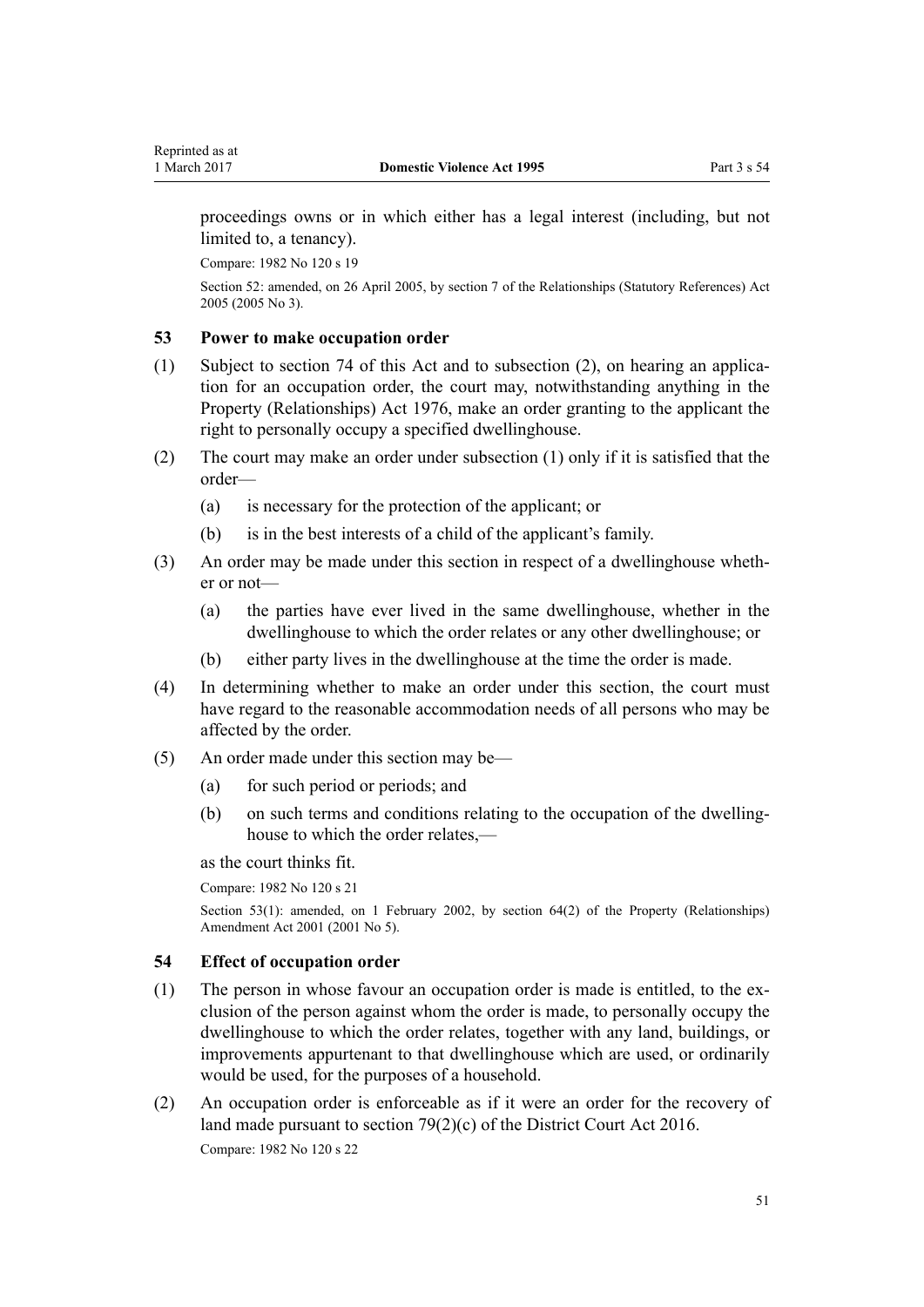<span id="page-51-0"></span>Section 54(2): amended, on 1 March 2017, by [section 261](http://prd-lgnz-nlb.prd.pco.net.nz/pdflink.aspx?id=DLM6942680) of the District Court Act 2016 (2016) No 49).

#### **55 Power to vary or discharge occupation order**

- (1) On the application of either party, or of the personal representative of either party, the court may, if it thinks fit, make an order—
	- (a) extending or reducing any period specified by the court pursuant to [sec](#page-50-0)[tion 53\(5\);](#page-50-0) or
	- (b) varying or discharging any terms and conditions imposed by the court pursuant to [section 53\(5\);](#page-50-0) or
	- (c) discharging the occupation order.
- (2) Where an application is made under this section in respect of a temporary occupation order, the Registrar must assign a hearing date, which must be—
	- (a) as soon as practicable; and
	- (b) unless there are special circumstances, in no case later than 42 days after the application is made.

Compare: 1982 No 120 s 23

#### *Tenancy orders*

#### **56 Application for tenancy order**

- (1) Any person aged 16 years or over who is or has been in a domestic relationship with another person may apply to the court for an order vesting in the applicant the tenancy of any dwellinghouse of which, at the time the order is made, the other party to the proceedings is—
	- (a) the sole tenant; or
	- (b) a tenant holding jointly, or in common, with the applicant.
- (2) In this section, **dwellinghouse** includes—
	- (a) any furniture or other household effects let with the dwellinghouse; and
	- (b) any land, outbuildings, or parts of buildings included in the tenancy.

Compare: 1982 No 120 s 24; 1987 No 136 s 2

Section 56(1): amended, on 26 April 2005, by [section 7](http://prd-lgnz-nlb.prd.pco.net.nz/pdflink.aspx?id=DLM333795) of the Relationships (Statutory References) Act 2005 (2005 No 3).

#### **57 Power to make tenancy order**

- (1) Subject to [section 74](#page-60-0) of this Act and to subsection (2), on hearing an application for a tenancy order, the court may, notwithstanding anything in the [Proper](http://prd-lgnz-nlb.prd.pco.net.nz/pdflink.aspx?id=DLM440944)[ty \(Relationships\) Act 1976](http://prd-lgnz-nlb.prd.pco.net.nz/pdflink.aspx?id=DLM440944), make an order vesting in the applicant the tenancy of a specified dwellinghouse.
- (2) The court may make an order under subsection (1) only if it is satisfied that the order—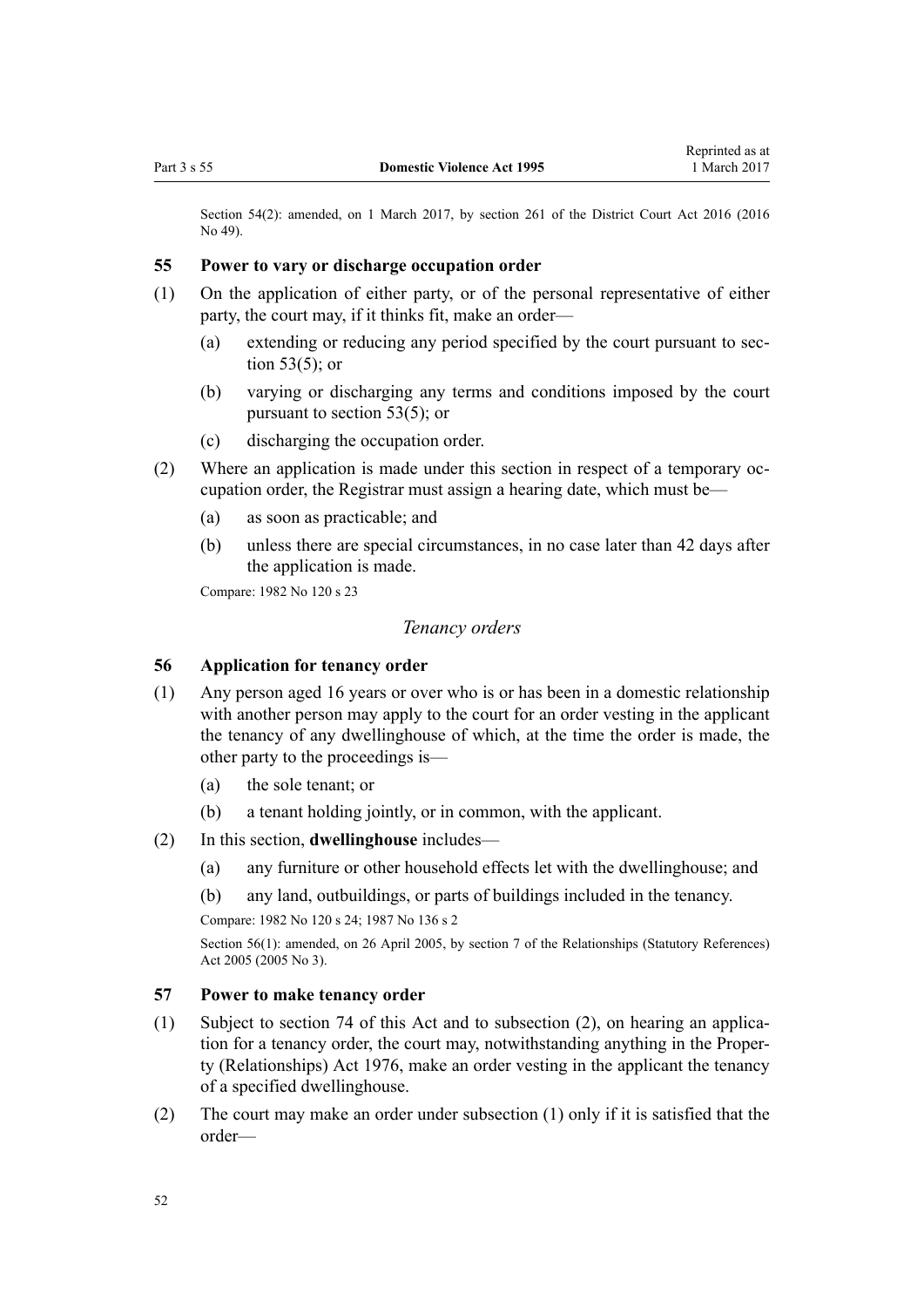- <span id="page-52-0"></span>(a) is necessary for the protection of the applicant; or
- (b) is in the best interests of a child of the applicant's family.
- (3) In determining whether to make an order under this section, the court must have regard to the reasonable accommodation needs of all persons who may be affected by the order.

Compare: 1982 No 120 s 26

Section 57(1): amended, on 1 February 2002, by [section 64\(2\)](http://prd-lgnz-nlb.prd.pco.net.nz/pdflink.aspx?id=DLM87570) of the Property (Relationships) Amendment Act 2001 (2001 No 5).

### **58 Effect of tenancy order**

- (1) Where a tenancy order takes effect, then, unless the tenancy is sooner lawfully  $d$ etermined $-$ 
	- (a) the applicant becomes the tenant of the dwellinghouse upon and subject to the terms and conditions of the tenancy in force at the time the order is made; and
	- (b) the other party ceases to be a tenant.
- (2) Every tenancy order has effect and may be enforced as if it were an order of the court for possession of the land granted in favour of the applicant.
- (3) Nothing in this Act or in any tenancy order—
	- (a) limits or affects the operation of any enactment or rule of law for the time being applicable to—
		- (i) any tenancy to which [section 56](#page-51-0) applies; or
		- (ii) the dwellinghouse held under the tenancy; or
	- (b) authorises the court to vary any express or implied term or condition of the tenancy except by—
		- (i) vesting the tenancy pursuant to [section 57](#page-51-0); or
		- (ii) revesting the tenancy pursuant to section 59.

Compare: 1982 No 120 s 27

### **59 Power to discharge tenancy order and revest tenancy**

- (1) On the application of a party against whom a tenancy order is made, or that party's personal representative, the court may, if it thinks fit, make an order discharging the tenancy order and revesting the tenancy accordingly.
- (2) Where an application is made under this section in respect of a temporary tenancy order, the Registrar must assign a hearing date, which must be—
	- (a) as soon as practicable; and
	- (b) unless there are special circumstances, in no case later than 42 days after the application is made.
- (3) Where any revesting order made under subsection (1) takes effect, then, unless the tenancy is sooner lawfully determined, the person in whose favour it is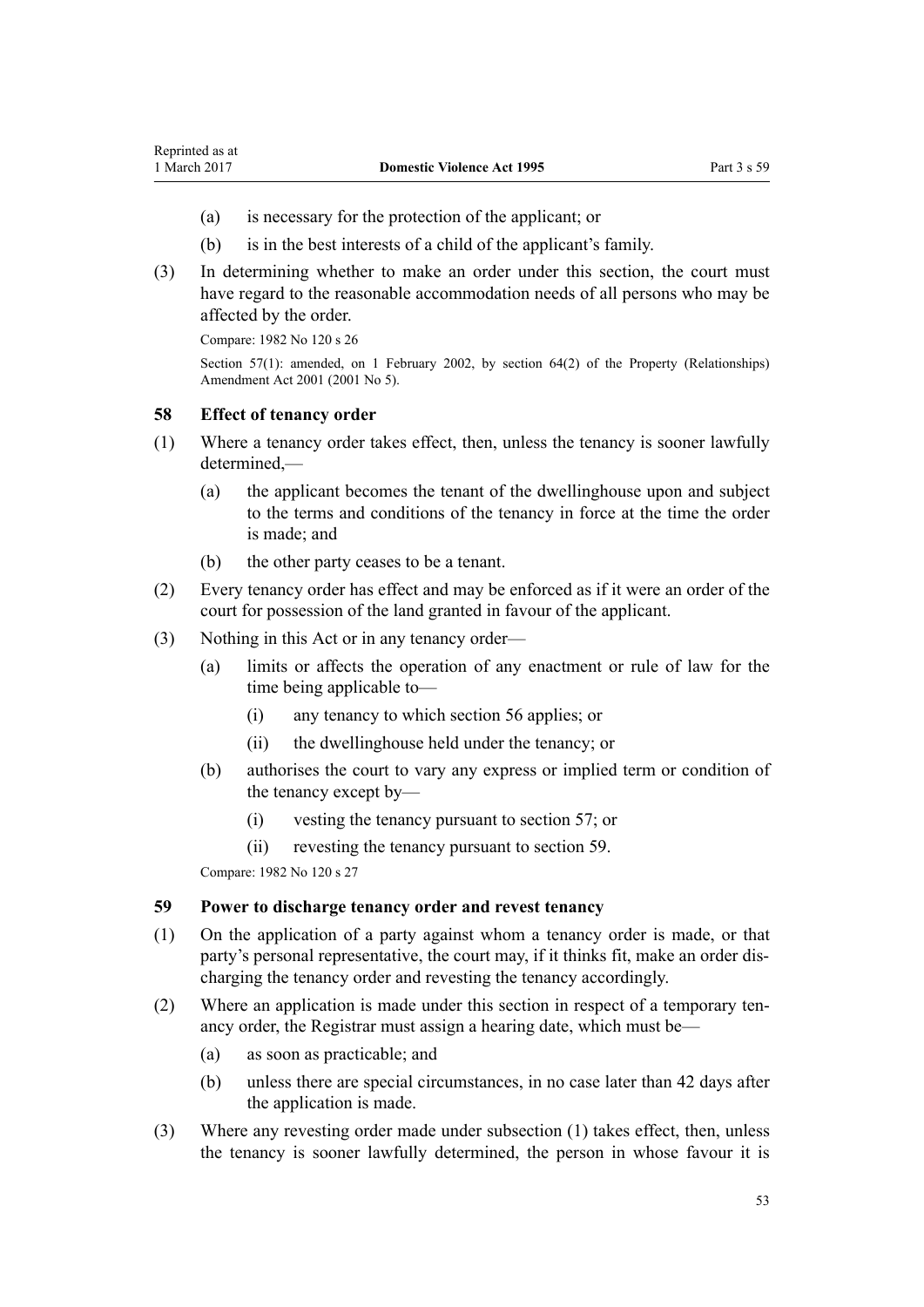made becomes the tenant of the dwellinghouse upon and subject to the terms and conditions of the tenancy in force at the time of the making of the revesting order.

Compare: 1982 No 120 s 28

*General provisions relating to occupation orders and tenancy orders*

#### **60 Application without notice for occupation order or tenancy order**

- (1) An occupation order or a tenancy order may be made on an application without notice only if the court is satisfied that—
	- (a) the respondent has physically or sexually abused the applicant or a child of the applicant's family; and
	- (b) the delay that would be caused by proceeding on notice would or might expose the applicant or a child of the applicant's family to physical or sexual abuse.
- (2) Any occupation order or tenancy order made on an application without notice is a temporary order that, subject to [sections 76 to 80](#page-61-0), and unless it is sooner discharged, becomes final by operation of law 3 months after the date on which it is made.
- (2A) When a temporary order becomes a final order pursuant to subsection (2), the final order comes into effect immediately.
- (3) An occupation order or a tenancy order may be made on an application without notice only where the court has made or, at the same time, makes a protection order, unless the court considers that there are special reasons for not making a protection order.
- (4) Where an occupation order or a tenancy order is made on an application without notice while the applicant and the respondent are living in the same dwellinghouse, that occupation order or tenancy order expires,—
	- (a) on its discharge by the court; or
	- (b) on the discharge of a temporary protection order made in conjunction with that occupation order or tenancy order; or
	- (c) if no such protection order has been made and the court has not sooner discharged the occupation order or tenancy order, at the close of the seventh day after the date of the making of the occupation order or tenancy order.
- (5) Where an occupation order or a tenancy order is made on an application without notice, the respondent may,—
	- (a) notify the court, in accordance with [section 76,](#page-61-0) that he or she wishes to be heard on whether a final order should be substituted for the temporary order: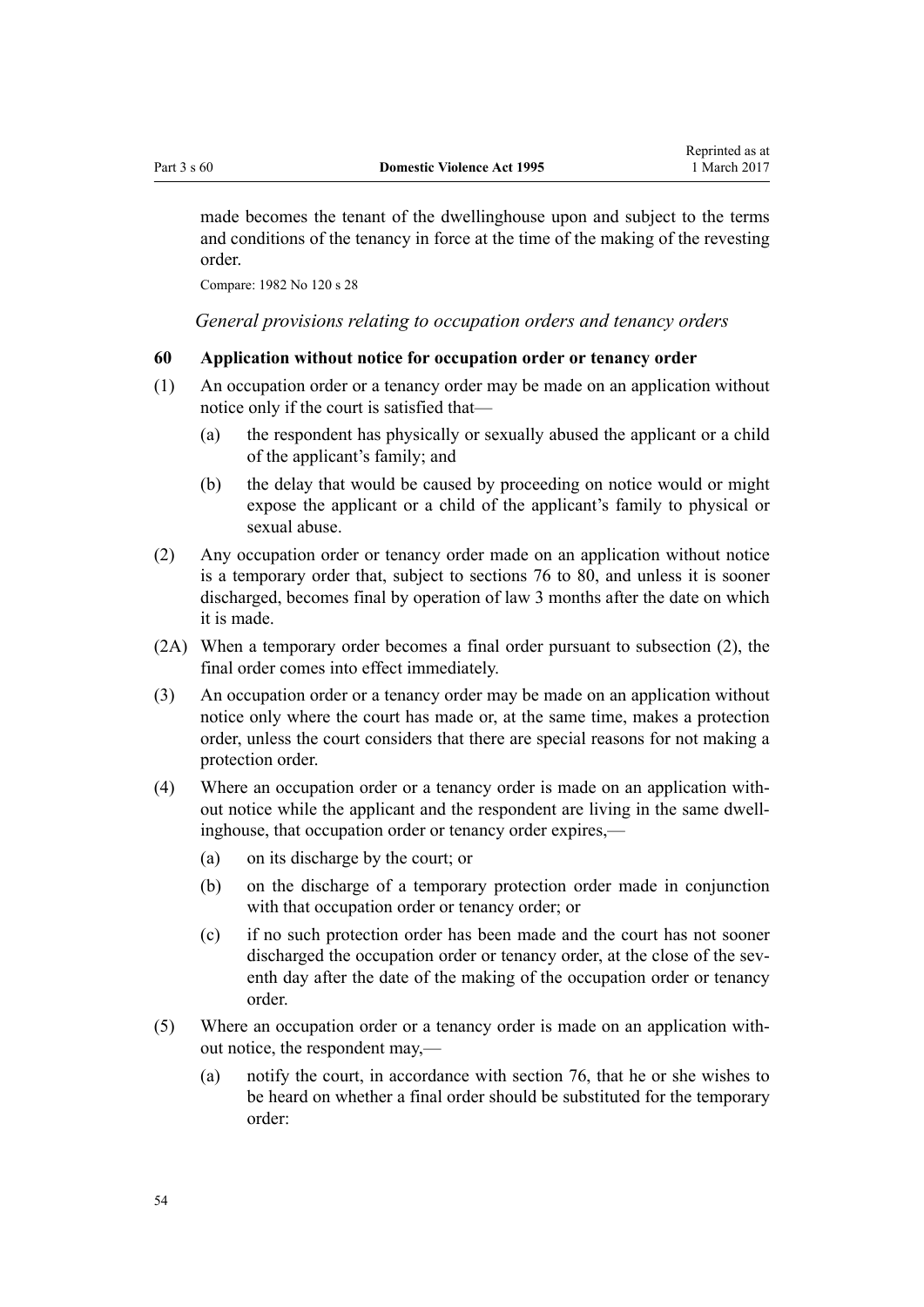- (b) in the case of an occupation order, apply pursuant to [section 55](#page-51-0) for the order to be varied or discharged:
- (c) in the case of a tenancy order, apply pursuant to [section 59](#page-52-0) for the order to be discharged and the tenancy revested.

Compare: 1982 No 120 s 20

Section 60(2A): inserted, on 16 November 2011, by [section 10](http://prd-lgnz-nlb.prd.pco.net.nz/pdflink.aspx?id=DLM1955523) of the Domestic Violence Amendment Act 2011 (2011 No 58).

## **61 Procedure for occupation orders and tenancy orders**

- (1) Where an application is made for an occupation order, the court may treat that application as an application for a tenancy order or an occupation order or both, and may, if it is satisfied that—
	- (a) it has jurisdiction to make a tenancy order; and
	- (b) the making of a tenancy order is appropriate; and
	- (c) [section 74](#page-60-0) has been complied with in respect of the making of a tenancy order other than a temporary order,—

make a tenancy order (whether or not it makes an occupation order).

- (2) Where an application is made for a tenancy order, the court may treat that application as an application for an occupation order or a tenancy order or both, and may, if it is satisfied that—
	- (a) it has jurisdiction to make an occupation order; and
	- (b) the making of an occupation order is appropriate; and
	- (c) [section 74](#page-60-0) has been complied with in respect of the making of an occupation order other than a temporary order,—

make an occupation order (whether or not it makes a tenancy order). Compare: 1982 No 120 s 29(3)–(4)

## *Ancillary furniture orders*

### **62 Application for ancillary furniture order**

- (1) Where a person applies for an occupation order or a tenancy order in respect of any dwellinghouse, the person may,—
	- (a) at the time of making that application, or at any time before that application is determined; or
	- (b) if the court makes an occupation order or a tenancy order on that application, at any time while that order remains in force,—

apply to the court for an order granting to the applicant the possession and use of all or any of the furniture, household appliances, and household effects in that dwellinghouse.

(2) Nothing in subsection (1) prevents a court that makes an occupation order or a tenancy order from making, of its own motion, an ancillary furniture order in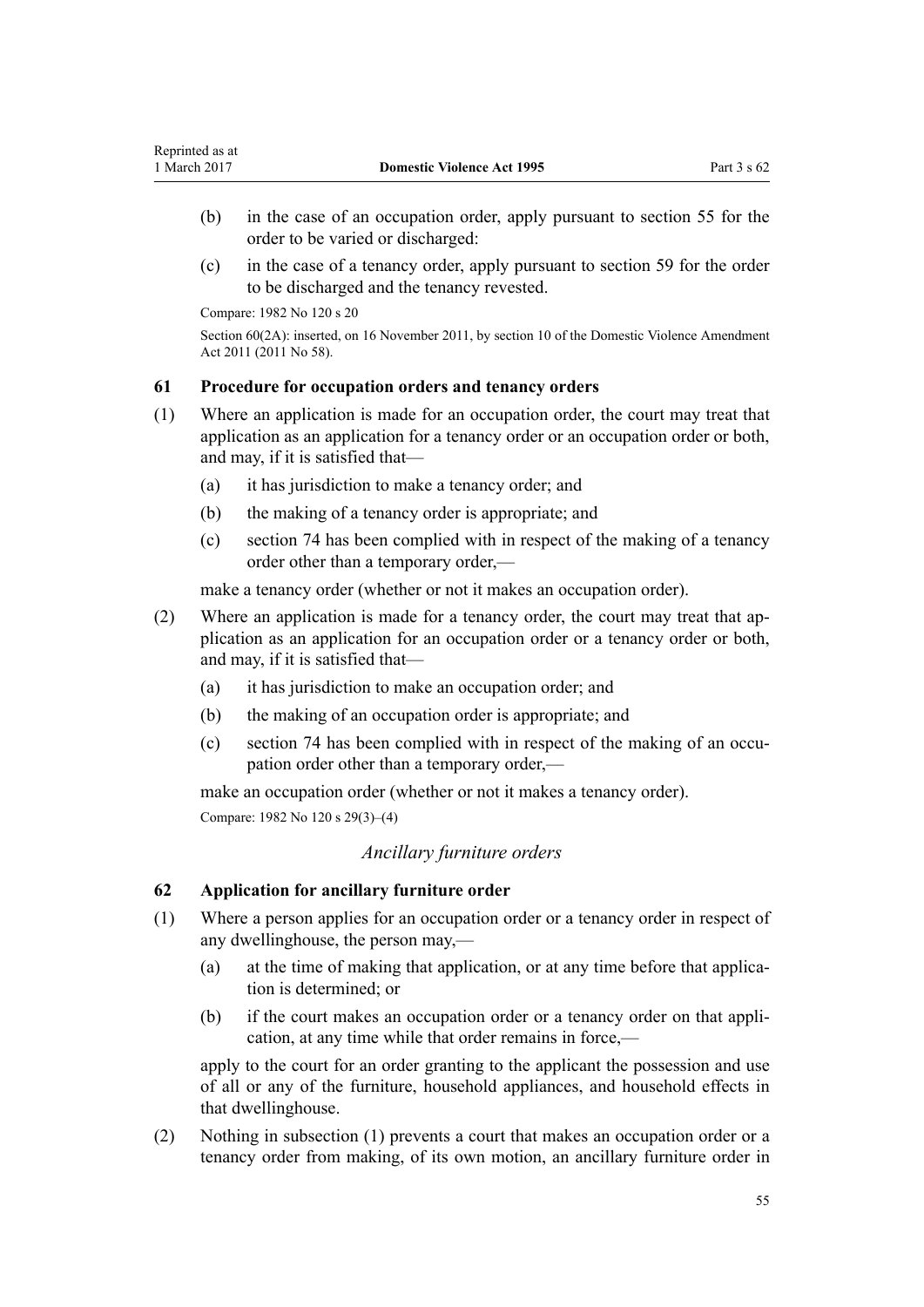<span id="page-55-0"></span>respect of all or any of the furniture, household appliances, and household effects in the dwellinghouse specified in the occupation order, or, as the case may be, the tenancy order.

Compare: 1982 No 120 s 30(1)

#### **63 Power to make ancillary furniture order**

- (1) Subject to [section 74](#page-60-0) and to subsections (2) and (6), on or after making an occupation order or a tenancy order, the court may make an order granting to the applicant the use of all or any of the furniture, household appliances, and household effects in the dwellinghouse specified in the occupation order, or as the case may be, the tenancy order.
- (2) The court may make an order under subsection (1) only if it is satisfied—
	- (a) that, before the making of the order, the applicant and the other party to the proceedings have lived in the same dwellinghouse at the same time, and that the applicant is or will be living in the dwellinghouse specified in the occupation order or, as the case may be, the tenancy order; or
	- (b) that a child of the applicant's family is or will be living in the dwellinghouse so specified.
- (3) An order made under subsection (1) may relate to furniture, household appliances, and household effects that were in the relevant dwellinghouse at the time the application for the order was made (or, in the case of an order made of the court's own motion, at the time the application for the relevant occupation order or tenancy order was made), whether or not those items are still in the relevant dwellinghouse at the time the order under subsection (1) is made.
- (4) It is not necessary for the court to specify, in an order made under subsection (1), every item of furniture, or every household appliance or household effect, to which the order relates, as long as the items to which the order relates are readily ascertainable from the terms of the order.
- (5) Subject to subsection (6), an order made under this section may be on such terms and conditions relating to the furniture, household appliances, and household effects to which the order relates as the court thinks fit.
- (6) An order made under this section may be for such period as the court thinks fit, but—
	- (a) unless the court otherwise directs, the order continues in force for 6 months from the date on which it is made; and
	- (b) in any event, irrespective of the terms of the order, the order expires if the occupation order or tenancy order to which the order relates expires or is discharged.

Compare: 1982 No 120 s 30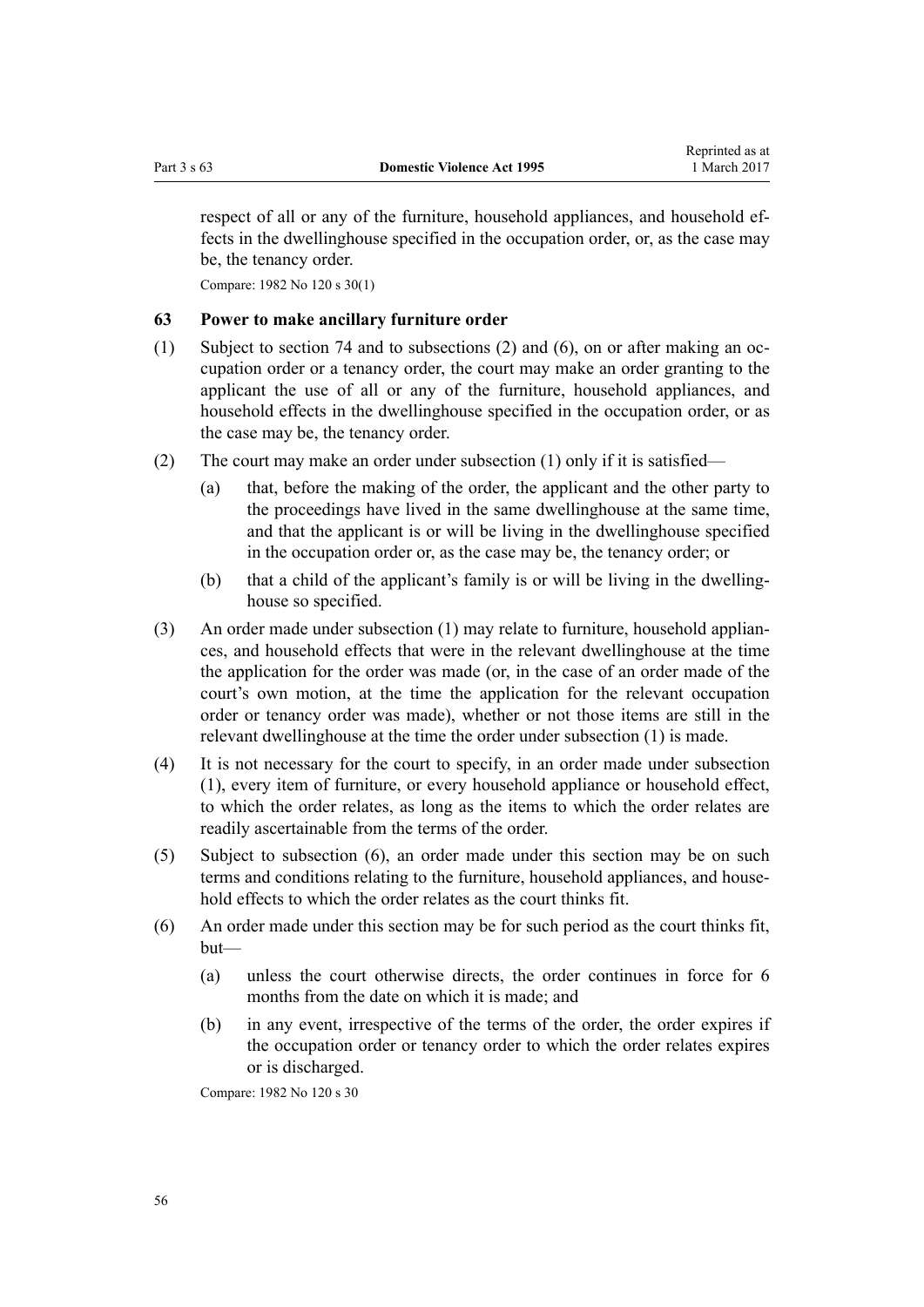<span id="page-56-0"></span>Reprinted as at

## **64 Effect of ancillary furniture order**

- (1) The person in whose favour an ancillary furniture order is made is entitled, to the exclusion of the person against whom the order is made, to the possession of the furniture, household appliances, and household effects to which the order relates for so long as the order is in force.
- (2) Every ancillary furniture order has effect and may be enforced as if it were an order of the court for delivery of chattels granted in favour of the person for whose benefit the ancillary furniture order is made.

## **65 Power to vary or discharge ancillary furniture order**

- (1) Subject to subsection (2), on the application of either party, or of the personal representative of either party, the court may, if it thinks fit, make an order—
	- (a) extending or reducing any period specified by the court pursuant to [sec](#page-55-0)[tion 63\(6\);](#page-55-0) or
	- (b) varying the furniture, household appliances, and household effects to which the order relates; or
	- (c) varying or discharging any terms and conditions imposed by the court pursuant to [section 63\(5\);](#page-55-0) or
	- (d) discharging the ancillary furniture order.
- (2) The court must not vary an ancillary furniture order—
	- (a) if the occupation order or tenancy order to which the ancillary furniture order relates is no longer in force; or
	- (b) in circumstances in which the court could not make an ancillary furniture order under [section 63](#page-55-0).
- (3) Where an application is made under this section in respect of a temporary ancillary furniture order, the Registrar must assign a hearing date, which must be—
	- (a) as soon as practicable; and
	- (b) unless there are special circumstances, in no case later than 42 days after the application is made.

## *Furniture orders*

### **66 Application for furniture order**

Where a person aged 16 years or over—

- (a) applies for a protection order; and
- (b) that person—
	- (i) and the person against whom the application is made live in the same dwellinghouse, or have lived in the same dwellinghouse at the same time, (regardless of which ground in [section 4](#page-13-0) is relied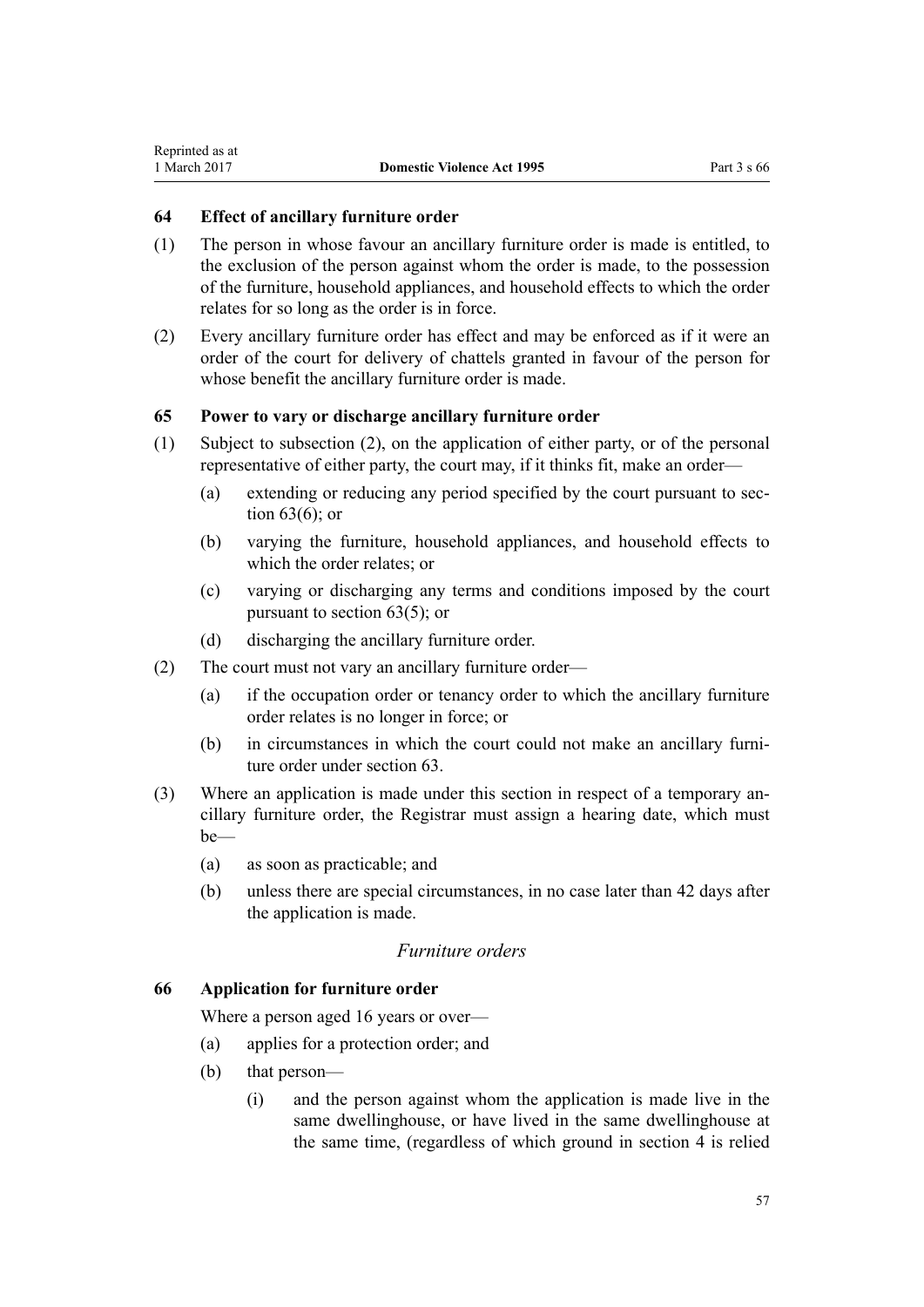on as establishing, for the purposes of a protection order, that the parties have or have had a domestic relationship); but

<span id="page-57-0"></span>(ii) does not apply for an occupation order or a tenancy order in respect of that dwellinghouse,—

that person may—

- (c) at the time of making that application, or at any time before that application is determined; or
- (d) if the court makes the protection order sought, at any time while that order remains in force,—

apply to the court for an order for the possession and use of all or any of the furniture, household appliances, and household effects in that dwellinghouse.

Section 66: amended, on 26 April 2005, by [section 7](http://prd-lgnz-nlb.prd.pco.net.nz/pdflink.aspx?id=DLM333795) of the Relationships (Statutory References) Act 2005 (2005 No 3).

## **67 Power to make furniture order**

- (1) Subject to [section 74](#page-60-0) and to subsections (2) and (6), but notwithstanding anything in the [Property \(Relationships\) Act 1976](http://prd-lgnz-nlb.prd.pco.net.nz/pdflink.aspx?id=DLM440944), on or after making a protection order, the court may also make an order granting to the applicant the possession and use of all or any of the furniture, household appliances, and household effects in the dwellinghouse in which the parties live or have lived.
- (2) The court may make an order under subsection (1) only if it is satisfied—
	- (a) that the applicant, or a child of the applicant's family, or both, are or were living in the dwellinghouse; and
	- (b) that the furniture, household appliances, and household effects are reasonably required to equip another dwellinghouse in which the applicant, or a child of the applicant's family, or both, are or will be living.
- (3) An order made under subsection (1) may relate to furniture, household appliances, and household effects that were in the relevant dwellinghouse at the time the application for the order was made, whether or not those items are still in the relevant dwellinghouse at the time the order is made.
- (4) It is not necessary for the court to specify, in an order made under subsection (1), every item of furniture, or every household appliance or household effect, to which the order relates, as long as the items to which the order relates are readily ascertainable from the terms of the order.
- (5) An order made under this section may be on such terms and conditions relating to the furniture, household appliances, and household effects to which the order relates as the court thinks fit.
- (6) An order made under this section may be for such period as the court thinks fit, but—
	- (a) unless the court otherwise directs, the order continues in force for 6 months from the date on which it is made; and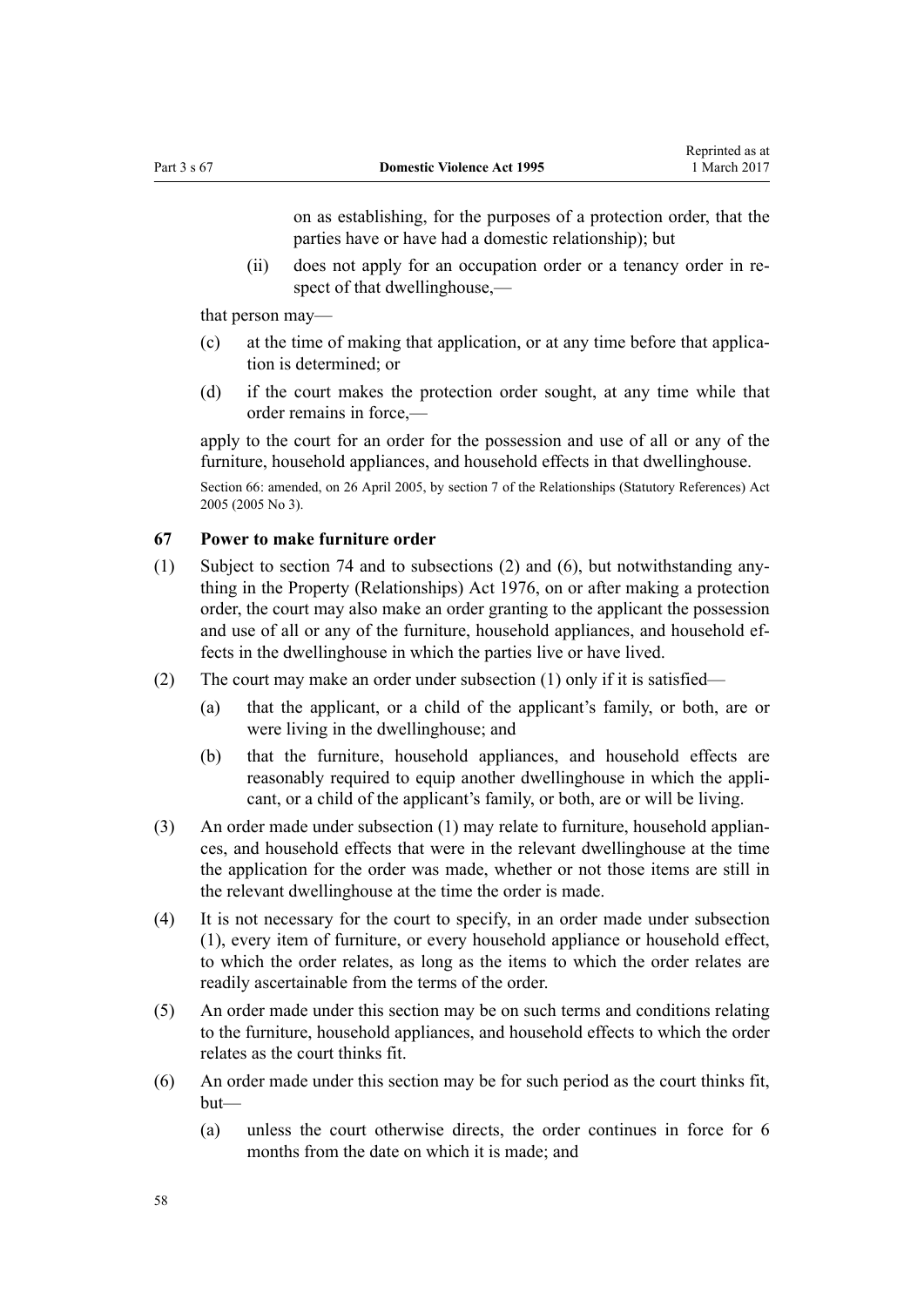<span id="page-58-0"></span>(b) in any event, irrespective of its terms, the order expires if the protection order to which the order relates expires or is discharged.

Section 67(1): amended, on 1 February 2002, by [section 64\(2\)](http://prd-lgnz-nlb.prd.pco.net.nz/pdflink.aspx?id=DLM87570) of the Property (Relationships) Amendment Act 2001 (2001 No 5).

## **68 Effect of furniture order**

- (1) The person in whose favour a furniture order is made is entitled, to the exclusion of the person against whom the order is made, to the possession of the furniture, household appliances, and household effects to which the order relates for so long as it is in force.
- (2) Every furniture order has effect and may be enforced as if it were an order of the court for delivery of chattels granted in favour of the person for whose benefit the furniture order is made.

## **69 Power to vary or discharge furniture order**

- (1) On the application of either party, or of the personal representative of either party, the court may, if it thinks fit, make an order—
	- (a) extending or reducing any period specified by the court pursuant to [sec](#page-57-0)[tion 67\(6\);](#page-57-0) or
	- (b) varying the furniture, household appliances, and household effects to which the order relates; or
	- (c) varying or discharging any terms and conditions imposed by the court pursuant to [section 67\(5\);](#page-57-0) or
	- (d) discharging the furniture order.
- (2) Nothing in this section allows a court to vary a furniture order—
	- (a) if the protection order to which the furniture order relates is no longer in force; or
	- (b) in circumstances in which the court could not make a furniture order under [section 67](#page-57-0).
- (3) Where an application is made under this section in respect of a temporary furniture order, the Registrar must assign a hearing date, which must be—
	- (a) as soon as practicable; and
	- (b) unless there are special circumstances, in no case later than 42 days after the application is made.

## *Applications without notice for furniture orders*

## **70 Application without notice for ancillary furniture order or furniture order**

(1) Subject to subsections (3) and (4), an order under [section 63](#page-55-0) or [section 67](#page-57-0) may be made on an application without notice if the court is satisfied—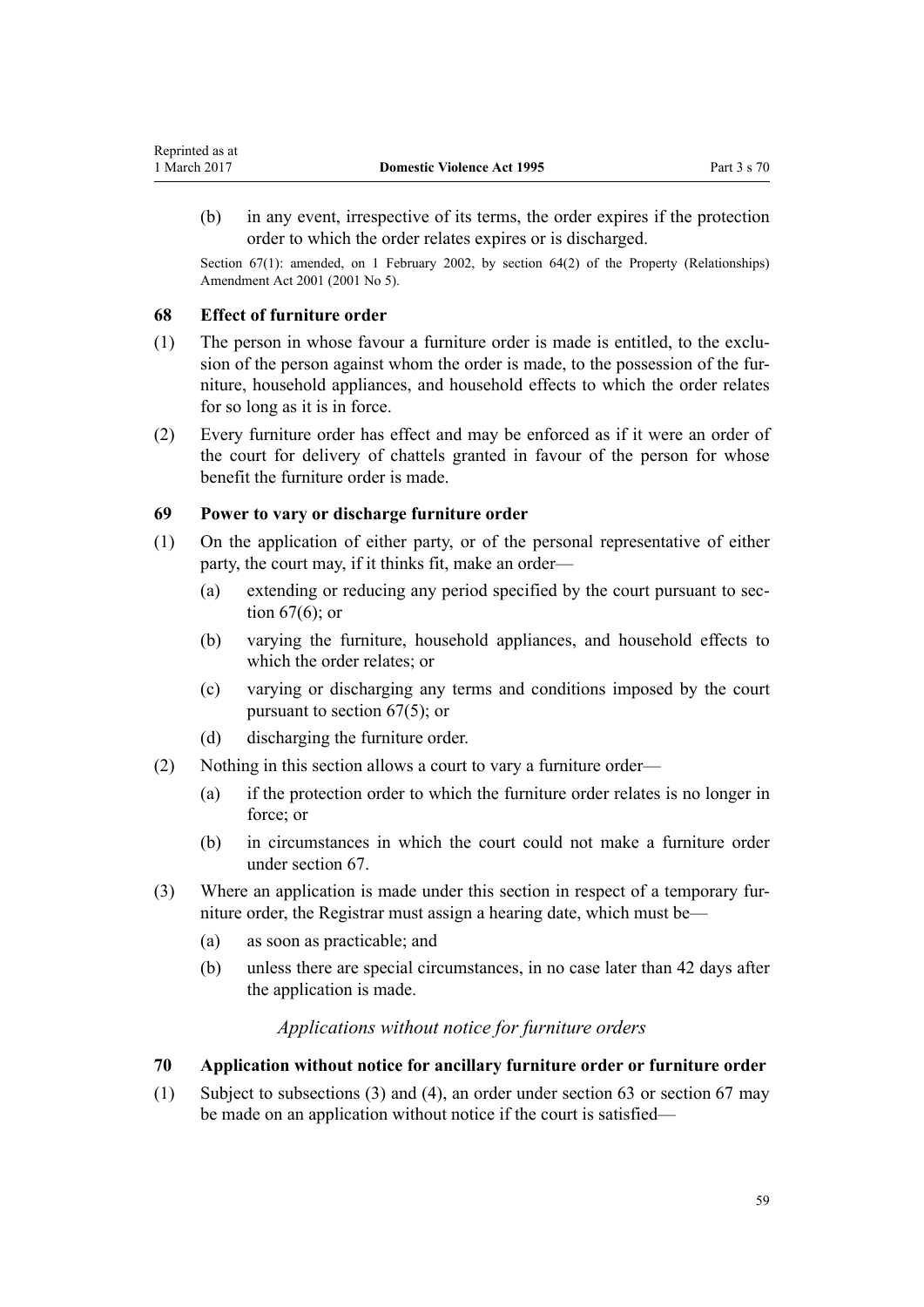Reprinted as at

- (a) that the respondent has physically or sexually abused the applicant or a child of the applicant's family; and
- (b) that the delay that would be caused by proceeding on notice would or might expose the applicant or a child of the applicant's family to physical or sexual abuse.
- (2) Any ancillary furniture order or furniture order made on an application without notice is a temporary order that, subject to [sections 76 to 80](#page-61-0), and unless it is sooner discharged, becomes final by operation of law 3 months after the date on which it is made.
- (2A) When a temporary order becomes a final order pursuant to subsection (2), the final order comes into effect immediately.
- (3) No ancillary furniture order may be made on an application without notice unless the court has made or, at the same time, makes an occupation order or a tenancy order.
- (4) No furniture order may be made on an application without notice unless the court has made or, at the same time, makes a protection order.
- (5) Where an ancillary furniture order or a furniture order is made on an application without notice while the applicant and the respondent are living in the same dwellinghouse, the order expires—
	- (a) on its discharge by the court; or
	- (b) in the case of an ancillary furniture order, on the discharge of the occupation order or the tenancy order to which the ancillary furniture order relates; or
	- (c) in the case of a furniture order, on the discharge of the protection order to which the furniture order relates.
- (6) Where an ancillary furniture order or a furniture order is made on an application without notice, the respondent may—
	- (a) notify the court, in accordance with [section 76](#page-61-0), that he or she wishes to be heard on whether a final order should be substituted for the temporary order:
	- (b) in the case of an ancillary furniture order, apply pursuant to [section 65](#page-56-0) for the order to be varied or discharged:
	- (c) in the case of a furniture order, apply pursuant to [section 69](#page-58-0) for the order to be varied or discharged.

Section 70(2A): inserted, on 16 November 2011, by [section 11](http://prd-lgnz-nlb.prd.pco.net.nz/pdflink.aspx?id=DLM1955524) of the Domestic Violence Amendment Act 2011 (2011 No 58).

*General provisions relating to property orders*

### **71 Applications for property orders by minors**

(1) Subject to [sections 11](#page-17-0) and [12](#page-17-0) (as applied by [section 73](#page-60-0)), a minor—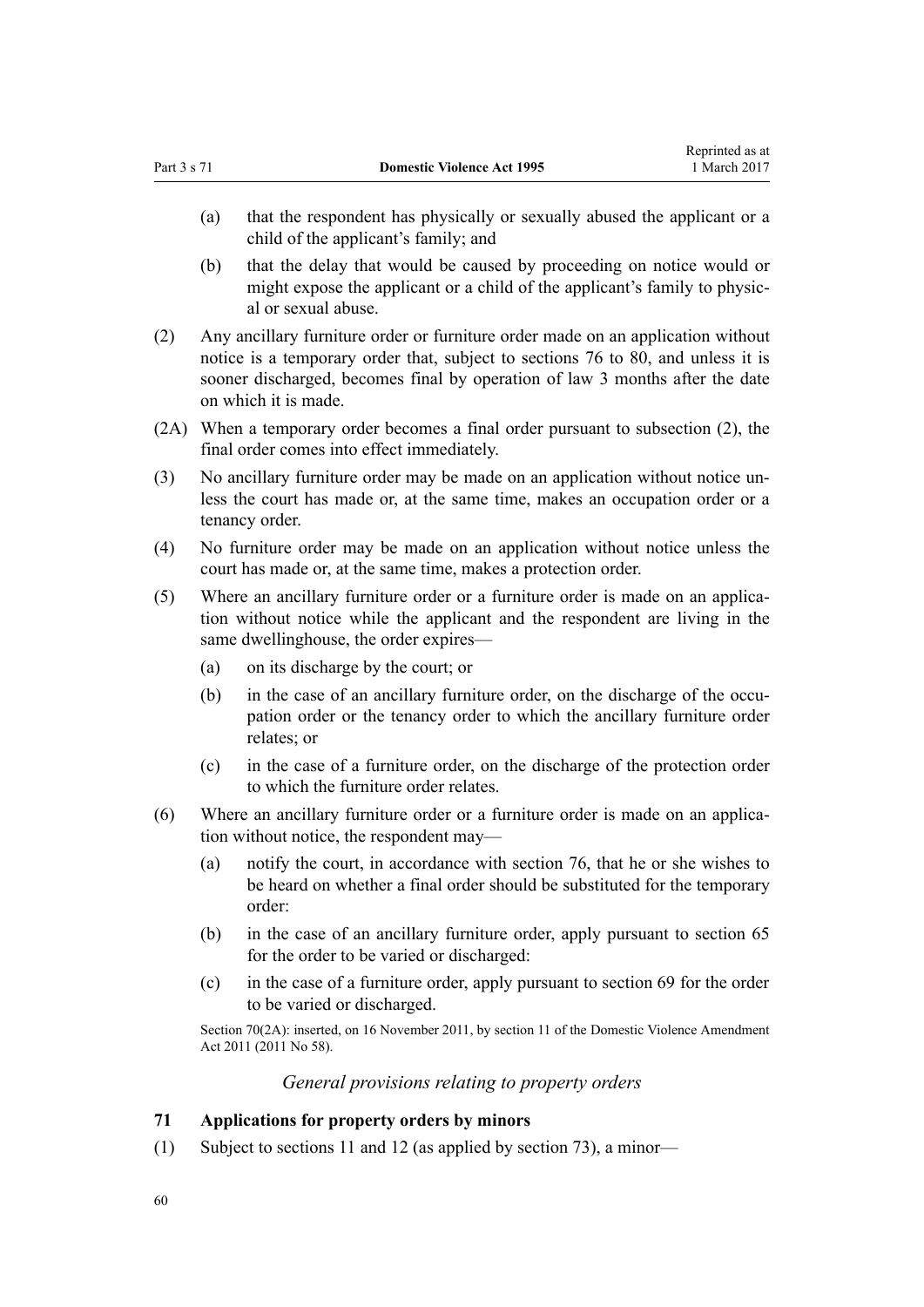- <span id="page-60-0"></span>(a) who is aged 17 years or over; and
- (b) who wishes to apply for an order under this Part—

must make the application on his or her own behalf, without a next friend or guardian *ad litem*, and orders may be made on the application, and enforced, as if the minor were of full age.

(2) Subject to [sections 11](#page-17-0) and [12](#page-17-0), a minor aged 16 years may either make the application on his or her own behalf under subsection (1), or may make it by a representative pursuant to rules of court; and in either case orders may be made on the application, and enforced, as if the minor were of full age.

Section 71 heading: amended, on 26 April 2005, by [section 7](http://prd-lgnz-nlb.prd.pco.net.nz/pdflink.aspx?id=DLM333795) of the Relationships (Statutory References) Act 2005 (2005 No 3).

Section 71(1)(a): replaced, on 26 April 2005, by [section 7](http://prd-lgnz-nlb.prd.pco.net.nz/pdflink.aspx?id=DLM333795) of the Relationships (Statutory References) Act 2005 (2005 No 3).

Section 71(2): inserted, on 26 April 2005, by [section 7](http://prd-lgnz-nlb.prd.pco.net.nz/pdflink.aspx?id=DLM333795) of the Relationships (Statutory References) Act 2005 (2005 No 3).

#### **72 Applications for property orders against minors**

- (1) No application for an order under this Part may be made against a minor under the age of 17 years, unless the minor is or has been married or in a civil union or de facto relationship.
- (2) For the avoidance of doubt, it is hereby declared that—
	- (a) an application for an order under this Part may be made against a minor who is or has been married, or in a civil union or de facto relationship, or who has attained the age of 17 years; and
	- (b) orders may be made on the application, and enforced,—

as if the minor were of full age.

Section 72(1): amended, on 26 April 2005, by [section 7](http://prd-lgnz-nlb.prd.pco.net.nz/pdflink.aspx?id=DLM333795) of the Relationships (Statutory References) Act 2005 (2005 No 3).

Section 72(2)(a): amended, on 26 April 2005, by [section 7](http://prd-lgnz-nlb.prd.pco.net.nz/pdflink.aspx?id=DLM333795) of the Relationships (Statutory References) Act 2005 (2005 No 3).

#### **73 Applications for property orders on behalf of persons other than children**

[Sections 11](#page-17-0) and [12](#page-17-0), so far as applicable and with the necessary modifications, apply in relation to an application under this Part as if it were an application under [Part 2](#page-15-0) for a protection order.

#### **74 Notice to persons with interest in property affected**

- (1) Before any order (other than a temporary order) is made under this Part, such notice as the court directs must be given to any person having an interest in the property that would be affected by the order.
- (2) Any person to whom notice is given pursuant to subsection (1) is entitled to appear and to be heard in the matter as a party to the application.

Compare: 1982 No 120 s 29(1), (2)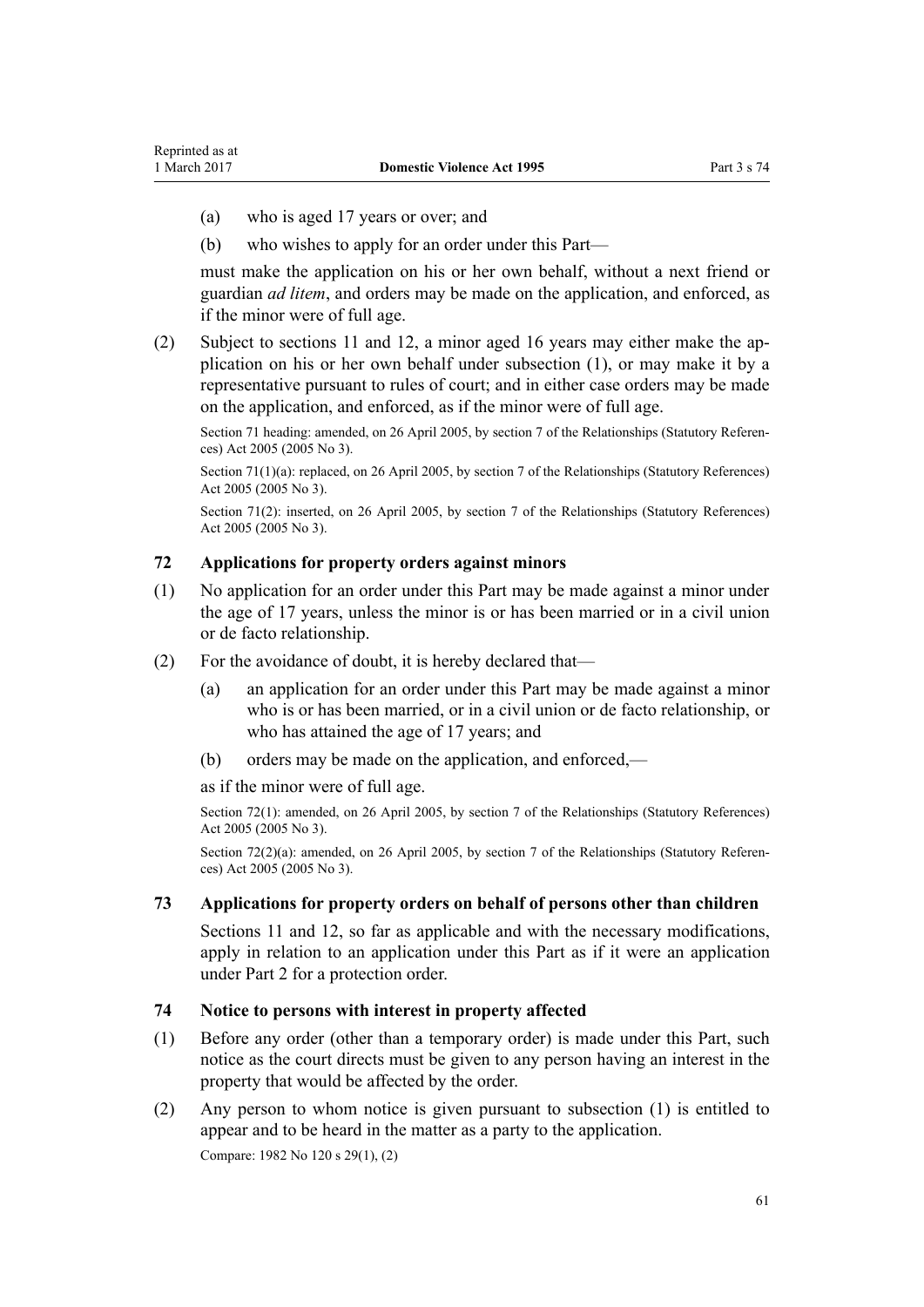### <span id="page-61-0"></span>**75 Protection of mortgagees, etc**

- (1) Subject to subsection (2), the rights conferred on any person in respect of any property by any order made under this Act are subject to the rights of any person entitled to the benefit of any mortgage, security, charge, or encumbrance affecting that property if—
	- (a) the mortgage, security, charge, or encumbrance was registered before the order was made; or
	- (b) the rights of the person entitled to that benefit arise under an instrument (including, but not limited to, a hire purchase agreement) executed before the date of the making of the order.
- (2) Notwithstanding anything in any enactment or in any instrument, no money payable under any such mortgage, security, charge, or encumbrance may be called up, or becomes due, by reason only of the making of an order under this Act.

Compare: 1982 No 120 s 40

# **Part 4 Procedure**

#### *Temporary orders*

#### **76 Respondent to notify intention to appear**

- (1) Where the court makes a temporary order under this Act, the respondent is entitled to notify the court that he or she wishes to be heard on whether a final order should be substituted for the temporary order.
- (2) The temporary order must contain a notice to the respondent that clearly states—
	- (a) the respondent's right under subsection (1); and
	- (b) that, subject to [sections 51E](#page-42-0), [78](#page-62-0), and [79,](#page-63-0) if the respondent does not take any steps in the proceedings, the temporary order becomes final in accordance with [section 77](#page-62-0) by operation of law 3 months after the date on which it is made.
- (3) Where the respondent notifies the court, in accordance with subsection (1), that he or she wishes to be heard, the Registrar must assign a hearing date, which must be—
	- (a) as soon as practicable; and
	- (b) unless there are special circumstances, in no case later than 42 days after the receipt of the respondent's notice.

Section 76(2)(b): amended, on 1 October 2014, by [section 14](http://prd-lgnz-nlb.prd.pco.net.nz/pdflink.aspx?id=DLM5616703) of the Domestic Violence Amendment Act 2013 (2013 No 77).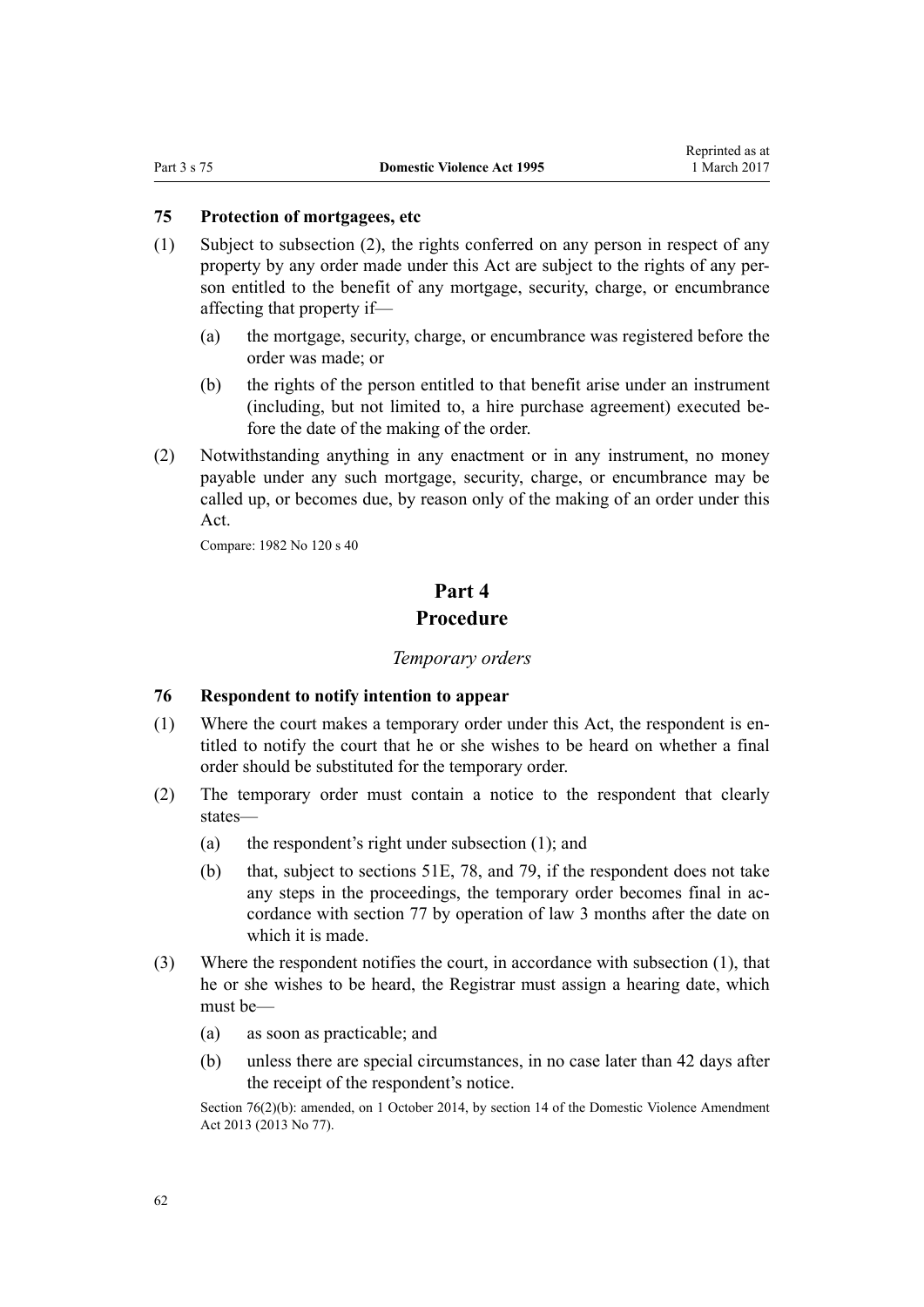## <span id="page-62-0"></span>**77 Procedure where respondent does not require hearing**

- (1) Subject to [sections 51E,](#page-42-0) 78, and [79](#page-63-0) and to subsections (2) and (3), unless the respondent notifies the court in accordance with [section 76\(1\)](#page-61-0) that he or she wishes to be heard, or the order is sooner discharged, a temporary order becomes final by operation of law 3 months after the date on which it is made.
- (1A) When a temporary order becomes a final order pursuant to subsection (1), the final order comes into effect immediately.
- (2) No temporary order becomes final pursuant to subsection (1) unless—
	- (a) the respondent has been served with a copy of the order not less than 10 clear days before the 3 month period specified in subsection (1) elapses; and
	- (b) the respondent has not notified the court, before that period elapses, that he or she wishes to be heard.
- (3) Where, pursuant to subsection (2)(a), a temporary order does not become final, the court may from time to time extend the period within which the temporary order can be served. No such extensions may extend that period by more than 3 months in total, and the temporary order continues in force until the expiry of any such extensions.
- (4) Where the period for service is extended pursuant to subsection (3), and, at the expiry of the period or periods, the temporary order has not been served, the order lapses.

Section 77(1): amended, on 1 October 2014, by [section 15](http://prd-lgnz-nlb.prd.pco.net.nz/pdflink.aspx?id=DLM5616704) of the Domestic Violence Amendment Act 2013 (2013 No 77).

Section 77(1A): inserted, on 16 November 2011, by [section 12](http://prd-lgnz-nlb.prd.pco.net.nz/pdflink.aspx?id=DLM1955525) of the Domestic Violence Amendment Act 2011 (2011 No 58).

### **78 Court may require hearing before order becomes final**

- (1) Where, on or after making a temporary order, the court considers that there is good reason why the order should not become final in accordance with section 77 without a hearing at which the applicant or the respondent, or both, are present or represented, the court, of its own motion, may direct that there be a hearing.
- (2) A direction made under subsection (1) may—
	- (a) relate to the whole, or to specified parts, of the order made or sought; and
	- (b) be made even though the respondent does not wish to be heard.
- (3) Where the direction under subsection (1) relates to specified parts of the order made or sought, the remaining parts of the order may become final in accordance with section 77.
- (4) Where, pursuant to subsection (1), the court directs that there be a hearing, the Registrar must assign a hearing date, which must be as soon as practicable.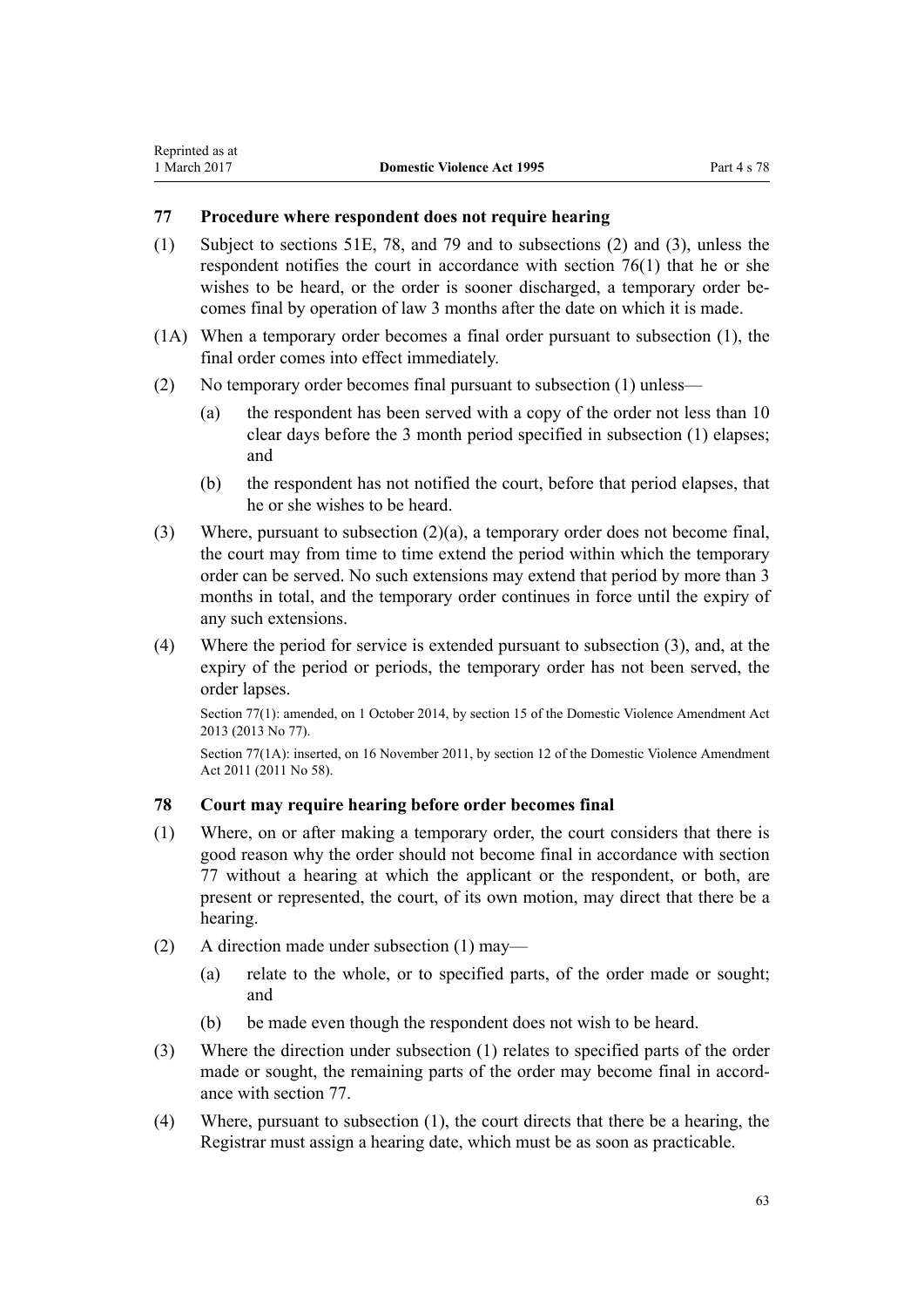<span id="page-63-0"></span>(5) Without limiting [section 82](#page-66-0), where the court makes a direction under subsection (1), it may issue a summons, in accordance with [section 82\(4\),](#page-66-0) requiring the respondent to attend the court at a place and time specified in the summons.

## **79 Application of sections 76 to 78 to other affected persons**

- (1) The provisions of [sections 76](#page-61-0), [77](#page-62-0), and [78](#page-62-0), so far as applicable and with the necessary modifications, apply to an associated respondent as if the person were the respondent.
- (2) Where, pursuant to [section 76,](#page-61-0) the associated respondent notifies the court that he or she wishes to be heard, but the respondent does not do so, the temporary order becomes final in accordance with [section 77\(1\)](#page-62-0) in so far as it relates to the respondent, even though a hearing is required on whether the order is to become final in respect of the associated respondent.
- (3) No occupation order, tenancy order, ancillary furniture order, or furniture order that is a temporary order becomes final unless the court is satisfied that—
	- (a) notice has been given pursuant to [section 74](#page-60-0) to any person having an interest in the property affected by the order; and
	- (b) the person so notified takes no steps in the proceedings.

## **79A Review of contact arrangements**

- (1) When making a temporary protection order, the Family Court may direct the Registrar to convene a review before a Family Court Judge of the arrangements for contact between the respondent and a child of the applicant's family.
- (2) On receiving a direction under subsection (1), the Registrar must—
	- (a) appoint a time and place for the holding of the review; and
	- (b) inform the applicant and respondent of the date, time, and place of the review, and invite them to attend.
- (3) Only the following persons may attend the review:
	- (a) the applicant:
	- (b) the respondent:
	- (c) a lawyer representing the applicant:
	- (d) a lawyer representing the respondent:
	- (e) a lawyer appointed under [section 81:](#page-65-0)
	- (f) any lawyer appointed under [section 7\(1\)](http://prd-lgnz-nlb.prd.pco.net.nz/pdflink.aspx?id=DLM317243) of the Care of Children Act 2004 to act for a child who in proceedings under this Act is a child of the applicant's family:
	- (g) any other persons whom the Family Court Judge permits to be present.
- (4) If both the applicant and the respondent attend or are represented at the review, the Judge may—
	- (a) make an interim order relating to contact under [section 28B:](#page-33-0)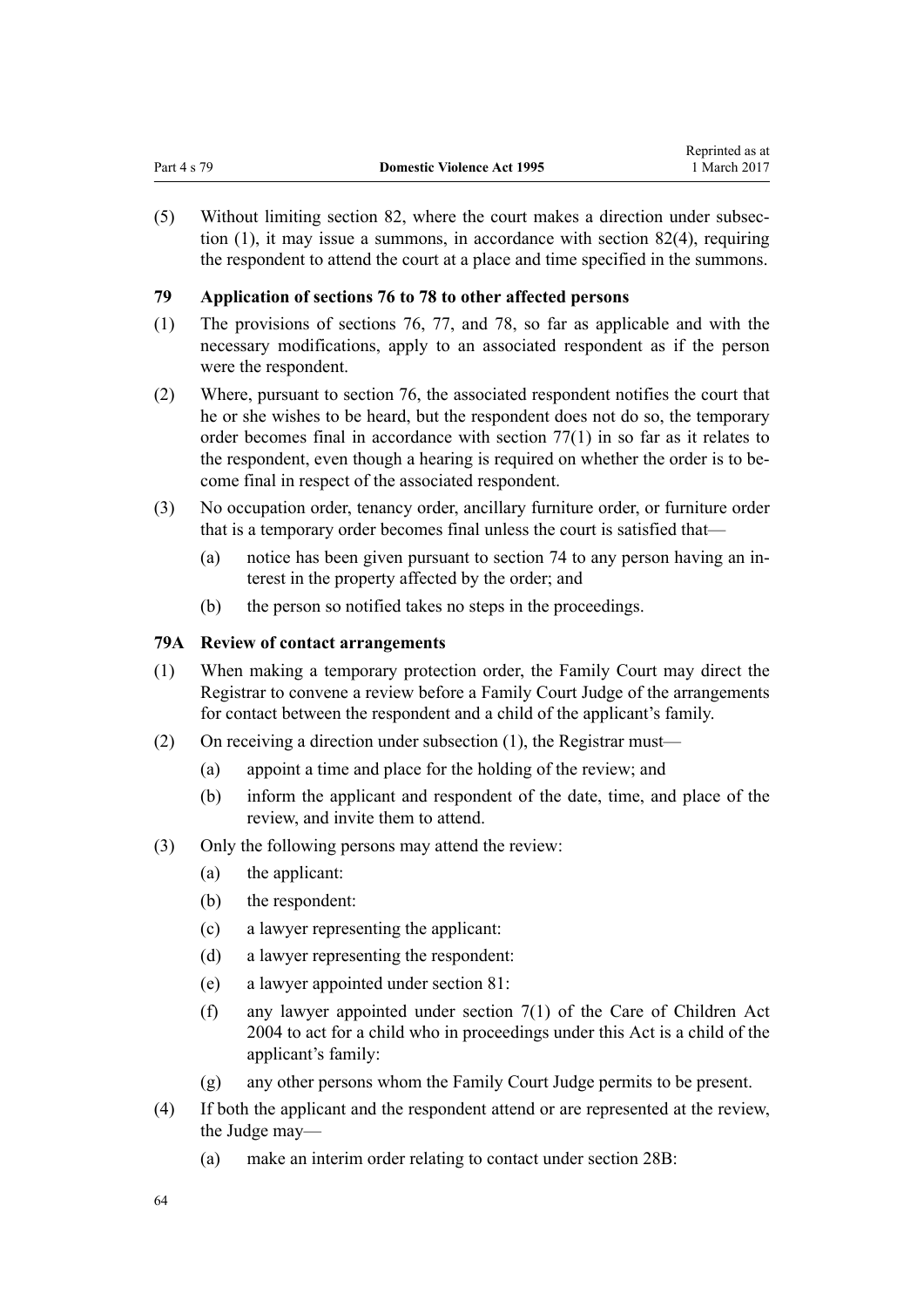- <span id="page-64-0"></span>(b) impose any condition under [section 27](#page-32-0) relating to the matter set out in subsection  $(2)(a)$  of that section:
- (c) give any directions that the Judge considers necessary.
- (5) The provisions of this section, so far as applicable and with the necessary modifications, apply to an associated respondent as if the person were a respondent.

Section 79A: inserted, on 16 November 2011, by [section 13](http://prd-lgnz-nlb.prd.pco.net.nz/pdflink.aspx?id=DLM1955526) of the Domestic Violence Amendment Act 2011 (2011 No 58).

#### **80 Procedure where hearing required**

- (1) Where, pursuant to [section 76](#page-61-0) or section [79](#page-63-0), the respondent or an associated respondent or any person to whom section 79(3) applies notifies the court that he or she wishes to be heard, or in any other case where a hearing is required or held, the court may at the hearing—
	- (a) discharge the temporary order; or
	- (b) make the temporary order a final order (whether with or without variation); or
	- (c) in a case to which [section 78\(3\)](#page-62-0) or [section 79\(2\)](#page-63-0) applies and where part of the temporary order has become final in accordance with [section](#page-62-0)  $77 -$ 
		- (i) confirm the temporary order to the extent that it has not already become final:
		- (ii) confirm the temporary order to the extent that it has not already become final, but exercise, in relation to that part of the temporary order so confirmed, any power conferred by this Act to vary or alter the terms and conditions of the order, or to impose new terms and conditions:
		- (iii) discharge the temporary order to the extent that it has not already become final; or
	- (d) on good cause being shown, adjourn the hearing to a fixed time and place.
- (2) Where, pursuant to subsection  $(1)(a)$ , the court discharges a temporary tenancy order, the discharge of that order has effect as if the order had been discharged under [section 59](#page-52-0), and the tenancy revests accordingly.
- (3) Where, pursuant to subsection  $(1)(c)$ , the court confirms part of a temporary order (whether with or without variation), that part of the temporary order becomes final, but that confirmation does not affect the order to the extent that it has already become final.
- (4) Where a hearing is adjourned under subsection  $(1)(d)$  to another day, the court must not, at the adjourned hearing, exercise that power to adjourn the hearing to a further date unless there are special reasons for doing so.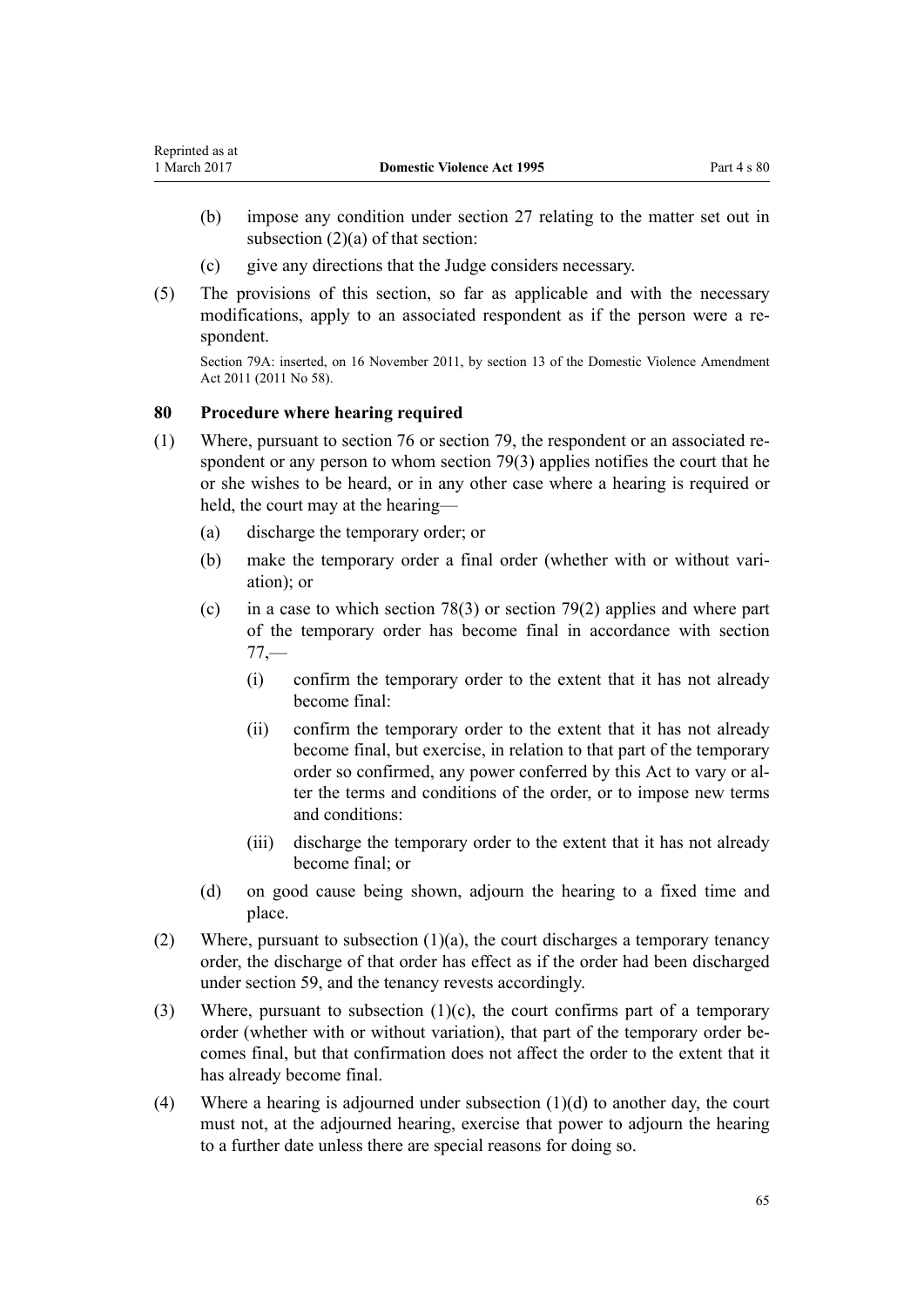<span id="page-65-0"></span>

|  |  |  | Part 4 s 80A |
|--|--|--|--------------|
|--|--|--|--------------|

(5) Where a hearing is adjourned pursuant to subsection  $(1)(d)$  to a specified date, the temporary order continues in force until that date.

Section 80(1)(b): replaced, on 16 November 2011, by [section 14](http://prd-lgnz-nlb.prd.pco.net.nz/pdflink.aspx?id=DLM1955528) of the Domestic Violence Amendment Act 2011 (2011 No 58).

#### **80A Temporary order discharged when made final order under section 80(1)**

- (1) When a temporary order becomes a final order pursuant to [section 80\(1\)\(b\)](#page-64-0), the temporary order is automatically discharged.
- (2) Where the part of a temporary order not already a final order is confirmed under section  $80(1)(c)(i)$  or (ii), the temporary order is automatically discharged.

Section 80A: inserted, on 16 November 2011, by [section 15](http://prd-lgnz-nlb.prd.pco.net.nz/pdflink.aspx?id=DLM1955529) of the Domestic Violence Amendment Act 2011 (2011 No 58).

### *General provisions*

### **81 Court may appoint lawyer**

- (1) In any proceedings under this Act (not being criminal proceedings), the court may appoint a lawyer—
	- (a) to assist the court; or
	- (b) to represent a child—
		- (i) in any proceedings on an application made, on behalf of that child, in accordance with [section 9\(2\)](#page-15-0), for a protection order; or
		- (ii) in any proceedings relating to or arising out of a protection order made, under this Act, on any such application made on that child's behalf; or
	- (c) to represent any other person (being a person to whom [section 11](#page-17-0) applies)—
		- (i) in any proceedings on an application made, on behalf of that person, in accordance with [section 11\(2\)](#page-17-0), for any order under this Act; or
		- (ii) in any proceedings relating to or arising out of an order made, under this Act, on any such application made on that person's behalf.
- (2) A lawyer appointed under subsection (1)(c) may call any person as a witness in the proceedings, and may cross-examine witnesses called by any party to the proceedings or by the court.
- (2A) The fees and expenses of a lawyer appointed under subsection (1)(a) or (b) must—
	- (a) be determined in accordance with regulations made under [section 16D](http://prd-lgnz-nlb.prd.pco.net.nz/pdflink.aspx?id=DLM6025512) of the Family Court Act 1980 or, if no such regulations are made, by the Registrar of the court; and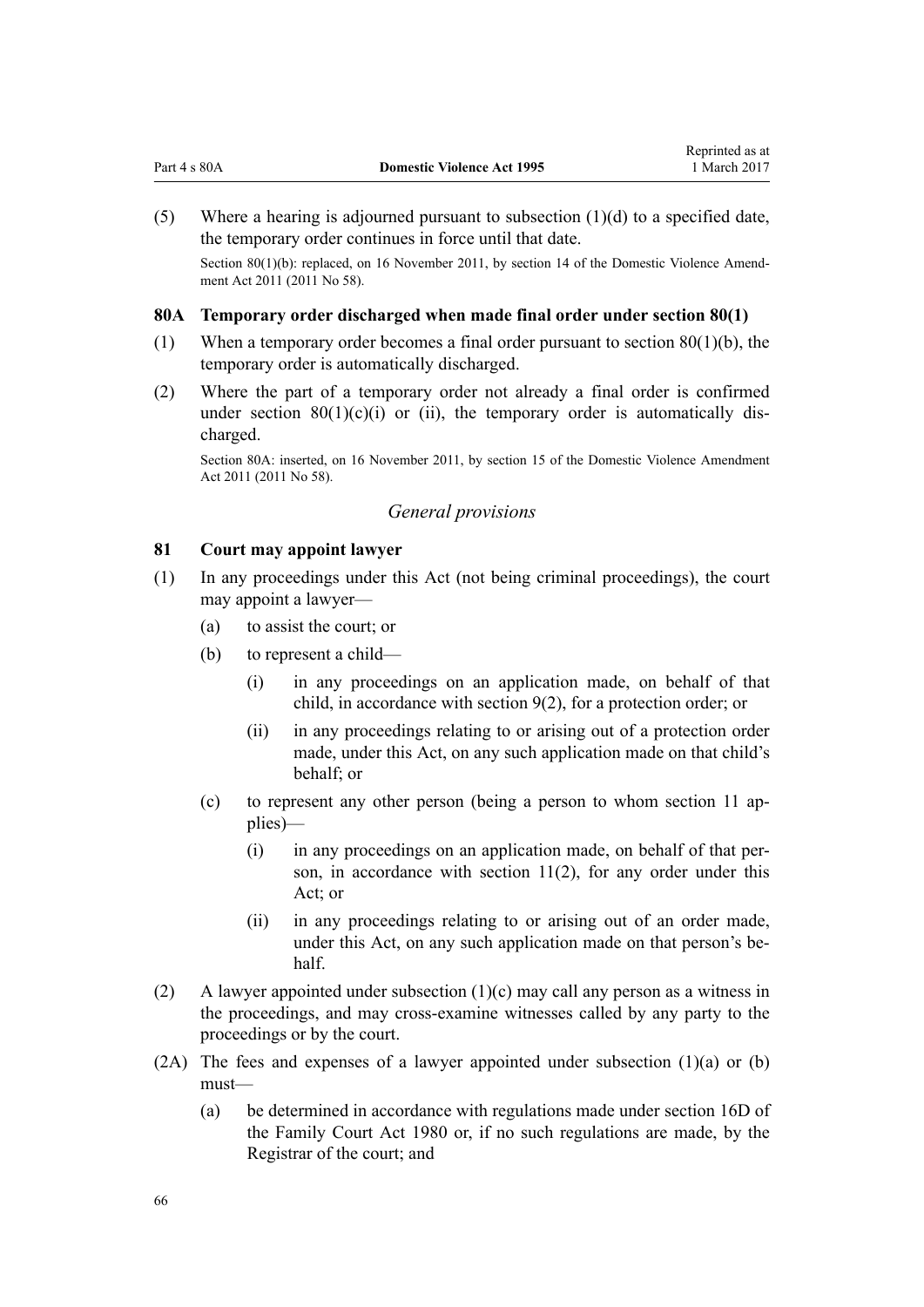- <span id="page-66-0"></span>(b) be paid in accordance with that determination out of public money appropriated by Parliament for the purpose.
- (3) The fees and expenses of a lawyer appointed under subsection  $(1)(c)$  must—
	- (a) be determined in accordance with regulations made under this Act or, if no such regulations are made, by the Registrar of the court; and
	- (b) be paid in accordance with that determination out of public money appropriated by Parliament for the purpose.
- (4) An invoice rendered by a lawyer appointed under this section for fees and expenses must be given to the Registrar of the court in which the proceedings were heard, and the Registrar may decide to adjust the amount of the invoice.
- (5) If the lawyer is dissatisfied with the decision of the Registrar as to the amount of the invoice, the lawyer may, within 14 days after the date of the decision, apply to a Judge of the court to review the decision; and the Judge may make such order varying or confirming the decision as the Judge considers fair and reasonable.

Compare: 1968 No 63 s 30; 1983 No 76 s 3; 1994 No 35 [s 3\(1\)](http://prd-lgnz-nlb.prd.pco.net.nz/pdflink.aspx?id=DLM185488)

Section 81(2): amended, on 31 March 2014, by [section 16\(1\)](http://prd-lgnz-nlb.prd.pco.net.nz/pdflink.aspx?id=DLM5616705) of the Domestic Violence Amendment Act 2013 (2013 No 77).

Section 81(2A): inserted, on 31 March 2014, by [section 16\(2\)](http://prd-lgnz-nlb.prd.pco.net.nz/pdflink.aspx?id=DLM5616705) of the Domestic Violence Amendment Act 2013 (2013 No 77).

Section 81(2A)(a): amended, on 1 March 2017, by [section 261](http://prd-lgnz-nlb.prd.pco.net.nz/pdflink.aspx?id=DLM6942680) of the District Court Act 2016 (2016 No 49).

Section 81(3): replaced, on 31 March 2014, by [section 16\(3\)](http://prd-lgnz-nlb.prd.pco.net.nz/pdflink.aspx?id=DLM5616705) of the Domestic Violence Amendment Act 2013 (2013 No 77).

Section 81(4): replaced, on 31 March 2014, by [section 16\(4\)](http://prd-lgnz-nlb.prd.pco.net.nz/pdflink.aspx?id=DLM5616705) of the Domestic Violence Amendment Act 2013 (2013 No 77).

Section 81(5): amended, on 31 March 2014, by [section 16\(5\)](http://prd-lgnz-nlb.prd.pco.net.nz/pdflink.aspx?id=DLM5616705) of the Domestic Violence Amendment Act 2013 (2013 No 77).

### **82 Power of court to call witnesses**

- (1) In any proceedings before a court under this Act (not being criminal proceedings), the court may, of its own motion, call as a witness any person whose evidence may, in its opinion, be of assistance to the court.
- (2) Without limiting subsection (1), the power conferred by that subsection includes power to call as a witness—
	- (a) any party to the proceedings:
	- (b) the spouse or partner of such party:
	- (c) an associated respondent:
	- (d) a specified person.
- (3) Where the court calls a witness under this section,—
	- (a) the witness has the same privilege to refuse to answer any question as the witness would have if called by a party to the proceedings; and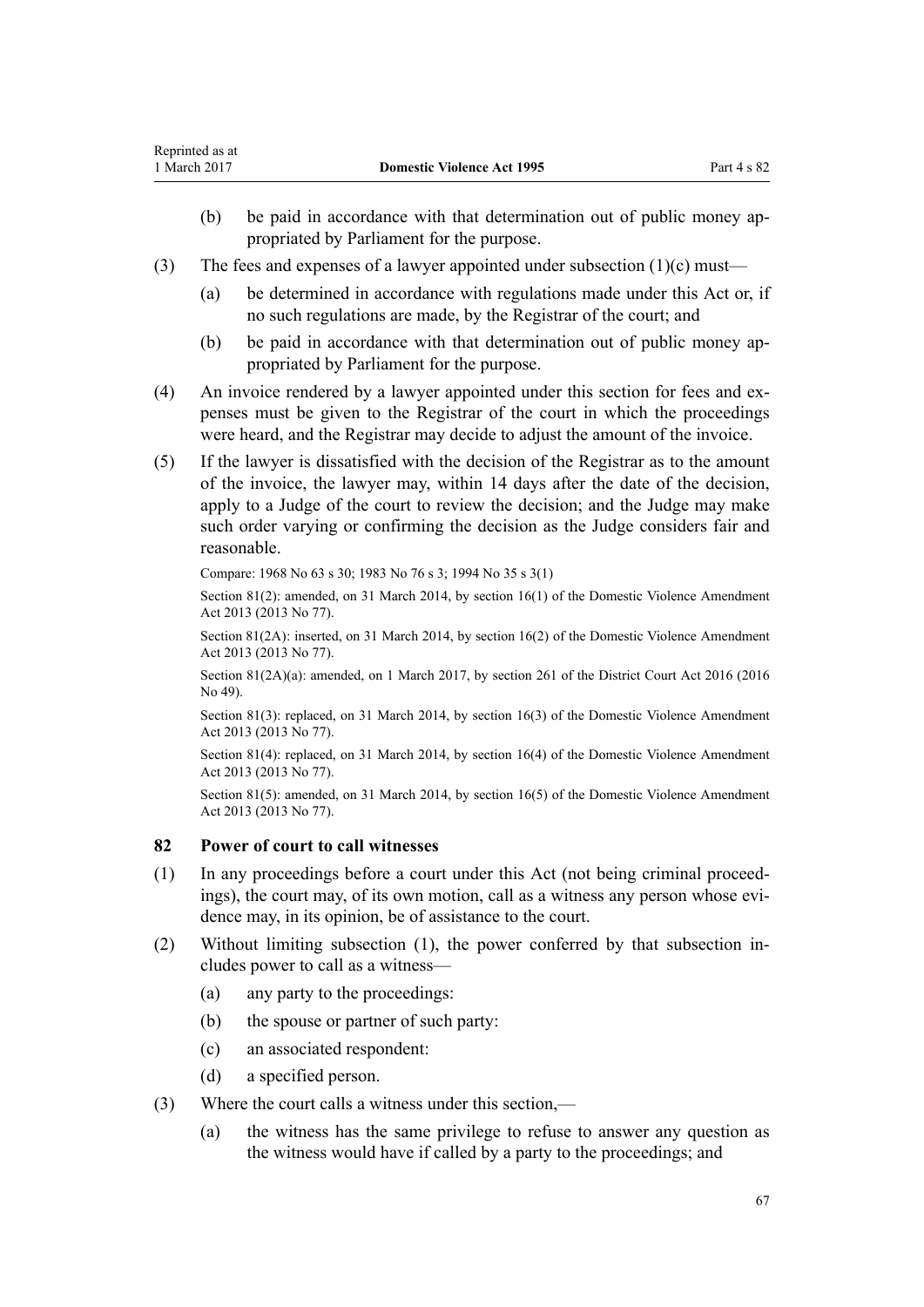- (b) the witness may be examined and re-examined—
	- (i) by the court:
	- (ii) by or on behalf of any party to the proceedings:
	- (iii) by any lawyer appointed pursuant to [section 81](#page-65-0) in respect of the proceedings.
- (4) [Sections 159](http://prd-lgnz-nlb.prd.pco.net.nz/pdflink.aspx?id=DLM3360276) and [161 to 165](http://prd-lgnz-nlb.prd.pco.net.nz/pdflink.aspx?id=DLM3360278) of the Criminal Procedure Act 2011, so far as applicable and with the necessary modifications, apply to every person called as a witness by the court under this section as if that person had been called by a party to the proceedings.
- (5) The expenses of any witness called by the court under this section are payable—
	- (a) in accordance with the scale of witnesses' expenses prescribed by regulations made under this Act; and
	- (b) in the first instance, out of public money appropriated by Parliament for the purpose.

Compare: [1980 No 94](http://prd-lgnz-nlb.prd.pco.net.nz/pdflink.aspx?id=DLM39722) s [165](http://prd-lgnz-nlb.prd.pco.net.nz/pdflink.aspx?id=DLM41848)

Section 82(2)(b): amended, on 26 April 2005, by [section 7](http://prd-lgnz-nlb.prd.pco.net.nz/pdflink.aspx?id=DLM333795) of the Relationships (Statutory References) Act 2005 (2005 No 3).

Section 82(4): amended, on 1 July 2013, by [section 413](http://prd-lgnz-nlb.prd.pco.net.nz/pdflink.aspx?id=DLM3360714) of the Criminal Procedure Act 2011 (2011 No 81).

#### **83 Conduct of proceedings**

- (1) No person may be present during the hearing of any proceedings under this Act (other than criminal proceedings) except the following persons:
	- (a) officers of the court:
	- (b) the parties to the proceedings:
	- (c) any lawyer representing any party to the proceedings:
	- (d) any lawyer appointed pursuant to [section 81](#page-65-0) in respect of the proceedings:
	- (da) any lawyer appointed under [section 7\(1\)](http://prd-lgnz-nlb.prd.pco.net.nz/pdflink.aspx?id=DLM317243) of the Care of Children Act 2004 to act for a child who in proceedings under this Act is a child of the applicant's family:
	- (e) where, pursuant to any provision of this Act, any person is bringing or defending the proceedings on behalf of another person,—
		- (i) the person so bringing or defending the proceedings:
		- (ii) the person on whose behalf the proceedings are so brought or defended:
	- (f) witnesses:
	- (fa) accredited news media reporters: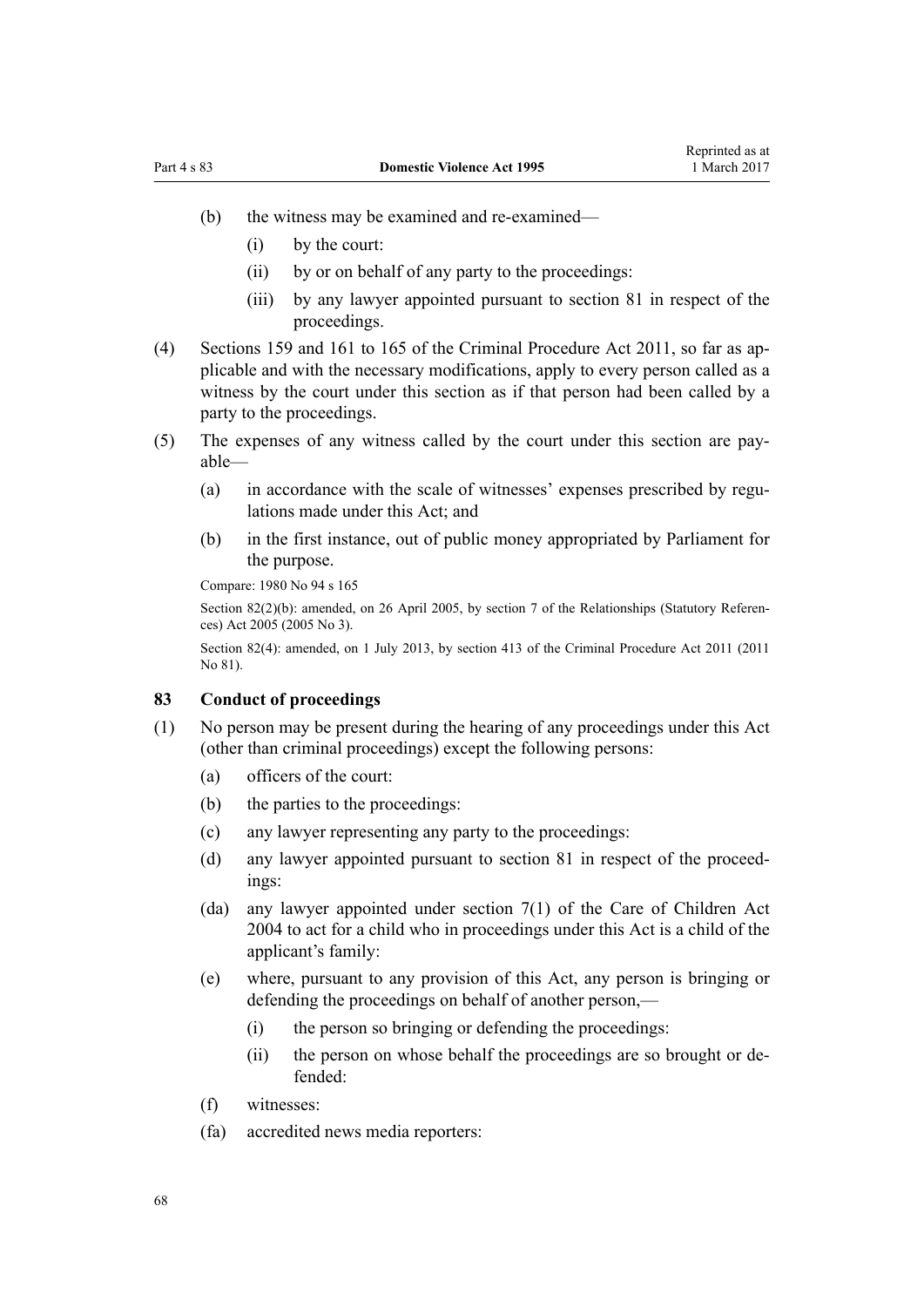- (g) any person who is nominated by the applicant for a protection order or by a protected person in accordance with subsection (2):
- (h) any other person whom the Judge permits to be present.
- (2) For the purposes of any proceedings to which this section applies, any party to the proceedings (being an applicant for a protection order or a protected person) may nominate a reasonable number of persons (being members of his or her family, whanau, or family group, or any other person) to attend any hearing of those proceedings for the purpose of providing support to that person.
- (3) Any witness and any accredited news media reporter must leave the courtroom if asked to do so by the Judge.
- (4) No person present in the courtroom pursuant to subsection  $(1)(g)$  is entitled to be heard at the hearing, and the court may exclude any such person from the hearing at any time.
- (5) Nothing in this section limits any other power of the court—
	- (a) to hear proceedings in private; or
	- (b) to permit a McKenzie friend to be present; or
	- (c) to exclude any person from the court.

Compare: 1982 No 120 s 32

Section 83(1)(da): inserted, on 16 November 2011, by [section 16](http://prd-lgnz-nlb.prd.pco.net.nz/pdflink.aspx?id=DLM1955531) of the Domestic Violence Amendment Act 2011 (2011 No 58).

Section 83(1)(fa): inserted, on 18 May 2009, by [section 12\(1\)](http://prd-lgnz-nlb.prd.pco.net.nz/pdflink.aspx?id=DLM1302124) of the Domestic Violence Amendment Act 2008 (2008 No 77).

Section 83(3): amended, on 18 May 2009, by [section 12\(2\)](http://prd-lgnz-nlb.prd.pco.net.nz/pdflink.aspx?id=DLM1302124) of the Domestic Violence Amendment Act 2008 (2008 No 77).

Section 83(5): replaced, on 18 May 2009, by [section 12\(3\)](http://prd-lgnz-nlb.prd.pco.net.nz/pdflink.aspx?id=DLM1302124) of the Domestic Violence Amendment Act 2008 (2008 No 77).

## **84 Evidence**

### *[Repealed]*

Section 84: repealed, on 31 March 2014, by [section 17A\(e\)](http://prd-lgnz-nlb.prd.pco.net.nz/pdflink.aspx?id=DLM6025517) of the Family Courts Act 1980 (1980) No 161).

### **85 Standard of proof**

Every question of fact arising in any proceedings under this Act (other than criminal proceedings) must be decided on the balance of probabilities.

Compare: 1982 No 120 s 34

### **86 Orders by consent**

Subject to [section 18,](#page-22-0) in any proceedings before a court under this Act, the court may make any order under this Act by the consent of all of the parties to the proceedings.

Compare: 1982 No 120 s 36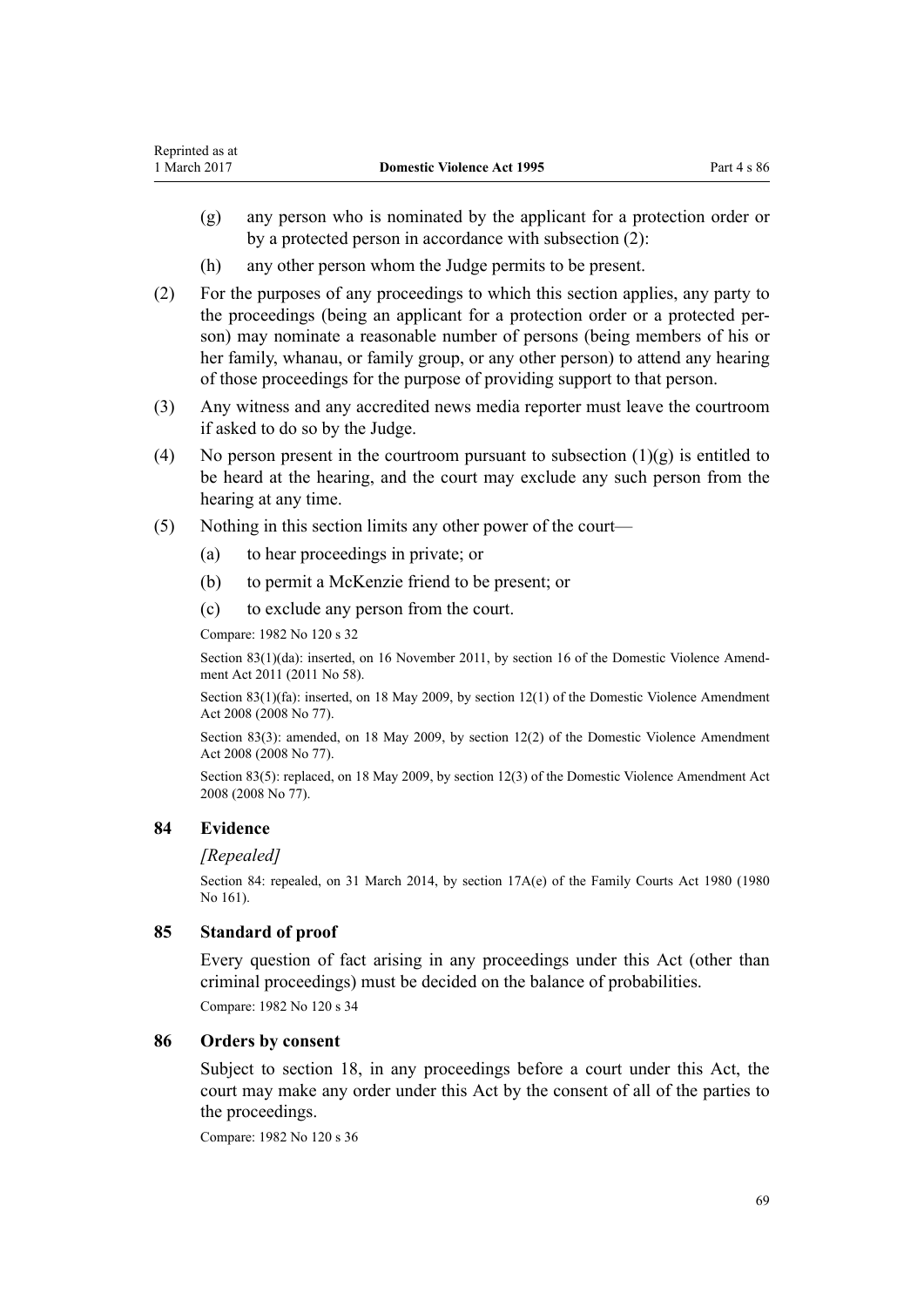## <span id="page-69-0"></span>**87 Explanation of orders**

- (1) Where, in any proceedings under this Act (other than criminal proceedings), the respondent or associated respondent, as the case may be, is before the court, then on making an order (other than an order discharging an order made under this Act), the Judge must explain to that person—
	- (a) the effect of the order; and
	- (b) the consequences that may follow if the person fails to comply with the terms of the order; and
	- (c) the means by which the order can be varied or discharged.
- (2) A Registrar may give the explanation required by subsection (1).
- (3) Failure to give the explanation required by subsection (1) does not affect the validity of the order made.
- (4) Where the court makes an order under this Act, the copy of the order that is given to or served on the respondent (and, where applicable, the associated respondent) must include a notice stating—
	- (a) the consequences that may follow if the person fails to comply with the terms of the order; and
	- (b) the means by which the order can be varied or discharged.
- (5) Failure to include in a copy of an order made under this Act the notice required by subsection (4) does not affect the validity of the order made.

### **88 Copies of orders to be sent to Police**

- (1) On the making of a temporary order or a final order under this Act (including any order varying or discharging an order made under this Act or any order made in substitution for any such order), the Registrar of the court in which the order is made must ensure that a copy of the order is made available, without delay, to the District Commander at the appropriate Police District Headquarters.
- (2) Where a copy of an order is made available to a District Commander in accordance with subsection (1), the District Commander must ensure that a copy of that order, or a copy of that copy, is made available, without delay, to the officer in charge of the Police station nearest to where the protected person or, as the case requires, each protected person, resides.
- (3) For the purposes of this section, a copy of an order, or a copy of a copy of an order, may be made available in any of the following ways:
	- (a) by sending the copy by means of electronic transmission (whether by way of facsimile transmission, electronic mail, or other similar means of communication):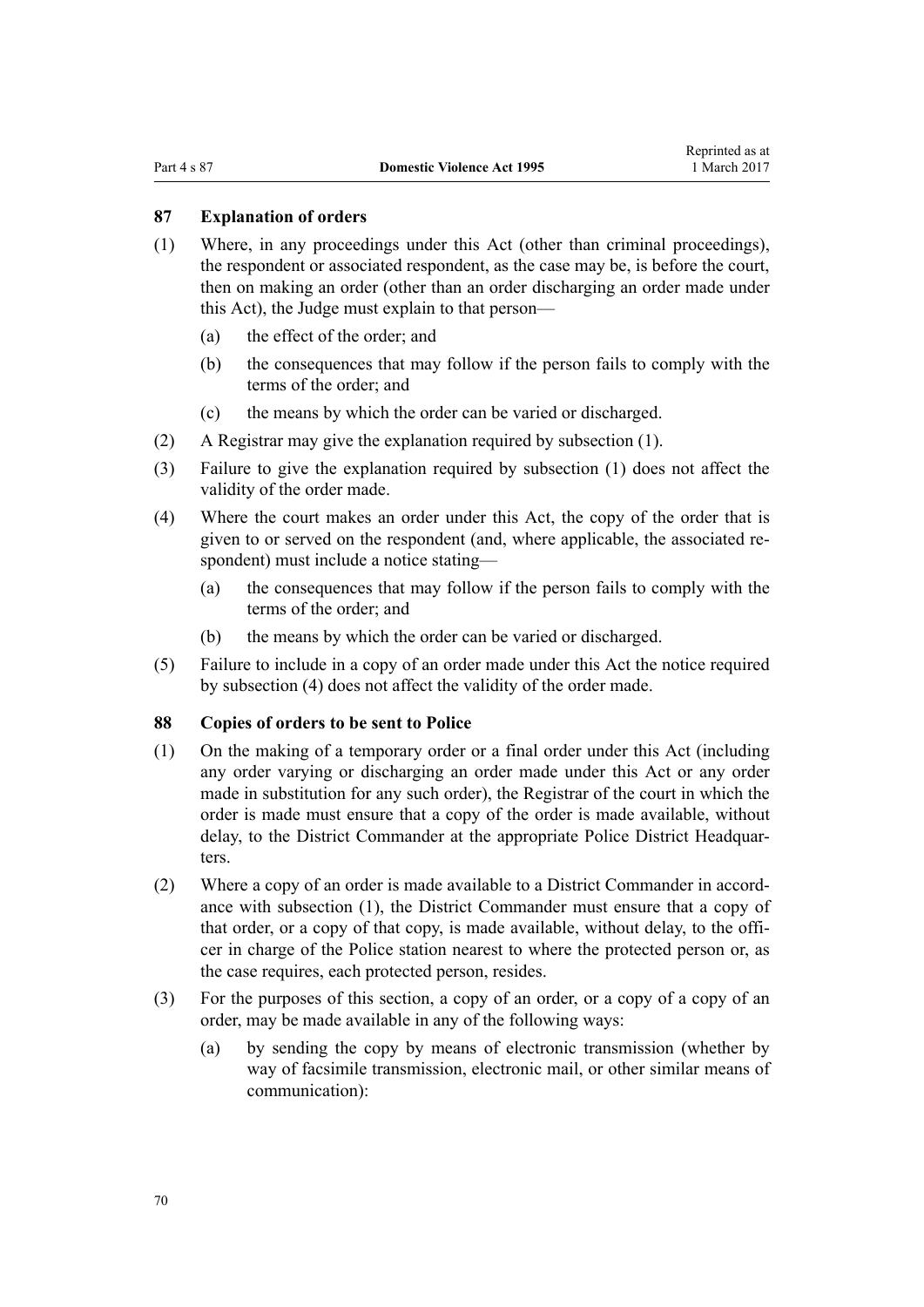- (b) by entering the copy on a database maintained in electronic form, where that database may be accessed by the person or persons to whom the copy is required to be made available:
- (c) by making the copy available in such manner as is prescribed by regulations made under this Act:
- (d) by making the copy available in such other manner as is appropriate in the circumstances.

## **89 Information on service of certain orders to be communicated to Police**

Where any person serves a copy of a protection order, or a copy of any order varying a protection order, on any person (being the respondent or an associated respondent) to whom the standard condition relating to weapons applies, the person so serving the order must, without delay, give notice to the officer in charge of the Police station nearest to where the copy of the order was served, of—

- (a) the place where the copy of the order was so served; and
- (b) the date and time of service.

## **90 Police to consider exercise of powers under Arms Act 1983**

- (1) This section applies where a copy of an order, or a copy of a copy of an order, is made available to the officer in charge of a Police station in accordance with [section 88\(2\),](#page-69-0) except where—
	- (a) the order discharges a protection order, and no other protection order is made in substitution for that protection order; or
	- (b) the order discharges an order made under [Part 3,](#page-49-0) and no other order under that Part is made in substitution for that order; or
	- (c) the order varies an order made under [Part 3](#page-49-0).
- (2) Where this section applies, the officer in charge of the Police station must immediately establish whether or not the respondent and any associated respondent named in the order hold a firearms licence.
- (3) Where this section applies, and the officer in charge of the Police station knows that the respondent or any associated respondent, or both, hold a firearms licence (whether that knowledge arises from any inquiries carried out in accordance with subsection (2), or the terms of the protection order, or otherwise howsoever), then, except where the firearms licence is deemed to be revoked pursuant to section  $21(2)$ , the officer in charge must arrange for an appropriate person to consider immediately whether or not the powers conferred by [sec](http://prd-lgnz-nlb.prd.pco.net.nz/pdflink.aspx?id=DLM72928)[tions 27\(1\)](http://prd-lgnz-nlb.prd.pco.net.nz/pdflink.aspx?id=DLM72928) and [27A](http://prd-lgnz-nlb.prd.pco.net.nz/pdflink.aspx?id=DLM72929) of the Arms Act 1983 (which relate to the revocation of a firearms licence) should be exercised in that case.
- (4) Where this section applies, the officer in charge of the Police station must, in every case, arrange for an appropriate person to consider immediately whether or not the powers conferred by [section 60A](http://prd-lgnz-nlb.prd.pco.net.nz/pdflink.aspx?id=DLM73314) of the Arms Act 1983 (which re-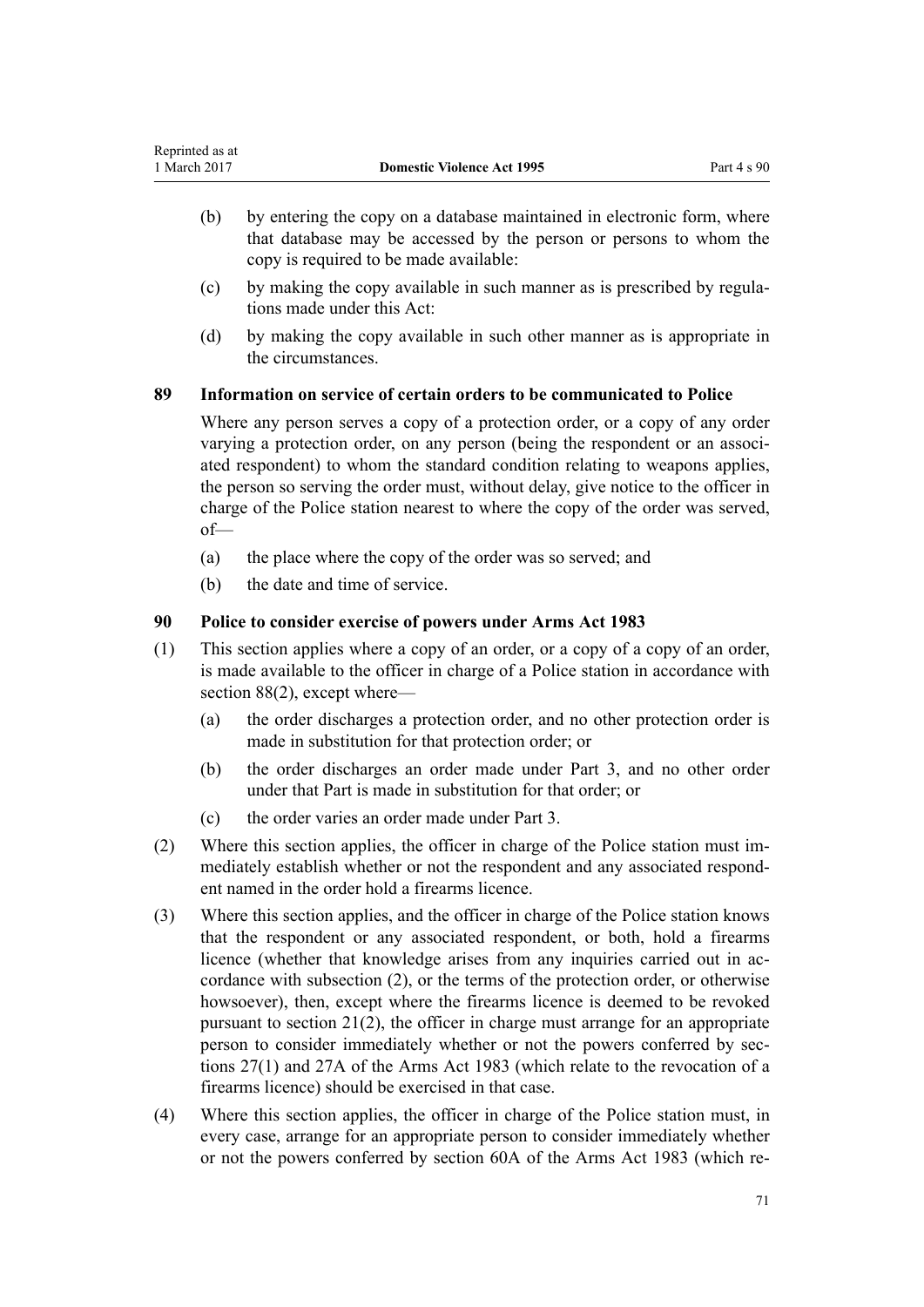lates to the seizure of a firearm in cases of domestic violence) should be exercised in that case.

*Appeals*

### **91 Appeals to High Court**

(1AA) This subsection applies to a decision of a court, in proceedings under this Act, to—

- (a) make or refuse to make an order; or
- (b) dismiss the proceedings; or
- (c) otherwise finally determine the proceedings.
- (1) A party to proceedings in which there is made a decision to which subsection (1AA) applies, or any other person prejudicially affected by the decision, may appeal to the High Court against the decision.
- (2) The [High Court Rules 2016](http://prd-lgnz-nlb.prd.pco.net.nz/pdflink.aspx?id=DLM6959800) and [sections 126 to 130](http://prd-lgnz-nlb.prd.pco.net.nz/pdflink.aspx?id=DLM6942449) of the District Court Act 2016, with all necessary modifications, apply to an appeal under subsection (1) as if it were an appeal under [section 124](http://prd-lgnz-nlb.prd.pco.net.nz/pdflink.aspx?id=DLM6942447) of that Act.
- (3) On the *ex parte* application of the appellant, the court appealed from may order that the appellant must not be required under [section 126\(1\)](http://prd-lgnz-nlb.prd.pco.net.nz/pdflink.aspx?id=DLM6942449) of the District Court Act 2016 to give the Registrar of the High Court security for costs.
- (3A) Subsection (3) overrides subsection (2).
- (4) Subject to [section 93,](#page-72-0) the decision of the High Court on an appeal to that court under this section is final.

Compare: 1982 No 120 s 38(1), (2), (6)

Section 91(1AA): inserted, on 24 November 2003, by [section 4](http://prd-lgnz-nlb.prd.pco.net.nz/pdflink.aspx?id=DLM168713) of the District Courts Amendment Act 2002 (2002 No 63).

Section 91(1): replaced, on 24 November 2003, by [section 4](http://prd-lgnz-nlb.prd.pco.net.nz/pdflink.aspx?id=DLM168713) of the District Courts Amendment Act 2002 (2002 No 63).

Section 91(2): replaced, on 1 March 2017, by [section 261](http://prd-lgnz-nlb.prd.pco.net.nz/pdflink.aspx?id=DLM6942680) of the District Court Act 2016 (2016) No 49).

Section 91(3): replaced, on 24 November 2003, by [section 4](http://prd-lgnz-nlb.prd.pco.net.nz/pdflink.aspx?id=DLM168713) of the District Courts Amendment Act 2002 (2002 No 63).

Section 91(3): amended, on 1 March 2017, by [section 261](http://prd-lgnz-nlb.prd.pco.net.nz/pdflink.aspx?id=DLM6942680) of the District Court Act 2016 (2016) No 49).

Section 91(3A): inserted, on 24 November 2003, by [section 4](http://prd-lgnz-nlb.prd.pco.net.nz/pdflink.aspx?id=DLM168713) of the District Courts Amendment Act 2002 (2002 No 63).

### **92 Application of provisions relating to minors, etc**

[Sections 9](#page-15-0), [11](#page-17-0), and [12](#page-17-0), so far as applicable and with the necessary modifications, apply in relation to—

- (a) the making and prosecution of an appeal under section 91 or [section 93;](#page-72-0) and
- (b) the defending of any such appeal—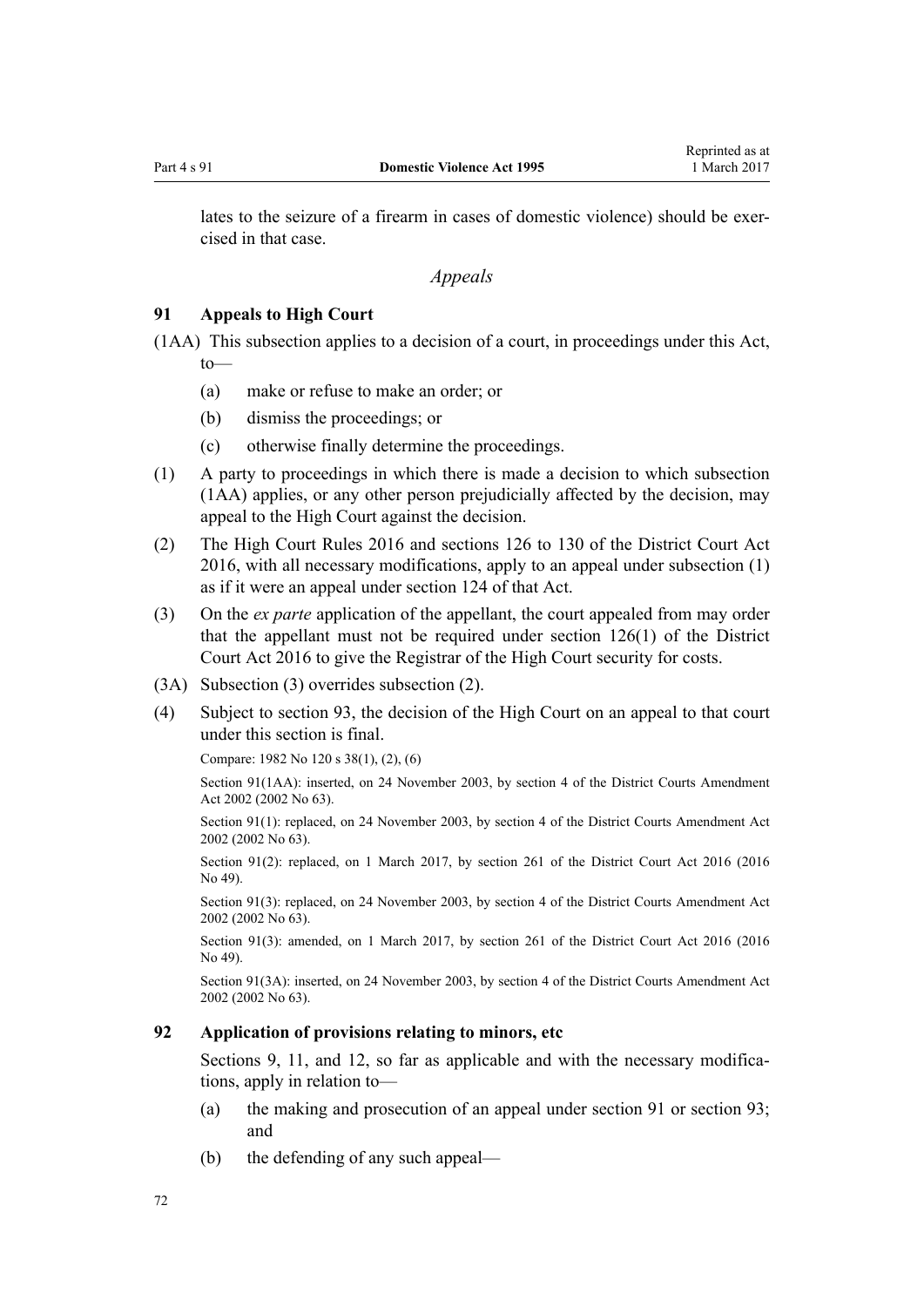<span id="page-72-0"></span>as they apply in relation to the making of an application for a protection order.

## **93 Appeals to Court of Appeal**

- (1) A party to any appeal under [section 91](#page-71-0) may, with the leave of the Court of Appeal, appeal to the Court of Appeal against any determination of the High Court on a question of law arising in that appeal.
- (2) On an appeal to the Court of Appeal under this section, the Court of Appeal has the same power to adjudicate on the proceedings as the High Court had.
- (3) The decision of the Court of Appeal on an appeal to that court under this section, and on an application to it under this section for leave to appeal, is final. Compare: 1982 No 120 s 38(3)–(5)

## **94 Appeals to be heard as soon as practicable**

Every appeal under [section 91](#page-71-0) or section 93 must be heard as soon as practicable after the appeal is lodged.

## **95 Effect of appeal**

Except where the court making the order appealed from otherwise directs,—

- (a) the operation of an order made under this Act is not suspended by an appeal under [section 91](#page-71-0) or section 93; and
- (b) every order made under this Act may be enforced in the same manner in all respects as if no such appeal were pending.

Compare: 1982 No 120 s 38(7)

## **Part 5**

# **Enforcement of protection orders overseas and foreign protection orders**

### *Enforcement of New Zealand orders overseas*

## **96 Enforcement of New Zealand orders overseas**

- (1) Subject to subsections (2) and (3), the Secretary may request the appropriate court or authority in a foreign country to make arrangements for the enforcement in that country of a protection order made by a New Zealand court.
- (2) Where a person wishes a request to be transmitted to a foreign country pursuant to subsection (1), the person must make a request in writing in the first instance to the Registrar of the court in which the protection order was made.
- (3) Where, on receiving a request made pursuant to subsection (2), the Registrar is satisfied that—
	- (a) the request is made by or on behalf of a protected person; and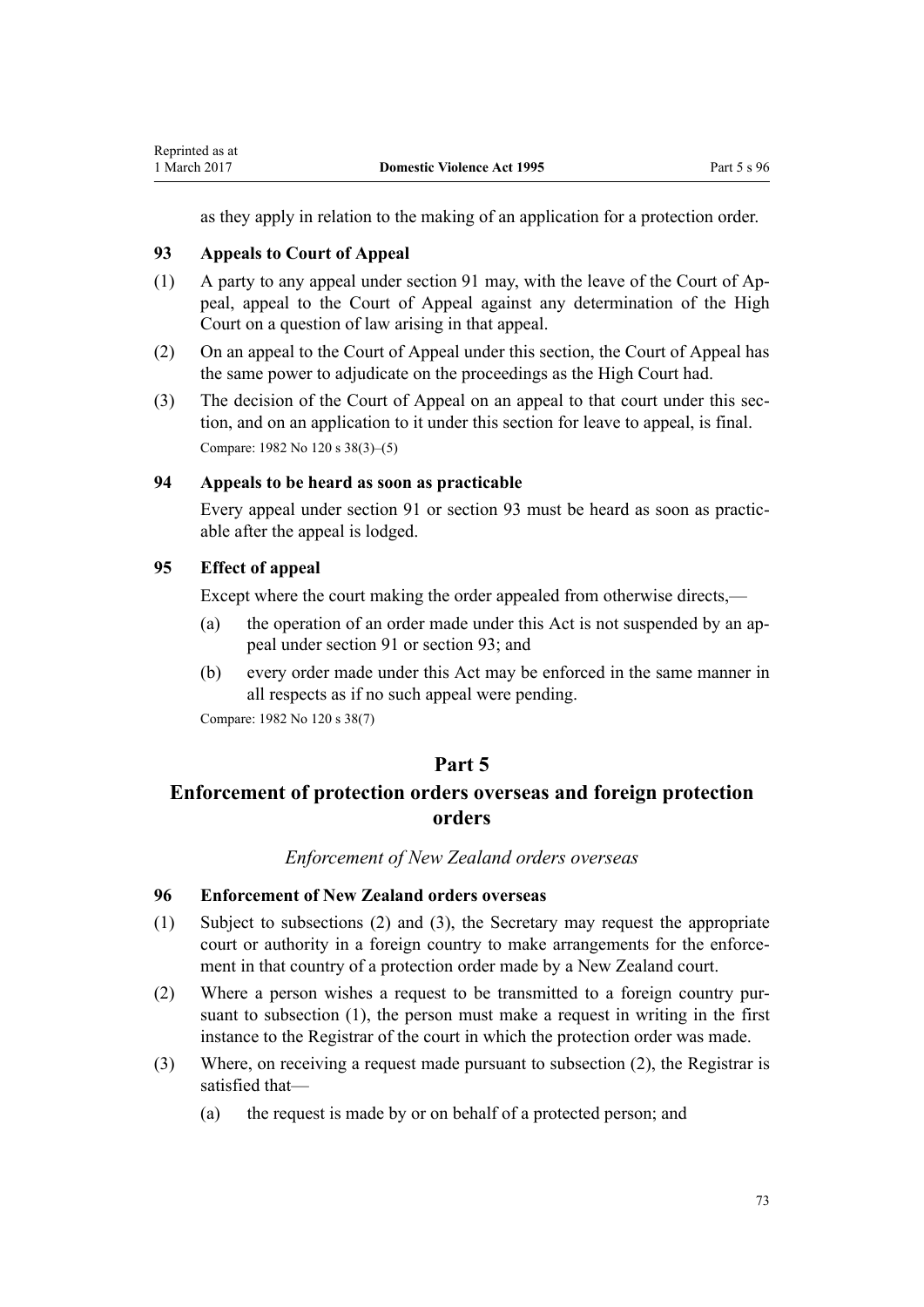- <span id="page-73-0"></span>(b) the request relates to a protection order made by a New Zealand court; and
- (c) orders of that nature may be enforced in the foreign country to which the request relates; and
- (d) there are reasonable grounds for believing that enforcement of the order in the foreign country is necessary for the protection of the protected person,—

the Registrar must send the request to the Secretary for transmission to the foreign country in accordance with subsection (1).

- (4) Where, pursuant to this section, a Registrar or the Secretary receives a request for the transmission of a protection order to a foreign country, the Registrar or, as the case requires, the Secretary may require the person by or on whose behalf the request is made to supply to the Registrar or, as the case requires, the Secretary such information or evidence (including certified copies of the order) as may be necessary—
	- (a) to enable the Registrar to determine whether or not the request satisfies the requirements of subsection (3); and
	- (b) to secure enforcement of the order in the foreign country.
- (5) Where, in relation to a request made under subsection (2), a Registrar or the Secretary imposes a requirement pursuant to subsection (4), the Registrar or, as the case requires, the Secretary may refuse to take any action, or further action, in relation to that request until that requirement is complied with.
- (6) Nothing in this section prevents—
	- (a) a protected person from applying to a court or other appropriate authority in a foreign country for enforcement, in that country, of a protection order; or
	- (b) the variation or discharge, pursuant to this Act, of a protection order that is enforced in a foreign country.
- (7) In this section, the term **enforcement** includes registration and enforcement; and **enforced** has a corresponding meaning.

Compare: 1968 No 63 ss 22L–22LA; 1979 No 52 s 2; 1991 No 19 s 34

## *Enforcement of foreign protection orders*

### **97 Registration of foreign protection orders**

- (1) A foreign protection order may be registered in a court in accordance with this section.
- (2) Where the Secretary receives—
	- (a) a certified copy of a foreign protection order; and
	- (b) a certificate—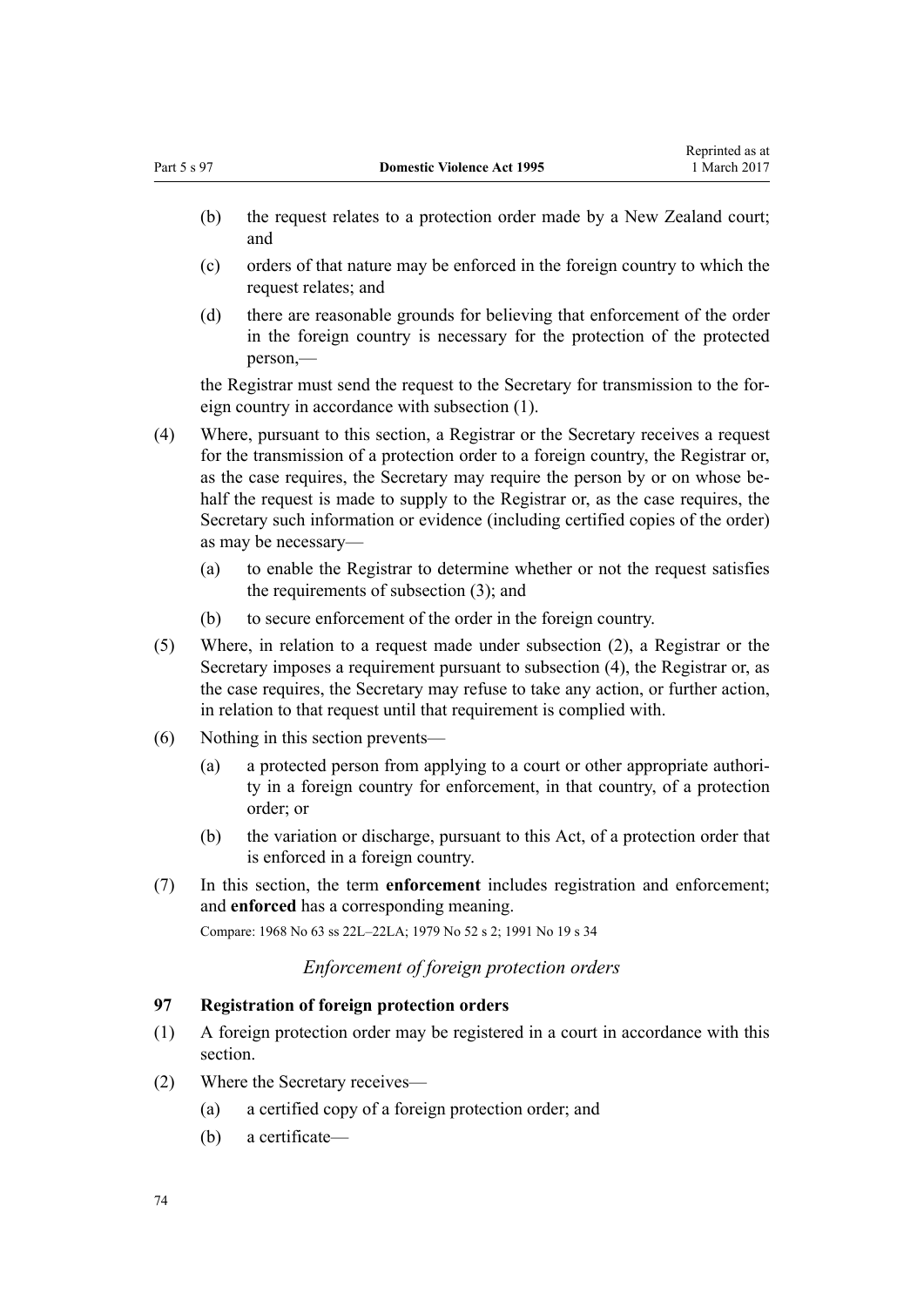- <span id="page-74-0"></span>(i) that is signed by an officer of a court in the foreign country in which the order was made; and
- (ii) that contains a statement that the order is, at the date of the certificate, enforceable in the foreign country; and
- (c) written information tending to show that a person for whose protection the order was made—
	- (i) is present in New Zealand; or
	- (ii) is proceeding to New Zealand; or
	- (iii) is about to proceed to New Zealand,—

the Secretary must send the documents to a Registrar of a court for the purposes of registration.

- (3) The Registrar of the court must register the foreign protection order by filing a certified copy of the order in the court.
- (4) Where the Registrar of a court receives the documents described in subsection (2) other than from the Secretary, the Registrar may register the order if he or she is satisfied that the nature of the documents is such that, if they had been transmitted to the Secretary, they would have been sent to the Registrar by the Secretary.

Compare: 1968 No 63 s 22A; 1979 No 52 s 2

## **98 Copies of registered foreign protection orders to be sent to Police**

Where a foreign protection order is registered pursuant to [section 97](#page-73-0), [sections](#page-69-0) [88 to 90](#page-69-0) apply—

- (a) in relation to that order; and
- (b) in relation to any variation of that order pursuant to section  $99(c)$ ,—

as if the foreign protection order were a protection order made under this Act.

## **99 Effect of registration**

Subject to [section 101](#page-75-0), upon registration pursuant to [section 97](#page-73-0), a foreign protection order—

- (a) has effect; and
- (b) may be enforced; and
- (c) in the terms in which it has effect in New Zealand, may be varied,—

as if it were a protection order made under this Act on the date of registration. Compare: 1968 No 63 s 22B; 1979 No 52 s 2

### **100 Variation of registered foreign protection order**

(1) Where, pursuant to section 99(c), a court makes an order varying a foreign protection order, the Registrar of the court—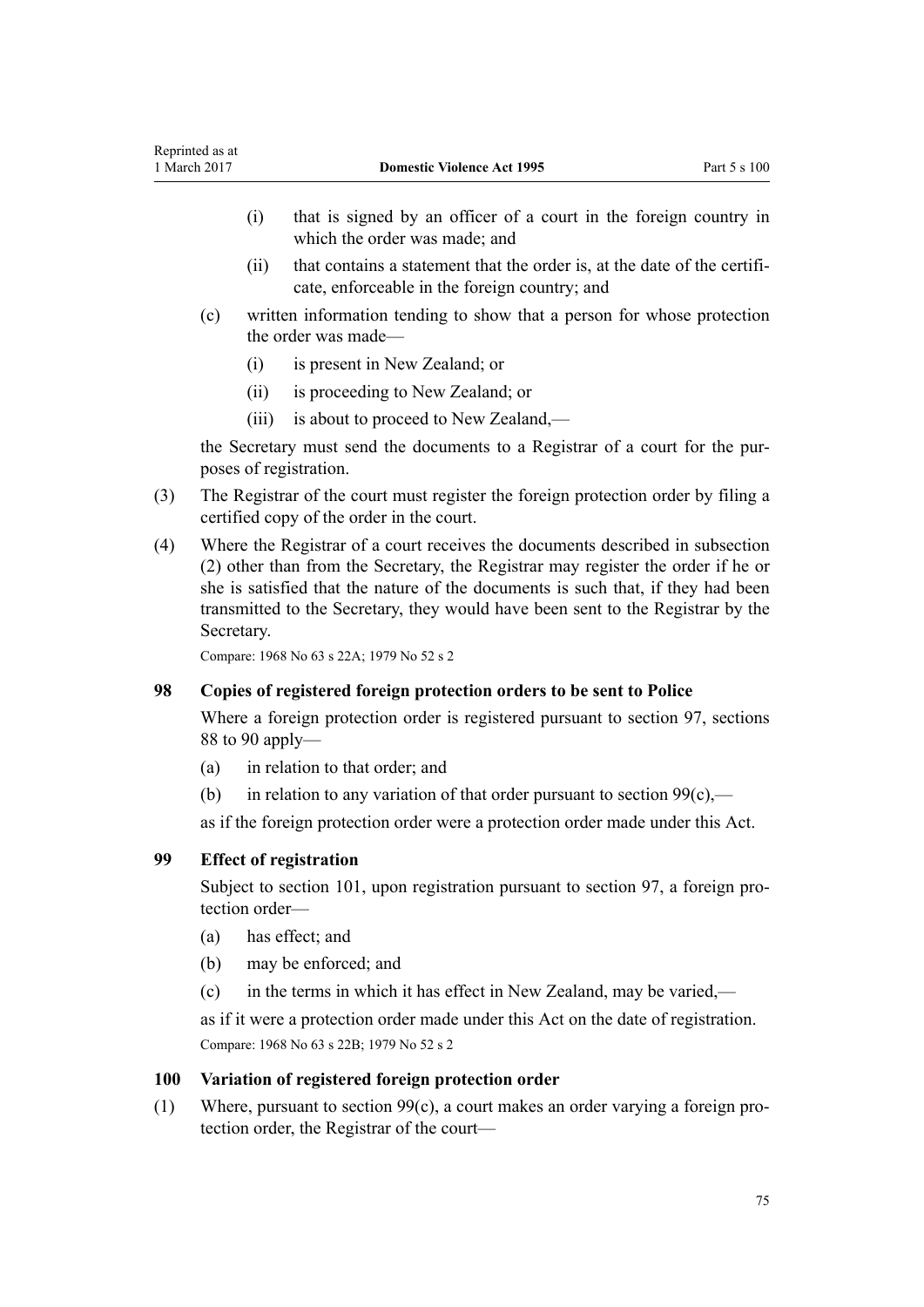- <span id="page-75-0"></span>(a) must, in the prescribed manner, notify the court or the appropriate authority in the country in which the order was made of the variation; and
- (b) unless the Registrar is the Registrar of the court in which the foreign protection order is registered, must forward to the Registrar of that court a copy of the order varying the foreign protection order.
- (2) The Registrar of the court in which the foreign protection order is registered, on receiving notice of the variation of that order, must note the court records accordingly.

Compare: 1968 No 63 s 22D; 1979 No 52 s 2

## **101 Registered foreign protection orders not to be enforced in certain circumstances**

- (1) Where a court is satisfied that a foreign protection order—
	- (a) was not, at the time of its registration in New Zealand, enforceable in the country in which it was made; or
	- (b) has, since its registration in New Zealand, ceased to be enforceable in the country in which it was made,—

the court must not enforce or vary the order under this Act.

- (2) Where the Registrar of the court in which a foreign protection order is registered is satisfied—
	- (a) that a New Zealand court has refused, pursuant to subsection (1), to enforce or vary the order under this Act; or
	- (b) that the order is not enforceable in the country in which it was made; or
	- (c) that registration of the order in New Zealand is no longer necessary,—

the Registrar must cancel the registration of the order and must, in the prescribed manner, notify the court or the appropriate authority in the country in which the order was made of the cancellation.

(3) For the purposes of this section, a foreign protection order is not unenforceable in the country in which it was made solely by reason of the fact that the person to whom the order relates, or any other person affected by the order, is no longer in that country.

Compare: 1968 No 63 s 22E; 1979 No 52 s 2

#### **102 Evidence taken overseas**

Where, pursuant to [section 99,](#page-74-0) an application is heard in a court, the evidence of any person beyond New Zealand may be taken in accordance with the rules of the High Court covering the examination of witnesses beyond New Zealand, and those rules, as far as they are applicable and with all necessary modifications, apply.

Compare: 1968 No 63 s 22H; 1979 No 52 s 2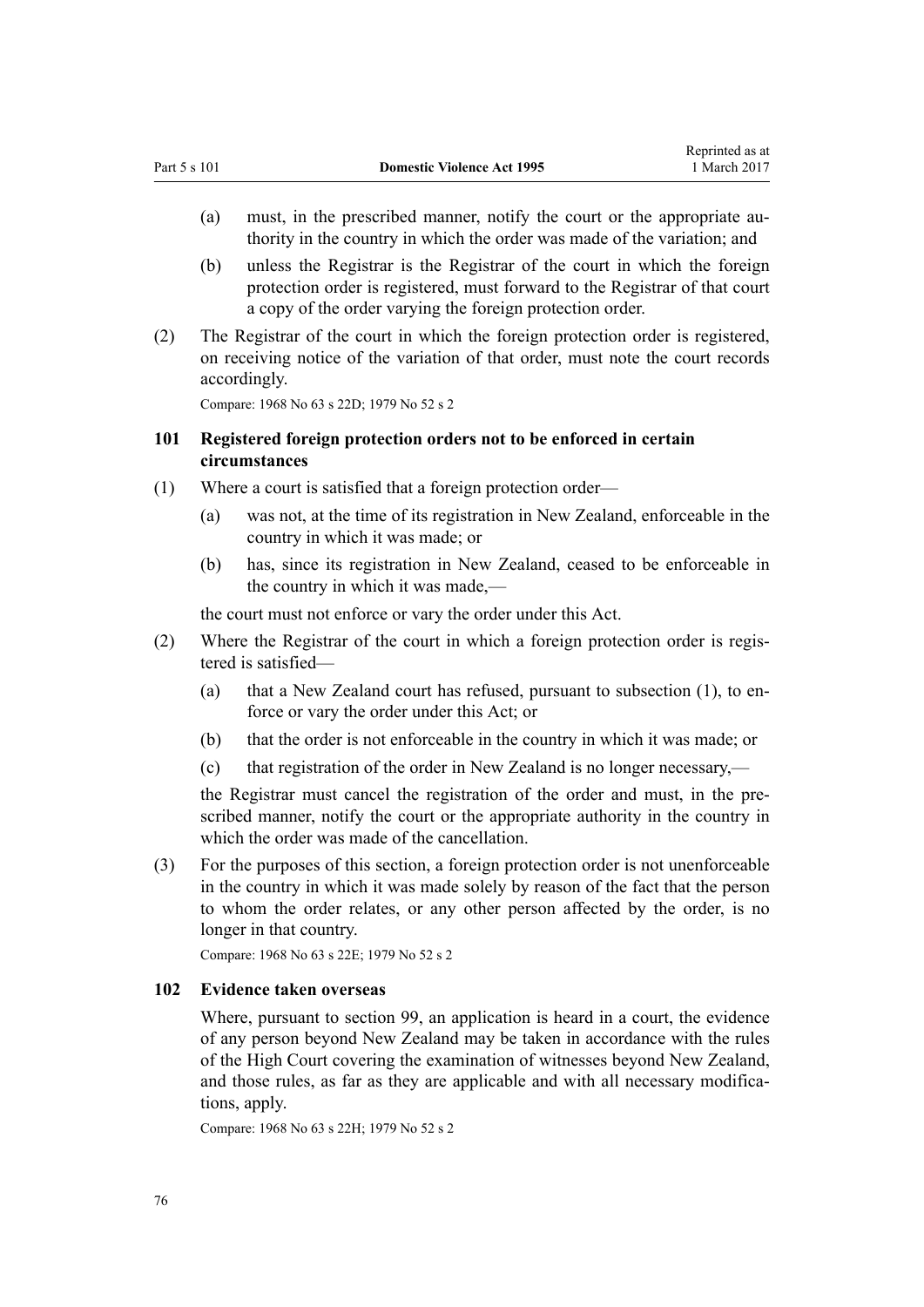## **103 Proof of documents**

- (1) For the purposes of this Part,—
	- (a) any document purporting to be signed by any Judge or officer of a court in any prescribed foreign country is, in the absence of evidence to the contrary, deemed to have been so signed without proof of the signature or judicial or official character of the person appearing to have signed it; and
	- (b) the officer of a court by whom a document purports to be signed is, in the absence of evidence to the contrary, deemed to have been the proper officer of the court to sign the document.
- (2) Any document purporting to be signed, certified, or verified by any of the persons mentioned in subsection (1) is admissible in evidence in proceedings under this Part if it appears to be relevant to those proceedings.

Compare: 1968 No 63 s 22I; 1979 No 52 s 2

## **104 Depositions to be evidence**

Depositions taken for the purposes of this Part in a court in any prescribed foreign country may be received in evidence in any proceedings under this Part. Compare: 1968 No 63 s 22J; 1979 No 52 s 2

### **105 Prescribed foreign countries**

- (1) The Governor-General may from time to time, by Order in Council, declare any country outside New Zealand to be a prescribed foreign country for the purposes of this Act.
- (2) Any Order in Council made under subsection (1) may specify the courts of the foreign country in relation to which the order is to have effect, or may otherwise modify the application of that order to that other country.
- (3) Any Order in Council made under subsection (1) may be revoked or varied by a subsequent Order in Council.

Compare: 1968 No 63 s 22K; 1979 No 52 s 2

## **106 Evidence of orders made in foreign country**

Nothing in this Part precludes a court from receiving evidence of an order made in a foreign country (whether or not that country is a prescribed foreign country) with respect to the protection of any person from domestic violence.

Compare: 1968 No 63 s 22F; 1979 No 52 s 2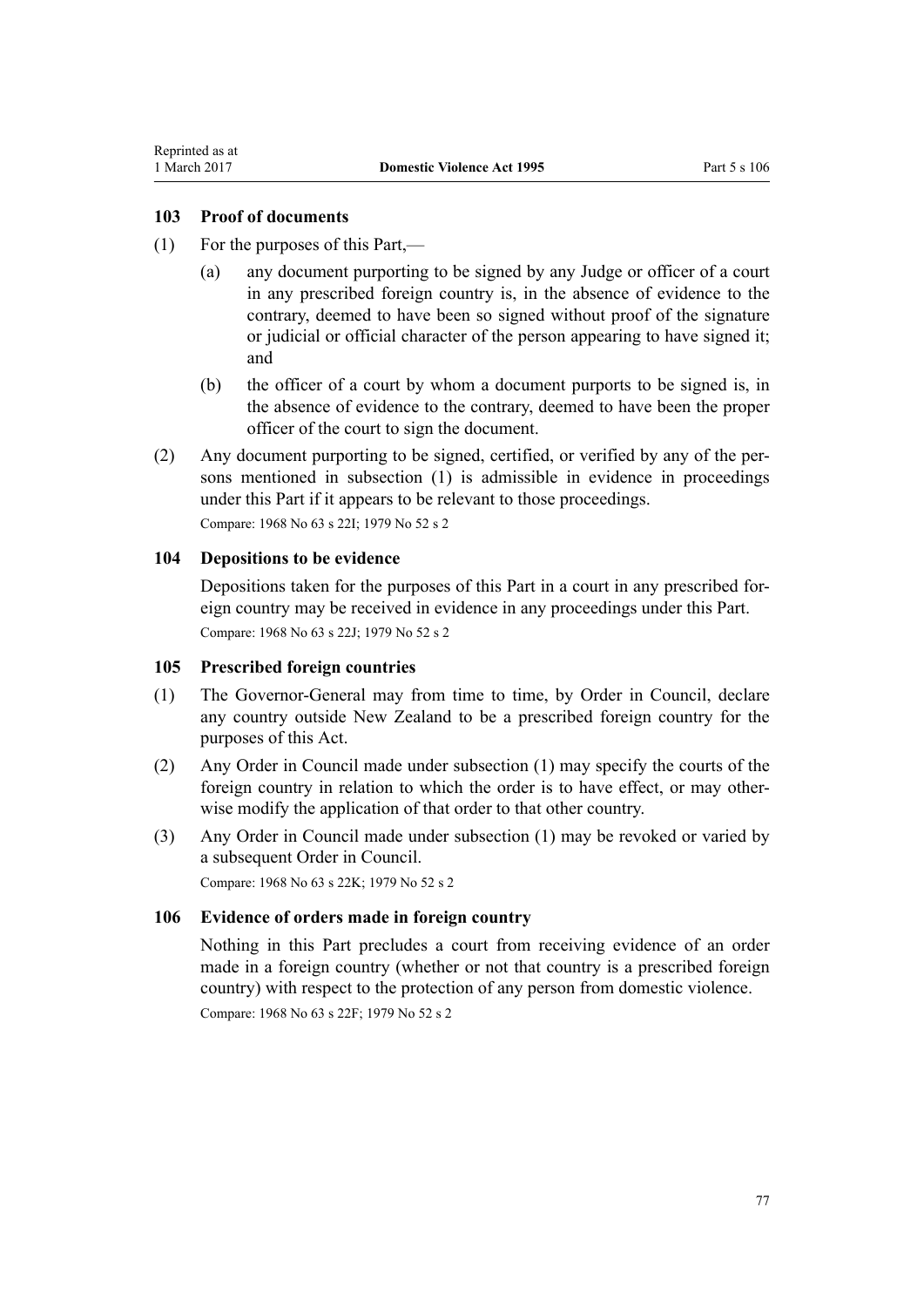## **Part 6**

# <span id="page-77-0"></span>**Non-publication of information relating to protected person on public registers**

#### *Interpretation*

### **107 Interpretation**

In this Part, unless the context otherwise requires,—

**code of practice** or **code** means a code of practice issued under [section 122](#page-83-0)

**direction** means a direction made under [section 109](#page-78-0)

**Privacy Commissioner** means the Privacy Commissioner appointed under the [Privacy Act 1993](http://prd-lgnz-nlb.prd.pco.net.nz/pdflink.aspx?id=DLM296638)

**public register** has the same meaning as in [section 58](http://prd-lgnz-nlb.prd.pco.net.nz/pdflink.aspx?id=DLM297424) of the Privacy Act 1993

**relevant information**, in relation to any person, means information that discloses, or is likely to disclose, the whereabouts of that person.

## *Applications for directions*

## **108 Protected person may apply for direction that identifying information on public register not be publicly available**

- (1) Where a protection order is in force, any protected person may at any time apply to the agency responsible for administering any public register for a direction that any relevant information—
	- (a) that relates to that protected person, or to any protected person who is a child of the applicant's family, or to both; and
	- (b) that is included, or is about to be included, on that public register—

must not be made available to the public.

- (2) Every application under subsection (1)—
	- (a) must be made in the prescribed manner (if any); and
	- (b) must be made in the prescribed form (if any); and
	- (c) must, so far as practicable, specify with due particularity the relevant information in respect of which the direction is sought, so that the agency may locate that relevant information.
- (3) An agency to which an application is made under subsection (1) must, without delay, and in no case after the expiry of the prescribed period after receiving the application,—
	- (a) decide, in accordance with [section 109](#page-78-0), whether the application is to be granted or declined; and
	- (b) notify the applicant of its decision in accordance with [section 110.](#page-78-0)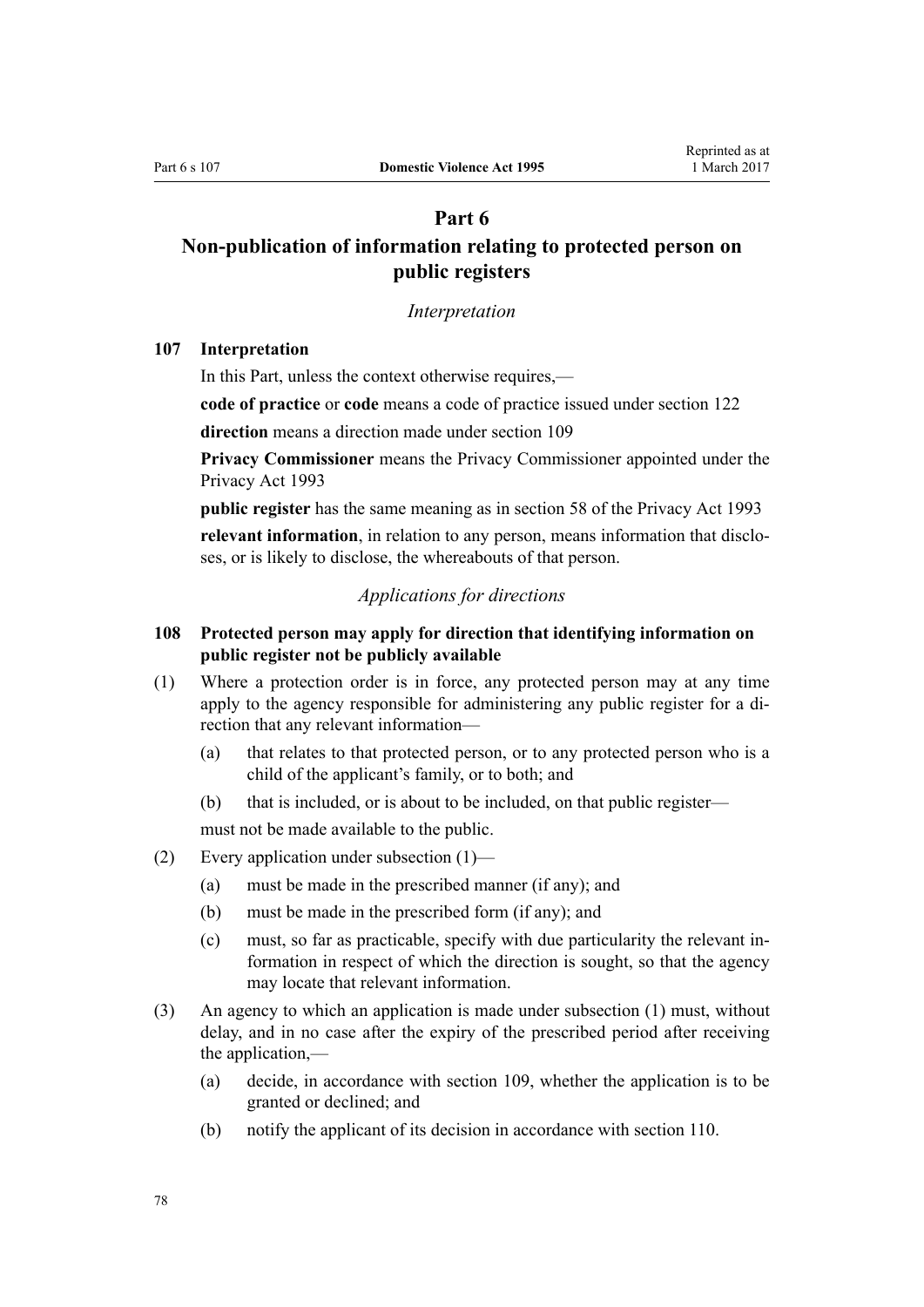### <span id="page-78-0"></span>**109 Agency to determine application**

Where an application is made under [section 108\(1\)](#page-77-0) to an agency, the agency may make the direction sought if the agency is satisfied that—

- (a) a protection order is in force in respect of the applicant; and
- (b) making the direction would not unduly compromise the public register to which the application relates.

### **110 Agency to notify applicant of decision**

- (1) Where an agency makes a decision in respect of an application made under [section 108\(1\),](#page-77-0) the agency must give written notice of its decision to the applicant.
- (2) Where the application is declined, the notice under subsection (1) must—
	- (a) specify the reasons for the decision; and
	- (b) notify the applicant of that person's right to complain to the Privacy Commissioner pursuant to [section 118](#page-82-0), including the time within which that complaint must be made.
- (3) Where an agency makes a direction in relation to a protection order, the agency must also give written notice of that direction to the Registrar of the court that made that protection order.

## **111 Information not to be disclosed pending determination of application or complaint**

Where an application is made, pursuant to section  $108(1)$ , to an agency, then unless the application is sooner withdrawn, section 112 applies, as if the direction sought by the applicant had been made, from the expiry of the prescribed period after the date on which the application is received by the agency—

- (a) until the expiry of the prescribed period after notice of the agency's decision on that application is communicated to the applicant; and
- (b) where, before the expiry of the period referred to in paragraph (a), the Privacy Commissioner extends the period within which a complaint relating to that decision may be made under [section 118](#page-82-0), until the expiry of that period as so extended; and
- (c) if a complaint relating to that decision is made under [section 118](#page-82-0), until the complaint is finally dealt with or is withdrawn, whichever occurs first.

## *Effect of direction*

### **112 Effect of direction**

(1) Notwithstanding any other enactment, but subject to [section 116](#page-81-0) and to any regulations made under this Act, where, in respect of any public register, an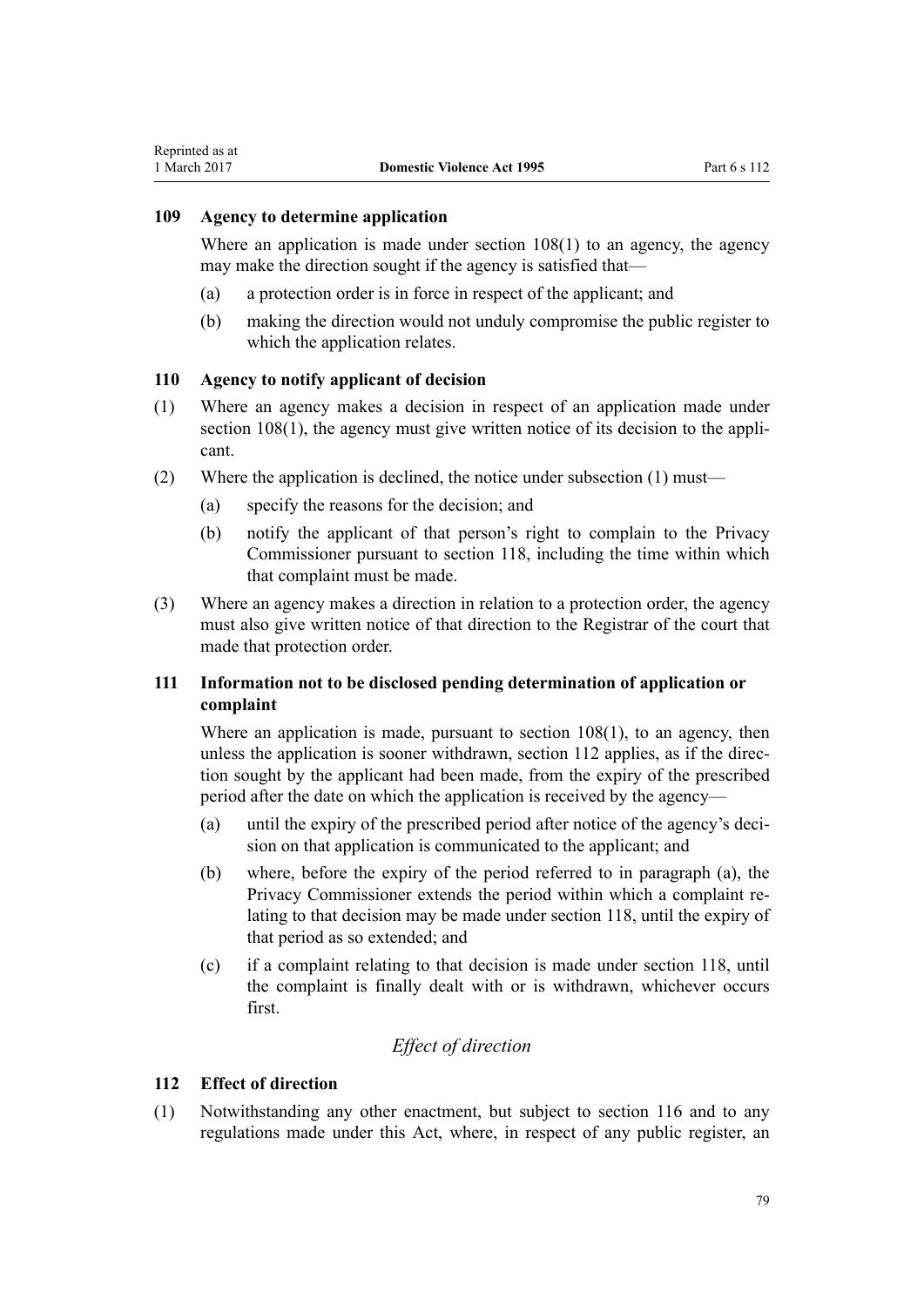<span id="page-79-0"></span>agency makes a direction in respect of any relevant information, and for as long as that direction remains in force,—

- (a) that relevant information must not be included in—
	- (i) any copy (including a printout) of the whole or any part of the public register; or
	- (ii) any index to the register; or
	- (iii) any extract from, or certificate as to information recorded on, the register—

that is made available to the public after the direction is made; and

- (b) that relevant information must not be made available for inspection by members of the public (other than the person to whom the relevant information relates) who wish to inspect the register or any index to the register; and
- (c) no application made, by or in relation to the person to whom the relevant information relates, for the inclusion of any information on the public register, to the extent that the application contains relevant information relating to that person, must be made available for inspection by members of the public (other than the person to whom the relevant information relates);—

but that relevant information is, for all other purposes, deemed to be included on the public register.

(2) The references in paragraphs (a) to (c) of subsection (1) to relevant information relate only to such relevant information relating to the person to whom the direction relates as the agency concerned is reasonably able to identify, having regard to the information provided by the applicant for the direction in his or her application under [section 108\(1\).](#page-77-0)

## **113 Direction not applicable to relevant information subsequently included in register**

- (1) Where, in relation to a public register, a direction applies in relation to relevant information, then—
	- (a) paragraphs (a) and (b) of subsection (1) of [section 112](#page-78-0) apply only in relation to relevant information included, or about to be included, on that public register at the date on which the direction is made; and
	- (b) paragraph (c) of that subsection applies only in relation to an application of the kind referred to in that paragraph, where the application has been made before the date on which the direction is made.
- (2) One or more directions relating to the same public register may be in force, at the same time, in relation to the same person.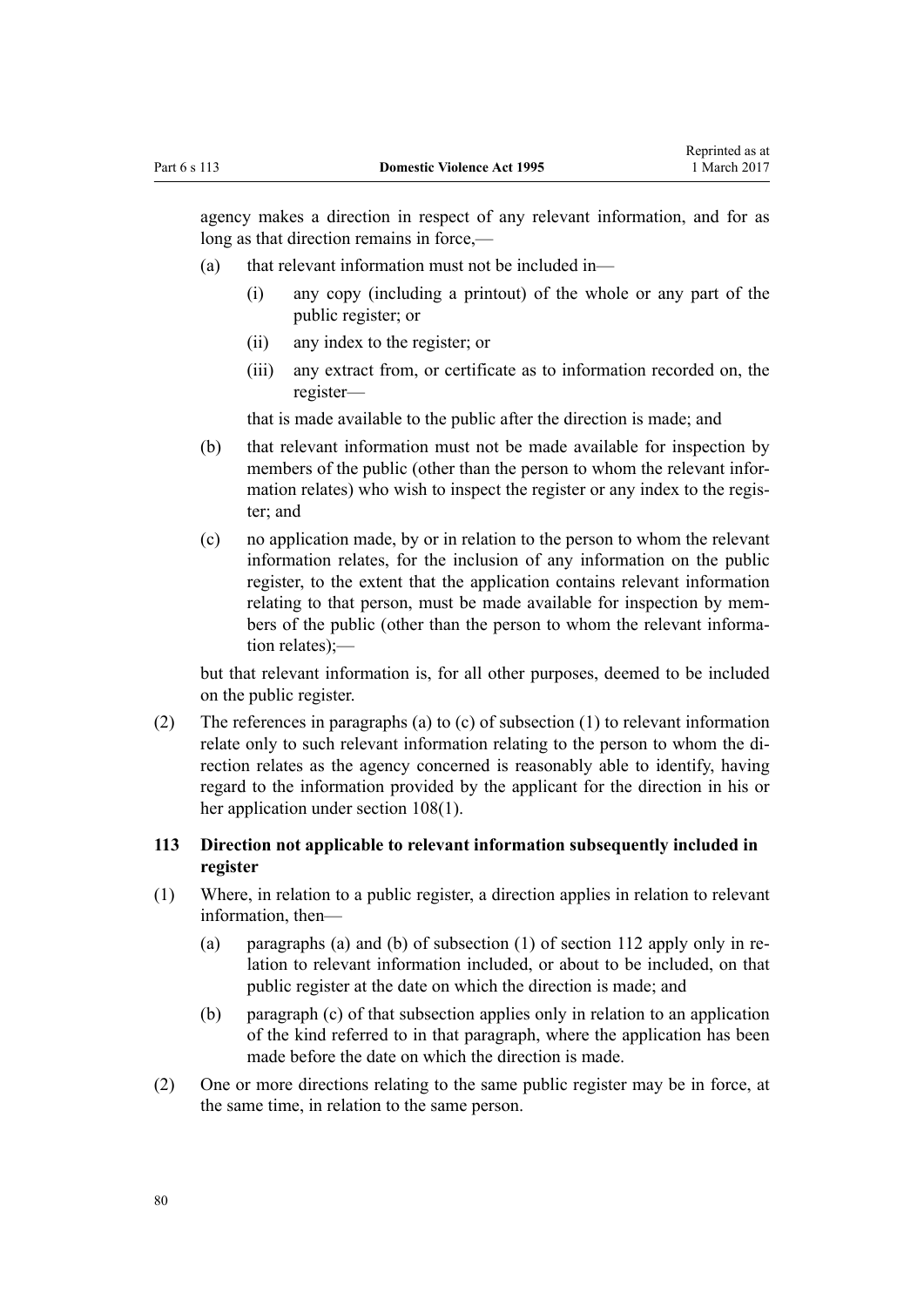## *Duration of direction*

## <span id="page-80-0"></span>**114 Duration of direction**

- (1) Where—
	- (a) a direction is made in respect of a protection order; and
	- (b) at the time the direction is made, the protection order is a final order,—

then, unless the direction is sooner revoked or ceases to be in force pursuant to subsection (3), the direction expires at the end of the period of 5 years after the date on which the direction is made.

- (2) Where—
	- (a) a direction is made in respect of a protection order; and
	- (b) at the time the direction is made, the protection order is a temporary order,—

the following provisions apply:

- (c) subject to paragraph (d), the direction, unless sooner revoked, expires at the end of the period of 4 months after the date on which the direction is made:
- (d) if, before the expiry of the period referred to in paragraph (c),—
	- (i) the applicant for the direction supplies, to the agency by which the direction is made, satisfactory evidence that the temporary protection order has become final by operation of law in accordance with [section 77,](#page-62-0) or a copy of a copy of a final protection order made in substitution for the temporary protection order; or
	- (ii) pursuant to [section 115](#page-81-0), a Registrar notifies the agency that a final protection order has been made in substitution for the temporary protection order,—

then, unless the direction is sooner revoked or ceases to be in force pursuant to subsection (3), the direction continues in force and expires at the end of the period of 5 years after the date on which the direction is made.

- (3) Where—
	- (a) a direction made by an agency is in force in respect of a final protection order; and
	- (b) either,—
		- (i) the person on whose application the direction was made notifies that agency that the protection order has been discharged; or
		- (ii) pursuant to [section 115](#page-81-0), a Registrar notifies the agency that the protection order has been discharged,—

the direction ceases to be in force on the expiry of the prescribed period after the date on which the agency receives that notification.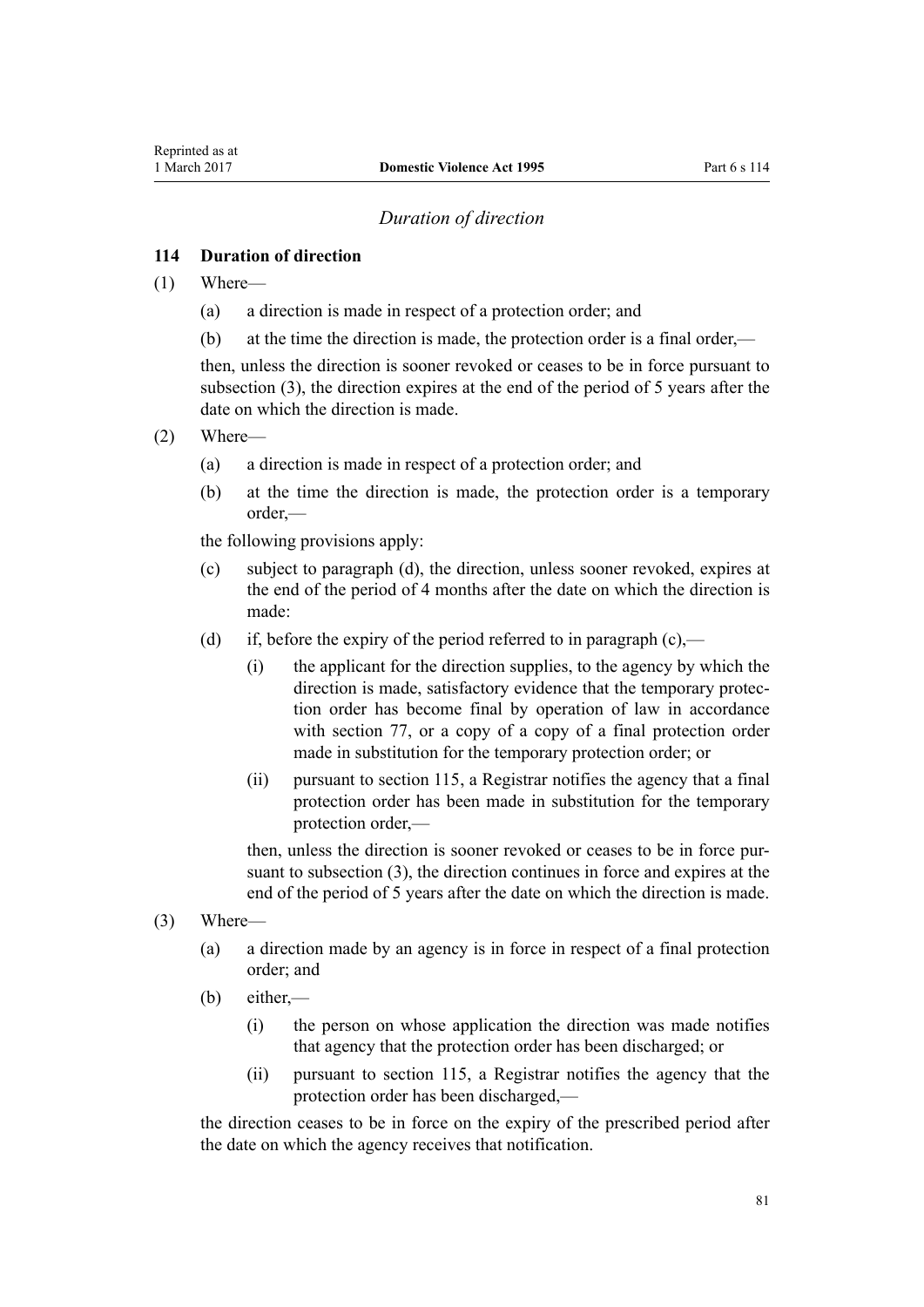- <span id="page-81-0"></span>(4) Where, on the application of any person, an agency makes a direction, that agency must, on the application of that person, revoke that direction.
- (5) The fact that a direction expires or is revoked or ceases to be in force pursuant to this section does not prevent the making of another direction in respect of the same relevant information.

## **115 Registrar to notify agency of making or discharge of protection order**

Where, in accordance with [section 110\(3\)](#page-78-0), an agency notifies a Registrar of a court that a direction has been made in relation to a protection order, then,—

- (a) in the case of a temporary protection order, on the making of a final protection order in substitution for that temporary order; or
- (b) on the discharge of that protection order (whether a temporary order or a  $final order)$  —

the Registrar of the court that made that substitute order or, as the case requires, discharged the order must, without delay, notify that fact to the agency.

*Disclosure of relevant information with consent*

## **116 Disclosure of relevant information with consent of protected person**

- (1) This section applies to any information the disclosure or making available of which would otherwise be prohibited by [section 111](#page-78-0) or [section 112](#page-78-0).
- (2) Notwithstanding [sections 111](#page-78-0) and [112](#page-78-0), but subject to subsection (3), where, in respect of any information to which this section applies, the person to whom the information relates—
	- (a) is requested, in writing, to authorise the agency concerned to disclose or make available some or all of that information; and
	- (b) gives such authority,—

the information may be disclosed or made available, but only in accordance with, and to the extent permitted by, that authority.

(3) Nothing in this section authorises any information to which this section applies to be disclosed or made available in circumstances in which that information could not, apart from this section, be lawfully disclosed or made available.

## *Other enactments not affected*

## **117 Other enactments not affected**

Nothing in this Part limits or affects—

- (a) [section 115](http://prd-lgnz-nlb.prd.pco.net.nz/pdflink.aspx?id=DLM309404) of the Electoral Act 1993; or
- (b) [section 239\(2\)](http://prd-lgnz-nlb.prd.pco.net.nz/pdflink.aspx?id=DLM3701415) of the Land Transport Act 1998.

Section 117(b): replaced, on 1 May 2011, by [section 35\(4\)](http://prd-lgnz-nlb.prd.pco.net.nz/pdflink.aspx?id=DLM2015063) of the Land Transport Amendment Act 2009 (2009 No 17).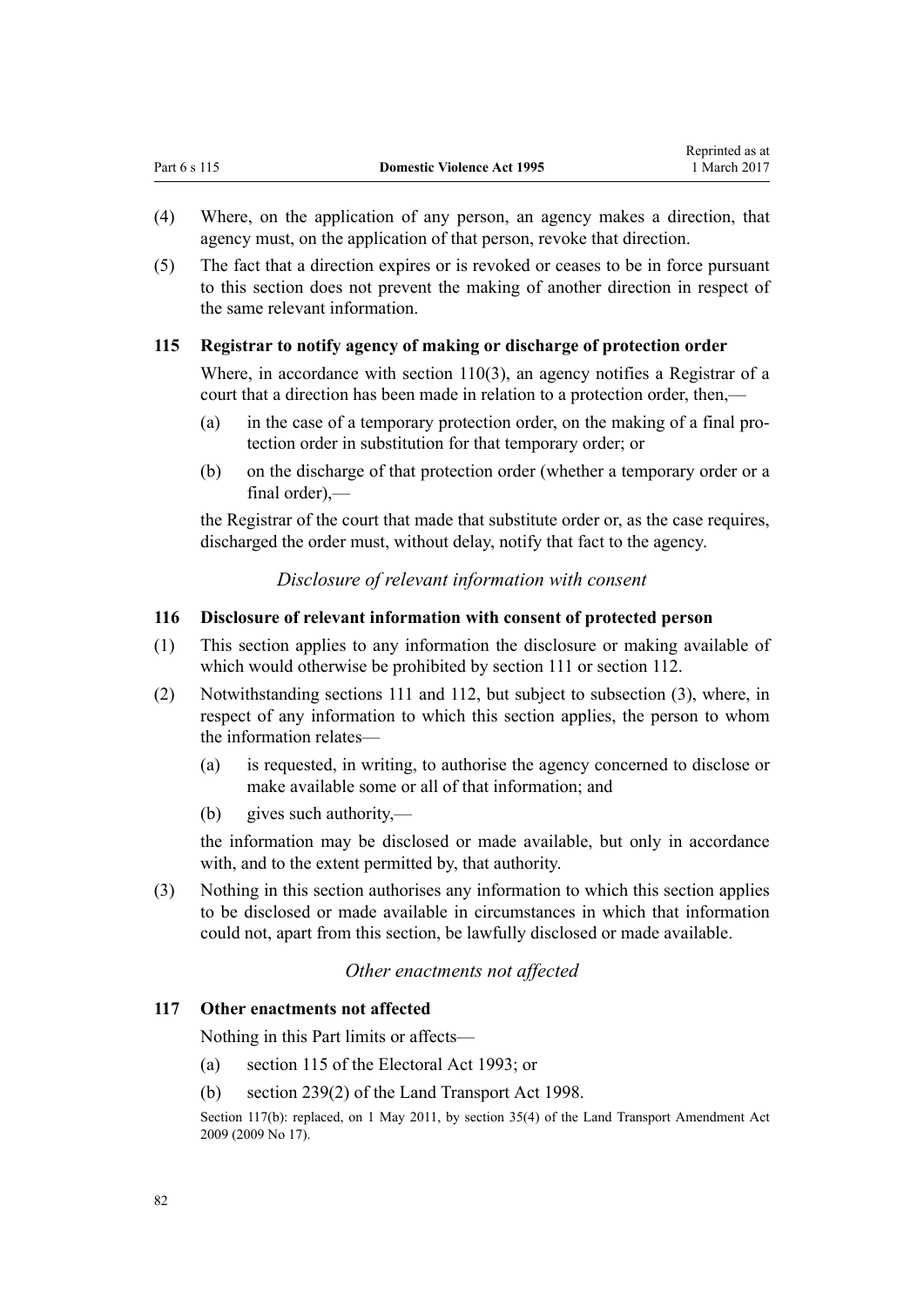### **118 Complaints to Privacy Commissioner**

<span id="page-82-0"></span>Reprinted as at

- (1) Where any person makes an application to an agency pursuant to [section](#page-77-0) [108\(1\),](#page-77-0) and that agency declines to make the direction sought by the applicant, the applicant may make a complaint to the Privacy Commissioner, and the Privacy Commissioner may investigate that complaint.
- (2) If, in relation to an application made, pursuant to subsection (1) of [section 108](#page-77-0), to an agency, the agency fails, within the time limit fixed by subsection (3) of that section, to comply with paragraph (a) or paragraph (b) of subsection (3), then,—
	- (a) for the purposes of subsection  $(1)$ , that failure is deemed to be a decision declining to make the direction sought by the applicant; and
	- (b) for the purposes of subsection (3), that failure is deemed to be a decision notice of which was communicated to the applicant on the expiry of the prescribed period after the agency received the application.
- (3) Every complaint made to the Privacy Commissioner pursuant to subsection (1) must be made within the prescribed period after notice of the decision is communicated to the complainant, or within such further period as the Privacy Commissioner may allow on application made either before or after the expiration of the prescribed period.
- (4) Where, pursuant to subsection (3), the Privacy Commissioner extends the period within which a complaint may be made under this section in relation to an agency's decision, the Privacy Commissioner must forthwith notify that agency of that extension and of the period of the extension.

### **119 Investigation of complaint**

On completing any investigation conducted pursuant to section 118(1), the Privacy Commissioner must report the Commissioner's findings to the chief administrative officer of the agency whose actions were the subject matter of the investigation, and any report may include a recommendation that the agency make the direction sought by the complainant.

### **120 Application of certain provisions of Privacy Act 1993**

[Sections 68](http://prd-lgnz-nlb.prd.pco.net.nz/pdflink.aspx?id=DLM297444), [70](http://prd-lgnz-nlb.prd.pco.net.nz/pdflink.aspx?id=DLM297447), [71](http://prd-lgnz-nlb.prd.pco.net.nz/pdflink.aspx?id=DLM297448), [73](http://prd-lgnz-nlb.prd.pco.net.nz/pdflink.aspx?id=DLM297455), [75](http://prd-lgnz-nlb.prd.pco.net.nz/pdflink.aspx?id=DLM297457), and [80](http://prd-lgnz-nlb.prd.pco.net.nz/pdflink.aspx?id=DLM297463), and [Parts 9](http://prd-lgnz-nlb.prd.pco.net.nz/pdflink.aspx?id=DLM297902) and [12](http://prd-lgnz-nlb.prd.pco.net.nz/pdflink.aspx?id=DLM298408), of the Privacy Act 1993, so far as applicable and with all necessary modifications, apply in relation to the making of a complaint pursuant to section 118 and to any investigation conducted by the Privacy Commissioner pursuant to section 118 or section 119.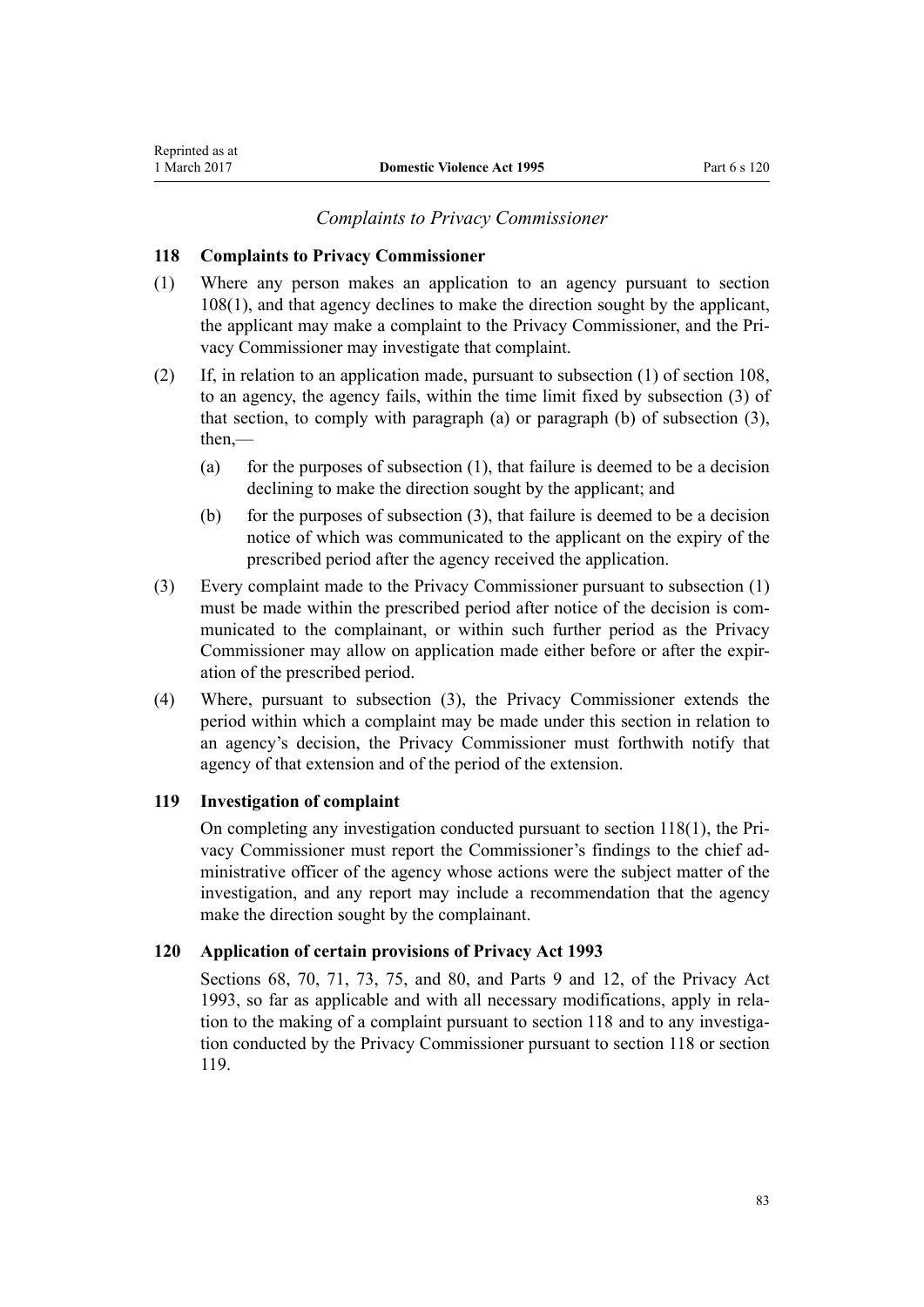### *Regulations*

### <span id="page-83-0"></span>**121 Regulations**

- (1) Without limiting [section 127,](#page-95-0) regulations may be made under that section for all or any of the following purposes:
	- (a) prescribing the manner in which applications under [section 108\(1\)](#page-77-0) must be made:
	- (b) prescribing such forms as are necessary for the purposes of this Part, or authorising any specified person or persons to prescribe or approve forms, and requiring the use of such forms:
	- (c) prescribing the periods required to be prescribed for the purposes of [sec](#page-77-0)[tions 108\(3\)](#page-77-0), [111](#page-78-0), [114\(3\)](#page-80-0), and [118](#page-82-0):
	- (d) prescribing circumstances in which, and conditions on which, relevant information may be made available to the public even though a direction is in force in respect of that relevant information, while still ensuring, to the greatest possible extent, the protection of the person to whom the relevant information relates:
	- (e) prescribing the manner in which any notice required by this Part to be given by or to any person is to be so given.
- (2) Without limiting subsection (1) or [section 127,](#page-95-0) regulations made pursuant to subsection (1)—
	- (a) may make different provision for different agencies and different public registers:
	- (b) may be made to apply generally in respect of all public registers, or in respect of any specified public register or of public registers of any specified class or classes.

## *Codes of practice*

#### **122 Codes of practice**

- (1) The Privacy Commissioner may from time to time issue a code of practice.
- (2) A code of practice may,—
	- (a) to the extent that no regulations made pursuant to section 121 apply,—
		- (i) prescribe the manner in which applications under [section 108\(1\)](#page-77-0) must be made:
		- (ii) prescribe forms of applications for the purposes of section  $108(1)$ :
		- (iii) prescribe, for the purposes of [section 108\(1\)](#page-77-0), information that must be provided by applicants for the purpose of enabling the location of relevant information:
	- (b) prescribe how [section 109\(b\)](#page-78-0) is to be applied: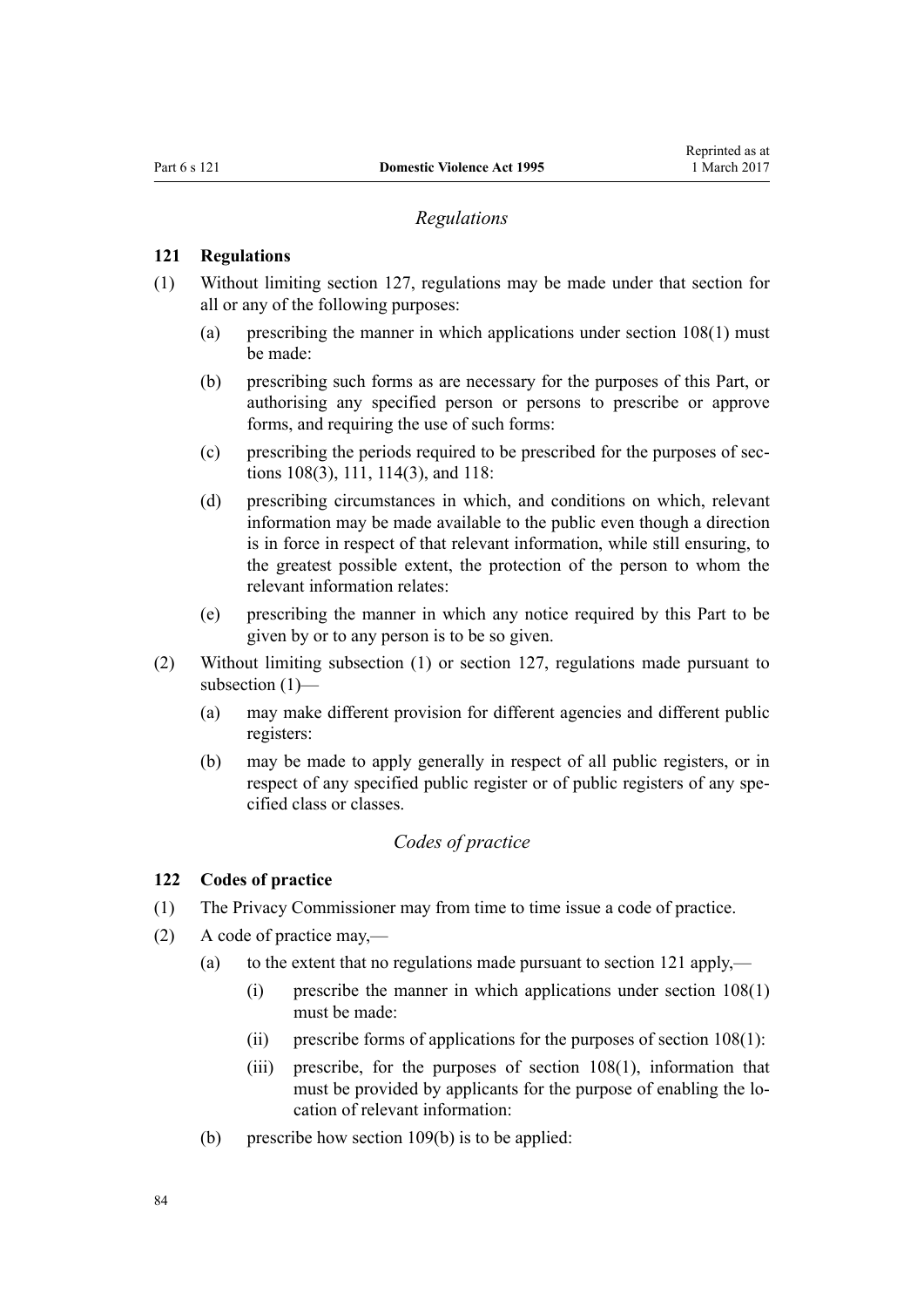- (c) prescribe how [section 112](#page-78-0) is to apply, or is to be complied with:
- (d) prescribe how [section 113](#page-79-0) is to apply:
- (e) provide for the review of the code by the Privacy Commissioner:
- (f) provide for the expiry of the code.
- (3) A code of practice may apply in relation to any 1 or more of the following:
	- (a) any specified public register or class or classes of public register:
	- (b) any specified agency or specified class or classes of agency:
	- (c) any specified relevant information or class or classes of relevant information.

## **123 Application of certain provisions of Privacy Act 1993**

[Sections 47 to 52](http://prd-lgnz-nlb.prd.pco.net.nz/pdflink.aspx?id=DLM297411) of the Privacy Act 1993, so far as applicable and with all necessary modifications, apply in relation to the issuing of a code of practice under this Act, and in relation to any code of practice issued under this Act, as if the issuing were done, or, as the case may be, the code were issued, under that Act.

## **124 Effect of code**

- (1) Subject to subsection (2), where a code of practice is in force, the code has effect according to its tenor.
- (2) To the extent that a code is inconsistent with any provision of this Act or of any regulations made under this Act, the code is, to the extent of the inconsistency, of no effect.

## **Part 6A**

## **Police safety orders**

Part 6A: inserted, on 1 July 2010, by [section 9](http://prd-lgnz-nlb.prd.pco.net.nz/pdflink.aspx?id=DLM1774218) of the Domestic Violence Amendment Act 2009 (2009 No 43).

### **124A Interpretation**

In this Part, unless the context otherwise requires,—

**constable** has the meaning given to it by [section 4](http://prd-lgnz-nlb.prd.pco.net.nz/pdflink.aspx?id=DLM1102132) of the Policing Act 2008

**District Court** includes a Justice or Justices, or a Community Magistrate or Community Magistrates, presiding over the District Court; but does not include a Registrar

**Police safety order** or **order** means an on-the-spot order issued by a qualified constable under [section 124B](#page-85-0) in the prescribed form

**qualified constable** means a constable who is of or above the level of position of sergeant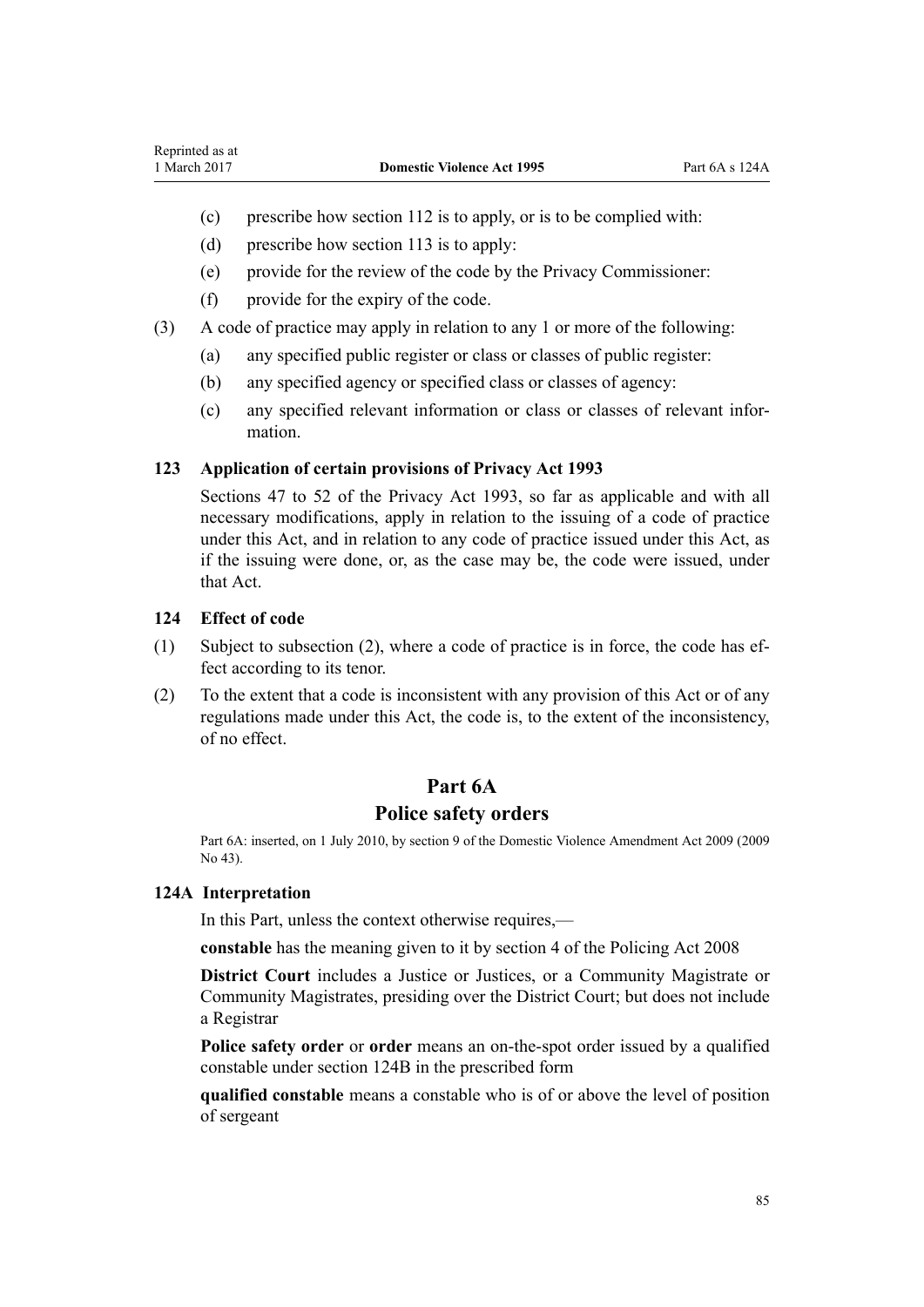<span id="page-85-0"></span>**Registrar** means any Registrar of the District Court; and includes a Deputy Registrar.

Section 124A: inserted, on 1 July 2010, by [section 9](http://prd-lgnz-nlb.prd.pco.net.nz/pdflink.aspx?id=DLM1774218) of the Domestic Violence Amendment Act 2009 (2009 No 43).

Section 124A **District Court**: inserted, on 25 February 2012, by [section 4\(1\)](http://prd-lgnz-nlb.prd.pco.net.nz/pdflink.aspx?id=DLM4014207) of the Domestic Violence Amendment Act 2012 (2012 No 10).

Section 124A **District Court**: amended, on 1 March 2017, by [section 261](http://prd-lgnz-nlb.prd.pco.net.nz/pdflink.aspx?id=DLM6942680) of the District Court Act 2016 (2016 No 49).

Section 124A **Registrar**: inserted, on 25 February 2012, by [section 4\(2\)](http://prd-lgnz-nlb.prd.pco.net.nz/pdflink.aspx?id=DLM4014207) of the Domestic Violence Amendment Act 2012 (2012 No 10).

Section 124A **Registrar**: amended, on 1 March 2017, by [section 261](http://prd-lgnz-nlb.prd.pco.net.nz/pdflink.aspx?id=DLM6942680) of the District Court Act 2016 (2016 No 49).

#### **124B Qualified constable may issue Police safety order**

- (1) A qualified constable may issue an order against a person (**person A**) who is, or has been, in a domestic relationship with another person (**person B**) if the constable—
	- (a) does not arrest person A for an offence against any enactment involving the use of violence against person B; but
	- (b) has reasonable grounds to believe, having regard to the matters specified in subsection (2), that the issue of an order is necessary to ensure the safety of person B.
- (2) When considering whether to issue an order against person A, the constable must have regard to the following matters:
	- (a) whether, in the circumstances, he or she considers it is likely that—
		- (i) person A has used, or is using, domestic violence against person  $\mathbf{R}$
		- (ii) person A has used, or is using, domestic violence against any other person with whom he or she has a domestic relationship:
	- (b) whether there is a likelihood that person A will use, or again use, domestic violence against person B:
	- (c) the welfare of any children residing with person B:
	- (d) the hardship that may be caused if the order is issued:
	- (e) any other matter the constable considers relevant.
- (3) A constable who is not a qualified constable may issue an order under this section only if he or she is specifically authorised by a qualified constable to issue that order.

Section 124B: inserted, on 1 July 2010, by [section 9](http://prd-lgnz-nlb.prd.pco.net.nz/pdflink.aspx?id=DLM1774218) of the Domestic Violence Amendment Act 2009 (2009 No 43).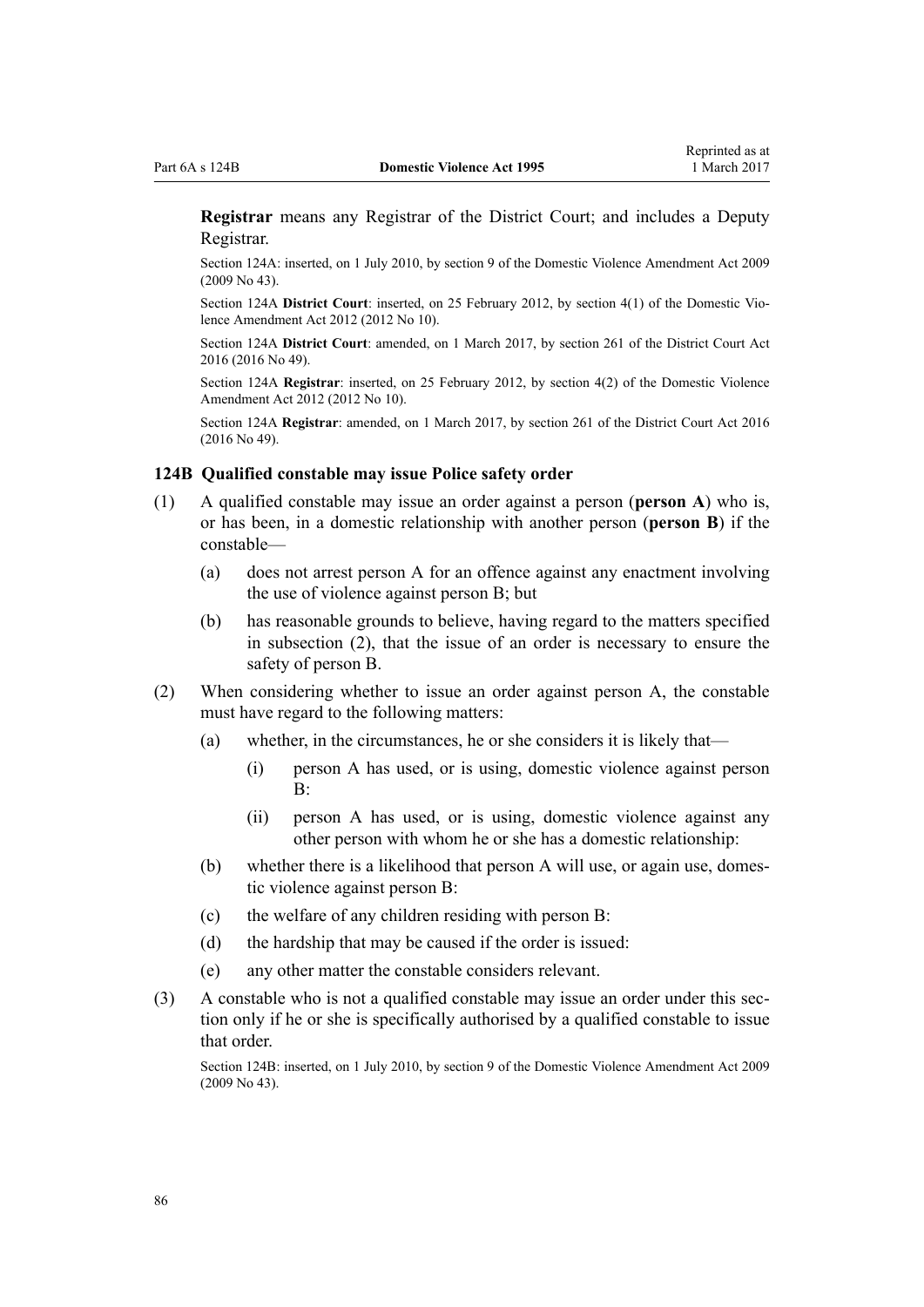### **124C Consent to issue of Police safety order not required**

An order may be issued without the consent of the person for whose safety the order is proposed to be issued.

Section 124C: inserted, on 1 July 2010, by [section 9](http://prd-lgnz-nlb.prd.pco.net.nz/pdflink.aspx?id=DLM1774218) of the Domestic Violence Amendment Act 2009 (2009 No 43).

#### **124D Police safety order not to be issued against child**

An order may not be issued against a child.

Section 124D: inserted, on 1 July 2010, by [section 9](http://prd-lgnz-nlb.prd.pco.net.nz/pdflink.aspx?id=DLM1774218) of the Domestic Violence Amendment Act 2009 (2009 No 43).

#### **124E Effect of Police safety order**

- (1) A person against whom an order is issued must immediately—
	- (a) surrender to a constable—
		- (i) any weapon in his or her possession or control; and
		- (ii) any firearms licence held by him or her:
	- (b) vacate any land or building occupied by a person at risk, whether or not he or she has a legal or equitable interest in the land or building.
- (2) It is a condition of every order that the person against whom the order is issued must not—
	- (a) physically or sexually abuse a person at risk; or
	- (b) threaten to physically or sexually abuse a person at risk; or
	- (c) damage, or threaten to damage, property of a person at risk; or
	- (d) engage, or threaten to engage, in other behaviour, including intimidation or harassment, that amounts to psychological abuse of a person at risk; or
	- (e) encourage any person to engage in behaviour against a person at risk, where the behaviour, if engaged in by the person against whom the order is issued, would be prohibited by the order; or
	- (f) watch, loiter near, or prevent or hinder access to or from the place of residence, business, or employment of a person at risk, or an educational institution attended by a person at risk, or any other place that a person at risk visits often; or
	- (g) follow a person at risk about or stop or accost a person at risk in any place; or
	- (h) where a person at risk is present on any land or building, enter or remain on that land or building in circumstances that constitute a trespass; or
	- (i) make any other contact with a person at risk (whether by telephone, electronic message, correspondence, or otherwise), except such contact as is reasonably necessary in any emergency.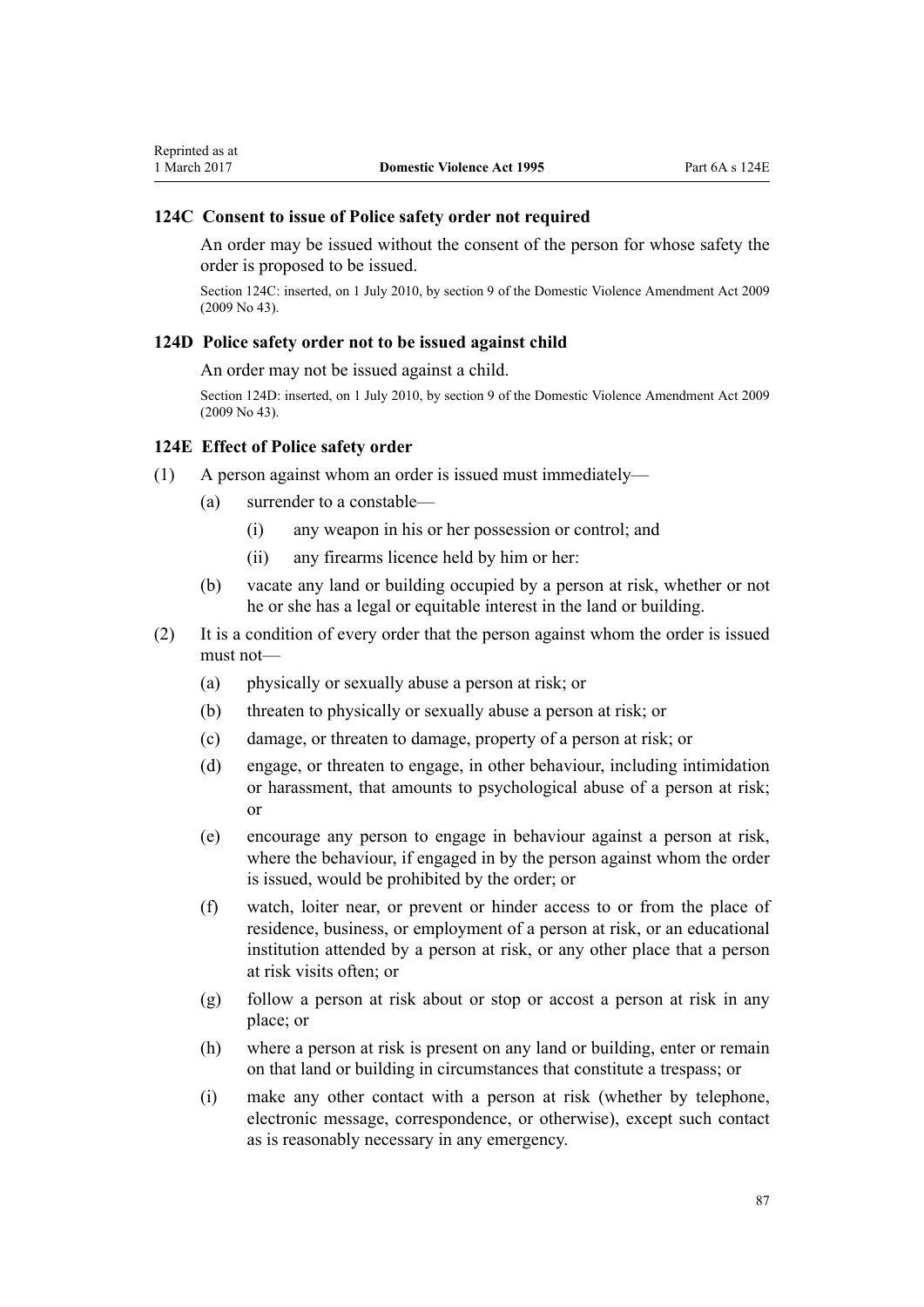### (3) In this section, **person at risk** means—

- (a) the person named in the order for whose safety the order is issued; and
- (b) any child residing with that person.

Section 124E: inserted, on 1 July 2010, by [section 9](http://prd-lgnz-nlb.prd.pco.net.nz/pdflink.aspx?id=DLM1774218) of the Domestic Violence Amendment Act 2009 (2009 No 43).

### **124F Suspension of firearms licence on issue of Police safety order**

On the issue of an order, and for the period that the order is in force,—

- (a) any firearms licence held by the person against whom the order is issued is deemed to be suspended; and
- (b) the person against whom the order is issued is deemed, for all purposes, not to be the holder of a firearms licence.

Section 124F: inserted, on 1 July 2010, by [section 9](http://prd-lgnz-nlb.prd.pco.net.nz/pdflink.aspx?id=DLM1774218) of the Domestic Violence Amendment Act 2009 (2009 No 43).

## **124G Suspension of parenting orders, etc**

- (1) This section applies where—
	- (a) an order is issued; and
	- (b) a child is residing with a person named in the order for whose protection the order is issued (a **protected child**); and
	- (c) a parenting order or day-to-day care or contact agreement is in force in respect of a protected child; and
	- (d) the person against whom the order is issued is a party to that parenting order or agreement.
- (2) While an order continues in force against any person, the provisions of a parenting order or an agreement affording to that person the day-to-day care of, or contact with, a protected child are suspended.

Section 124G: inserted, on 1 July 2010, by [section 9](http://prd-lgnz-nlb.prd.pco.net.nz/pdflink.aspx?id=DLM1774218) of the Domestic Violence Amendment Act 2009 (2009 No 43).

#### **124H Prompt service of Police safety order required**

- (1) An order issued under [section 124B](#page-85-0) must be served by a constable as soon as practicable on the person against whom the order is issued.
- (2) If an order issued under [section 124B](#page-85-0) has not been served within 48 hours from the time of issue, the order lapses.

Section 124H: inserted, on 1 July 2010, by [section 9](http://prd-lgnz-nlb.prd.pco.net.nz/pdflink.aspx?id=DLM1774218) of the Domestic Violence Amendment Act 2009 (2009 No 43).

#### **124I Detention by constable**

(1) A constable who is proposing to issue a Police safety order under [section 124B](#page-85-0) against any person may detain that person for a period, not exceeding 2 hours, that may be necessary to enable the constable to do 1 or more of the following: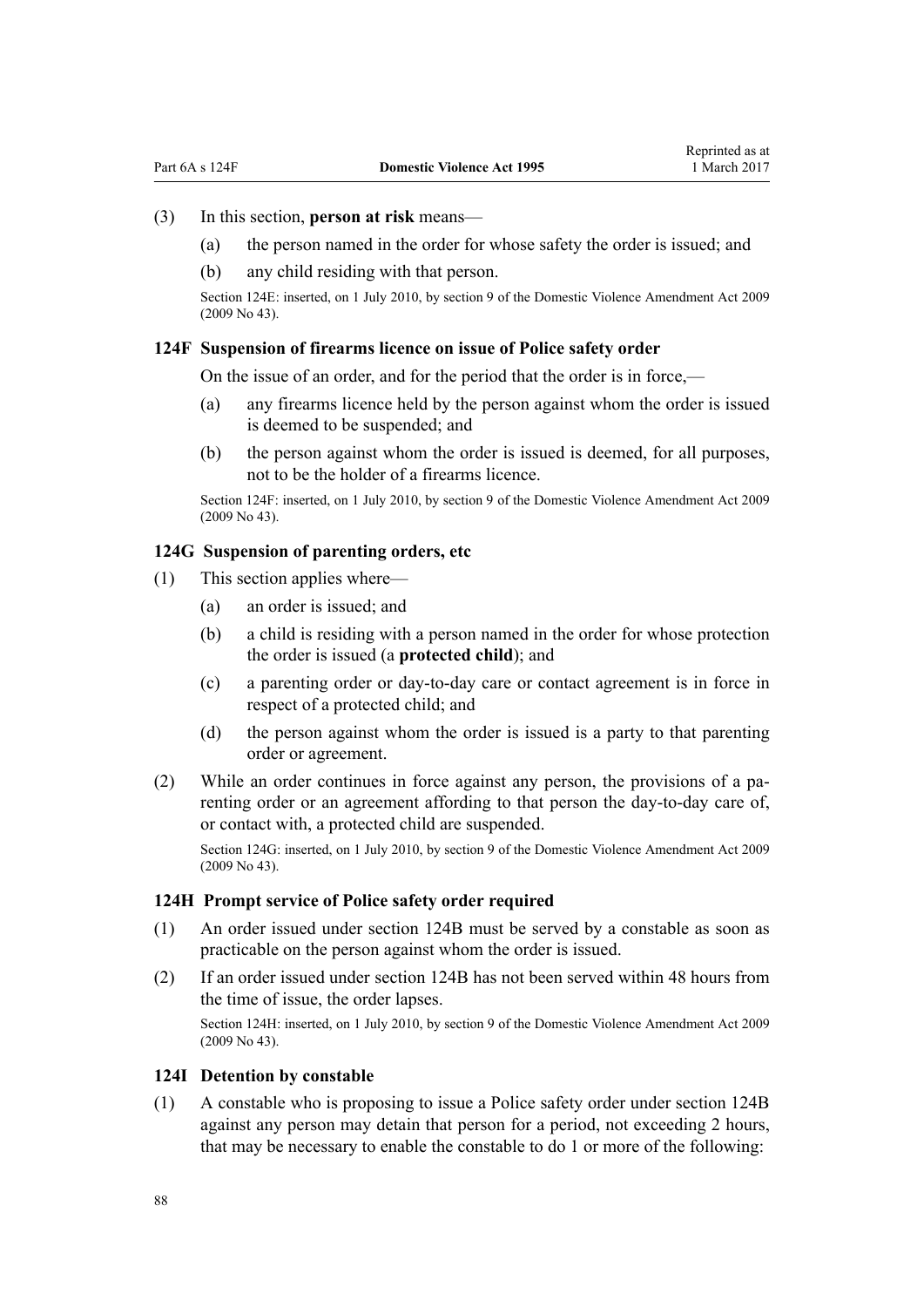- (a) obtain authorisation under [section 124B\(3\)](#page-85-0) to issue the order:
- (b) issue the order:
- (c) serve the order.
- (2) If a person who is detained under subsection (1) fails or refuses to remain at the place where he or she is detained, that person—
	- (a) commits an offence and is liable on conviction to the penalty specified in subsection  $(4)$ ; and
	- (b) may be arrested without warrant.
- (3) To avoid doubt, subsection (2) applies in respect of a person detained under subsection (1)(a) regardless of whether an order is issued.
- (4) The maximum penalty for an offence against subsection  $(2)(a)$  is a fine not exceeding \$500.
- (5) In this section, **detain** includes move the person to a Police station.

Section 124I: inserted, on 1 July 2010, by [section 9](http://prd-lgnz-nlb.prd.pco.net.nz/pdflink.aspx?id=DLM1774218) of the Domestic Violence Amendment Act 2009 (2009 No 43).

Section  $124I(2)(a)$ : amended, on 1 July 2013, by [section 413](http://prd-lgnz-nlb.prd.pco.net.nz/pdflink.aspx?id=DLM3360714) of the Criminal Procedure Act 2011 (2011 No 81).

### **124J Police safety order to be explained**

- (1) A constable who issues an order must, if and to the extent that it is reasonably practicable to do so in the circumstances, either at the time of issue or service of the order, explain to the person against whom the order is issued—
	- (a) the purpose, duration, and effect of the order; and
	- (b) the consequences that may follow if the person against whom the order is issued contravenes the order.
- (2) A constable who issues an order must also, either before or after issue and service of the order, explain to the person for whose safety the order is issued the matters set out in subsection (1)(a) and (b).

Section 124J: inserted, on 1 July 2010, by [section 9](http://prd-lgnz-nlb.prd.pco.net.nz/pdflink.aspx?id=DLM1774218) of the Domestic Violence Amendment Act 2009 (2009 No 43).

#### **124K Duration of Police safety order**

- (1) An order comes into force immediately on being served on the person against whom the order is issued.
- (2) An order continues in force for the period specified in the order, but that period must not exceed 5 days.
- (3) In considering the period to be specified in the order, the qualified constable must have regard to the matters set out in [section 124B\(2\).](#page-85-0)

Section 124K: inserted, on 1 July 2010, by [section 9](http://prd-lgnz-nlb.prd.pco.net.nz/pdflink.aspx?id=DLM1774218) of the Domestic Violence Amendment Act 2009 (2009 No 43).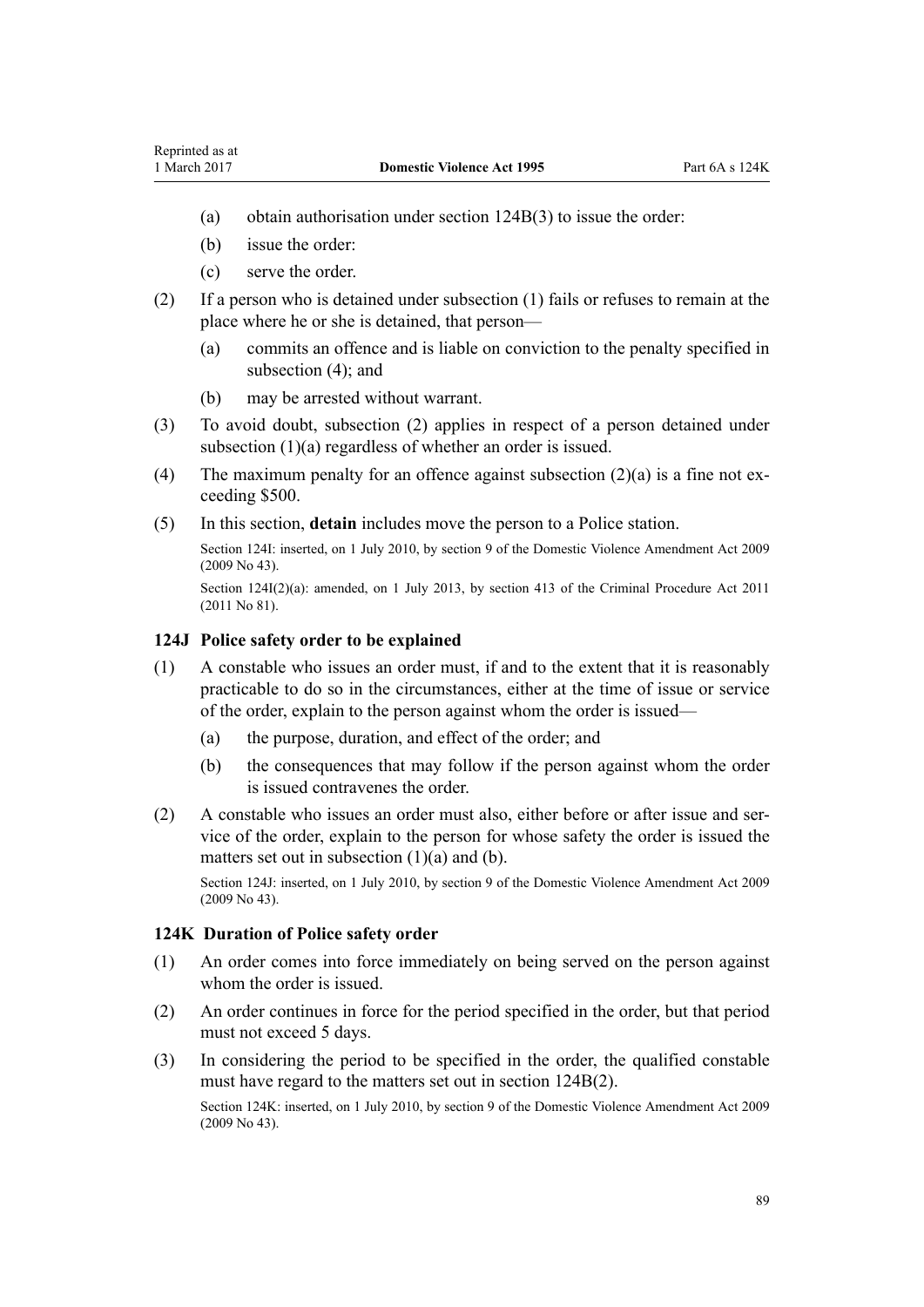### **124L Contravention of Police safety order**

- (1) Subsection (2) applies where a person who has been served with an order refuses or fails to comply with—
	- (a) the order; or
	- (b) any condition of the order.
- (2) If this subsection applies, a constable may take the person into custody by—
	- (a) using such force as is reasonably necessary; or
	- (b) executing a warrant to arrest issued in respect of that person under [sec](#page-91-0)tion  $124O(1)(a)$ .
- (3) Where a person has been taken into custody under subsection (2), the constable may apply to the District Court, by making a complaint in the prescribed form, for a direction or an order under [section 124N.](#page-90-0)
- (4) A person who is taken into custody under subsection (2)(a) must be brought before the District Court within 24 hours.

Section 124L: inserted, on 1 July 2010, by [section 9](http://prd-lgnz-nlb.prd.pco.net.nz/pdflink.aspx?id=DLM1774218) of the Domestic Violence Amendment Act 2009 (2009 No 43).

Section 124L(1): amended, on 25 February 2012, by [section 5](http://prd-lgnz-nlb.prd.pco.net.nz/pdflink.aspx?id=DLM4014212) of the Domestic Violence Amendment Act 2012 (2012 No 10).

Section 124L(3): amended, on 1 March 2017, by [section 261](http://prd-lgnz-nlb.prd.pco.net.nz/pdflink.aspx?id=DLM6942680) of the District Court Act 2016 (2016) No 49).

Section 124L(4): amended, on 1 March 2017, by [section 261](http://prd-lgnz-nlb.prd.pco.net.nz/pdflink.aspx?id=DLM6942680) of the District Court Act 2016 (2016 No 49).

### **124M Issue of summons where person cannot be brought before District Court within 24 hours**

- (1) If a person who is taken into custody under section  $124L(2)(a)$  is not brought before the District Court within 24 hours, that person must, at or before the expiry of that period,—
	- (a) be released; and
	- (b) be served by a constable with a summons requiring him or her to appear before the District Court at the place and time specified in the summons.
- (2) A summons served under subsection (1)(b) must be in the prescribed form.
- (3) If a person who has been served with a summons under subsection  $(1)(b)$  does not attend personally at the place and time specified in the summons, the District Court or a Registrar may issue a warrant, in the prescribed form, to—
	- (a) arrest him or her; and
	- (b) bring him or her before the court.

Section 124M: inserted, on 1 July 2010, by [section 9](http://prd-lgnz-nlb.prd.pco.net.nz/pdflink.aspx?id=DLM1774218) of the Domestic Violence Amendment Act 2009 (2009 No 43).

Section 124M(1): amended, on 1 March 2017, by [section 261](http://prd-lgnz-nlb.prd.pco.net.nz/pdflink.aspx?id=DLM6942680) of the District Court Act 2016 (2016 No 49).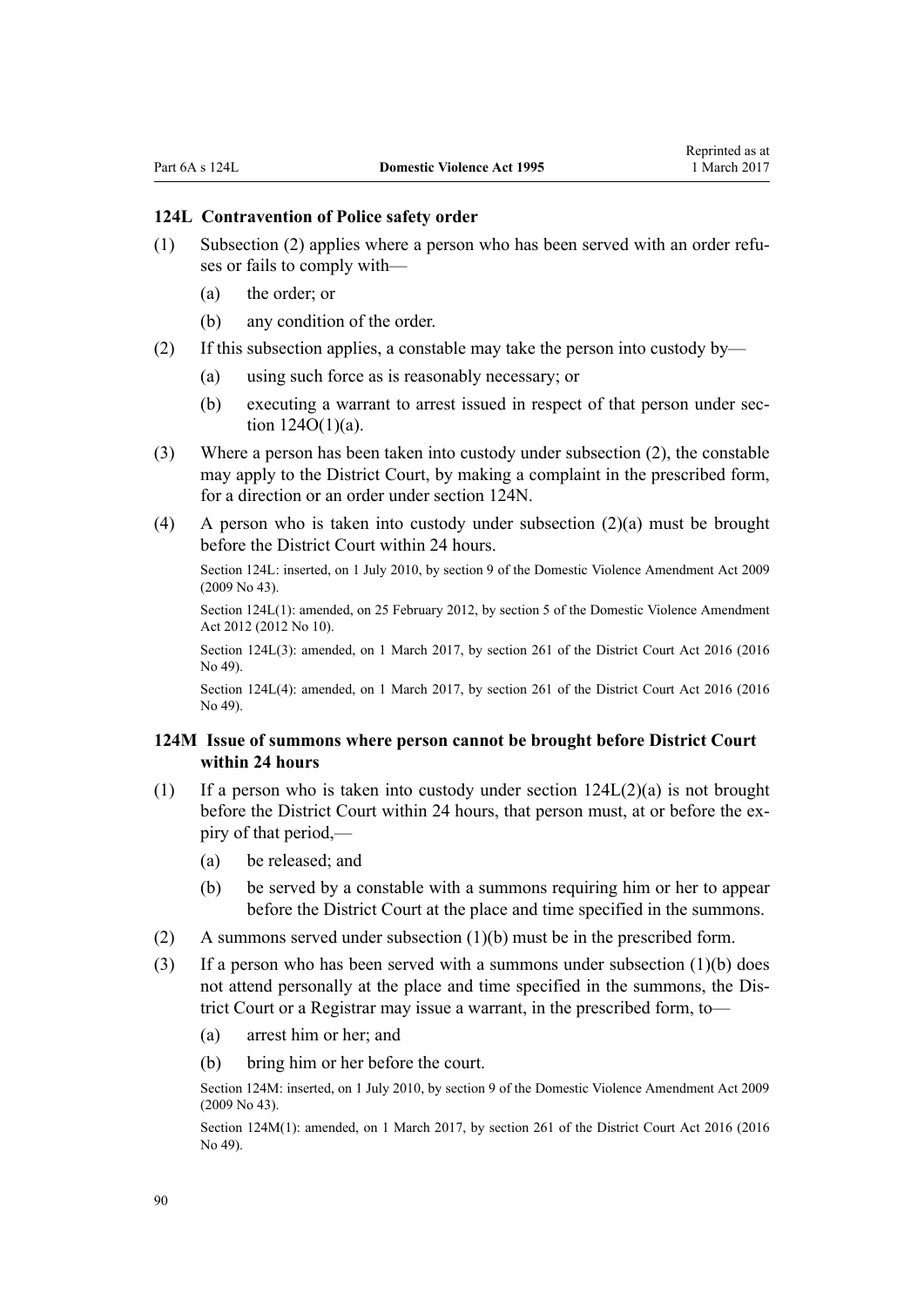<span id="page-90-0"></span>Section 124M(1)(b): amended, on 1 March 2017, by [section 261](http://prd-lgnz-nlb.prd.pco.net.nz/pdflink.aspx?id=DLM6942680) of the District Court Act 2016 (2016) No 49).

Section 124M(3): amended, on 1 March 2017, by [section 261](http://prd-lgnz-nlb.prd.pco.net.nz/pdflink.aspx?id=DLM6942680) of the District Court Act 2016 (2016 No 49).

Section 124M(3): amended, on 25 February 2012, by [section 6](http://prd-lgnz-nlb.prd.pco.net.nz/pdflink.aspx?id=DLM4014213) of the Domestic Violence Amendment Act 2012 (2012 No 10).

#### **124N Jurisdiction of District Court**

- (1) If the District Court presided over by 1 or more Justices, or 1 or more Community Magistrates, is satisfied that a person has refused or failed to comply with a Police safety order, the court may,—
	- (a) if the order has not expired, direct that another order, which is to continue in force for a period not exceeding 5 days specified by the court, be—
		- (i) issued against the person in substitution of the earlier order for the safety of the person named in the earlier order; and
		- (ii) served by a constable or officer of the court as soon as practicable; or
	- (b) if the order has expired, direct that another order, which is to continue in force for a period not exceeding 5 days specified by the court, be—
		- (i) issued against the person for the safety of the person named in the earlier order; and
		- (ii) served by a constable or officer of the court as soon as practicable; or
	- (c) if it considers it appropriate in the circumstances to do so,—
		- (i) adjourn the proceedings to a specified time and place to enable a District Court Judge to consider whether a temporary protection order should be issued under subsection (2)(b); and
		- (ii) make a direction of the kind specified in paragraph (a) or (b), as the case may require.
- (2) If the District Court presided over by a District Court Judge is satisfied that a person has refused or failed to comply with a Police safety order, the Judge may—
	- (a) make a direction of the kind specified in subsection (1)(a) or (b); or
	- (b) issue, without application from any person, a temporary protection order under [section 14](#page-20-0) as if—
		- (i) every reference in that section to the respondent were a reference to the person who the Judge is satisfied has refused or failed to comply with the Police safety order (**person R**); and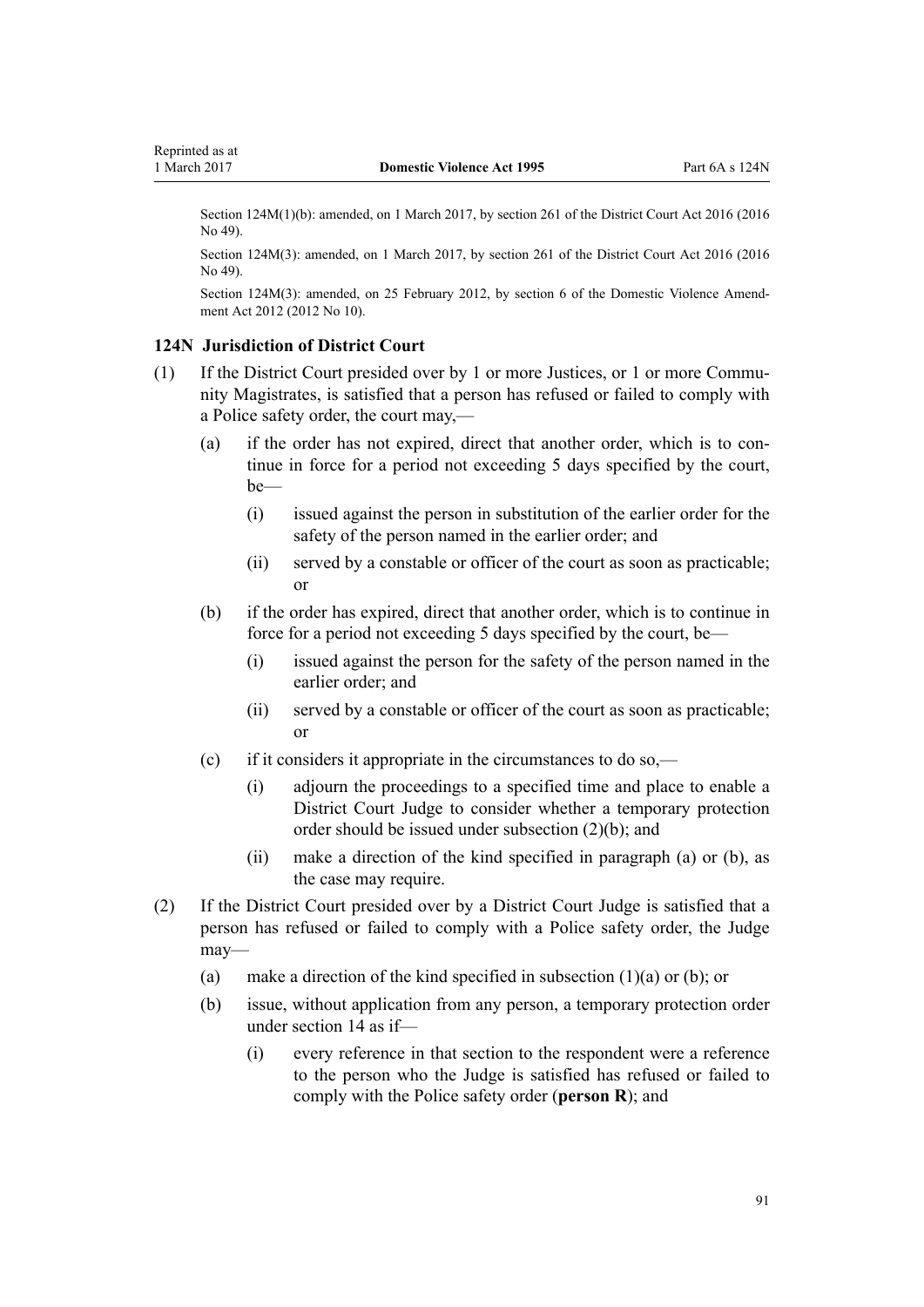- (ii) every reference in that section to the applicant were a reference to the person named in the Police safety order for whose safety the order was issued (**person S**).
- <span id="page-91-0"></span>(3) A District Court Judge may issue a temporary protection order under subsection (2)(b) in the absence of person R, person S, or both.
- (4) Subsection  $(2)(b)$  is subject to subsection (5).
- (5) A District Court Judge may only issue an order of the kind referred to in subsection  $(2)(b)$  if person S—
	- (a) does not object; and
	- (b) has not made an application for a protection order against person R that is currently pending determination by a court.
- (6) Where the court makes a direction of the kind specified in subsection (1)(a) or (b), the court may direct that the person against whom the order is to be issued be detained in the custody of the court for a period, not exceeding 2 hours, that may be necessary to enable the order to be issued and served on that person.

Section 124N: inserted, on 1 July 2010, by [section 9](http://prd-lgnz-nlb.prd.pco.net.nz/pdflink.aspx?id=DLM1774218) of the Domestic Violence Amendment Act 2009 (2009 No 43).

Section 124N(1): amended, on 1 March 2017, by [section 261](http://prd-lgnz-nlb.prd.pco.net.nz/pdflink.aspx?id=DLM6942680) of the District Court Act 2016 (2016 No 49).

Section 124N(2): amended, on 1 March 2017, by [section 261](http://prd-lgnz-nlb.prd.pco.net.nz/pdflink.aspx?id=DLM6942680) of the District Court Act 2016 (2016)  $N_0$  49).

## **124O Issue of warrant to arrest person who contravenes Police safety order or fails to attend adjourned proceedings**

- (1) Subsection (2) applies if—
	- (a) a person against whom a Police safety order is issued refuses or fails to comply with the order, or any condition of the order; or
	- (b) a person who the District Court is satisfied has refused or failed to comply with a Police safety order does not attend personally at the time and place to which proceedings have been adjourned under [section](#page-90-0)  $124N(1)(c)(i)$ .
- (2) The District Court or a Registrar may issue a warrant in the prescribed form.
- (3) A warrant to arrest a person under this section—
	- (a) must be directed either—
		- (i) specifically to a constable; or
		- (ii) generally to every constable; but
	- (b) may be executed by any constable.
- (4) For the purpose of executing a warrant issued under this section, the constable executing it may at any time enter on to any premises, by force if necessary, if the constable has reasonable grounds to believe that the person against whom it is issued is on those premises.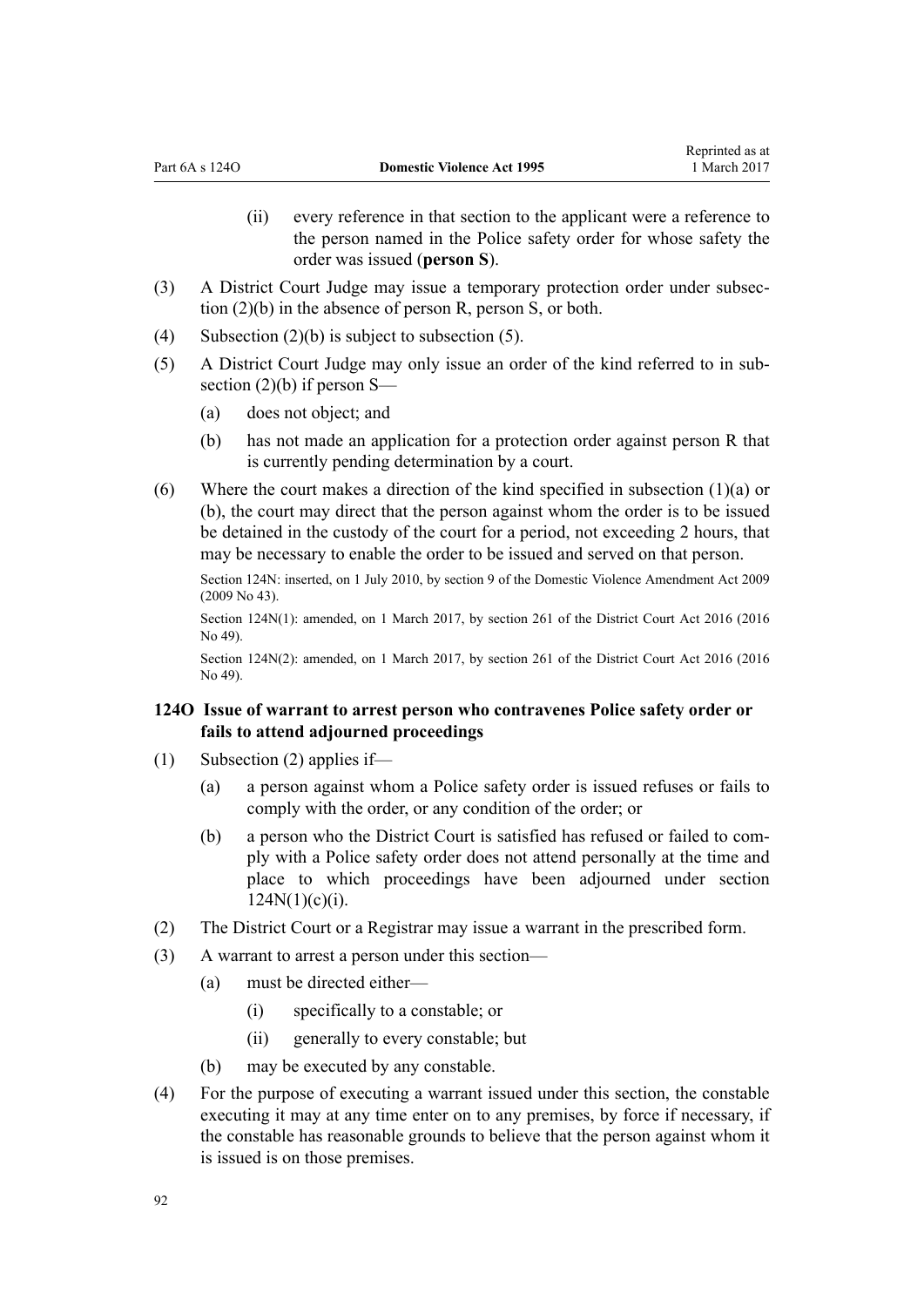- <span id="page-92-0"></span>(5) The constable executing the warrant—
	- (a) must have the warrant with him or her; and
	- (b) must produce it on initial entry and, if requested, at any subsequent time; and
	- (c) if he or she is not in uniform, produce evidence that he or she is a constable.
- (6) A person who is arrested under this section must, as soon as possible, be brought before the District Court to enable it to exercise its jurisdiction under [section 124N](#page-90-0).

Section 124O: inserted, on 1 July 2010, by [section 9](http://prd-lgnz-nlb.prd.pco.net.nz/pdflink.aspx?id=DLM1774218) of the Domestic Violence Amendment Act 2009 (2009 No 43).

Section 124O(2): amended, on 1 March 2017, by [section 261](http://prd-lgnz-nlb.prd.pco.net.nz/pdflink.aspx?id=DLM6942680) of the District Court Act 2016 (2016) No 49).

Section 124O(2): amended, on 25 February 2012, by [section 7](http://prd-lgnz-nlb.prd.pco.net.nz/pdflink.aspx?id=DLM4014214) of the Domestic Violence Amendment Act 2012 (2012 No 10).

Section 124O(6): amended, on 1 March 2017, by [section 261](http://prd-lgnz-nlb.prd.pco.net.nz/pdflink.aspx?id=DLM6942680) of the District Court Act 2016 (2016) No 49).

### **124P Protection order to be issued and served**

- (1) Where the District Court makes a temporary protection order under [section](#page-90-0) [124N\(2\)\(b\),](#page-90-0) the Registrar of that court must—
	- (a) immediately issue the order; and
	- (b) wherever practicable, serve a copy of the order on the person against whom the order is made before that person leaves the court.
- (2) For the purpose of subsection (1), the court may direct that the person against whom the order is made be detained in the custody of the court for a period, not exceeding 2 hours, that may be necessary to enable the order to be issued and a copy served on that person.

Section 124P: inserted, on 1 July 2010, by [section 9](http://prd-lgnz-nlb.prd.pco.net.nz/pdflink.aspx?id=DLM1774218) of the Domestic Violence Amendment Act 2009 (2009 No 43).

Section 124P(1): amended, on 1 March 2017, by [section 261](http://prd-lgnz-nlb.prd.pco.net.nz/pdflink.aspx?id=DLM6942680) of the District Court Act 2016 (2016 No 49).

### **124Q Protection order to be sent to Family Court**

- (1) Immediately after the issue of a protection order under [section 124N,](#page-90-0) the District Court must send a copy of the order to the Family Court nearest to the residence of the person for whose safety the Police safety order and temporary protection order were issued.
- (2) On receipt of a copy of an order under subsection (1), the Registrar of the Family Court must enter the order in the records of the Family Court.

Section 124Q: inserted, on 1 July 2010, by [section 9](http://prd-lgnz-nlb.prd.pco.net.nz/pdflink.aspx?id=DLM1774218) of the Domestic Violence Amendment Act 2009 (2009 No 43).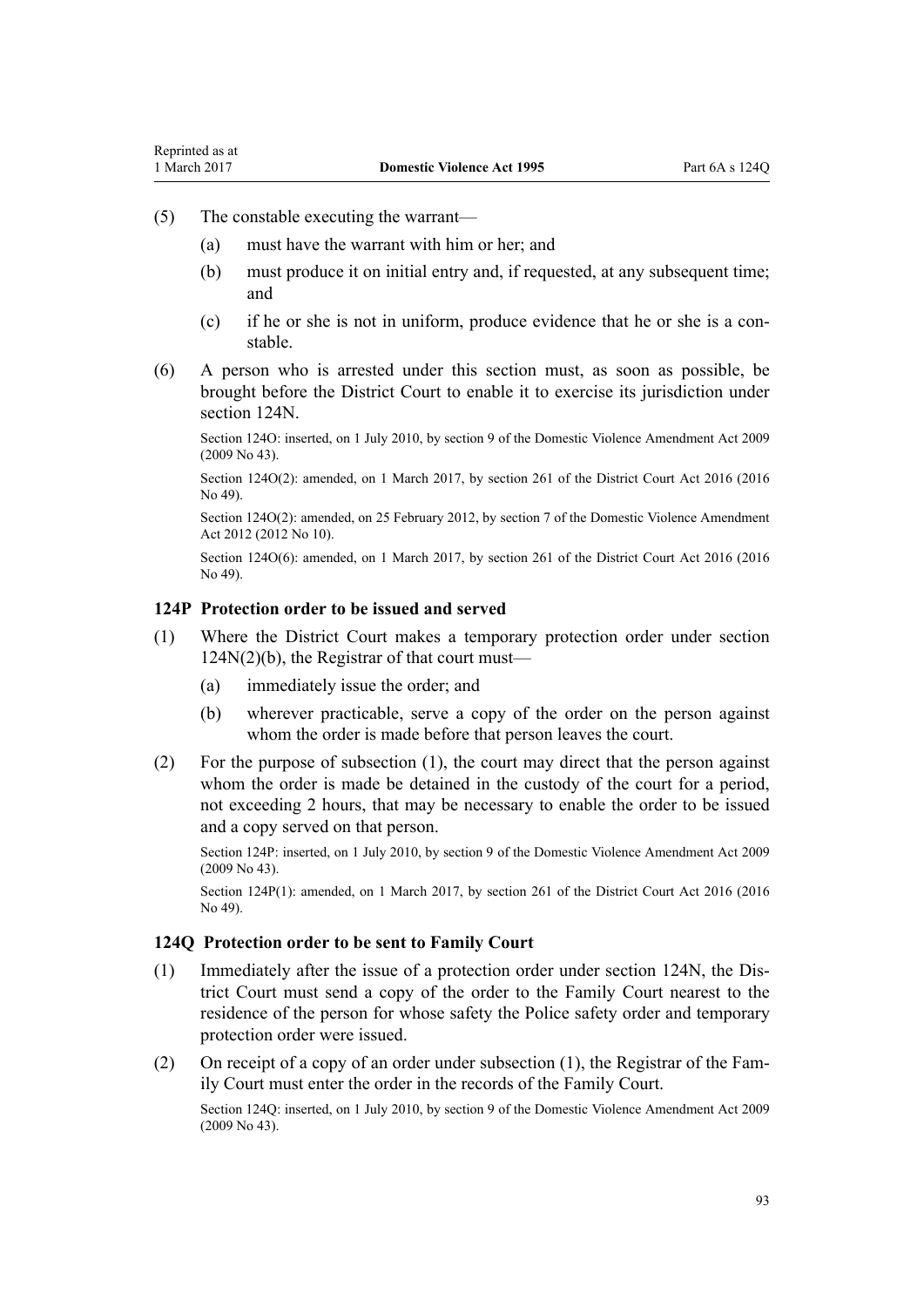### **124R Protection order treated as if made by Family Court**

As soon as an order has been entered in the records of the Family Court under [section 124Q\(2\)](#page-92-0), the order is to be treated as if it were a temporary protection order made by that court.

Section 124R: inserted, on 1 July 2010, by [section 9](http://prd-lgnz-nlb.prd.pco.net.nz/pdflink.aspx?id=DLM1774218) of the Domestic Violence Amendment Act 2009 (2009 No 43).

## **124S Police employees, etc, protected from proceedings**

No action or proceedings may be brought against the Crown or any constable in respect of any thing done, or omitted to be done, for the purpose of carrying out the provisions of this Part, where the Crown or the constable acted in good faith and with reasonable care.

Section 124S: inserted, on 1 July 2010, by [section 9](http://prd-lgnz-nlb.prd.pco.net.nz/pdflink.aspx?id=DLM1774218) of the Domestic Violence Amendment Act 2009 (2009 No 43).

## **Part 7**

## **Miscellaneous provisions**

### *Restriction on publication*

### **125 Restriction of publication of reports of proceedings**

[Sections 11B to 11D](http://prd-lgnz-nlb.prd.pco.net.nz/pdflink.aspx?id=DLM2061203) of the Family Court Act 1980 apply to the publication of a report of any proceedings under this Act (other than criminal proceedings)—

- (a) in the Family Court:
- (b) in any other court, in which case references in those sections to the Family Court or court must be read as references to that other court.

Section 125: replaced, on 18 May 2009, by [section 13](http://prd-lgnz-nlb.prd.pco.net.nz/pdflink.aspx?id=DLM1302125) of the Domestic Violence Amendment Act 2008 (2008 No 77).

Section 125: amended, on 1 March 2017, by [section 261](http://prd-lgnz-nlb.prd.pco.net.nz/pdflink.aspx?id=DLM6942680) of the District Court Act 2016 (2016 No 49). Section 125(a): replaced, on 1 March 2017, by [section 261](http://prd-lgnz-nlb.prd.pco.net.nz/pdflink.aspx?id=DLM6942680) of the District Court Act 2016 (2016) No 49).

### *Rules and regulations*

### **126 Rules of court**

- (1) In addition to all other powers conferred by the [District Court Act 2016,](http://prd-lgnz-nlb.prd.pco.net.nz/pdflink.aspx?id=DLM6942200) the Governor-General may from time to time, by Order in Council, make rules—
	- (a) regulating the practice and procedure of the District Court in proceedings under this Act:
	- (b) providing for such matters as are contemplated by or necessary for giving full effect to the provisions of this Act and for its due administration.
- (1A) Rules may be made under [section 16A](http://prd-lgnz-nlb.prd.pco.net.nz/pdflink.aspx?id=DLM42296) of the Family Court Act 1980 relating to the practice and procedure of the Family Court in proceedings under this Act.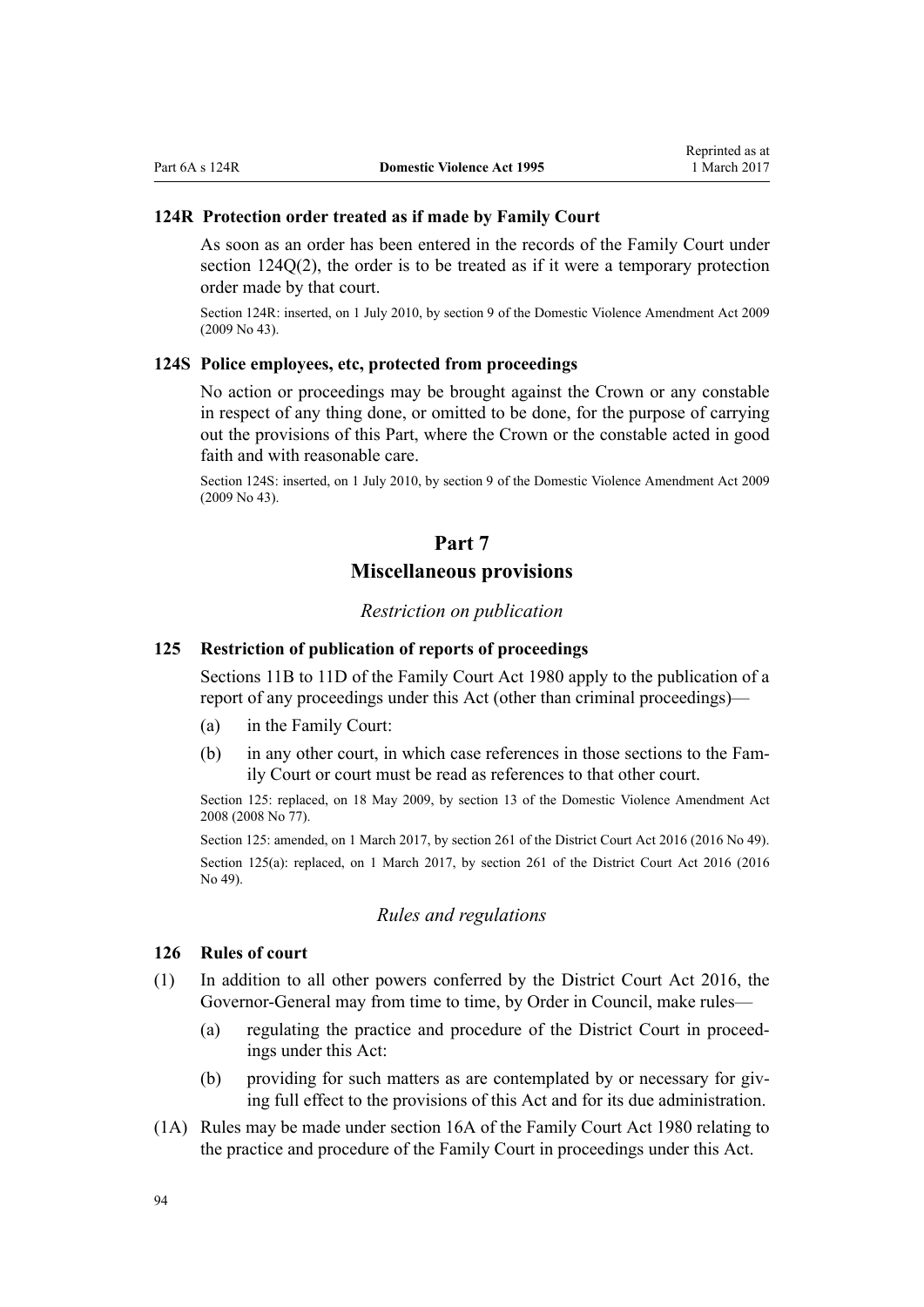- (2) Without limiting subsection (1) or [section 16A](http://prd-lgnz-nlb.prd.pco.net.nz/pdflink.aspx?id=DLM42296) of the Family Court Act 1980, rules made under either of those provisions may—
	- (a) prescribe the procedure for the service of notices and other documents for the purposes of this Act, and provide for substituted service, and for service to be dispensed with, in such circumstances as are specified in the rules:
	- (b) prescribe such forms as are necessary for the purposes of this Act, or authorise any specified person or persons to prescribe or approve forms, and require the use of such forms:
	- (c) prescribe circumstances in which applications under this Act may be made without notice, and circumstances in which applications under this Act must be made on notice:
	- (d) make such provision as is necessary or desirable in relation to representatives, including (without limitation),—
		- (i) providing for the appointment, retirement, and removal of representatives:
		- (ii) prescribing the circumstances in which a representative is or is not responsible for costs, and providing for the recovery, by a representative, of costs paid or incurred by the representative while acting as such:
		- (iii) providing for the conduct of proceedings brought, on a person's behalf, by a representative:
	- (e) prescribe the procedure consequent on a temporary order, or part of a temporary order, becoming final in accordance with [section 77,](#page-62-0) which procedure may include (without limitation) the issue by a Registrar of a certificate, order, or other document confirming that the temporary order has become final (in whole or in part), and setting out the terms and conditions of the final order:
	- (f) provide that Registrars may exercise specified powers of the court or a Judge:
	- (g) prescribe the manner in which a Registrar is to give notice, to a court or appropriate authority of a foreign country, of the variation or cancellation of registration of a foreign protection order:
	- (h) make such provision as is necessary or desirable in order to facilitate communications between the Secretary and courts or appropriate authorities in foreign countries for the purposes of [Part 5:](#page-72-0)
	- (i) provide for information about proceedings under this Act to be transferred between courts (whether the District Court, the Family Court, the High Court, the Court of Appeal, or the Supreme Court), including (without limitation) between different courts, or between different divisions of the same court, or between courts exercising civil jurisdiction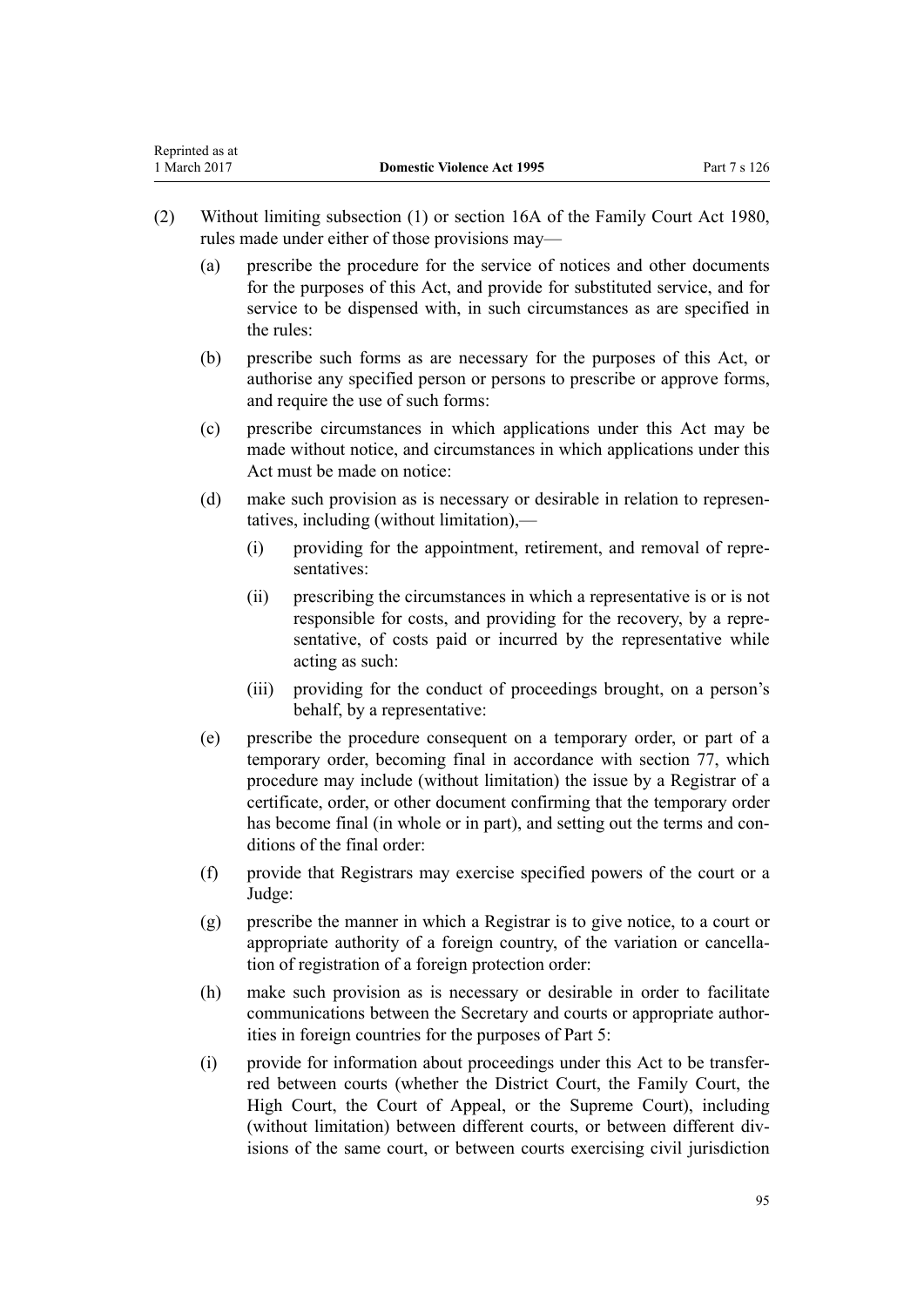<span id="page-95-0"></span>and courts exercising criminal jurisdiction, or between courts exercising appellate jurisdiction and courts exercising original jurisdiction:

- (j) apply, with or without modification, provisions of the [District Court](http://prd-lgnz-nlb.prd.pco.net.nz/pdflink.aspx?id=DLM6129566) [Rules 2014](http://prd-lgnz-nlb.prd.pco.net.nz/pdflink.aspx?id=DLM6129566).
- (3) *[Repealed]*

Compare: 1982 No 120 s 39

Section 126(1): amended, on 1 March 2017, by [section 261](http://prd-lgnz-nlb.prd.pco.net.nz/pdflink.aspx?id=DLM6942680) of the District Court Act 2016 (2016 No 49).

Section 126(1)(a): amended, on 1 March 2017, by [section 261](http://prd-lgnz-nlb.prd.pco.net.nz/pdflink.aspx?id=DLM6942680) of the District Court Act 2016 (2016) No 49).

Section 126(1)(a): amended, on 13 September 2002, by [section 6](http://prd-lgnz-nlb.prd.pco.net.nz/pdflink.aspx?id=DLM76831) of the Family Courts Amendment Act 2000 (2000 No 65).

Section 126(1A): inserted, on 13 September 2002, by [section 6](http://prd-lgnz-nlb.prd.pco.net.nz/pdflink.aspx?id=DLM76831) of the Family Courts Amendment Act 2000 (2000 No 65).

Section 126(1A): amended, on 1 March 2017, by [section 261](http://prd-lgnz-nlb.prd.pco.net.nz/pdflink.aspx?id=DLM6942680) of the District Court Act 2016 (2016 No 49).

Section 126(2): amended, on 1 March 2017, by [section 261](http://prd-lgnz-nlb.prd.pco.net.nz/pdflink.aspx?id=DLM6942680) of the District Court Act 2016 (2016 No 49).

Section 126(2): amended, on 13 September 2002, by [section 6](http://prd-lgnz-nlb.prd.pco.net.nz/pdflink.aspx?id=DLM76831) of the Family Courts Amendment Act 2000 (2000 No 65).

Section 126(2)(i): amended, on 1 March 2017, by [section 261](http://prd-lgnz-nlb.prd.pco.net.nz/pdflink.aspx?id=DLM6942680) of the District Court Act 2016 (2016) No 49).

Section 126(2)(i): amended, on 1 January 2004, by [section 48\(1\)](http://prd-lgnz-nlb.prd.pco.net.nz/pdflink.aspx?id=DLM214522) of the Supreme Court Act 2003 (2003 No 53).

Section 126(2)(j): amended, on 1 March 2017, by [section 261](http://prd-lgnz-nlb.prd.pco.net.nz/pdflink.aspx?id=DLM6942680) of the District Court Act 2016 (2016) No 49).

Section 126(3): repealed, on 13 September 2002, by [section 6](http://prd-lgnz-nlb.prd.pco.net.nz/pdflink.aspx?id=DLM76831) of the Family Courts Amendment Act 2000 (2000 No 65).

### **127 Regulations**

The Governor-General may from time to time, by Order in Council, make regulations for all or any of the following purposes:

- (a) prescribing for the purposes of [section 51B—](#page-40-0)
	- (i) the process to be followed by a person or an organisation seeking an approval; and
	- (ii) the criteria that the Secretary must apply when deciding whether to grant, suspend, or cancel an approval:
- (b) prescribing the amount of fees and expenses, or a method for calculating the amount of fees and expenses, payable for the provision of assessments and programmes under [Part 2A:](#page-39-0)
- (c) *[Repealed]*
- (d) *[Repealed]*
- (e) *[Repealed]*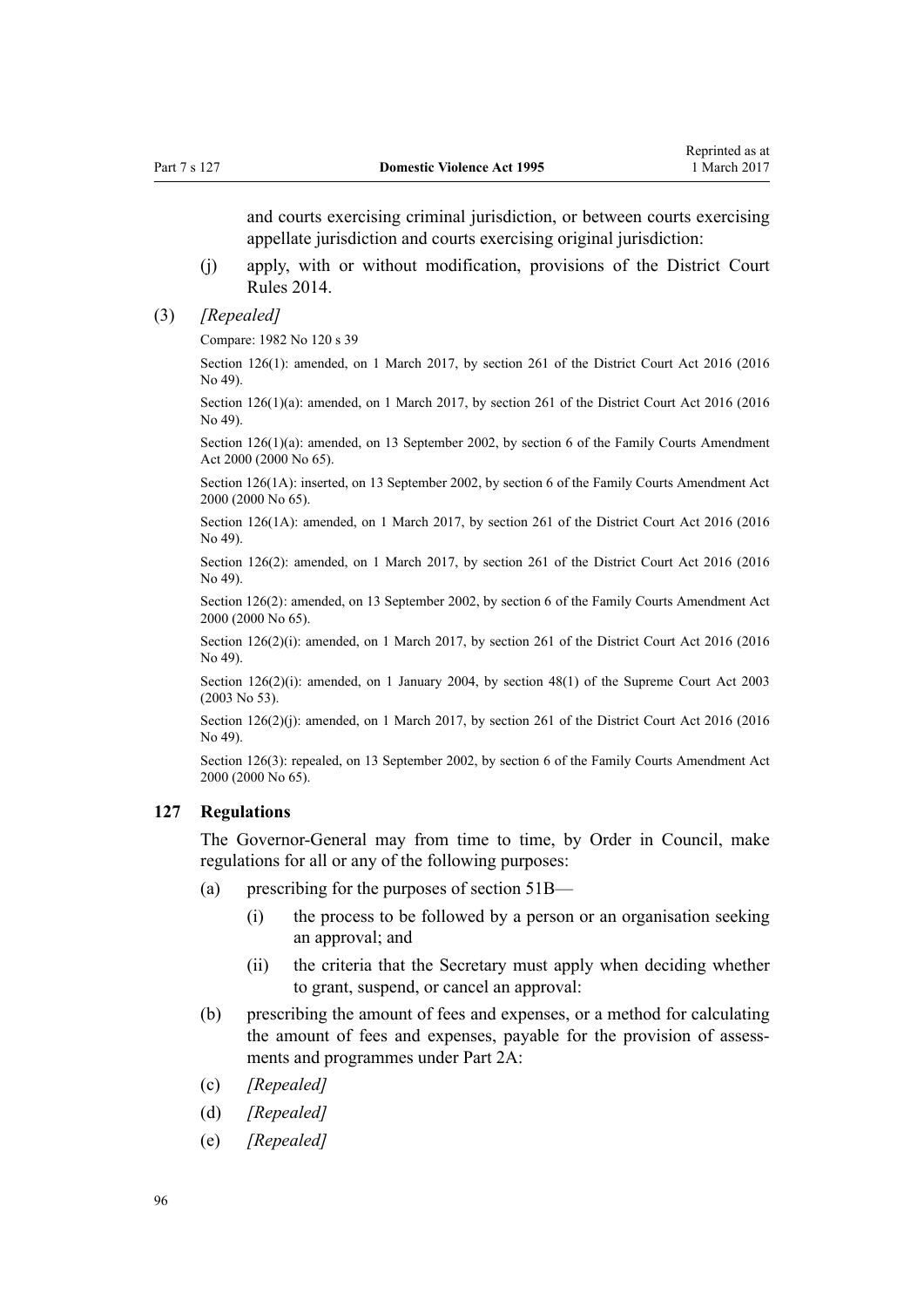- (f) making provision for the determination of the amount of fees and expenses, including minimum and maximum amounts, payable in respect of professional services provided by lawyers appointed under [section](#page-65-0)  $81(1)(c)$ , which fees and expenses may differ according to the complexity of the proceedings and the time spent, and according to whether or not professional services are to be provided in a specified number of proceedings during a specified period:
- (g) prescribing the fees, travelling allowances, and expenses payable to persons called by the court under [section 82](#page-66-0); and prescribing the circumstances in which, and the extent (if any) to which, such fees, travelling allowances, and expenses are payable (in whole or in part) to persons to whom that section applies by virtue of [section 51O](#page-47-0) or [51P:](#page-47-0)
- (h) providing for such other matters as are contemplated by or necessary for giving full effect to the provisions of this Act and for its due administration.

Compare: 1982 No 120 s 39A; 1994 No 30 s 3

Section 127(a): replaced, on 25 September 2013, by [section 17\(1\)](http://prd-lgnz-nlb.prd.pco.net.nz/pdflink.aspx?id=DLM5616706) of the Domestic Violence Amendment Act 2013 (2013 No 77).

Section 127(b): replaced, on 25 September 2013, by [section 17\(1\)](http://prd-lgnz-nlb.prd.pco.net.nz/pdflink.aspx?id=DLM5616706) of the Domestic Violence Amendment Act 2013 (2013 No 77).

Section 127(c): repealed, on 25 September 2013, by [section 17\(1\)](http://prd-lgnz-nlb.prd.pco.net.nz/pdflink.aspx?id=DLM5616706) of the Domestic Violence Amendment Act 2013 (2013 No 77).

Section 127(d): repealed, on 25 September 2013, by [section 17\(1\)](http://prd-lgnz-nlb.prd.pco.net.nz/pdflink.aspx?id=DLM5616706) of the Domestic Violence Amendment Act 2013 (2013 No 77).

Section 127(e): repealed, on 25 September 2013, by [section 17\(1\)](http://prd-lgnz-nlb.prd.pco.net.nz/pdflink.aspx?id=DLM5616706) of the Domestic Violence Amendment Act 2013 (2013 No 77).

Section 127(f): amended, on 31 March 2014, by [section 17\(2\)](http://prd-lgnz-nlb.prd.pco.net.nz/pdflink.aspx?id=DLM5616706) of the Domestic Violence Amendment Act 2013 (2013 No 77).

Section 127(g): amended, on 1 October 2014, by [section 17\(3\)](http://prd-lgnz-nlb.prd.pco.net.nz/pdflink.aspx?id=DLM5616706) of the Domestic Violence Amendment Act 2013 (2013 No 77).

#### *Saving*

## **128 Property (Relationships) Act 1976 not affected**

Nothing in this Act limits or affects the power of a court to make an order (including an order made on an *ex parte* application) under [section 27](http://prd-lgnz-nlb.prd.pco.net.nz/pdflink.aspx?id=DLM441483) or [section](http://prd-lgnz-nlb.prd.pco.net.nz/pdflink.aspx?id=DLM441495) [28](http://prd-lgnz-nlb.prd.pco.net.nz/pdflink.aspx?id=DLM441495) or [section 28B](http://prd-lgnz-nlb.prd.pco.net.nz/pdflink.aspx?id=DLM441616) or [section 28C](http://prd-lgnz-nlb.prd.pco.net.nz/pdflink.aspx?id=DLM441619) or [section 33](http://prd-lgnz-nlb.prd.pco.net.nz/pdflink.aspx?id=DLM441660) of the Property (Relationships) Act 1976.

Compare: 1982 No 120 s 41

Section 128: replaced, on 1 February 2002, by [section 64\(2\)](http://prd-lgnz-nlb.prd.pco.net.nz/pdflink.aspx?id=DLM87570) of the Property (Relationships) Amendment Act 2001 (2001 No 5).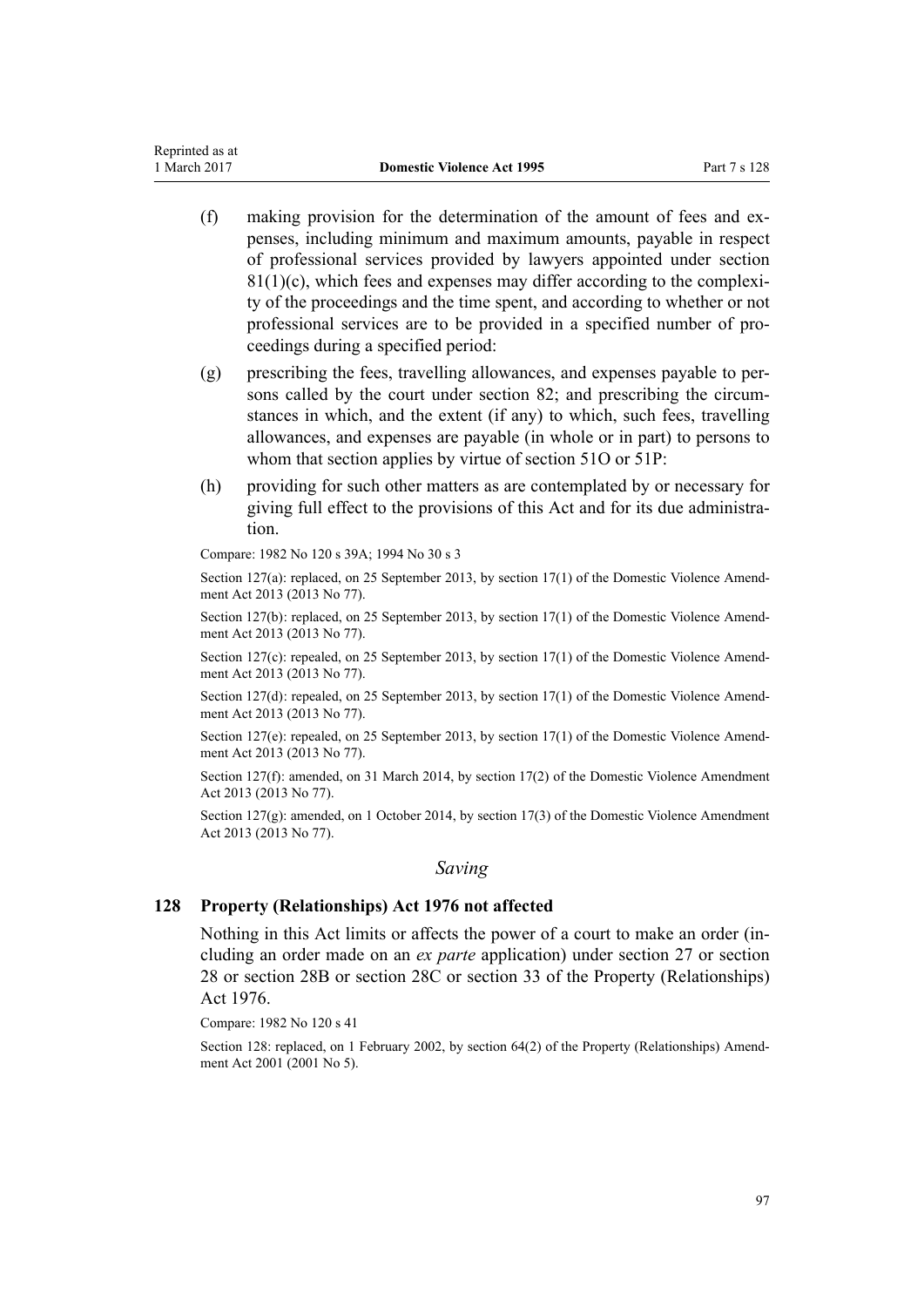### *Repeals and consequential amendments*

## **129 Repeals**

The following enactments are hereby repealed:

- (a) the Domestic Protection Act 1982:
- (b) the Domestic Protection Amendment Act 1983:
- (c) the Domestic Protection Amendment Act 1985:
- (d) the Domestic Protection Amendment Act 1986:
- (e) the Domestic Protection Amendment Act 1987:
- (f) the Domestic Protection Amendment Act 1994:
- (g) *Amendment(s) incorporated in the [Act\(s\)](http://prd-lgnz-nlb.prd.pco.net.nz/pdflink.aspx?id=DLM367240)*.

#### **130 Amendments to Arms Act 1983**

*Amendment(s) incorporated in the [Act\(s\)](http://prd-lgnz-nlb.prd.pco.net.nz/pdflink.aspx?id=DLM72929)*.

**131 Amendment to Children, Young Persons, and Their Families Act 1989**

*Amendment(s) incorporated in the [Act\(s\)](http://prd-lgnz-nlb.prd.pco.net.nz/pdflink.aspx?id=DLM151079)*.

## **132 Amendment to Electoral Act 1993**

*Amendment(s) incorporated in the [Act\(s\)](http://prd-lgnz-nlb.prd.pco.net.nz/pdflink.aspx?id=DLM309404)*.

### *Transitional provisions on enactment of this Act*

Heading: replaced, on 1 October 2014, by [section 18](http://prd-lgnz-nlb.prd.pco.net.nz/pdflink.aspx?id=DLM5616707) of the Domestic Violence Amendment Act 2013 (2013 No 77).

#### **133 Transitional provisions**

- (1) All applications, appeals, proceedings, and other matters that, before the commencement of this section, have been brought or made under or pursuant to any of the provisions of the Domestic Protection Act 1982, and that have not been determined or completed before the commencement of this section, shall be determined and completed as if this Act had not been passed.
- (2) Where, at the commencement of this section, an interim order made under the Domestic Protection Act 1982 is in force, the provisions of that Act shall apply in respect of—
	- (a) the making of a final order in substitution for the interim order; and
	- (b) the variation, discharge, and enforcement of that order,—

as if this Act had not been passed.

- (3) Every final non-violence order, and every final non-molestation order, that—
	- (a) originated under or pursuant to the Domestic Protection Act 1982, and that is subsisting or in force on the commencement of this section; or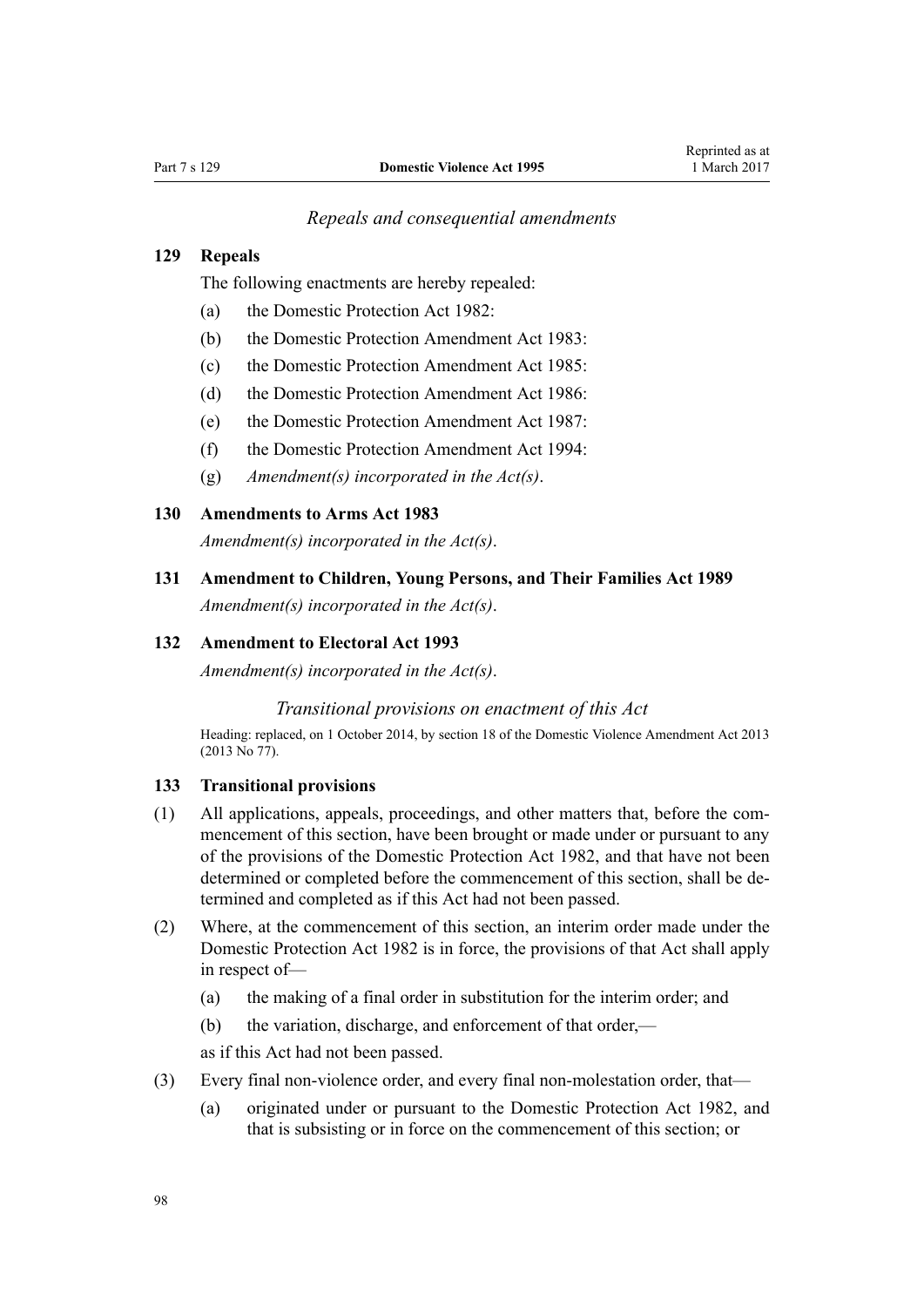(b) pursuant to subsection (1) or subsection (2), is made after the commencement of this section under or pursuant to any of the provisions of that Act,—

is deemed to be a protection order that is subject to the standard conditions contained in [section 19](#page-23-0) (but not the standard condition relating to weapons), and accordingly—

(c) has effect for the purposes of this Act; and

Reprinted as at

(d) may be varied, discharged, and enforced,—

as if it had originated or been made under the corresponding provisions of this Act.

- (4) Every final occupation order, final tenancy order, or final ancillary furniture order that—
	- (a) originated under or pursuant to the Domestic Protection Act 1982, and that is subsisting or in force on the commencement of this section; or
	- (b) pursuant to subsection (1) or subsection (2), is made after the commencement of this section under or pursuant to any of the provisions of that Act,—

has effect and may be varied, discharged, and enforced, for the purposes of this Act, as if it had originated or been made under the corresponding provisions of this Act.

(5) The Acts Interpretation Act 1924 applies subject to this section. Compare: 1982 No 120 s 43

*Transitional provisions applying on enactment of Domestic Violence Amendment Act 2013*

Heading: inserted, on 1 October 2014, by [section 19](http://prd-lgnz-nlb.prd.pco.net.nz/pdflink.aspx?id=DLM5616709) of the Domestic Violence Amendment Act 2013 (2013 No 77).

### **134 Programmes requested or directed before commencement of this section**

- (1) Subsection (2) applies if, before the date of commencement of this section,—
	- (a) an applicant or a specified person made a request under [section 29](#page-34-0); but
		- (b) the Registrar had not referred the request to a programme provider.
- (2) The Registrar must refer the request to a service provider under [section 51C.](#page-41-0)
- (3) Subsections (4) and (5) apply if, before the date of commencement of this section,—
	- (a) a direction under [section 32](#page-34-0) was made in any proceeding; but
	- (b) the Registrar had not, under [section 34,](#page-35-0) notified the programme provider of that direction.
- (4) The direction under [section 32](#page-34-0) must be treated as a direction made under [sec](#page-42-0)[tion 51D](#page-42-0) to—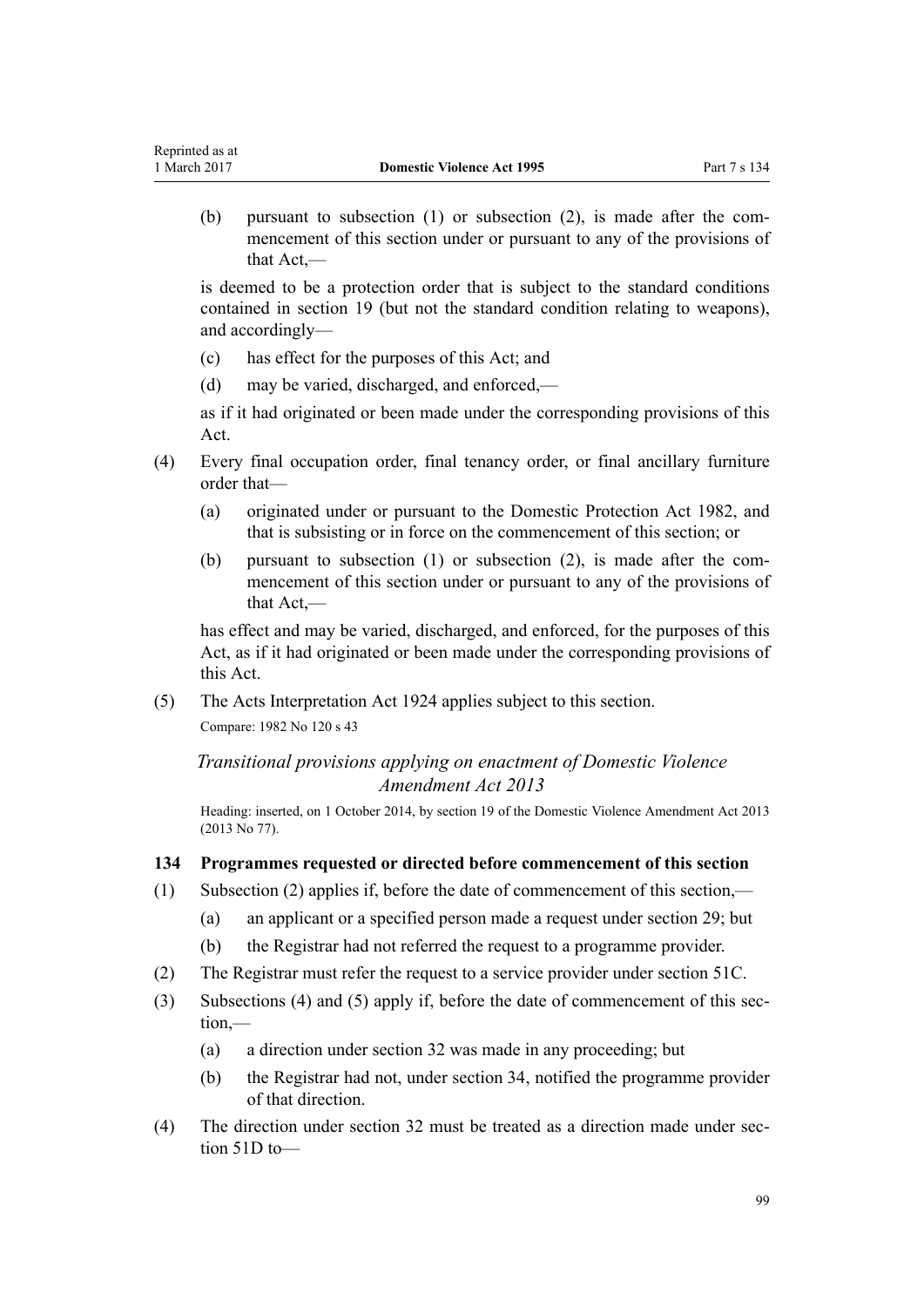- (a) undertake an assessment; and
- (b) attend a non-violence programme.
- (5) The Registrar must, under [section 51G](#page-43-0),—
	- (a) make a referral to a service provider; and
	- (b) notify the service provider of the referral.

Section 134: inserted, on 1 October 2014, by [section 19](http://prd-lgnz-nlb.prd.pco.net.nz/pdflink.aspx?id=DLM5616709) of the Domestic Violence Amendment Act 2013 (2013 No 77).

#### **135 Referrals to programme providers before commencement of this section**

- (1) Subsections (2) and (3) apply if, before the date of commencement of this section,—
	- (a) a request made to a Registrar under [section 29](#page-34-0) was referred to a programme provider; but
	- (b) the programme provider had not arranged or commenced the provision of a programme in response to that request.
- (2) The programme provider must—
	- (a) advise the Registrar of the position; and
	- (b) take no further step in respect of the referral.
- (3) The Registrar must arrange for the matter to be referred to a service provider under [section 51C.](#page-41-0)
- (4) Subsections (5) to (7) apply if, before the date of commencement of this section,—
	- (a) a notification under [section 34](#page-35-0) was given to a programme provider of a direction made under [section 32](#page-34-0) in any proceedings; but
	- (b) the programme provider had not arranged or commenced the provision of a programme in response to that notification.
- (5) The programme provider must—
	- (a) advise the Registrar of the position; and
	- (b) take no further step in respect of the notification.
- (6) The direction under [section 32](#page-34-0) must be treated as a direction made under [sec](#page-42-0)[tion 51D](#page-42-0) to—
	- (a) undertake an assessment; and
	- (b) attend a non-violence programme.
- (7) The Registrar must, under [section 51G](#page-43-0),—
	- (a) make a referral to a service provider; and
	- (b) notify the service provider of the referral.

Section 135: inserted, on 1 October 2014, by [section 19](http://prd-lgnz-nlb.prd.pco.net.nz/pdflink.aspx?id=DLM5616709) of the Domestic Violence Amendment Act 2013 (2013 No 77).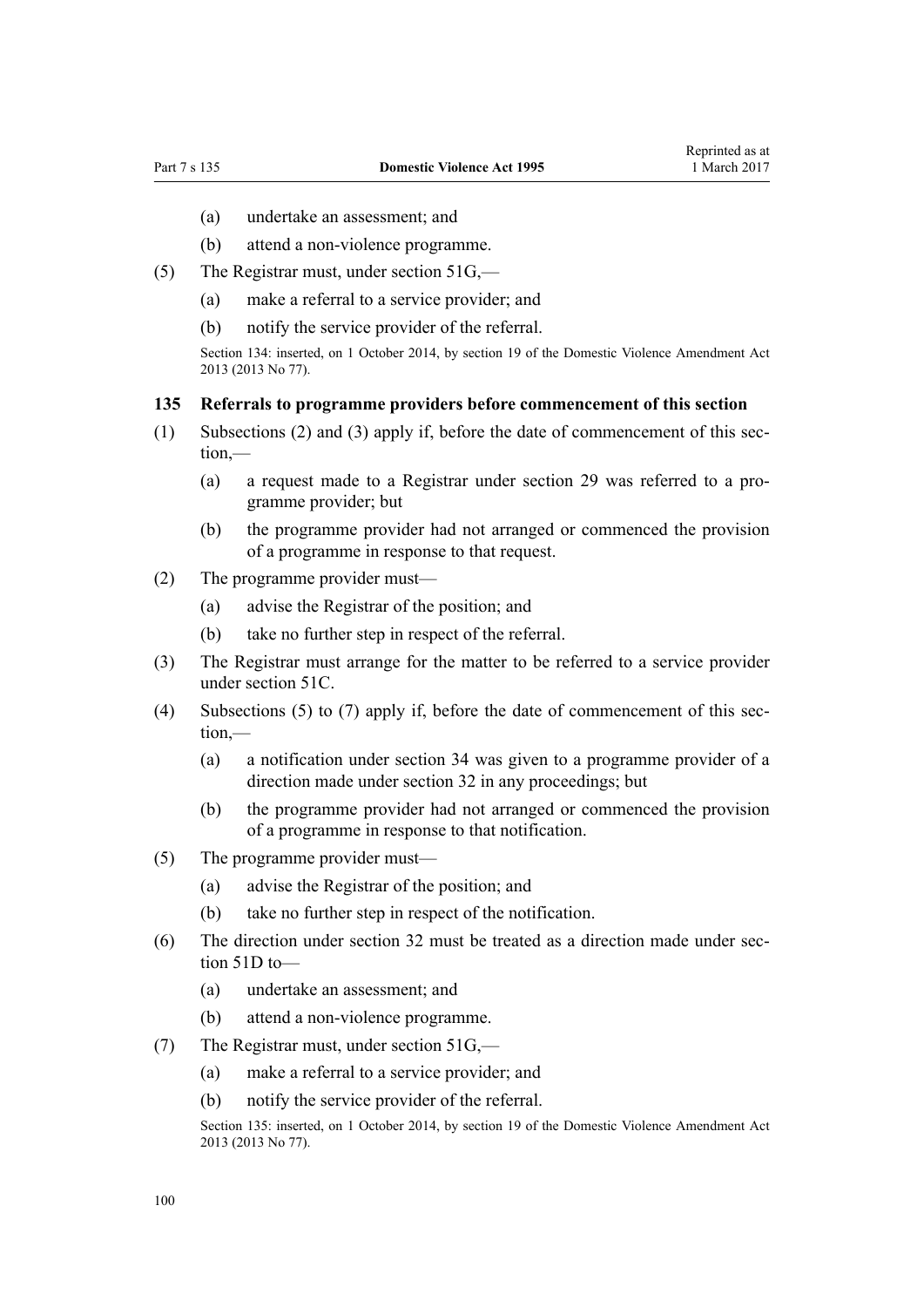## **136 Programmes arranged or in progress before commencement of this section**

- (1) This section applies if—
	- (a) there was arranged or was in progress immediately before the date of commencement of this section—
		- (i) the provision of a programme to a protected person that has been requested under [section 29](#page-34-0):
		- (ii) the provision of a programme to a respondent or an associated respondent that the respondent or associated respondent has been directed under [section 32](#page-34-0) to attend; and
	- (b) that programme has not been concluded by that date.
- (2) The provisions of this Act, as in force immediately before the date of commencement of this section, continue to apply in respect of the provision of that programme as if the [Domestic Violence Amendment Act 2013](http://prd-lgnz-nlb.prd.pco.net.nz/pdflink.aspx?id=DLM5615636) had not been enacted.

Section 136: inserted, on 1 October 2014, by [section 19](http://prd-lgnz-nlb.prd.pco.net.nz/pdflink.aspx?id=DLM5616709) of the Domestic Violence Amendment Act 2013 (2013 No 77).

## **137 Proceedings commenced before commencement of this section but not completed**

- (1) This section applies if, at any time before the date of commencement of this section, proceedings have been commenced under any of the following provisions but were not by that date completed (a **pending proceeding**):
	- (a) [section 42](#page-36-0):
	- (b) [section 46](#page-36-0):
	- (c) [section 49A](#page-39-0).
- (2) The provisions of this Act, as in force immediately before the date of commencement of this section, continue to apply to a pending proceeding as if the [Domestic Violence Amendment Act 2013](http://prd-lgnz-nlb.prd.pco.net.nz/pdflink.aspx?id=DLM5615636) had not been enacted.

Section 137: inserted, on 1 October 2014, by [section 19](http://prd-lgnz-nlb.prd.pco.net.nz/pdflink.aspx?id=DLM5616709) of the Domestic Violence Amendment Act 2013 (2013 No 77).

### **138 Approval panel disestablished**

- (1) The approval panel established by [regulation 46](http://prd-lgnz-nlb.prd.pco.net.nz/pdflink.aspx?id=DLM214897) of the Domestic Violence (Programmes) Regulations 1996 is disestablished.
- (2) No member of the panel is entitled to compensation for loss of office resulting from the disestablishment of the panel.
- (3) An approval given by the panel under [Part 3](http://prd-lgnz-nlb.prd.pco.net.nz/pdflink.aspx?id=DLM214806) of the Domestic Violence (Programmes) Regulations 1996 before the date of commencement of this section is of no effect on or after that date.

Section 138: inserted, on 1 October 2014, by [section 19](http://prd-lgnz-nlb.prd.pco.net.nz/pdflink.aspx?id=DLM5616709) of the Domestic Violence Amendment Act 2013 (2013 No 77).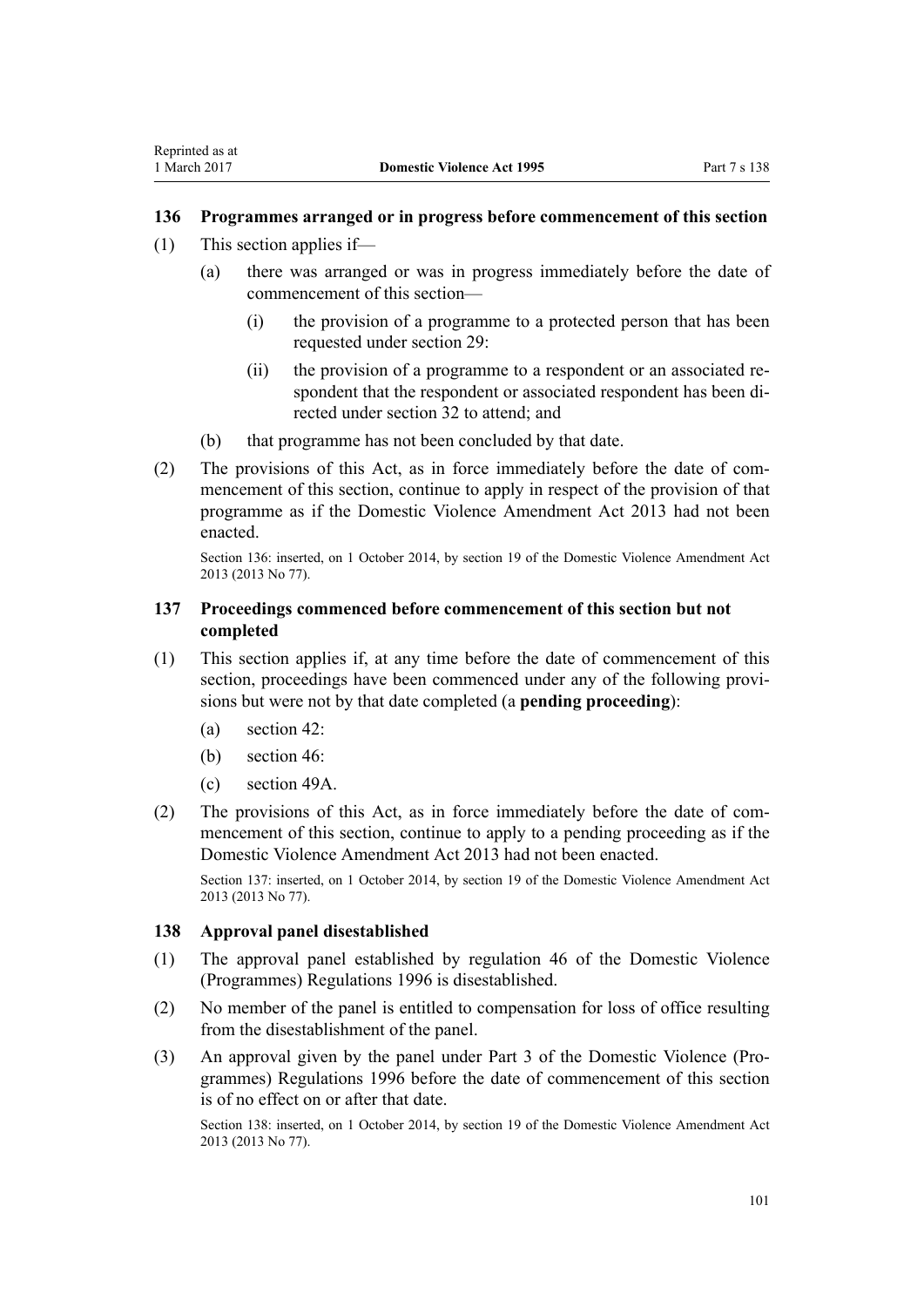#### **Reprints notes**

#### *1 General*

This is a reprint of the Domestic Violence Act 1995 that incorporates all the amendments to that Act as at the date of the last amendment to it.

#### *2 Legal status*

Reprints are presumed to correctly state, as at the date of the reprint, the law enacted by the principal enactment and by any amendments to that enactment. [Section 18](http://prd-lgnz-nlb.prd.pco.net.nz/pdflink.aspx?id=DLM2998516) of the Legislation Act 2012 provides that this reprint, published in electronic form, has the status of an official version under [section 17](http://prd-lgnz-nlb.prd.pco.net.nz/pdflink.aspx?id=DLM2998515) of that Act. A printed version of the reprint produced directly from this official electronic version also has official status.

### *3 Editorial and format changes*

Editorial and format changes to reprints are made using the powers under [sec](http://prd-lgnz-nlb.prd.pco.net.nz/pdflink.aspx?id=DLM2998532)[tions 24 to 26](http://prd-lgnz-nlb.prd.pco.net.nz/pdflink.aspx?id=DLM2998532) of the Legislation Act 2012. See also [http://www.pco.parlia](http://www.pco.parliament.govt.nz/editorial-conventions/)[ment.govt.nz/editorial-conventions/](http://www.pco.parliament.govt.nz/editorial-conventions/).

#### *4 Amendments incorporated in this reprint*

District Court Act 2016 (2016 No 49): [section 261](http://prd-lgnz-nlb.prd.pco.net.nz/pdflink.aspx?id=DLM6942680) [Domestic Violence Amendment Act 2013](http://prd-lgnz-nlb.prd.pco.net.nz/pdflink.aspx?id=DLM5615636) (2013 No 77) [Domestic Violence Amendment Act 2012](http://prd-lgnz-nlb.prd.pco.net.nz/pdflink.aspx?id=DLM4014200) (2012 No 10) Criminal Procedure Act 2011 (2011 No 81): [section 413](http://prd-lgnz-nlb.prd.pco.net.nz/pdflink.aspx?id=DLM3360714) [Domestic Violence Amendment Act 2011](http://prd-lgnz-nlb.prd.pco.net.nz/pdflink.aspx?id=DLM2295900) (2011 No 58) [Domestic Violence Amendment Act 2009](http://prd-lgnz-nlb.prd.pco.net.nz/pdflink.aspx?id=DLM1774200) (2009 No 43) Land Transport Amendment Act 2009 (2009 No 17): [section 35\(4\)](http://prd-lgnz-nlb.prd.pco.net.nz/pdflink.aspx?id=DLM2015063) [Domestic Violence Amendment Act 2008](http://prd-lgnz-nlb.prd.pco.net.nz/pdflink.aspx?id=DLM1302102) (2008 No 77) Policing Act 2008 (2008 No 72): [sections 116\(a\)\(ii\),](http://prd-lgnz-nlb.prd.pco.net.nz/pdflink.aspx?id=DLM1102349) [130\(1\)](http://prd-lgnz-nlb.prd.pco.net.nz/pdflink.aspx?id=DLM1102383) Lawyers and Conveyancers Act 2006 (2006 No 1): [section 348](http://prd-lgnz-nlb.prd.pco.net.nz/pdflink.aspx?id=DLM367849) Relationships (Statutory References) Act 2005 (2005 No 3): [section 7](http://prd-lgnz-nlb.prd.pco.net.nz/pdflink.aspx?id=DLM333795) Care of Children Act 2004 (2004 No 90): [section 151](http://prd-lgnz-nlb.prd.pco.net.nz/pdflink.aspx?id=DLM317988) Supreme Court Act 2003 (2003 No 53): [section 48\(1\)](http://prd-lgnz-nlb.prd.pco.net.nz/pdflink.aspx?id=DLM214522) State Sector Amendment Act 2003 (2003 No 41): [section 14\(2\)](http://prd-lgnz-nlb.prd.pco.net.nz/pdflink.aspx?id=DLM201378) District Courts Amendment Act 2002 (2002 No 63): [section 4](http://prd-lgnz-nlb.prd.pco.net.nz/pdflink.aspx?id=DLM168713) Property (Relationships) Amendment Act 2001 (2001 No 5): [section 64\(2\)](http://prd-lgnz-nlb.prd.pco.net.nz/pdflink.aspx?id=DLM87570) Family Courts Amendment Act 2000 (2000 No 65): [section 6](http://prd-lgnz-nlb.prd.pco.net.nz/pdflink.aspx?id=DLM76831) Bail Act 2000 (2000 No 38): [section 74\(2\)](http://prd-lgnz-nlb.prd.pco.net.nz/pdflink.aspx?id=DLM69643) [Domestic Violence Act Commencement Order 1998](http://prd-lgnz-nlb.prd.pco.net.nz/pdflink.aspx?id=DLM264465) (SR 1998/343) [Domestic Violence Act Commencement Order 1996](http://prd-lgnz-nlb.prd.pco.net.nz/pdflink.aspx?id=DLM212125) (SR 1996/142) Family Courts Act 1980 (1980 No 161): [section 17A\(e\)](http://prd-lgnz-nlb.prd.pco.net.nz/pdflink.aspx?id=DLM6025517)